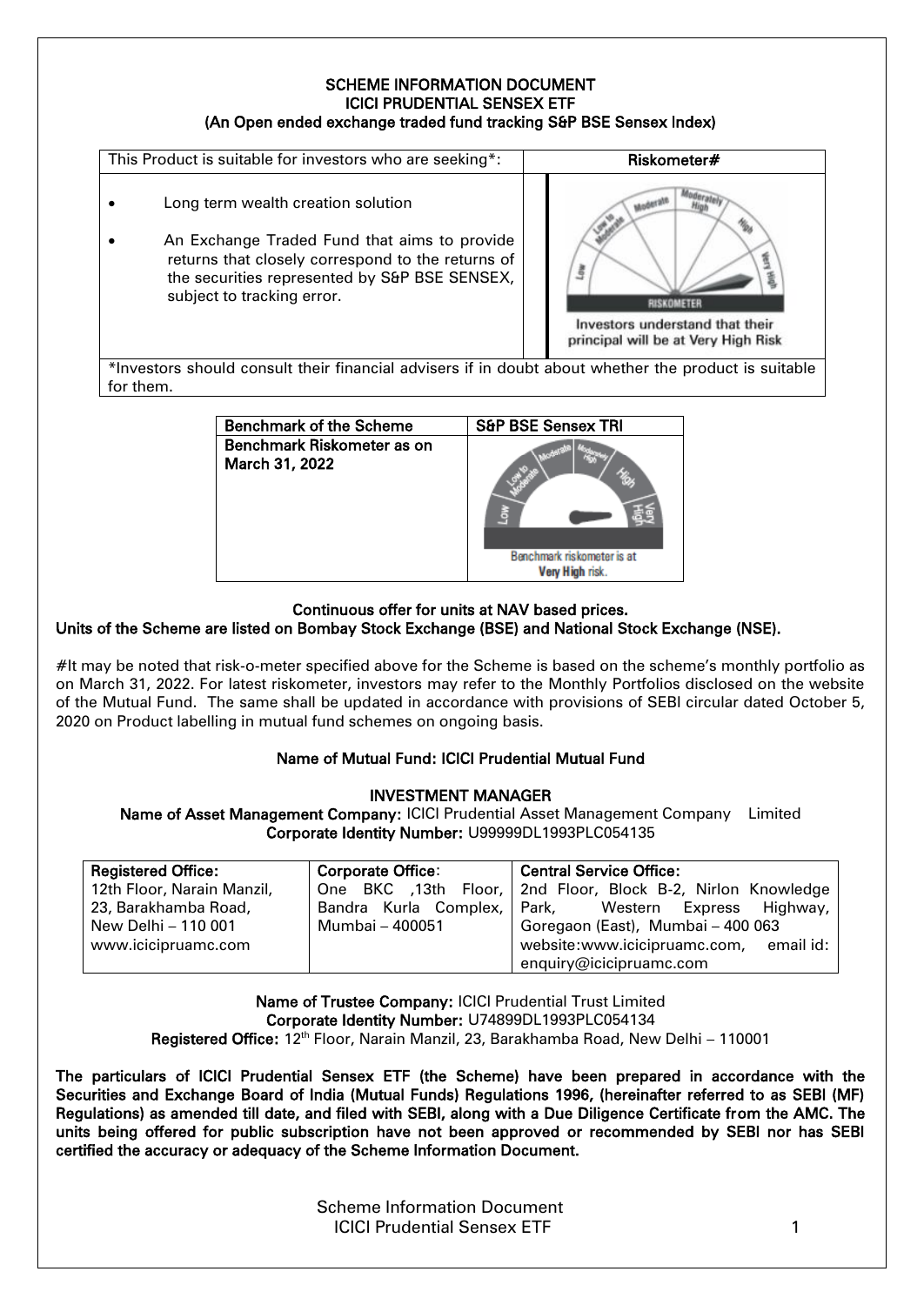The Scheme Information Document sets forth concisely the information about the scheme that a prospective investor ought to know before investing. Before investing, investors should also ascertain about any further changes pertaining to this Scheme such as features, load structure, etc. made to this Scheme Information Document by issue of addenda / notice after the date of this Document from the AMC/ Mutual Fund / Investor Service Centres / Website / Distributors or Brokers.

The investors are advised to refer to the Statement of Additional Information (SAI) for details of ICICI Prudential Mutual Fund, Tax and Legal issues and general information on www.icicipruamc.com

SAI is incorporated by reference (is legally a part of the Scheme Information Document). For a free copy of the current SAI, please contact your nearest Investor Service Centre or log on to our website.

### The Scheme Information Document should be read in conjunction with the SAI and not in isolation.

This Scheme Information Document is dated April 20, 2022.

### Disclaimer by AIPL Limited:

"The "S&P BSE SENSEX" is a product of AIPL, a joint venture among affiliates of S&P Dow Jones Indices LLC ("SPDJI") and BSE Limited ("BSE"), and has been licensed for use by ICICI Prudential Asset Management Company Limited. Standard & Poor's® and S&P® are registered trademarks of Standard & Poor's Financial Services LLC ("S&P"); BSE® and SENSEX® are registered trademarks of BSE Limited; Dow Jones® is a registered trademark of Dow Jones Trademark Holdings LLC ("Dow Jones"); and these trademarks have been licensed for use by AIPL and sublicensed for certain purposes by ICICI Prudential Asset Management Company Limited. ICICI Prudential Sensex ETF is not sponsored, endorsed, sold or promoted by SPDJI, BSE, Dow Jones, S&P or their respective affiliates and none of such parties make any representation regarding the advisability of investing in such product(s) nor do they have any liability for any errors, omissions, or interruptions of the SENSEX."

"The "S&P BSE SENSEX" (the "Index") is published by Asia Index Private Limited ("AIPL"), which is a joint venture among affiliates of S&P Dow Jones Indices LLC ("SPDJI") and BSE Limited ("BSE"), and has been licensed for use by ICICI Prudential Asset Management Company Limited ("Licensee"). Standard & Poor's® and S&P® are registered trademarks of Standard & Poor's Financial Services LLC ("S&P") and Dow Jones® is a registered trademark of Dow Jones Trademark Holdings LLC ("Dow Jones"). BSE® and SENSEX® are registered trademarks of BSE. The trademarks have been licensed to AIPL and have been sublicensed for use for certain purposes by Licensee. Licensee's ICICI Prudential Sensex ETF (the "Product") is/are not sponsored, endorsed, sold or promoted by AIPL, SPDJI, Dow Jones, S&P, any of their respective affiliates (collectively, "S&P Dow Jones Indices") or BSE. None of AIPL, S&P Dow Jones Indices or BSE makes any representation or warranty, express or implied, to the owners of the Product or any member of the public regarding the advisability of investing in securities generally or in the Product particularly or the ability of the Index to track general market performance. AIPL's, S&P Dow Jones Indices' and BSE's only relationship to Licensee with respect to the Index is the licensing of the Index and certain trademarks, service marks and/or trade names of AIPL, S&P Dow Jones Indices, BSE and/or their licensors. The S&P BSE SENSEX is determined, composed and calculated by AIPL or its agent without regard to Licensee or the Product. None of AIPL, S&P Dow Jones Indices or BSE are responsible for and have not participated in the determination of the prices, and amount of the Product or the timing of the issuance or sale of the Product or in the determination or calculation of the equation by which the Product is to be converted into cash, surrendered or redeemed, as the case may be. AIPL, S&P Dow Jones Indices and BSE have no obligation or liability in connection with the administration, marketing or trading of the Product. There is no assurance that investment products based on the Index will accurately track index performance or provide positive investment returns. AIPL and S&P Dow Jones Indices LLC are not investment advisors. Inclusion of a security within an index is not a recommendation by AIPL, S&P Dow Jones Indices or BSE to buy, sell, or hold such security, nor is it considered to be investment advice.

AIPL, S&P DOW JONES INDICES, BSE AND THEIR THIRD PARTY LICENSORS DO NOT GUARANTEE THE ADEQUACY, ACCURACY, TIMELINESS AND/OR THE COMPLETENESS OF THE INDEX OR ANY DATA RELATED THERETO. AIPL, S&P DOW JONES INDICES, BSE AND THEIR THIRD PARTY LICENSORS SHALL NOT BE SUBJECT TO ANY DAMAGES OR LIABILITY FOR ANY ERRORS, OMISSIONS, OR DELAYS THEREIN. AIPL, S&P DOW JONES INDICES, BSE AND THEIR THIRD PARTY LICENSORS MAKE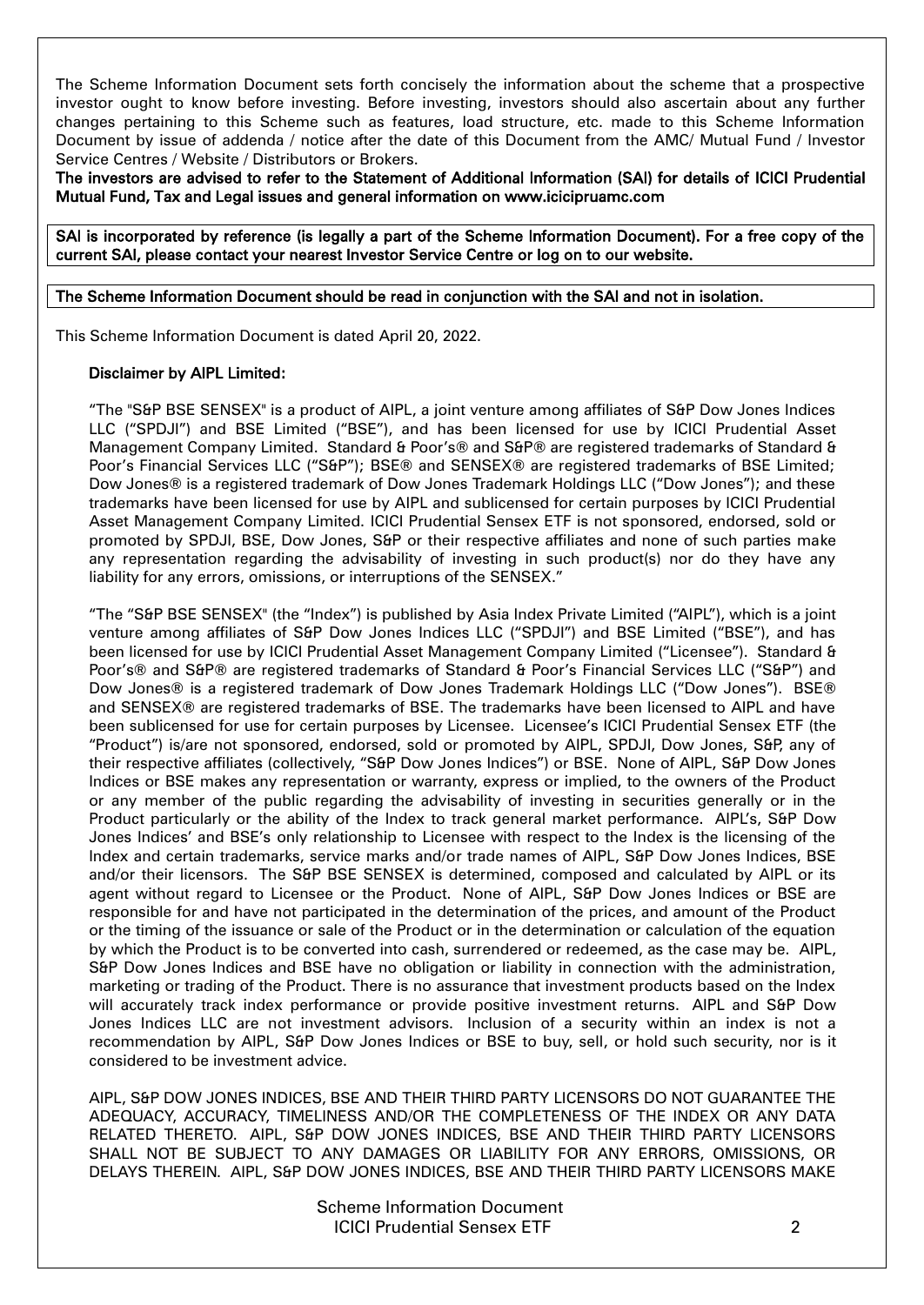NO EXPRESS OR IMPLIED WARRANTIES, AND EXPRESSLY DISCLAIM ALL WARRANTIES, OF MERCHANTABILITY OR FITNESS FOR A PARTICULAR PURPOSE OR USE OR AS TO RESULTS TO BE OBTAINED BY LICENSEE, OWNERS OF THE PRODUCT, OR ANY OTHER PERSON OR ENTITY FROM THE USE OF THE INDEX OR WITH RESPECT TO ANY DATA RELATED THERETO. WITHOUT LIMITING ANY OF THE FOREGOING, IN NO EVENT WHATSOEVER SHALL AIPL, S&P DOW JONES INDICES, BSE OR THEIR THIRD PARTY LICENSORS BE LIABLE FOR ANY INDIRECT, SPECIAL, INCIDENTAL, PUNITIVE, OR CONSEQUENTIAL DAMAGES INCLUDING BUT NOT LIMITED TO, LOSS OF PROFITS, TRADING LOSSES, LOST TIME OR GOODWILL, EVEN IF THEY HAVE BEEN ADVISED OF THE POSSIBLITY OF SUCH DAMAGES, WHETHER IN CONTRACT, TORT, STRICT LIABILITY, OR OTHERWISE. THERE ARE NO THIRD PARTY BENEFICIARIES OF ANY AGREEMENTS OR ARRANGEMENTS BETWEEN AIPL AND LICENSEE, OTHER THAN THE LICENSORS OF AIPL (INCLUDING S&P DOW JONES INDICES AND/OR BSE)."

## Disclaimer by NSE Limited:

"As required, a copy of this Scheme Information Document has been submitted to National Stock Exchange of India Limited (hereinafter referred to as NSE). NSE has given vide its letter NSE/LIST/242474-T dated June 23, 2014 permission to the Mutual Fund to use the Exchange's name in this Scheme Information Document as one of the stock exchanges on which the Mutual Fund's units are listed subject to, the Mutual Fund fulfilling various criteria for listing. The Exchange has scrutinized this Scheme Information Document for its limited internal purpose of deciding on the matter of granting the aforesaid permission to the Mutual Fund. It is to be distinctly understood that the aforesaid permission given by NSE should not in any way be deemed or construed that the Scheme Information Document has been cleared or approved by NSE; nor does it in any manner warrant, certify or endorse the correctness or completeness of any of the contents of this Scheme Information Document; nor does it warrant that the Mutual Fund's units will be listed or will continue to be listed on the Exchange; nor does it take any responsibility for the financial or other soundness of the Mutual Fund, its sponsors, its management or any scheme of the Mutual Fund.

Every person who desires to apply for or otherwise acquire any units of the Mutual Fund may do so pursuant to independent inquiry, investigation and analysis and shall not have any claim against the Exchange whatsoever by reason of any loss which may be suffered by such person consequent to or in connection with such subscription /acquisition whether by reason of anything stated or omitted to be stated herein or any other reason whatsoever."

#### Disclaimer of BSE Limited:

"BSE Limited ("the Exchange") has given permission to ICICI Prudential Mutual Fund to use the Exchange's name in this SID as one of the Stock Exchanges on which this Mutual Fund's Unit are listed. The exchange has scrutinized this SID for its limited internal purpose of deciding on the matter of granting the aforesaid permission to ICICI Prudential Mutual Fund. The exchange does not in any manner:-

i)Warrant, certify or endorse the correctness or completeness of any of the contents of this SID; or

ii) Warrant that this scheme's unit will be listed or will continue to be listed on the Exchange; or

iii) take any responsibility for the financial or other soundness of this Mutual fund, its promoters, its management or any scheme or project of this Mutual Fund;

and it should not for any reason be deemed or construed that this SID has been cleared or approved by the Exchange. Every person who desires to apply for or otherwise acquires any unit of ICICI Prudential Sensex ETF of this Mutual Fund may do so pursuant to independent inquiry, investigation and analysis and shall not have any claim against the Exchange whatsoever by reason of any loss which may be suffered by such person consequent to or in connection with such subscription/acquisition whether by reason of anything stated or omitted to be stated herein or for any reason whatsoever".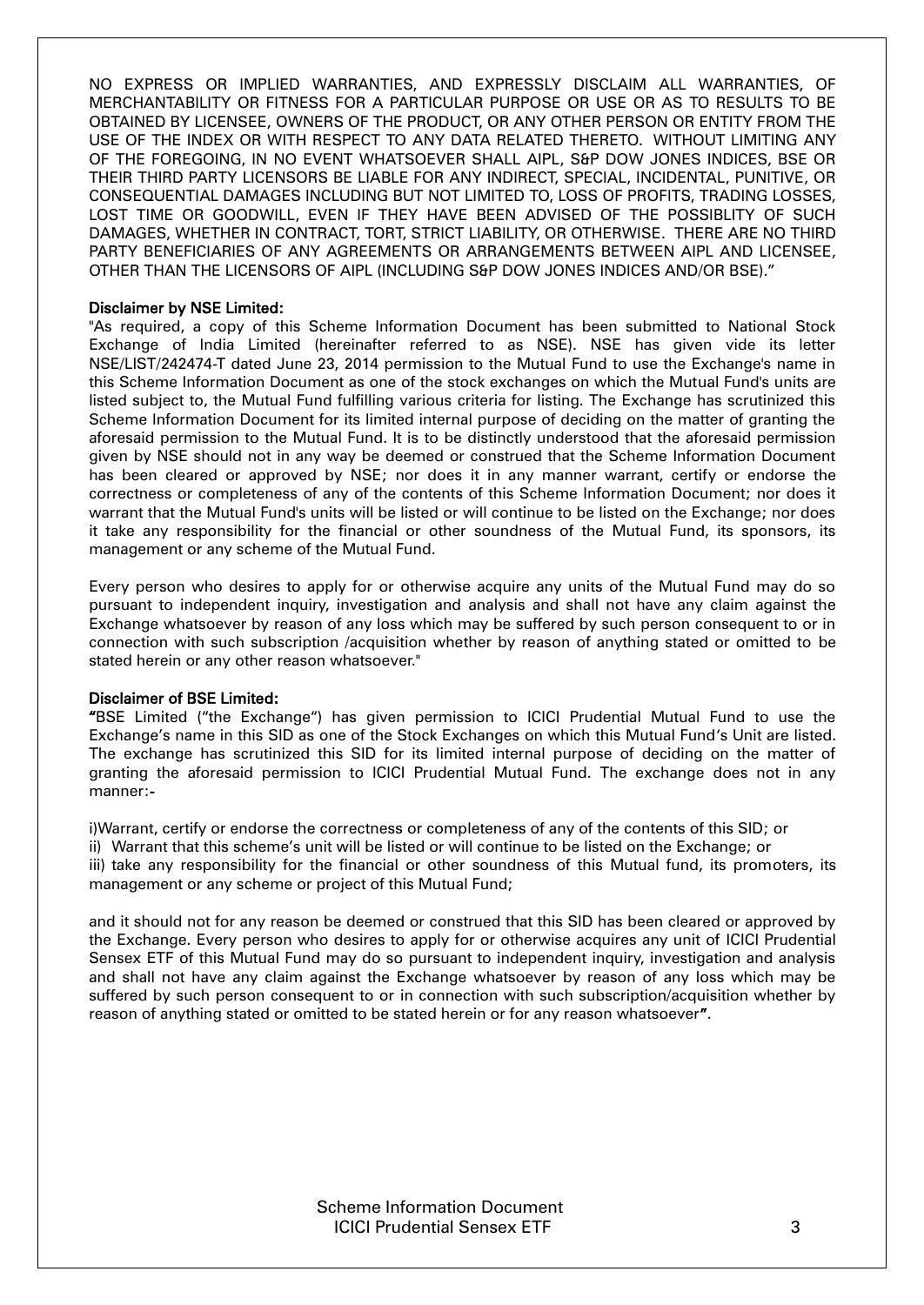## **TABLE OF CONTENTS**

| VI. PENALTIES, PENDING LITIGATION OR PROCEEDINGS, FINDINGS OF INSPECTIONS OR            |  |
|-----------------------------------------------------------------------------------------|--|
| INVESTIGATIONS FOR WHICH ACTION MAY HAVE BEEN TAKEN OR IS IN THE PROCESS OF BEING TAKEN |  |
|                                                                                         |  |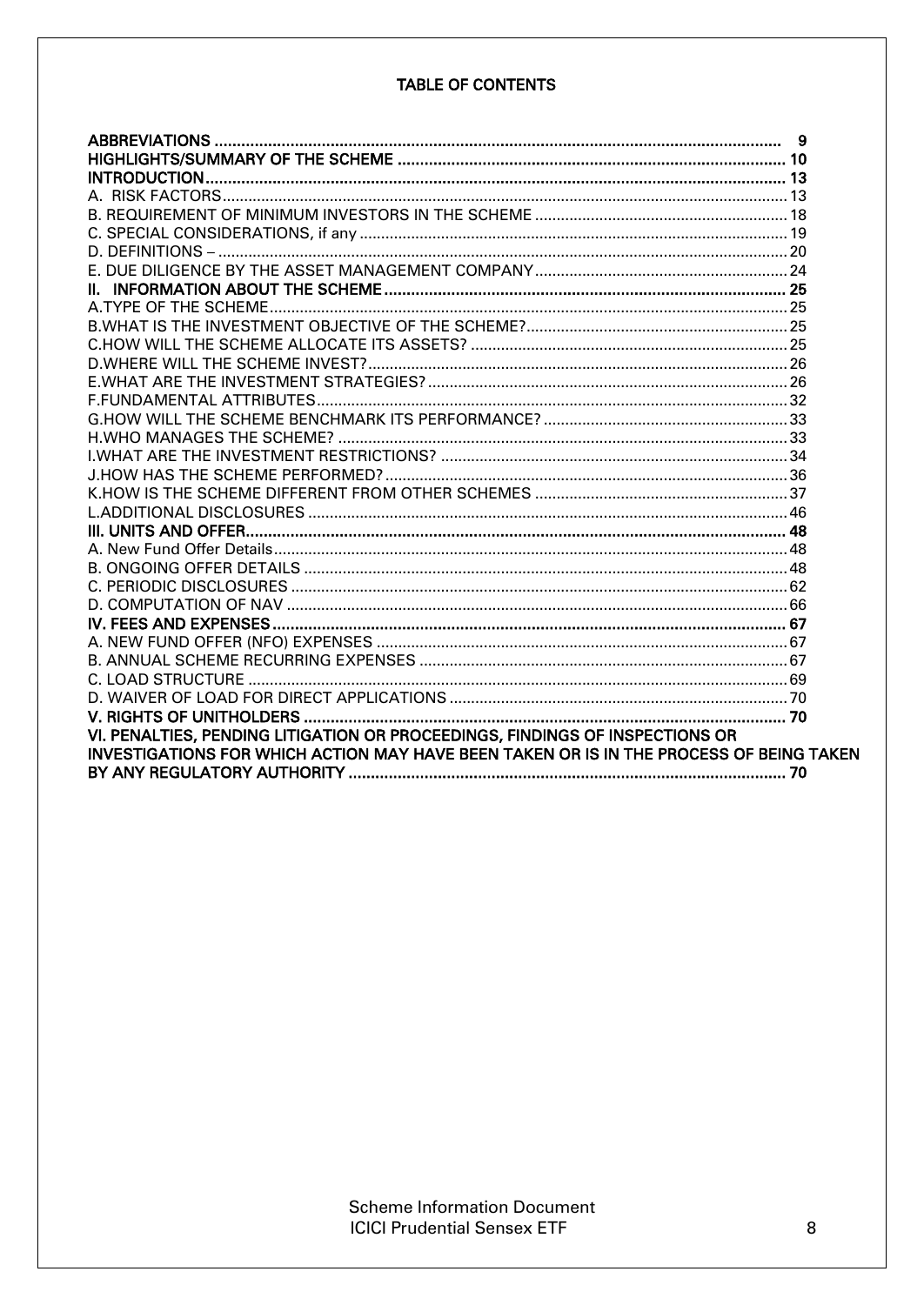## <span id="page-4-0"></span>**ABBREVIATIONS**

| <b>Abbreviations</b>        | <b>Particulars</b>                                               |
|-----------------------------|------------------------------------------------------------------|
| <b>AMC</b>                  | Asset Management Company or Investment Manager                   |
| <b>AMFI</b>                 | Association of Mutual Fund in India                              |
| <b>AML</b>                  | Anti-Money Laundering                                            |
| <b>CAMS</b>                 | <b>Computer Age Management Services Limited</b>                  |
| <b>CDSL</b>                 | Central Depository Services (India) Limited                      |
| <b>TREPS</b>                | <b>Tri Party Repos</b>                                           |
| <b>NAV</b>                  | <b>Net Asset Value</b>                                           |
| <b>NRI</b>                  | Non-Resident Indian                                              |
| <b>SID</b>                  | <b>Scheme Information Document</b>                               |
| <b>RBI</b>                  | Reserve Bank of India                                            |
| <b>SEBI or the Board</b>    | Securities and Exchange Board of India                           |
| The Fund or The Mutual Fund | <b>ICICI Prudential Mutual Fund</b>                              |
| The Trustee                 | <b>ICICI Prudential Trust Limited</b>                            |
| <b>ICICI Bank</b>           | <b>ICICI Bank Limited</b>                                        |
| <b>IMA</b>                  | <b>Investment Management Agreement</b>                           |
| The Regulations             | Securities and Exchange Board of India (Mutual Funds)            |
|                             | Regulations, 1996, as amended from time to time.                 |
| The Scheme                  | <b>ICICI Prudential Sensex ETF</b>                               |
| <b>TRI</b>                  | <b>Total Return Variant of Index</b>                             |
| <b>TREPS</b>                | Tri party Repos                                                  |
| <b>IDCW Policy</b>          | Policy for declaration of Income Distribution cum capital        |
|                             | withdrawal                                                       |
| <b>IDCW</b>                 | Income Distribution cum capital withdrawal option (earlier known |
|                             | as Dividend option)                                              |
| <b>IDCW Payout</b>          | Payout of Income Distribution cum capital withdrawal option      |
|                             | (earlier known as Dividend option - Dividend payout sub-option)  |
| <b>IDCW Reinvestment</b>    | Reinvestment of Income Distribution cum capital withdrawal       |
|                             | Option (earlier known as Dividend option - Dividend reinvestment |
|                             | sub-option)                                                      |
| <b>IDCW Transfer</b>        | Transfer of Income Distribution cum capital withdrawal plan      |
|                             | (earlier known as Dividend Transfer plan)                        |

## INTERPRETATION

For all purposes of this SID, except as otherwise expressly provided or unless the context otherwise requires:

- The terms included in this SID include the plural as well as singular
- Pronouns having a masculine or feminine gender shall be deemed to include the other.
- All references to "US\$" refer to United States Dollars and "Rs./INR/ "`" refer to Indian Rupees. A "Crore" means "ten million" and a "Lakh" means a "hundred thousand".
- Words not defined here has the same meaning as defined in " The Regulations.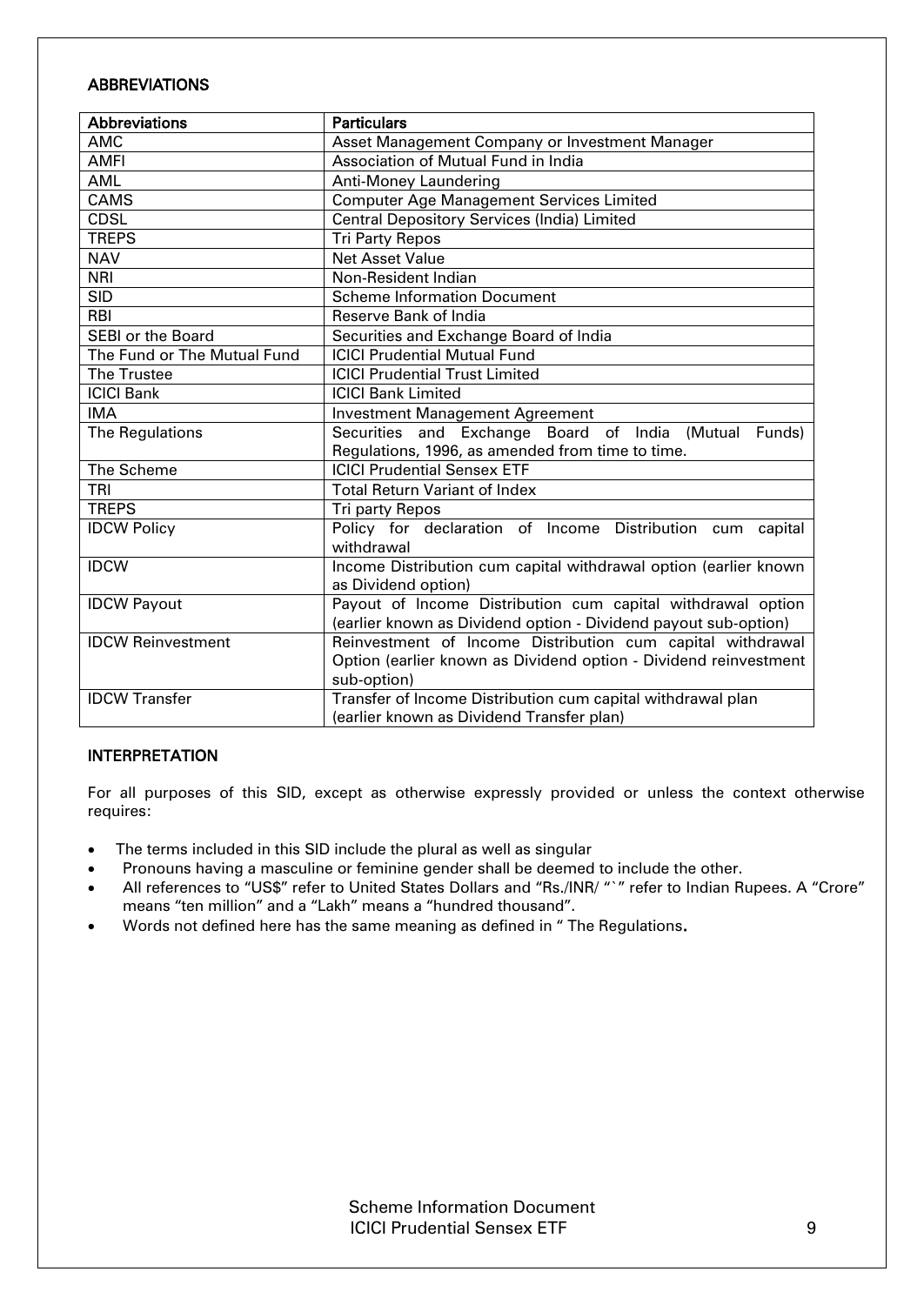## <span id="page-5-0"></span>HIGHLIGHTS/SUMMARY OF THE SCHEME

| Name of the Scheme                  | <b>ICICI Prudential Sensex ETF</b>                                                                                            |
|-------------------------------------|-------------------------------------------------------------------------------------------------------------------------------|
| Investment objective                | The investment objective of the Scheme is to provide                                                                          |
|                                     | investment returns that, before expenses, closely correspond                                                                  |
|                                     | to the total returns of the securities as represented by the S&P                                                              |
|                                     | <b>BSE SENSEX.</b>                                                                                                            |
|                                     |                                                                                                                               |
|                                     | However, the performance of the Scheme may differ from that                                                                   |
|                                     | of the underlying index due to tracking error. There can be no<br>assurance or guarantee that the investment objective of the |
|                                     | Scheme will be achieved.                                                                                                      |
| <b>Category of Scheme</b>           | Other Schemes - ETF                                                                                                           |
| Liquidity                           | Through Stock Exchanges: Currently, the Scheme is listed on                                                                   |
|                                     | National Stock Exchange of India Limited (NSE) and BSE                                                                        |
|                                     | Limited. Buying or selling of units of the Scheme by investors                                                                |
|                                     | can be done on all the Trading Days of the stock exchanges.                                                                   |
|                                     | The minimum number of units that can be bought or sold is 1                                                                   |
|                                     | (one) unit.                                                                                                                   |
|                                     |                                                                                                                               |
|                                     | with<br>the<br>Mutual<br>Fund:<br><b>The</b><br>Authorised<br><b>Directly</b>                                                 |
|                                     | Participant(s)/Investor(s) can subscribe/redeem the units of the                                                              |
|                                     | Scheme directly with the Mutual Fund only in creation unit size                                                               |
|                                     | and in multiples thereof.                                                                                                     |
|                                     |                                                                                                                               |
|                                     | The subscription & redemption of units would be based on the<br>portfolio deposit & cash component as defined by the fund for |
|                                     | that respective business day. The Fund may allow cash                                                                         |
|                                     | purchases/cash redemption of the units of the Scheme or by                                                                    |
|                                     | depositing basket of securities comprising the underlying                                                                     |
|                                     | index in Creation Unit Size by Authorized Participant(s)/                                                                     |
|                                     | Investor(s).                                                                                                                  |
|                                     |                                                                                                                               |
|                                     | Purchase/redemption request shall be made by such investors                                                                   |
|                                     | to the Fund whereupon the Fund shall arrange to buy/sell the                                                                  |
|                                     | underlying portfolio of securities on behalf of the investor. In                                                              |
|                                     | case of shares bought and sold by AMC on behalf of the                                                                        |
|                                     | investor, the profit/loss due to buy/sell of shares and                                                                       |
|                                     | transaction handling charges/costs would be borne by                                                                          |
|                                     | investor.                                                                                                                     |
|                                     | For more details on Loads, please refer section on 'Load                                                                      |
|                                     | Structure'.                                                                                                                   |
| <b>Benchmark</b>                    | S&P BSE Sensex TRI.                                                                                                           |
|                                     |                                                                                                                               |
|                                     | The corpus of the Scheme will be invested predominantly in                                                                    |
| 9                                   | stocks constituting the S&P BSE SENSEX TRI subject to                                                                         |
|                                     | tracking errors, the Scheme would endeavour to attain returns                                                                 |
|                                     | comparable to S&P BSE SENSEX TRI. This would be done by                                                                       |
|                                     | investing in almost all the stocks comprising the S&P BSE                                                                     |
|                                     | SENSEX TRI in approximately in the same weightage that they                                                                   |
|                                     | represent in the S&P BSE SENSEX TRI. In view of the same,                                                                     |
|                                     | the performance of the Scheme will be benchmarked with S&P<br><b>BSE SENSEX TRI.</b>                                          |
| <b>Transparency/NAV Disclosure:</b> | The NAV will be calculated and disclosed at the close of every                                                                |
|                                     | Business Day. NAV will be determined on every Business Day                                                                    |
|                                     | except in special circumstances. NAV of the scheme shall be:                                                                  |
| 17(a)                               |                                                                                                                               |
|                                     | Prominently disclosed by the AMC under a separate                                                                             |
|                                     | head on the AMC's website (www.icicipruamc.com) by 11.00                                                                      |
|                                     | <b>Scheme Information Document</b>                                                                                            |
|                                     | <b>ICICI Prudential Sensex ETF</b><br>10                                                                                      |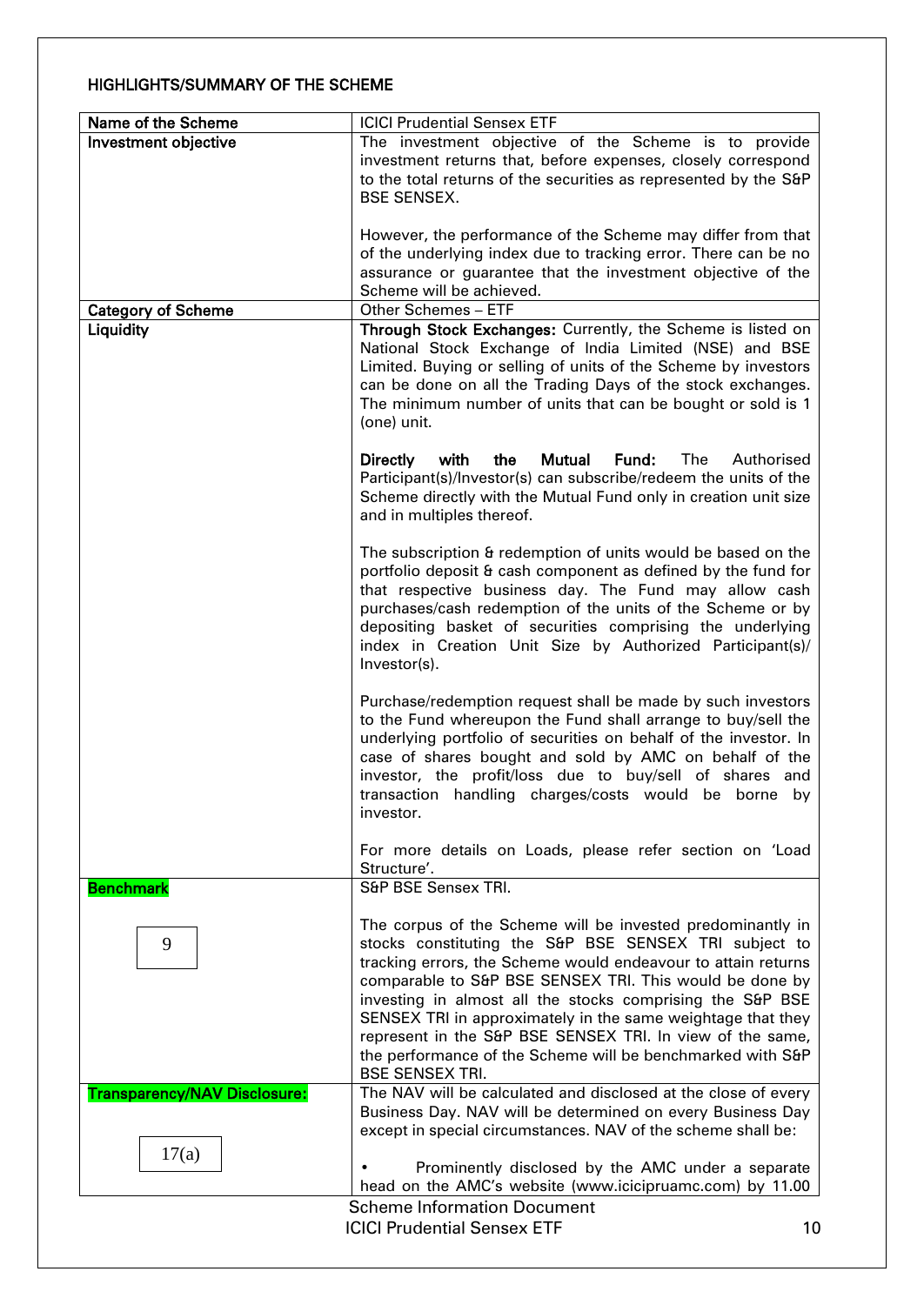p.m. on every business day,

• On the website of Association of Mutual Funds in India - AMFI (www.amfiindia.com) by 11.00 p.m. on every business day, and

Shall be made available at all Customer Service Centres of the AMC.

In case of any delay, the reasons for such delay would be explained to AMFI and SEBI by the next day. If the NAVs are not available before commencement of business hours on the following day due to any reason, the Fund shall issue a press release providing reasons and explaining when the Fund would be able to publish the NAVs.

In addition to the above, the indicative NAV will be updated on AMCs website during market hours, on regular 1 minute interval basis.

The AMC shall disclose portfolio of the scheme (along with ISIN) as on the last day of the month / half-year within 10 days from the close of each month / half-year respectively on website of:

- AMC i.e. www.icicipruamc.com
	- AMFI i.e. www.amfiindia.com.

In accordance with the SEBI circular no. SEBI/HO/IMD/DF3/CIR/P/2020/197, dated October 05, 2020 Risk-o-meter shall be evaluated on a monthly basis and Mutual Funds/AMCs shall disclose the Risk-o-meter along with portfolio disclosure for all their schemes on their respective website and on AMFI website within 10 days from the close of each month. Any change in risk-o-meter shall be communicated by way of Notice cum Addendum and by way of an e-mail or SMS to unitholders of that particular scheme.

The AMC shall send via email both the monthly and half-yearly statement of scheme portfolio within 10 days from the close of each month / half-year respectively. Mutual Funds/ AMCs shall send the details of the scheme portfolio while communicating the monthly and half-yearly statement of scheme portfolio via email or any other mode as may be communicated by SEBI/AMFI from time to time. The AMC shall provide a feature wherein a link is provided to the investors to their registered email address to enable the investor to directly view/download only the portfolio of schemes subscribed by the said investor. The monthly and half yearly portfolio disclosure shall also include the scheme risk-o-meter, name of benchmark and risko-meter of benchmark.

The AMC shall publish an advertisement in all India edition of at least two daily newspapers, one each in English and Hindi, every half year disclosing the hosting of the half-yearly statement of the scheme's portfolio on the AMC's website and on the website of AMFI.

The unitholders whose e-mail addresses are not registered with the Fund are requested to update / provide their email address to the Fund for updating the database. The AMC shall provide a physical copy of the statement of scheme portfolio,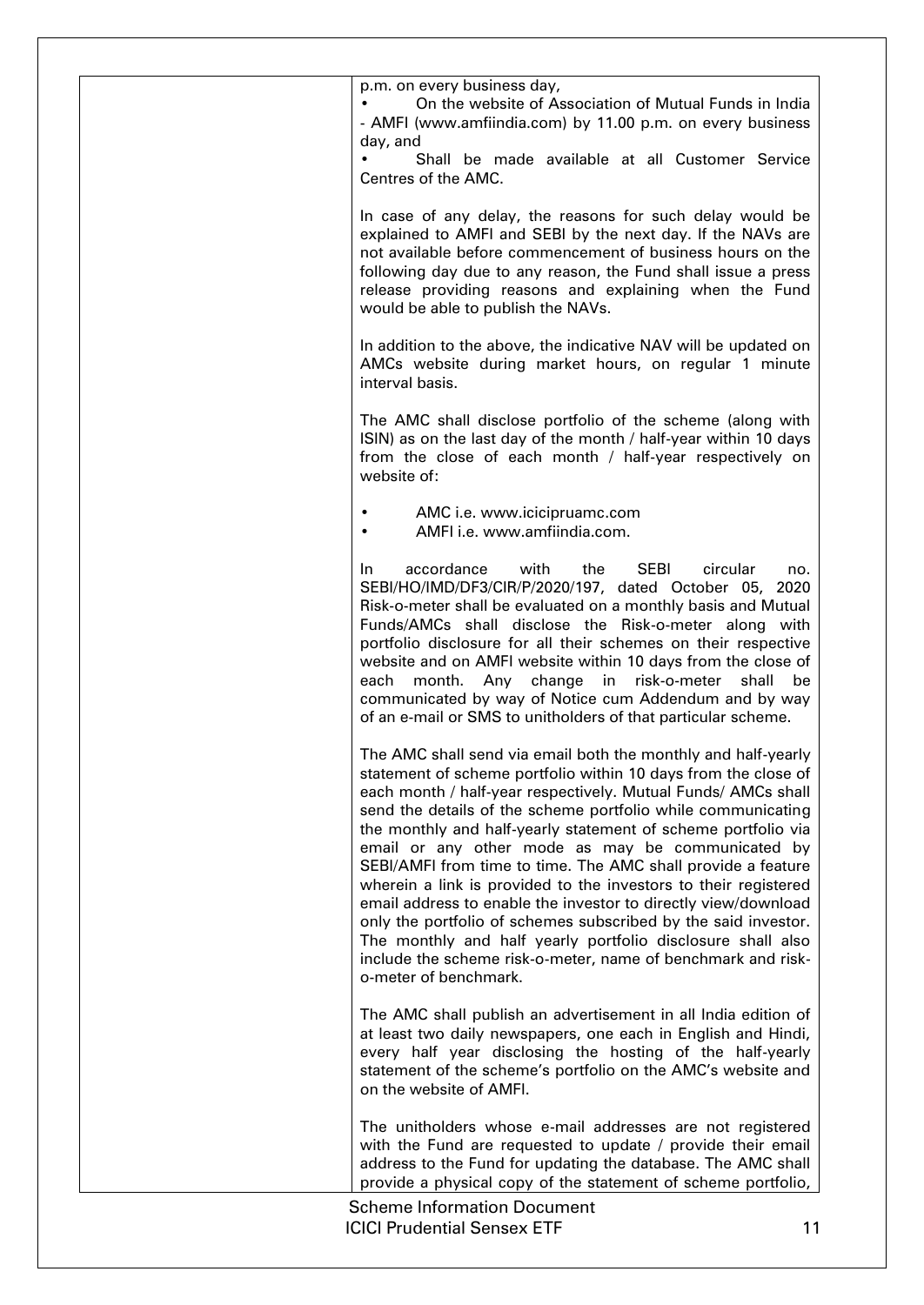|                               | without charging any cost, on specific request received from a<br>unit holder.                                                                                                                                                                                                                                                            |
|-------------------------------|-------------------------------------------------------------------------------------------------------------------------------------------------------------------------------------------------------------------------------------------------------------------------------------------------------------------------------------------|
| Loads                         | <b>Entry Load</b>                                                                                                                                                                                                                                                                                                                         |
| 16                            | Not Applicable. In terms of SEBI circular no. SEBI/IMD/CIR No.                                                                                                                                                                                                                                                                            |
|                               | 4/168230/09 dated June 30, 2009 has notified that, w.e.f.<br>August 01, 2009 there will be no entry load charged to the<br>schemes of the Mutual Fund.                                                                                                                                                                                    |
|                               | <b>Exit Load</b>                                                                                                                                                                                                                                                                                                                          |
|                               | There will be no exit load for units sold through the secondary<br>market on the stock exchanges where the Scheme will be<br>listed. Currently, the Scheme is listed on NSE and BSE Limited.<br>Investors shall note that the brokerage on sales of the units of<br>the scheme on the stock exchanges shall be borne by the<br>investors. |
|                               | Authorized Participant(s) and Investor(s) can redeem units<br>directly with the Fund in Creation Unit size. Currently there is<br>no exit load applicable for the said transactions.                                                                                                                                                      |
|                               | For more details on Loads, please refer section on 'Load<br>Structure'.                                                                                                                                                                                                                                                                   |
| Minimum<br>for<br>amount      | Directly with the Mutual Fund: Authorised Participants/                                                                                                                                                                                                                                                                                   |
| purchase/redemption           | investors can buy/sell units of the Scheme in Creation Unit Size<br>and in multiples thereof.                                                                                                                                                                                                                                             |
|                               | On Exchange: An investor can buy / sell units on a continuous<br>basis in the normal market segment of BSE / NSE during the<br>trading hours like any other publicly traded stock at prices<br>which may be close to the actual NAV of the Scheme. There is<br>no minimum investment, although units are to be purchased in<br>lots of 1. |
| Fund Manager(s) of the Scheme | Mr. Kayzad Eghlim and Mr. Nishit Patel.                                                                                                                                                                                                                                                                                                   |
| <b>Plan/Options</b>           | Currently there are no plans/options under the Scheme.                                                                                                                                                                                                                                                                                    |
|                               | However, the Trustees reserve the right to introduce/ alter/                                                                                                                                                                                                                                                                              |
|                               | extinguish any of the option at a later date.                                                                                                                                                                                                                                                                                             |
| <b>Switches</b>               | Not available.                                                                                                                                                                                                                                                                                                                            |
| <b>Special Products</b>       | Not available.                                                                                                                                                                                                                                                                                                                            |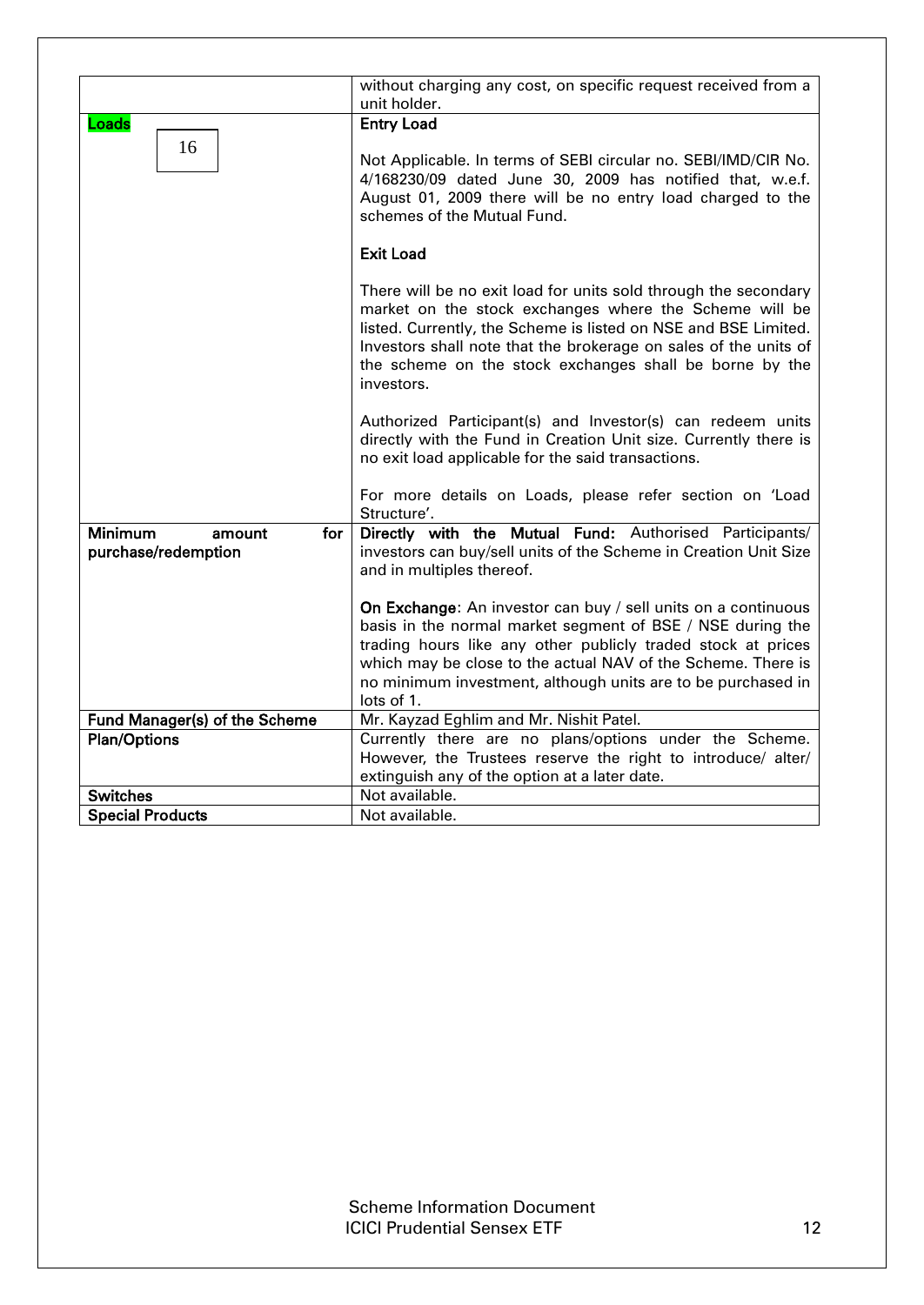### <span id="page-8-0"></span>INTRODUCTION

#### <span id="page-8-1"></span>A. RISK FACTORS  $\overline{2}$

## Standard Risk Factors:

- Investment in Mutual Fund Units involve investment risks such as trading volumes, settlement risks, liquidity risks, default risks, including the possible loss of principal.
- As the price / value / interest rates of the securities in which the Scheme invests fluctuates, the value of your investment in the Scheme may go up or down
- Mutual Funds and securities investments are subject to market risks and there is no assurance or guarantee that the objectives of the Scheme will be achieved.
- Past performance of the Sponsor and their affiliates/associates/AMC/Mutual Fund does not guarantee future performance of the scheme
- ICICI Prudential Sensex ETF is only the name of the Scheme and does not in any manner indicate either the quality of the Scheme or its future prospects and returns.
- The Sponsors are not responsible or liable for any loss resulting from the operation of the Scheme beyond the contribution of an amount of Rs 22.2 lakhs collectively made by them towards setting up the Fund and such other accretions and additions to the corpus set up by the Sponsors.
- The present scheme is not a guaranteed or assured return scheme. ICICI Prudential SENSEX ETF is an Exchange Traded Fund (ETFs). There can be no assurance that an active secondary market will develop or be maintained.
- The NAV of the Scheme may be affected by changes in the general market conditions, factors and forces affecting capital market, in particular, level of interest rates, various markets related factors and trading volumes, settlement periods and transfer procedures. In the event of receipt of inordinately large number of redemption requests or of a restructuring of the Scheme's portfolios, there may be delays in the redemption of Units.
- Investors in the Scheme are not being offered any guaranteed returns.
- Mutual funds being vehicles of securities investments are subject to market and other risks and there can be no guarantee against loss resulting from investing in the Schemes. The various factors which impact the value of the Scheme's investments include, but are not limited to, fluctuations in interest rates, prevailing political and economic environment, changes in government policy, factors specific to the issuer of the securities, tax laws, liquidity of the underlying instruments, settlement periods, trading volumes etc.

## Scheme Specific Risk Factors

The Scheme is subject to the principal risks described below. Some or all of these risks may adversely affect Scheme's NAV, trading price, yield, total return and/or its ability to meet its objectives.

## Investing in Equities

While securities that are listed on the stock exchange carry lower liquidity risk, the ability to sell these investments is limited by the overall trading volume on the stock exchanges. The liquidity of the Schemes' investments is inherently restricted by trading volumes in the securities in which it invests.

The value of the Scheme's investments, may be affected generally by factors affecting securities markets, such as price and volume volatility in the capital markets, interest rates, currency exchange rates, changes in policies of the Governments, taxation laws or any other appropriate authority policies and other political and economic developments which may have an adverse bearing on individual securities, a specific sector or all sectors including equity and debt markets. Consequently, the NAV of the Units of the Scheme may fluctuate and can go up or down.

Trading volumes, settlement periods and transfer procedures may restrict the liquidity of these investments. Different segments of the Indian financial markets have different settlement periods and such periods may be extended significantly by unforeseen circumstances. The inability of the Schemes to make intended securities purchases due to settlement problems could cause the Schemes to miss certain investment opportunities.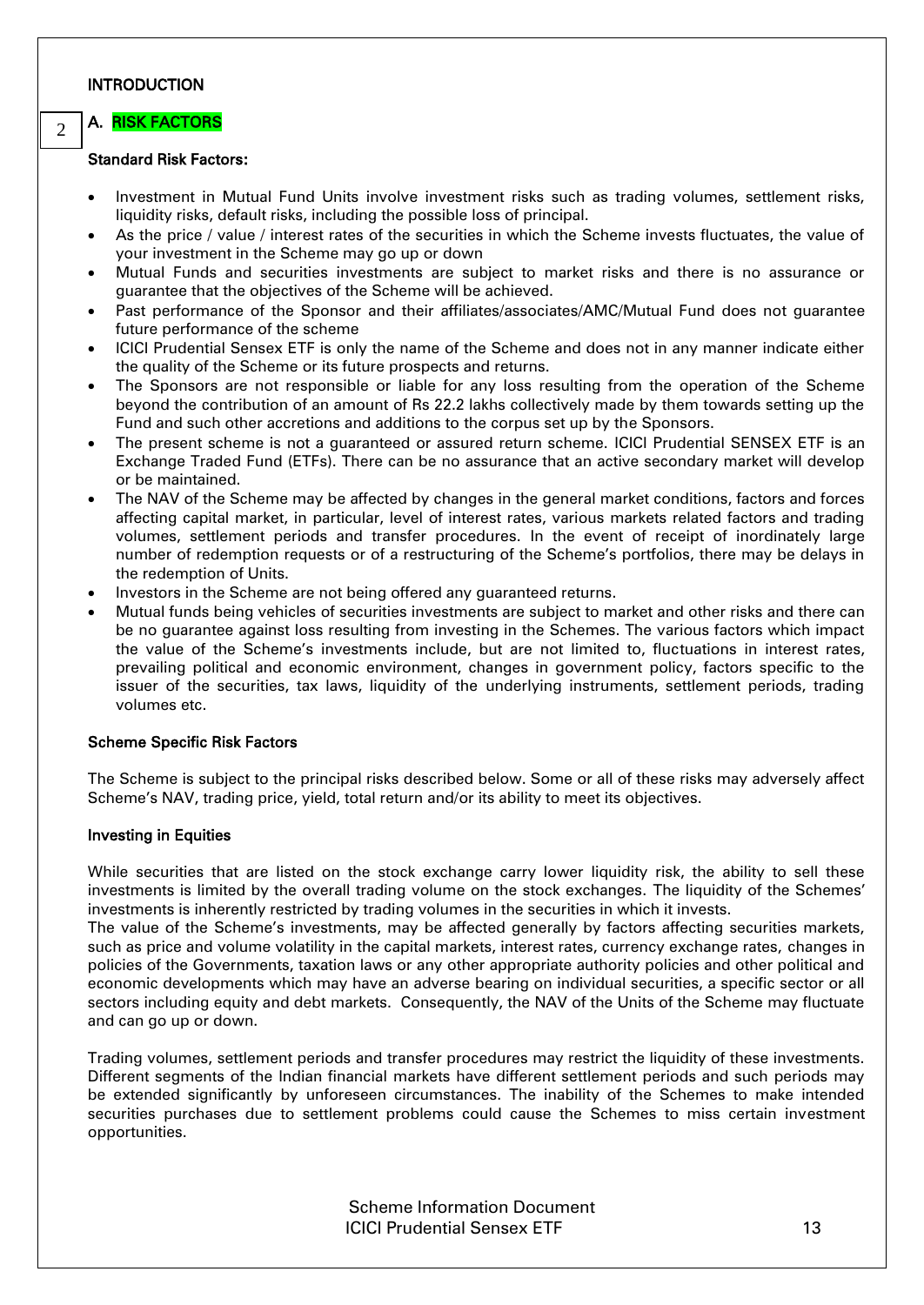The schemes will also be vulnerable to movements in the prices of securities invested by the schemes which again could have a material bearing on the overall returns from the schemes.

## Market Risk

The Scheme's NAV will react to the stock market movements. The Investor could lose money over short periods due to fluctuation in the Scheme's NAV in response to factors such as economic and political developments, changes in interest rates and perceived trends in stock prices market movements, and over longer periods during market downturns.

## Market Trading Risks

- Absence of Prior Active Market: Although the Scheme described in this Document are to be listed on the Exchange, there can be no assurance that an active secondary market will develop or be maintained.
- Lack of Market Liquidity: Trading in the Scheme on the Exchange may be halted because of market conditions or for reasons that in the view of the Market Authorities or SEBI, trading in the Scheme is not advisable. In addition, trading in the Scheme is subject to trading halts caused by extraordinary market volatility and pursuant to BSE and SEBI ''circuit filter'' rules. There can be no assurance that the requirements of the Market necessary to maintain the listing of the Scheme will continue to be met or will remain unchanged.
- The Scheme may trade at Prices Other than NAV: units of the Scheme may trade above or below its NAV. The NAV of the Scheme will fluctuate with changes in the market value of Scheme's holdings. The trading prices of the Scheme will fluctuate in accordance with changes in their NAVs as well as market supply and demand of the Scheme. However, given that the Scheme can be created and redeemed only in Creation Units directly with the fund, it is expected that large discounts or premiums to the NAVs of the Scheme will not sustain due to arbitrage possibility available.

Regulatory Risk: Any changes in trading regulations by the Stock Exchange/s or SEBI may affect the ability of market maker to arbitrage, resulting into wider premium/ discount to NAV. Although, the units are listed on NSE and BSE, the AMC and the Trustees will not be liable for delay in listing of Units of the Scheme on the stock exchanges / or due to connectivity problems with the depositories due to the occurrence of any event beyond their control.

- Right to Limit Redemptions: The Trustee, in the general interest of the Unit holders of the Scheme offered in this Document and keeping in view the unforeseen circumstances / unusual market conditions, may limit the total number of Units which can be redeemed on any Business Day. The same shall be in accordance with SEBI circular dated May 31, 2016 - SEBI/HO/IMD/DF2/CIR/P/2016/57 (Restriction on redemption in Mutual Funds).
- Settlement Risk: In certain cases, settlement periods may be extended significantly by unforeseen circumstances. The inability of the Scheme to make intended securities purchases due to settlement problems could cause the Scheme to miss certain investment opportunities as in certain cases, settlement periods may be extended significantly by unforeseen circumstances. Similarly, the inability to sell securities held in the Scheme portfolio may result, at times, in potential losses to the Scheme, and there can be a subsequent decline in the value of the securities held in the Scheme's portfolio.

## Portfolio Concentration Risk

To the extent that the Scheme may concentrate its investments in the Securities of certain companies/ sectors, the Scheme will therefore be subject to the risks associated with such concentration. In addition, the Scheme may be exposed to higher levels of volatility and risk than would generally be the case in a more diverse fund portfolio of equity Securities. Such risks may impact the Scheme to the extent that it invests in particular companies/sectors even in cases where the investment objective is more generic.

## Volatility Risk

The equity markets and derivative markets are volatile and the value of securities, derivative contracts and other instruments correlated with the equity markets may fluctuate dramatically from day to day. This volatility may cause the value of investment in the Scheme to decrease.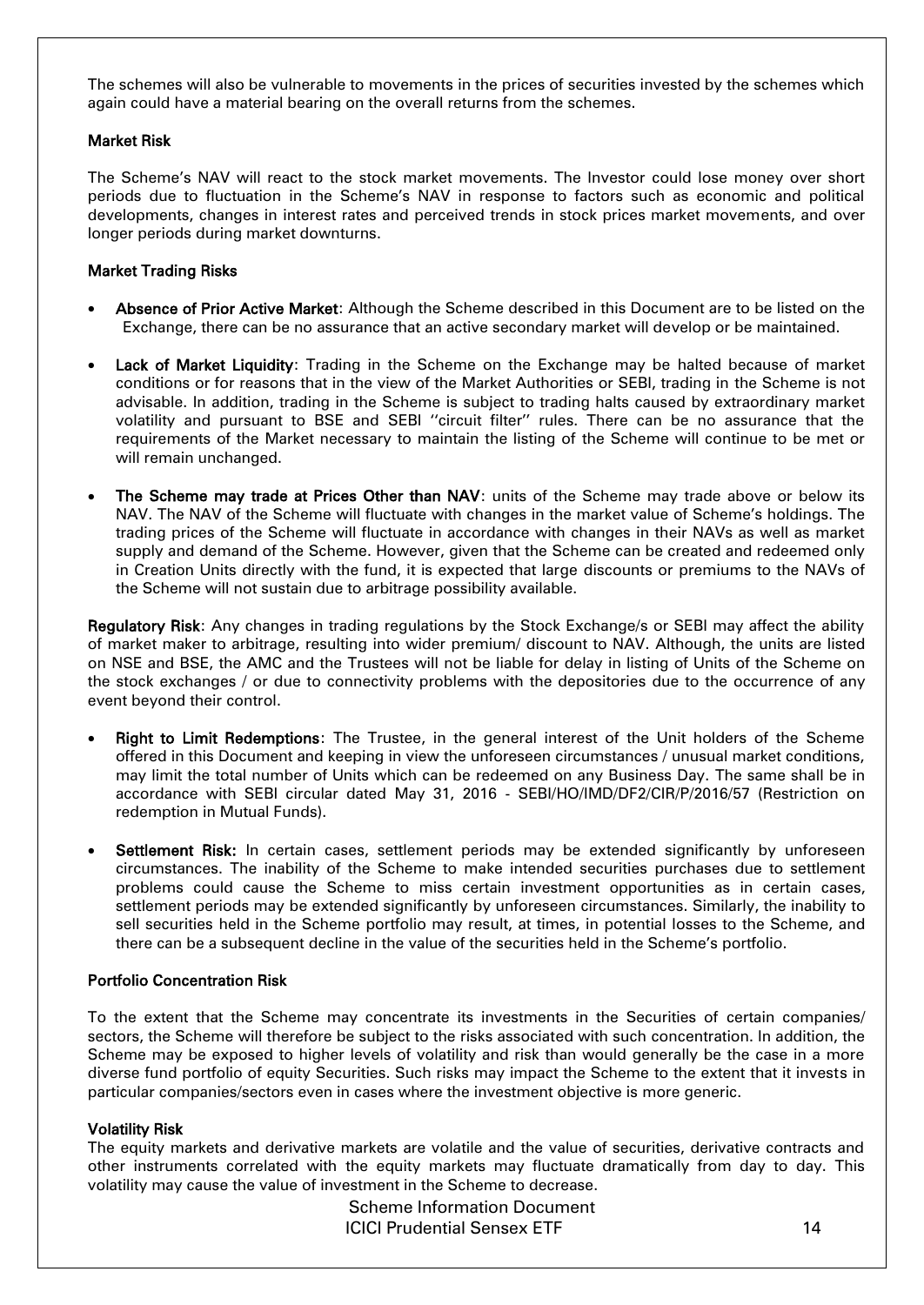### Redemption Risk

Investors may note that even though this is an open-ended scheme, subscription/redemptions directly with the Fund would be limited to such investors who have the ability to subscribe/redeem the units of the Scheme in the creation unit size. Generally, this lot size is larger as compared to normal fund. However, investors wishing to subscribe/redeem units in other than specific lot size can do so by buying/selling the same on the Stock Exchange. Investors can also approach the Fund directly for redemption in other than Creation Unit Size on occurrence of various events as listed in this document.

### Passive Investments

The Scheme is not actively managed. The Scheme may be affected by a general decline in the Indian markets relating to its Underlying Index. The Scheme invests in the securities included in its Underlying Index regardless of their investment merit. The AMC does not attempt to individually select stocks or to take defensive positions in declining markets.

## Tracking Error Risk

The AMC would monitor the tracking error of the Scheme on an ongoing basis and would seek to minimize tracking error to the maximum extent possible. Under normal circumstances, the AMC will endeavour that the tracking error of the Scheme does not exceed 2% per annum. However, this may vary due to various reasons mentioned below or any other reasons that may arise and particularly when the markets are very volatile.

Factors such as the fees and expenses of the Scheme, Corporate Actions, Cash balance, changes to the Underlying Index and regulatory policies may affect AMC's ability to achieve close correlation with the Underlying Index of the Scheme. The Scheme's returns may therefore deviate from those of their Underlying Index. "Tracking Error" is defined as the standard deviation of the difference between daily returns of the index and the NAV of the Scheme. Tracking Error may arise due to the following reasons: -

- Expenditure incurred by the Scheme.
- The funds may not be invested at all times as it may keep a portion of the funds in cash to meet redemptions or for corporate actions of securities in the index.
- Securities trading may halt temporarily due to circuit filters.
- Corporate actions such as rights, merger, change in constituents etc.
- Rounding off quantity of shares underlying the index
- Index providers undertake a periodical review of the scrips that comprise the Underlying Index and may either remove or include new scrips. In such an event, the Scheme will endeavour to reallocate its portfolio but the available investment opportunity may not permit absolute mirroring immediately
- Any delay experienced in the purchase or sale of shares due to illiquidity of the market, settlement and realization of sale proceeds and the registration of any securities transferred and any delays in receiving cash and scrip IDCW and resulting delays in reinvesting them.
- The underlying index reflects the prices of securities at close of business hours. However, the Fund may buy or sell the securities at different points of time during the trading session at the then prevailing prices which may not correspond to the closing prices on the exchange.
- The potential for trades to fail which may result in the Scheme not having acquired shares at a price necessary to track the index.
- The holding of a cash position and accrued income prior to distribution and accrued expenses.
- Disinvestments to meet redemptions, recurring expenses, IDCW payouts etc

## Risk associated with Investing in money market instruments:

- a. Interest Rate risk: This risk is associated with movements in interest rate, which depend on various factors such as government borrowing, inflation, economic performance etc. The values of investments will appreciate/depreciate if the interest rates fall/rise.
- b. Credit risk: This risk arises due to any uncertainty in counterparty's ability or willingness to meet its contractual obligations. This risk pertains to the risk of default of payment of principal and interest.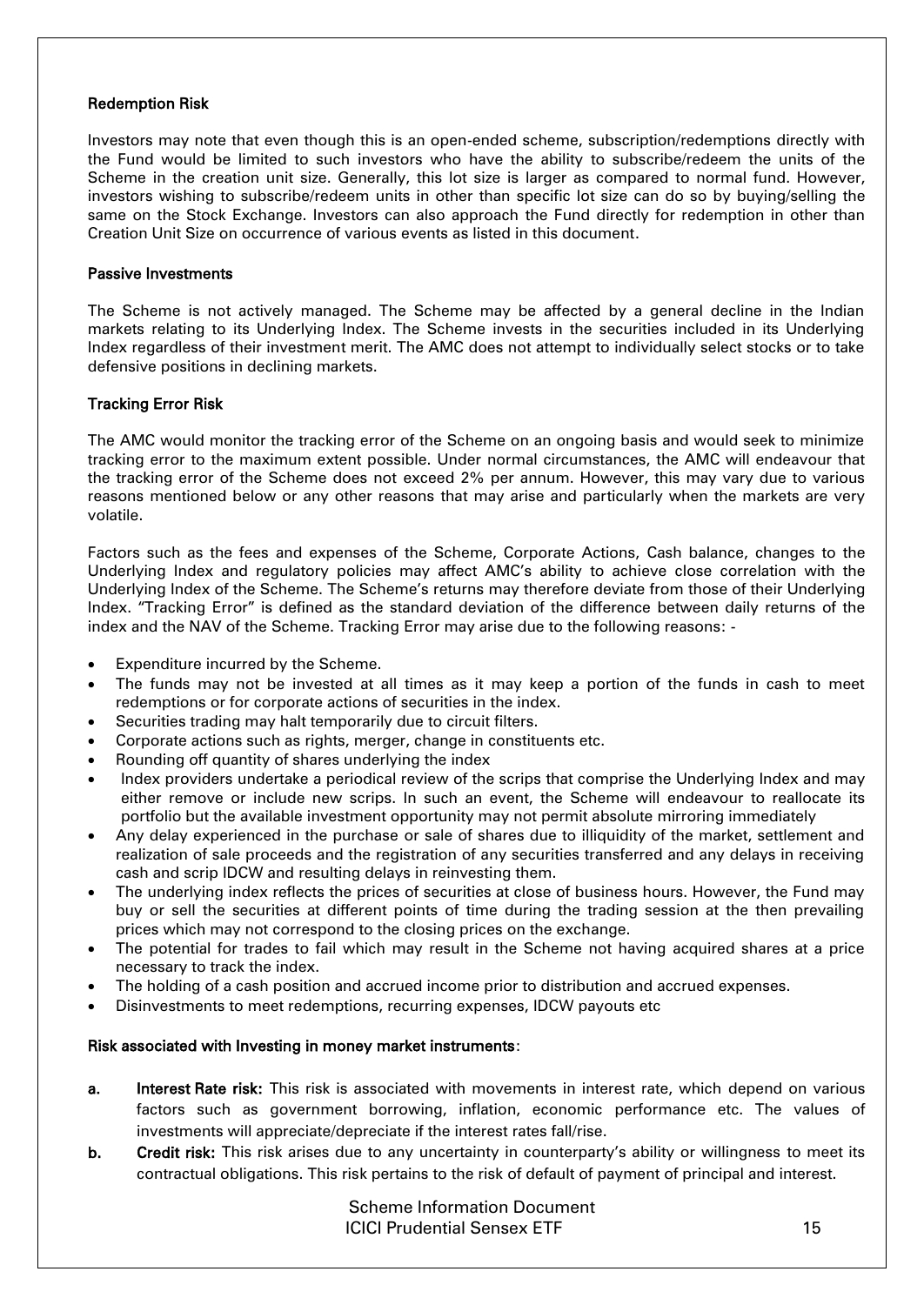c. Liquidity risk: The liquidity of a security may change depending on market conditions leading to changes in the liquidity premium linked to the price of the security. At the time of selling the security, the security can become illiquid leading to loss in the value of the portfolio.

#### Risks associated with investing in TREPSs:

The mutual fund is a member of securities segment and Tri-party Repo trade settlement of the Clearing Corporation of India (CCIL). All transactions of the mutual fund in government securities and in Tri-party Repo trades are settled centrally through the infrastructure and settlement systems provided by CCIL; thus reducing the settlement and counterparty risks considerably for transactions in the said segments.

CCIL maintains prefunded resources in all the clearing segments to cover potential losses arising from the default member. In the event of a clearing member failing to honour his settlement obligations, the default Fund is utilized to complete the settlement. The sequence in which the above resources are used is known as the "Default Waterfall".

As per the waterfall mechanism, after the defaulter's margins and the defaulter's contribution to the default fund have been appropriated, CCIL's contribution is used to meet the losses. Post utilization of CCIL's contribution if there is a residual loss; it is appropriated from the default fund contributions of the nondefaulting members.

Thus the scheme is subject to risk of the initial margin and default fund contribution being invoked in the event of failure of any settlement obligations. In addition, the fund contribution is allowed to be used to meet the residual loss in case of default by the other clearing member (the defaulting member).

However, it may be noted that a member shall have the right to submit resignation from the membership of the Security segment if it has taken a loss through replenishment of its contribution to the default fund for the segments and a loss threshold as notified have been reached. The maximum contribution of a member towards replenishment of its contribution to the default fund in the 7 days (30 days in case of securities segment) period immediately after the afore-mentioned loss threshold having been reached shall not exceed 5 times of its contribution to the Default Fund based on the last re-computation of the Default Fund or specified amount, whichever is lower.

Further, it may be noted that, CCIL periodically prescribes a list of securities eligible for contributions as collateral by members. Presently, all Central Government securities and Treasury bills are accepted as collateral by CCIL. The risk factors may undergo change in case the CCIL notifies securities other than Government of India securities as eligible for contribution as collateral."

## Risks attached with investments in ADRs/GDRs/ overseas securities

The Scheme will not invest in ADR/GDR/Foreign Securities.

#### Risks associated with investing in derivatives:

The Scheme will not invest in derivatives instruments.

## Risk associated with Investing in securitised debt

The scheme will not invest in securitised debt.

#### Risks associated with Short Selling

The Scheme will not engage in short selling of securities.

#### Risks associated with Securities Lending: 6

Securities lending is lending of securities through an approved intermediary to a borrower under an agreement for a specified period with the condition that the borrower will return equivalent securities of the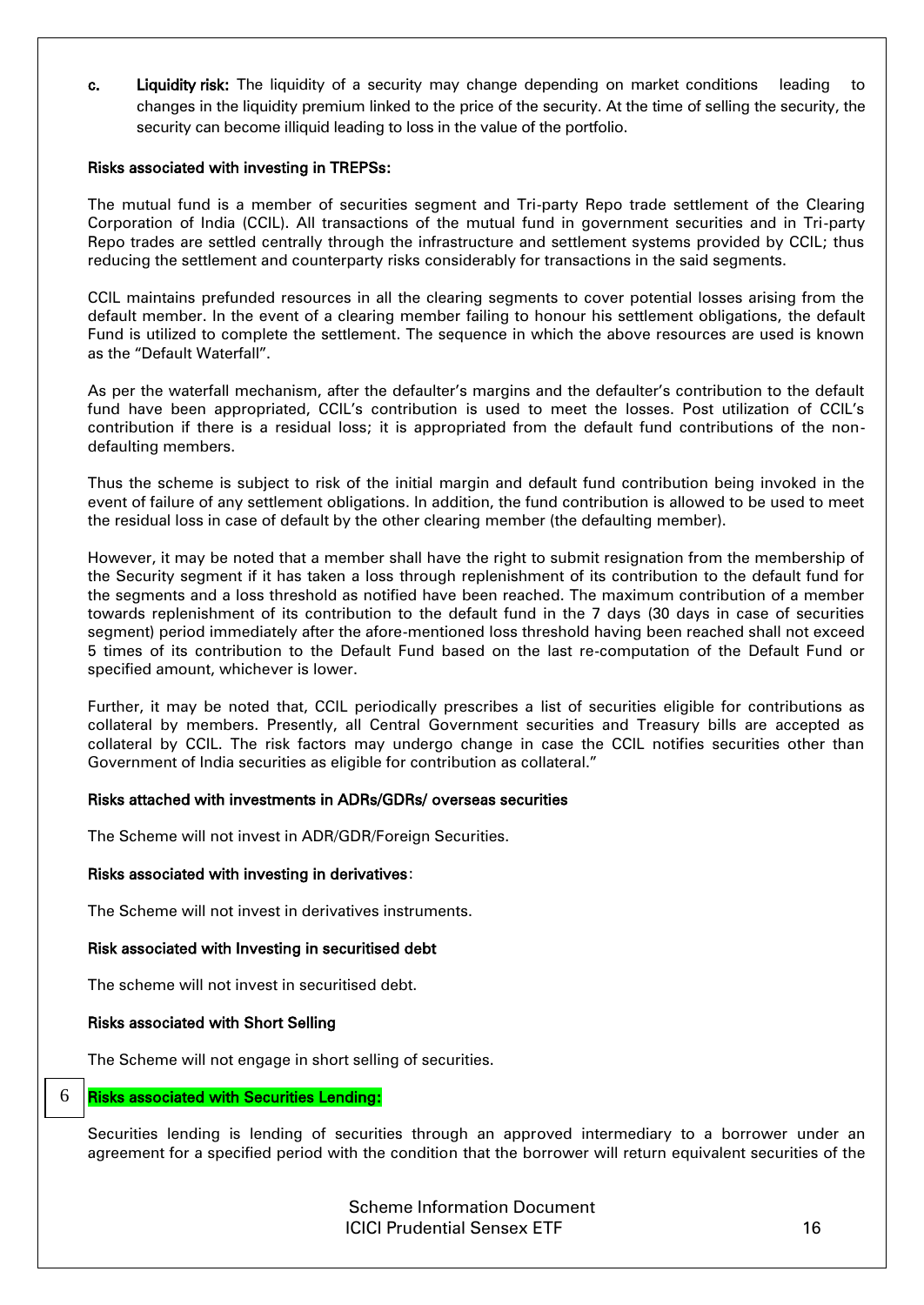same type or class at the end of the specified period along with the corporate benefits accruing on the securities borrowed.

The risks in security lending consist of the failure of intermediary / counterparty, to comply with the terms of agreement entered into between the lender of securities i.e. the Scheme and the intermediary / counterparty. Such failure to comply can result in the possible loss of rights in the collateral put up by the borrower of the securities, the inability of the approved intermediary to return the securities deposited by the lender and the possible loss of any corporate benefits accruing to the lender from the securities deposited with the approved intermediary. The scheme may not be able to sell lent out securities, which can lead to temporary illiquidity & loss of opportunity.

Investors are requested to refer to section "How will the Scheme allocate its assets?" for maximum permissible exposure to Securities Lending & Borrowing.

### Apart from the risk factors mentioned above, the scheme is exposed to certain specific risks, which are as mentioned below –

(i) Performance of the underlying Index will have a direct bearing on the performance of the Scheme. In the event when the index is dissolved or is withdrawn, the Trustee reserves a right to modify the Scheme so as to track a different and suitable index and appropriate intimation will be sent to the unitholders of the Scheme.

(ii) Tracking errors are inherent in any ETF and such errors may cause the Scheme to generate returns which are not in line with the performance of the Index or one or more securities covered by / included in the Index.

(iii) In case of investments in derivative instruments, the risk/ reward would be the same as investments in portfolio of shares representing an index. However, there may be a cost attached to buying an index future. Further, there could be an element of settlement risk, which could be different from the risk in settling physical shares and there is a risk attached to the liquidity and the depth of the index futures market as it is relatively new market for Index and also it is relatively less popular as compared to the Index.

(iv) In the event of the index mentioned above, is dissolved or is withdrawn or is not published due to any reason whatsoever, the Trustee reserves the right to modify the Scheme so as track a different and suitable index or to suspend tracking the S&P BSE till such time it is dissolved/ withdrawn or not published and appropriate intimation will be sent to the Unitholders of the Scheme. In such a case, the investment pattern will be modified suitably to match the composition of the securities that are included in the new index to be tracked and the Scheme will be subject to tracking errors during the intervening period.

## • Risk management strategies

The Scheme by utilizing a holistic risk management strategy will endeavor to manage risks associated with investing in equity markets. The risk control process involves identifying & measuring the risk through various risk measurement tools.

The Scheme has identified following risks of investing in equity and designed risk management strategies, which are embedded in the investment process to manage such risks.

| <b>Risk and Description</b>                                                           | Risk mitigants / management strategy                                                       |
|---------------------------------------------------------------------------------------|--------------------------------------------------------------------------------------------|
| <b>Risks associated with Equity investment</b>                                        |                                                                                            |
| <b>Market Risk</b>                                                                    | Market risk is inherent to an equity scheme. Being                                         |
|                                                                                       | The scheme is vulnerable to movements in a passively managed scheme, it will invest in the |
| the prices of securities invested by the securities included in its Underlying Index. |                                                                                            |
| scheme, which could have a material                                                   |                                                                                            |
| bearing on the overall returns from the                                               |                                                                                            |
| scheme. The value of the Scheme's                                                     |                                                                                            |
| investments, may be affected generally by                                             |                                                                                            |
| factors affecting securities markets, such as                                         |                                                                                            |
| price and volume, volatility in the capital                                           |                                                                                            |
| markets, interest rates, currency exchange                                            |                                                                                            |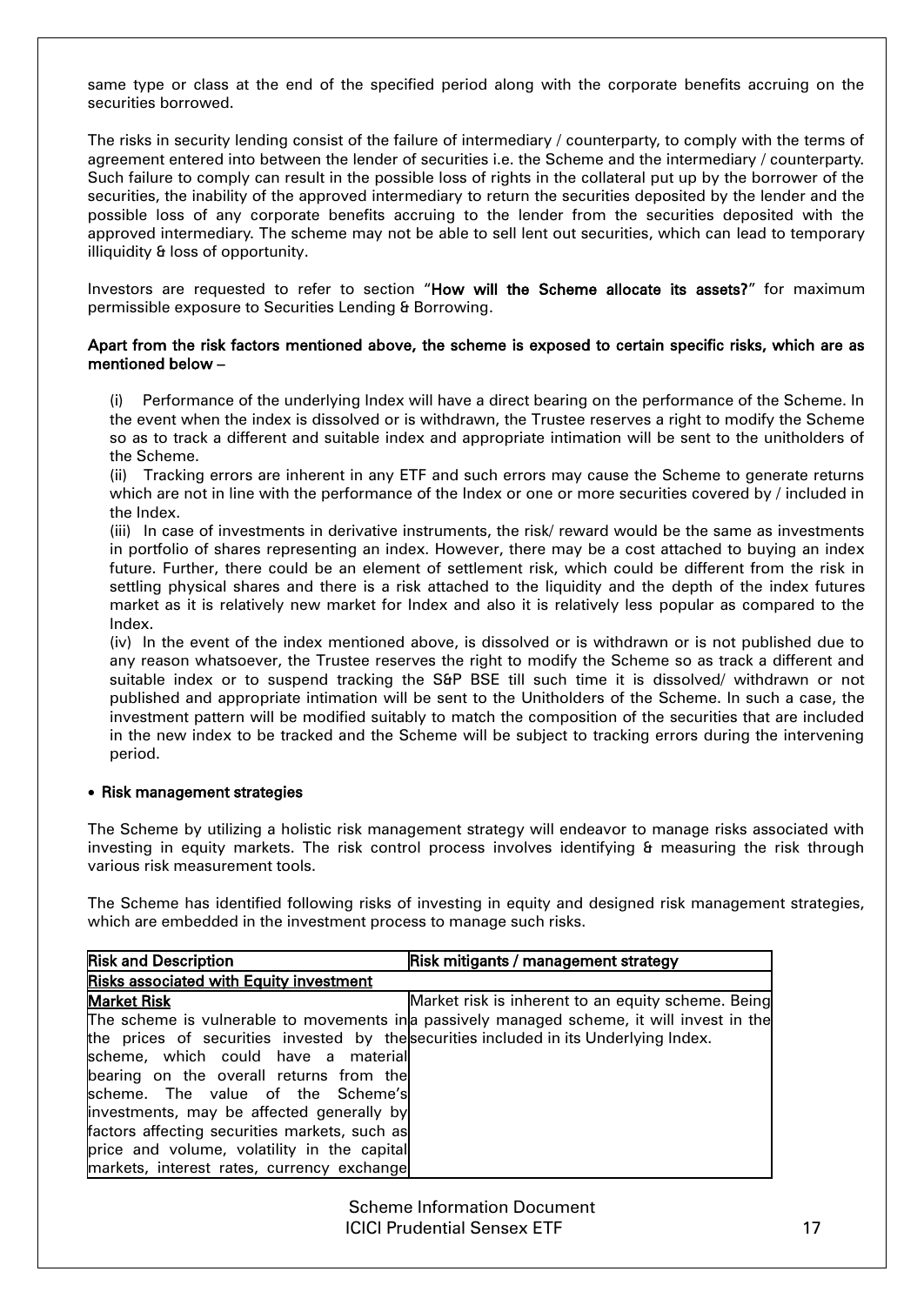| changes in policies<br>rates,<br>of<br>thel  |                                                                                                      |
|----------------------------------------------|------------------------------------------------------------------------------------------------------|
| Government, taxation laws or any other       |                                                                                                      |
| appropriate authority policies and other     |                                                                                                      |
| political and economic developments which    |                                                                                                      |
| may have an adverse bearing on individual    |                                                                                                      |
| securities, a specific sector or all sectors |                                                                                                      |
| including equity and debt markets.           |                                                                                                      |
| Liquidity risk                               | The Scheme will try to maintain a proper asset-                                                      |
|                                              | The liquidity of the Scheme's investments is liability match to ensure redemption payments are       |
|                                              | inherently restricted by trading volumes in made on time and not affected by illiquidity of the      |
| the securities in which it invests.          | underlying stocks.                                                                                   |
|                                              | Tracking Error risk (Volatility/ Concentration Tracking Error risk (Volatility/ Concentration risk): |
| <u>risk):</u>                                | Over a short to medium period, the Scheme may                                                        |
|                                              | The performance of the Scheme may not becarry the risk of variance between portfolio                 |
|                                              | commensurate with the performance of the composition and Benchmark. The objectives of                |
|                                              | S&P BSE SENSEX on any given day or overthe Scheme are to closely track the performance               |
| any given period.                            | of the Underlying Index over the same period,                                                        |
|                                              | subject to tracking error. The Scheme would                                                          |
|                                              | endeavor to maintain a low tracking error by                                                         |
|                                              | actively aligning the portfolio in line with the                                                     |
|                                              | Index.                                                                                               |

| <b>Risks associated with Debt investment</b>        |                                                   |
|-----------------------------------------------------|---------------------------------------------------|
|                                                     |                                                   |
| Market Risk/ Interest Rate Risk                     | The Scheme may primarily invest in money          |
| As with all debt securities, changes in interest    | market instruments having a residual maturity     |
| rates may affect the underlying scheme(s)' Net      | upto 91 days thereby mitigating the price         |
| Asset Value as the prices of securities generally   | volatility due to interest rate changes generally |
| increase as interest rates decline and generally    | associated with long-term securities.             |
| decrease as interest rates rise. Prices of long-    |                                                   |
| term securities generally fluctuate more in         |                                                   |
| response to interest rate changes than do           |                                                   |
| short-term securities. Indian debt markets can      |                                                   |
| be volatile leading to the possibility of price     |                                                   |
| movements up or down in fixed income                |                                                   |
| securities and thereby to possible movements        |                                                   |
| in the NAV.                                         |                                                   |
| <b>Liquidity or Marketability Risk</b>              | The<br>Scheme<br>primarily<br>invest<br>in<br>may |
| This refers to the ease with which a security       | government securities and money market            |
| can be sold at or near to its valuation yield-to-   | instruments. The liquidity risk for government    |
| maturity (YTM).                                     | securities, money market instruments<br>is.       |
|                                                     | generally low.                                    |
| <b>Credit Risk</b>                                  | for<br>Management<br>analysis<br>be used<br>may   |
| Credit risk or default risk refers to the risk that | identifying<br>company<br>specific<br>risks.      |
| an issuer of a fixed income security may            | Management's past track record may also be        |
| default (i.e., will be unable to make timely        | studied. In order to assess financial risk an     |
| principal and interest payments<br>the<br>on        | assessment of the issuer's financial statements   |
| security).                                          | may be undertaken.                                |

## <span id="page-13-0"></span>B. REQUIREMENT OF MINIMUM INVESTORS IN THE SCHEME

As the Schemes are exchange traded fund, the provisions of minimum number of Investors and maximum holding of the Investors are not applicable as per SEBI guidelines.

## <span id="page-13-1"></span>C. SPECIAL CONSIDERATIONS, if any

- Investors in the Scheme are not being offered any guaranteed returns.
- The AMC is also engaged in portfolio management services (PMS) since October 2000 under SEBI Registration No. INP000000373. The AMC is also rendering Non-binding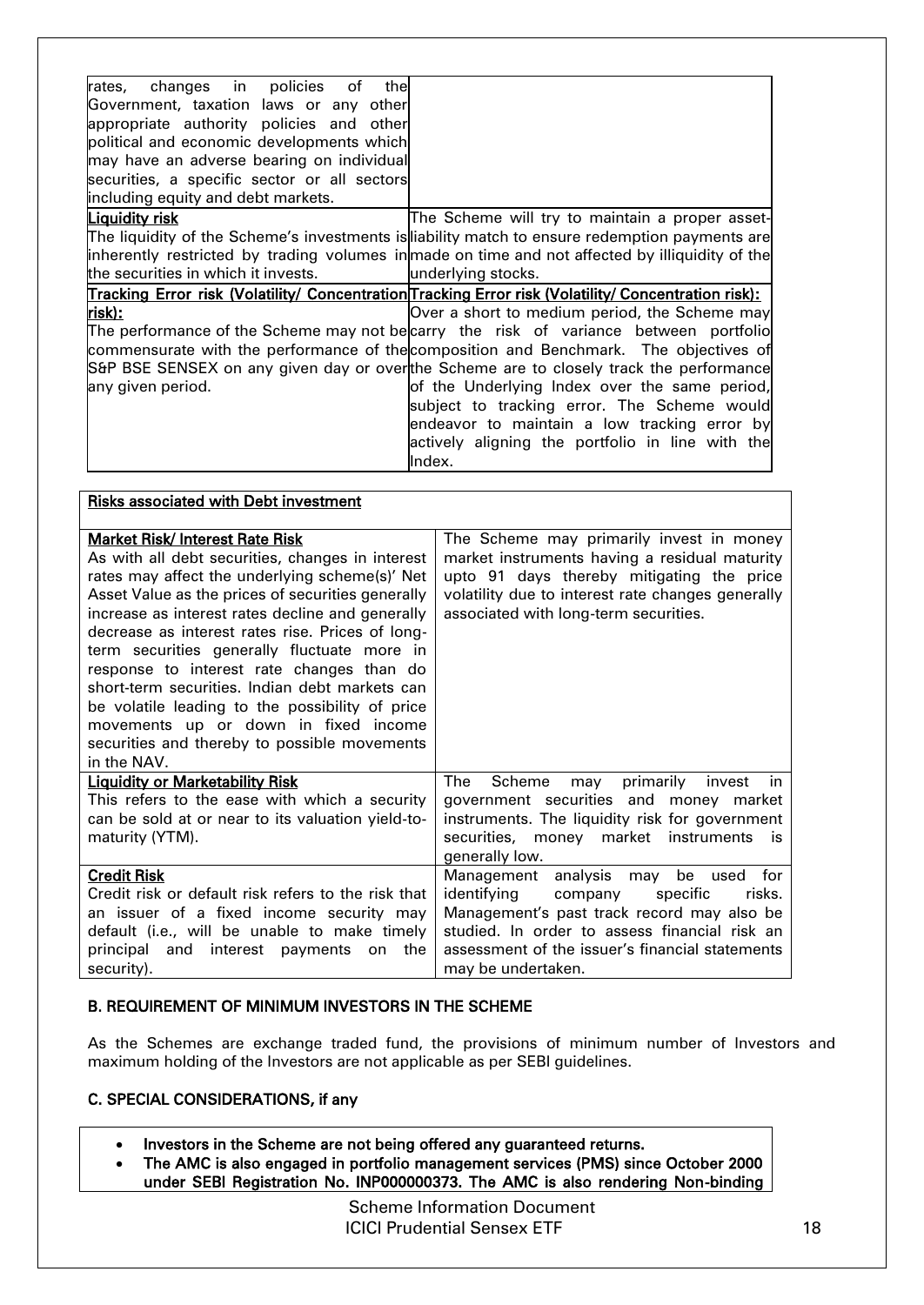Advisory Services for such categories of SEBI registered foreign portfolio investors (FPIs) which are listed in SEBI Circular No. SEBI/HO/IMD/DF2/CIR/P/2019/155 dated December 16, 2019. The AMC is also providing investment management services to Alternative Investment Funds registered under SEBI (Alternative Investment Funds) Regulations, 2012. Further, the AMC shall also provide investment management services, including dealing services to Offshore funds from India in accordance with Regulation 24(b) of SEBI (Mutual Funds) Regulations, 1996. The AMC is also registered with United States Securities and Exchange Commission as an Investment Adviser under Investment Adviser Act 1940. The AMC has a common research team. These activities are not in conflict with the activities of the Mutual Fund. In the situations of unavoidable conflicts of interest, the AMC undertakes that it shall satisfy itself that adequate disclosures are made of sources of conflict, potential material risk or damage' to investor interest and develop parameters for the same.

- The Mutual Fund may disclose details of the investor's account and transactions thereunder to those intermediaries whose stamp appears on the application form. In addition, the Mutual Fund may disclose such details to the bankers / its agents, as may be necessary for the purpose of effecting payments to the investor. Further, the Mutual Fund may disclose details of the investor's account and transactions thereunder to any Regulatory/Statutory entities as per the provisions of law. Investors are advised to consult their Legal /Tax and other Professional Advisors in regard to tax/legal implications relating to their investments in the Scheme and before making decision to invest in or redeem the Units.
- In view of the individual nature of the tax consequences, each investor is advised to consult his/ her own professional tax advisor to determine possible legal, tax, financial or other considerations for subscribing and/or redeeming the Units and/or before making a decision to invest/ redeem Units. The tax information contained in SID/SAI alone may not be sufficient and should not be used for the development or implementation of an investment strategy or construed as investment advice. Investors alone shall be fully responsible/ liable for any investment decision taken on the basis of this document.
- Neither the Mutual Fund nor the AMC nor any person connected with it accepts any liability arising from the use of this information. The Trustee, AMC, Mutual Fund, their directors or their employees shall not be liable for any of the tax consequences that may arise, in the event that the Schemes are wound up for the reasons and in the manner provided in SAI.
- Redemption by the Unit holder either due to change in the fundamental attributes of the Scheme(s) or due to any other reasons may entail tax consequences. The Trustee, AMC, Mutual Fund, their directors or their employees shall not be liable for any such tax consequences that may arise.
- Investors are advised to rely upon only such information and/or representations as contained in this SID. Any subscription or redemption made by any person on the basis of statements or representations which are not contained in this SID or which are inconsistent with the information contained herein shall be solely at the risk of the Investor. The Investor is required to confirm the credentials of the individual/firm he/she is entrusting his/her application form along with payment instructions for any transaction in the Scheme(s). The Mutual Fund/ Trustee/AMC shall not be responsible for any acts done by the intermediaries representing or purportedly representing such Investor.
- Mutual funds investments are subject to market risks and the Investors should review/study this SID, the SAI and the addenda thereto issued from time to time carefully in its entirety before investing and should not construe the contents hereof or regard the summaries contained herein as advice relating to legal, taxation or financial/investment matters. There can be no assurance or guarantee that the Scheme objectives will be achieved and the investment decisions made by the AMC may not always be profitable.
- The AMC may freeze/lock the folio(s) of investor(s)/Unitholder(s) for further transactions or reject any applications for subscription or redemption of units pursuant to receipt of instructions/directions/orders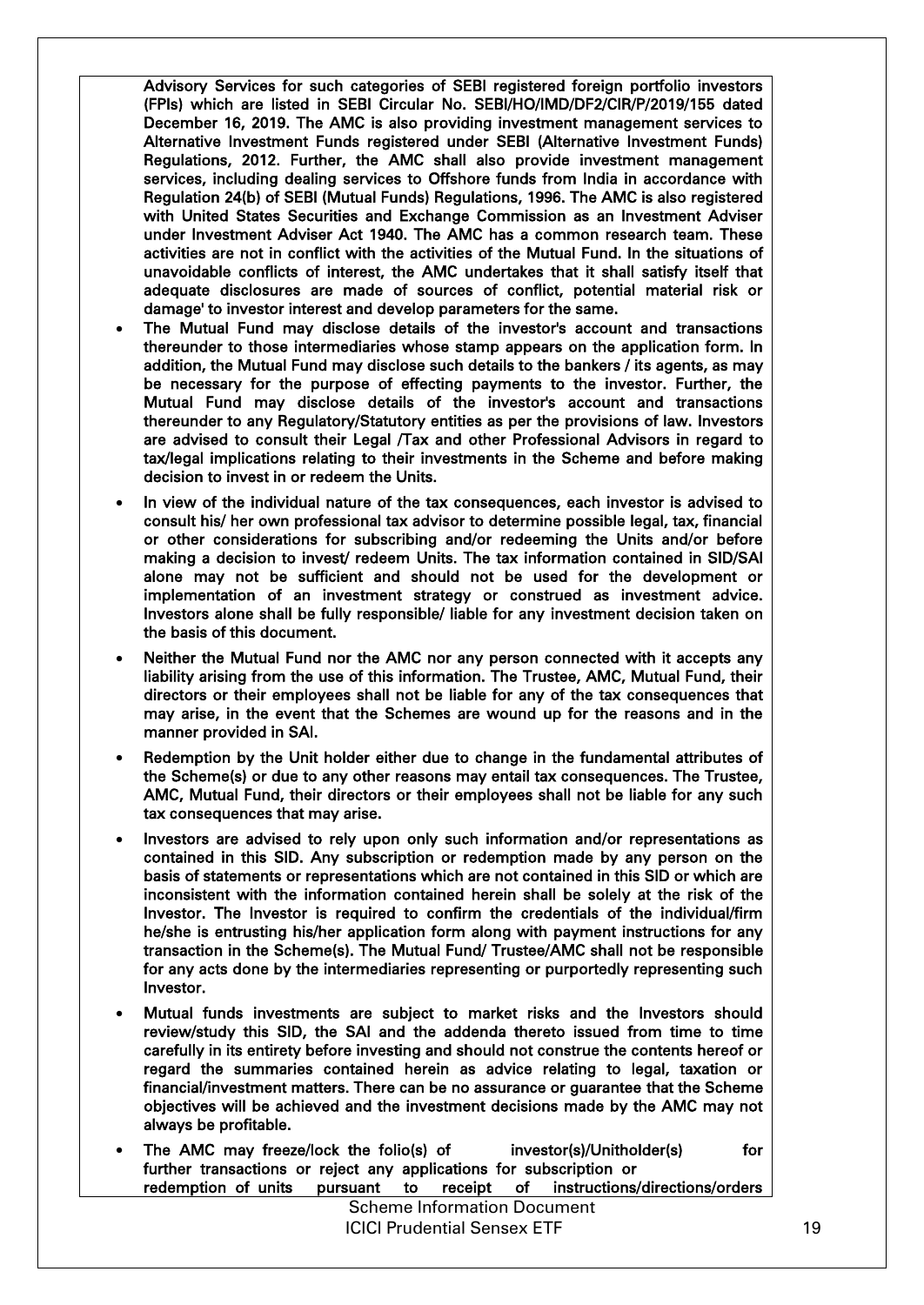issued by any Governmental, judicial, quasi-judicial or other similar authority (Authority), including orders restricting the investor (s)/Unitholder(s) from dealing in securities or for attachment of units held by the investor(s)/Unitholder(s).

 The Product labeling mandated by SEBI is to provide investors an easy understanding of the risk involved in the kind of product / scheme they are investing to meet their financial goals. The Riskometer categorizes various schemes under different levels of risk based on the investment objective, asset allocation pattern, investment strategy and typical investment time horizon of investors. Therefore, the schemes falling under the same level of risk in the Riskometer may not be similar in nature. Investors are advised before investing to evaluate a Scheme not only on the basis of the Product labeling (including the Riskometer) but also on other quantitative and qualitative factors such as performance, portfolio, fund managers, strategy, asset allocation, investment objective etc. and shall seek appropriate advise, if they are unsure about the suitability of the Scheme before investing. As per SEBI Guidelines, Riskometers shall be reviewed on a monthly basis based on evaluation of risk level of Scheme's month end portfolios. Notice about changes in Riskometers, if any, shall be issued. Investors may refer to the website for any change in Riskometers.

## <span id="page-15-0"></span>D. DEFINITIONS –

In this Scheme Information Document, the following words and expressions shall have the meaning specified herein, unless the context otherwise requires:

| Asset Management Company or<br><b>AMC or Investment Manager</b> | ICICI Prudential Asset Management Company Ltd., the Asset<br>Management Company incorporated under the Companies Act,<br>1956, and regulated by SEBI to act as an Investment Manager<br>for the schemes of ICICI Prudential Mutual Fund.                                                                                                                                                                                                                                                                    |
|-----------------------------------------------------------------|-------------------------------------------------------------------------------------------------------------------------------------------------------------------------------------------------------------------------------------------------------------------------------------------------------------------------------------------------------------------------------------------------------------------------------------------------------------------------------------------------------------|
| Applicable NAV for transactions<br>directly with the Fund       | Investors / Unit holders to note that the below mentioned Cut-<br>off time are not applicable to transactions undertaken on a<br>recognised Stock Exchange and are only applicable to<br>transactions undertaken at the Official Points of Acceptance.                                                                                                                                                                                                                                                      |
|                                                                 | As the Scheme is an Exchange Traded Fund (ETF) and the units<br>of the Scheme will be listed on the stock exchanges, in the<br>interest of the investors/ unitholders, the operational processes<br>of the Schemes with respect to all the provisions of "Uniform<br>cut-off timings for applicability of Net Asset Value (NAV)"<br>issued by SEBI from time to time shall stand modified.                                                                                                                  |
|                                                                 | Unless otherwise stated in this document, Applicable NAV is<br>the Net Asset Value per Unit of the Scheme as declared by the<br>Fund and applicable for valid Purchase/ Redemption of Units of<br>the Scheme, based on the Business Day and Cutoff time at<br>which the application is received and accepted and also subject<br>to compliance with other conditions as mentioned in this<br>document.                                                                                                      |
|                                                                 | As per SEBI Circular dated July 30, 2021 on "Intra-day Net<br>Asset Value (NAV) for transactions in units of Exchange Traded<br>Funds directly with Asset Management Companies" for<br>transactions in units of Exchange Traded Funds (ETFs) by<br>Authorized Participants / large investors directly with the AMCs,<br>intra-day NAV, based on the executed price at which the<br>securities representing the underlying index or underlying<br>commodity (ies) are purchased / sold, shall be applicable. |
| 'Authorised Participant'                                        | 'Authorised Participant' means the Member of Stock Exchange<br>who is appointed by the AMC/Fund to act as Authorised                                                                                                                                                                                                                                                                                                                                                                                        |
|                                                                 | <b>Scheme Information Document</b><br><b>ICICI Prudential Sensex ETF</b><br>20                                                                                                                                                                                                                                                                                                                                                                                                                              |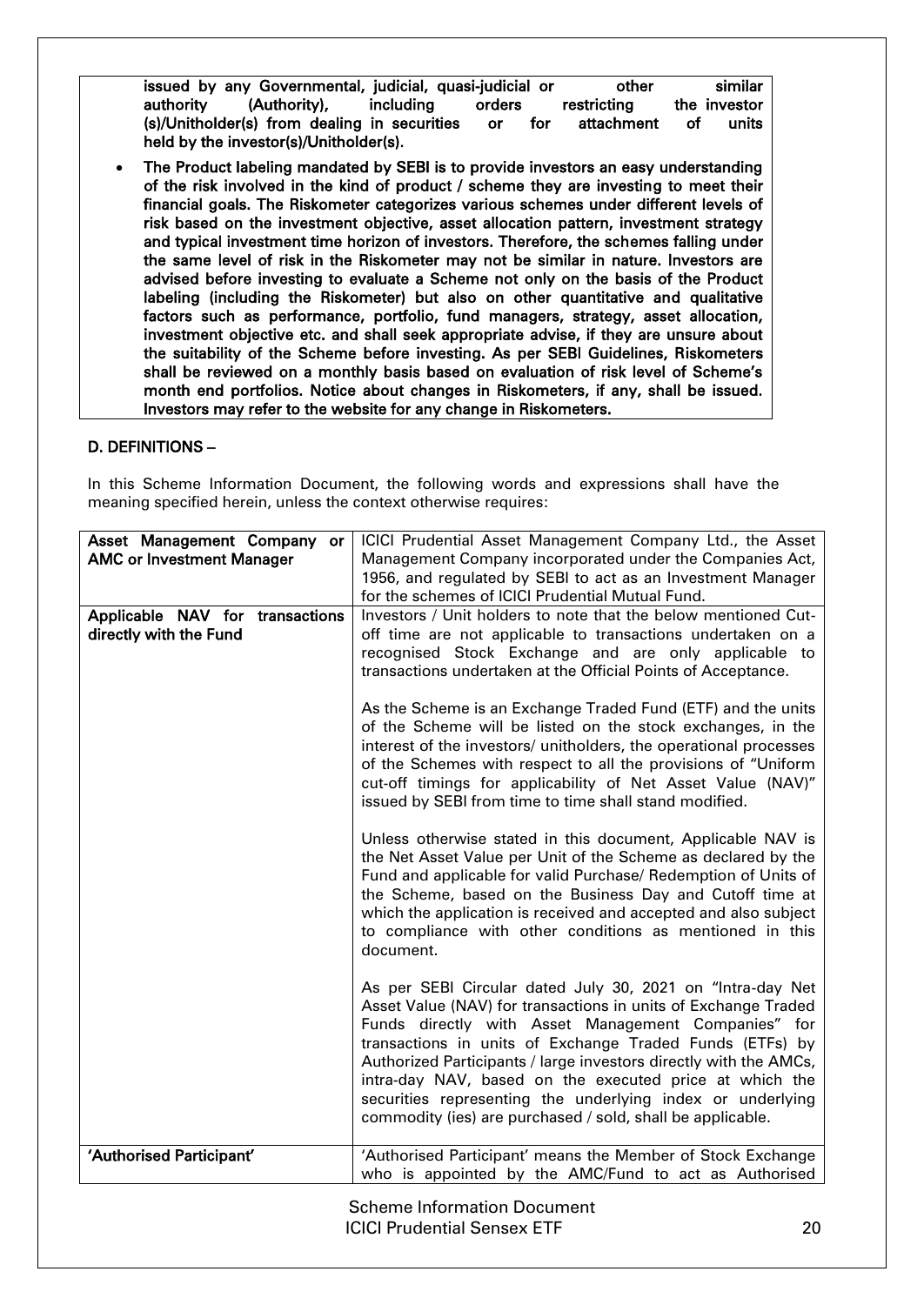|                                                           | Participant or any other person appointed by AMC/Fund to act<br>as Authorised Participant.                                                                                                                                                                                                                                                                                                                                                                                                                                                                                                                                                                                                               |
|-----------------------------------------------------------|----------------------------------------------------------------------------------------------------------------------------------------------------------------------------------------------------------------------------------------------------------------------------------------------------------------------------------------------------------------------------------------------------------------------------------------------------------------------------------------------------------------------------------------------------------------------------------------------------------------------------------------------------------------------------------------------------------|
|                                                           | East India Securities Limited and Kotak Securities Ltd. Are two<br>of the Authorized Participants engaged by the AMC.                                                                                                                                                                                                                                                                                                                                                                                                                                                                                                                                                                                    |
| <b>BSE</b>                                                | <b>BSE Limited</b>                                                                                                                                                                                                                                                                                                                                                                                                                                                                                                                                                                                                                                                                                       |
| <b>Business Day</b>                                       | A day other than (1) Saturday and Sunday or (2) a day on which<br>the BSE Limited and National Stock Exchange are closed<br>whether or not the Banks in Mumbai are open or (3) a day on<br>which the Sale and Redemption of Units is suspended by the<br>Trustee/AMC.                                                                                                                                                                                                                                                                                                                                                                                                                                    |
|                                                           | However, the AMC reserves the right to declare any day as a<br>business day or otherwise at any of its locations at its sole<br>discretion.                                                                                                                                                                                                                                                                                                                                                                                                                                                                                                                                                              |
| <b>Cash Component for Creation Unit</b>                   | The Cash Component represents the difference between the<br>applicable net asset value of a Creation Unit and the market<br>value of the Portfolio deposit. This difference may include<br>accrued IDCW, accrued annual charges including management<br>fees and residual cash in the scheme. In addition, the Cash<br>Component may include transaction cost as charged by the<br>Custodian/Depository Participant, equalization of IDCW, effect<br>of rounding-off of number of shares in portfolio Deposit and<br>other incidental expenses for Creating Units. The cash<br>component will vary from time to time and will be computed<br>and announced by the AMC on its website every Business Day. |
| <b>Creation Unit</b>                                      | It is a fixed number of units of the Scheme, which is exchanged<br>for a predefined basket of shares underlying the index fund<br>called the "Portfolio Deposit" and a "Cash Component". For<br>redemption of units it is vice versa, i.e. a fixed number of units<br>of the Scheme will always be exchanged for Portfolio Deposit<br>and cash component. The Portfolio Deposit and Cash<br>Component may change from time to time. The minimum<br>number of units that can be created/redeemed by Authorized<br>Participants is 10,000 units and in multiples thereof.                                                                                                                                  |
| Custodian                                                 | Citibank N.A., SBI-SG Global Securities Services Private<br>Limited, HDFC Bank Ltd. and HSBC Limited shall act as<br>Custodians of the Scheme, or any other custodian who is<br>approved by the Trustee. For further details, investors are<br>requested to refer Statement of Additional Information (SAI)<br>available on the website of the AMC.<br>The Custodian of the Scheme has been approved by the<br>Trustees.                                                                                                                                                                                                                                                                                 |
| <b>Cash Equivalent</b>                                    | Cash equivalent shall consist of the following securities having<br>residual maturity of less than 91 days:<br>a) Government Securities;<br>b) T-Bills; and<br>c) Repo on Government Securities.                                                                                                                                                                                                                                                                                                                                                                                                                                                                                                         |
| <b>Customer Service Centre</b>                            | The Customer Service Centres as may be designated by the<br>Mutual Fund.                                                                                                                                                                                                                                                                                                                                                                                                                                                                                                                                                                                                                                 |
| Cut-off time for subscriptions /<br>redemptions/ Switches | The Scheme is an Exchange Traded funds (ETFs) and the units<br>of the Scheme are listed on the stock exchanges. In the interest<br>of the investors/ unitholders, the operational processes of the<br>Scheme with respect to all the provisions of "Uniform cut-off<br>timings for applicability of Net Asset Value (NAV)" issued by<br>SEBI from time to time shall stand modified.                                                                                                                                                                                                                                                                                                                     |
|                                                           | <b>Scheme Information Document</b>                                                                                                                                                                                                                                                                                                                                                                                                                                                                                                                                                                                                                                                                       |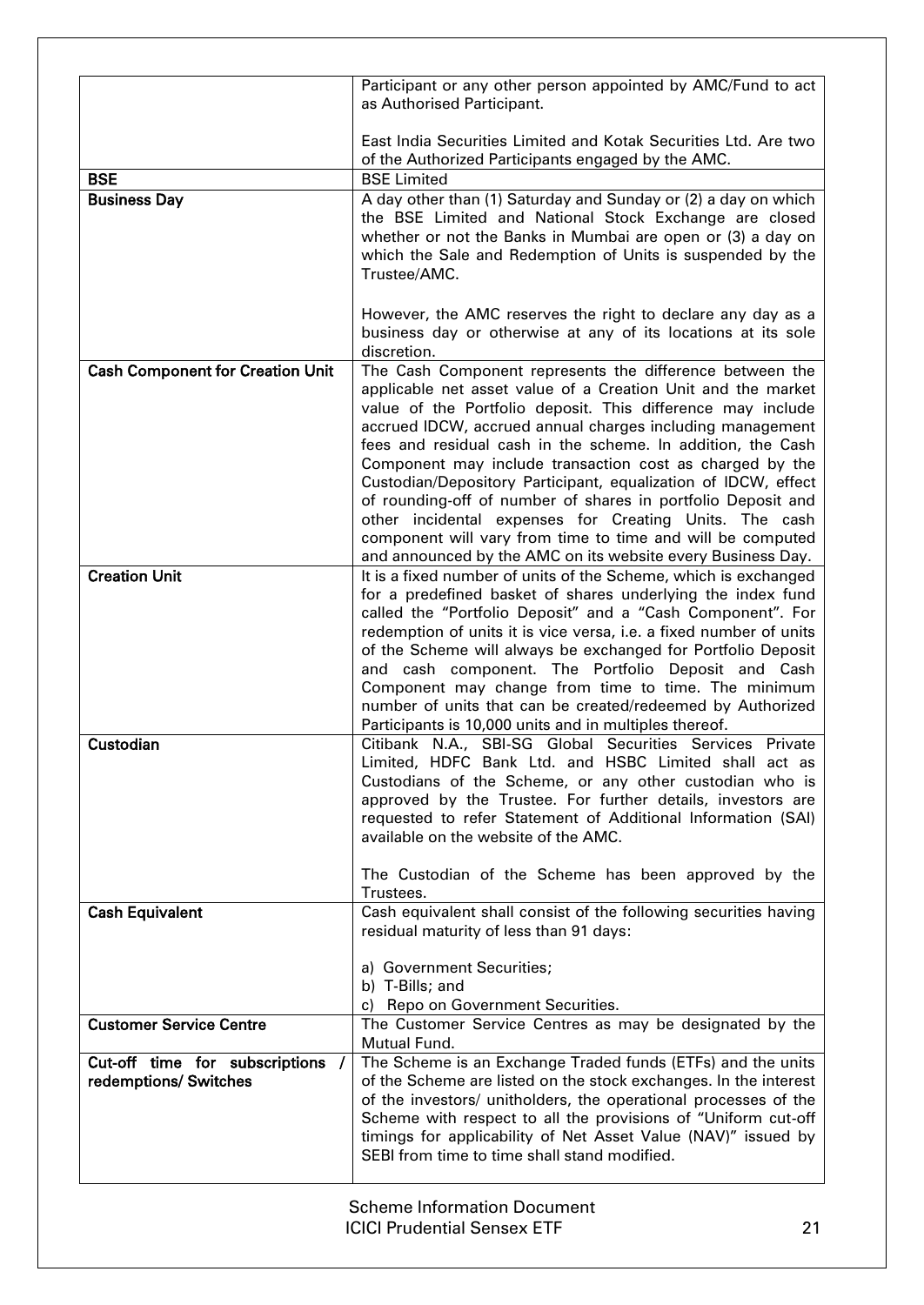|                                    | Cut-Off Timing for Subscriptions/ Redemptions/ Switches for                                                                           |
|------------------------------------|---------------------------------------------------------------------------------------------------------------------------------------|
|                                    | the Schemes:                                                                                                                          |
|                                    | The Fund may allow subscription/redemption/switches in                                                                                |
|                                    | Size<br>'Creation<br>Unit'<br>and<br>in<br>multiples<br>thereof<br>by                                                                 |
|                                    | investors/authorised participants based on the Portfolio                                                                              |
|                                    | Deposit/equivalent amount of Cash and Cash Component as                                                                               |
|                                    | defined by the Fund for that respective Business Day.                                                                                 |
|                                    | The Cut-off time for receipt of valid application for                                                                                 |
|                                    | subscriptions/ redemptions/ switches is 3.00 p.m. on any                                                                              |
|                                    | business day.<br>Note: For the aforesaid purpose, the terms 'Cash' means RTGS,                                                        |
|                                    | NEFT or transfer Cheque.                                                                                                              |
| <b>Depository</b>                  | Depository as defined in the Depositories Act, 1996.                                                                                  |
| <b>Entry Load/Purchase Load</b>    | Load on Purchase of Units.                                                                                                            |
| <b>Exchange Traded Fund/ETF</b>    | 'Exchange Traded Fund'/'ETF' means a fund whose units are                                                                             |
|                                    | listed/ traded on an exchange and can be bought/sold at prices,                                                                       |
|                                    | which may be close to the NAV of the Scheme.                                                                                          |
|                                    |                                                                                                                                       |
|                                    | <b>ETFs</b><br>Traded Funds)<br>(Exchange<br>listed<br>securities<br>are                                                              |
|                                    | representing an underlying fund, which replicates a benchmark                                                                         |
|                                    | index. They just trade like stocks so they are essentially index                                                                      |
|                                    | stocks that combine the benefits of a mutual fund with a listed                                                                       |
|                                    | stock. They are passively managed funds providing exposure                                                                            |
|                                    | to the performance of that index. They offer the best features of                                                                     |
|                                    | open and close ended funds.                                                                                                           |
| <b>Exit Load / Redemption Load</b> | Load on Redemption/Repurchase of Units                                                                                                |
| <b>Foreign Portfolio Investor</b>  | "Foreign portfolio investor" means a person who satisfies the<br>eligibility criteria prescribed under regulation 4 of the Securities |
|                                    | and Exchange Board of India (Foreign Portfolio Investors)                                                                             |
|                                    | Regulations, 2019.                                                                                                                    |
|                                    |                                                                                                                                       |
|                                    |                                                                                                                                       |
| <b>ICICI Bank</b><br>Investment    | <b>ICICI Bank Limited</b><br>The Agreement dated September 3, 1993 entered into between                                               |
| Management<br>Agreement            | ICICI Prudential Trust Limited and ICICI Prudential Asset                                                                             |
|                                    | Management Company Limited as amended from time to time.                                                                              |
| <b>Money Market Instruments</b>    | Money market instruments which includes commercial papers,                                                                            |
|                                    | commercial bills, treasury bills, Government securities having                                                                        |
|                                    | an unexpired maturity up to one year, call or notice money,                                                                           |
|                                    | certificate of deposit, usance bills, and any other like                                                                              |
|                                    | instruments as specified by the Reserve Bank of India from time                                                                       |
|                                    | to time; to meet the liquidity requirements.                                                                                          |
| <b>NAV</b>                         | Net Asset Value of the Units of the Scheme, calculated on                                                                             |
|                                    | every Business Day in the manner provided in this Scheme                                                                              |
|                                    | Information Document or as may be prescribed by Regulations<br>from time to time.                                                     |
| <b>INAV</b>                        | Indicative NAV or INAV reflects the indicative value of each unit                                                                     |
|                                    | by valuing the previous day portfolio using real time prices. A                                                                       |
|                                    | measure of the intraday net asset value (NAV) of an                                                                                   |
|                                    | investment, which gives an updated measure of the value of                                                                            |
|                                    | the investment based on its assets less its liabilities. An                                                                           |
|                                    | investment's NAV is usually calculated at the end of the trading                                                                      |
|                                    | day, but the indicative NAV measure gives a more real-time                                                                            |
|                                    | view of this value.                                                                                                                   |
| <b>Intraday NAV</b>                | <b>NAV</b><br>Intra-day<br><b>NAV</b><br>the<br>applicable<br>for<br>means                                                            |
|                                    | subscription/redemption transaction<br>by<br>an<br>Authorized                                                                         |
|                                    | Participant/Large Investor directly with the fund, based on the                                                                       |
|                                    | price at which the purchase/sale of basket of securities                                                                              |
|                                    | representing the underlying index was executed for their<br>respective transaction(s) during the day and shall include the            |
|                                    | Cash Component.d                                                                                                                      |

ICICI Prudential Sensex ETF 22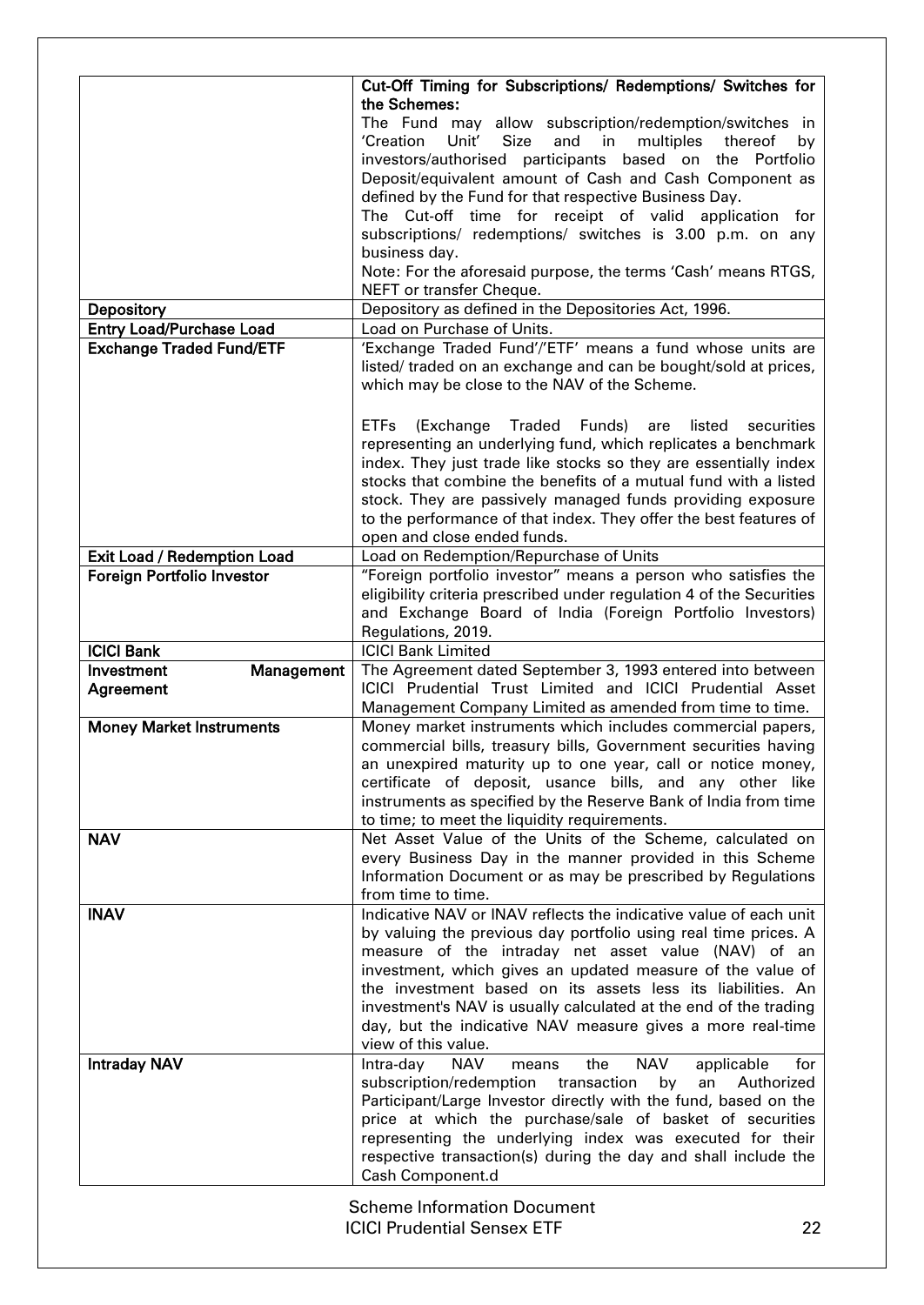| <b>NRI</b>                                                      | Non-Resident Indian.                                                                                       |
|-----------------------------------------------------------------|------------------------------------------------------------------------------------------------------------|
| <b>NSE</b>                                                      | National Stock Exchange of India Limited                                                                   |
| <b>Offer</b><br><b>Price</b><br>for<br>on-going                 | Based on the Applicable NAV of the Scheme linked to the S&P                                                |
| subscriptions                                                   | BSE SENSEX, subject to entry load provisions.                                                              |
| <b>Portfolio Deposit</b>                                        | This is a pre-defined basket of securities that represent the S&P                                          |
|                                                                 | BSE SENSEX and will be defined and announced by the Fund                                                   |
|                                                                 | on allotment date and on all Business Days thereafter. Portfolio                                           |
|                                                                 | Deposit can change from time to time.                                                                      |
| <b>Prudential</b>                                               | Prudential plc, of the U.K. and includes, wherever the context                                             |
|                                                                 | so requires, its wholly owned subsidiary Prudential Corporation                                            |
|                                                                 | Holdings Limited.                                                                                          |
|                                                                 |                                                                                                            |
|                                                                 | Neither ICICI Prudential Asset Management Company Limited                                                  |
|                                                                 | nor Prudential plc is affiliated with Prudential Financial Inc., a                                         |
|                                                                 | company whose principal place of business is in the United                                                 |
|                                                                 | States of America or with the Prudential Assurance Company, a                                              |
|                                                                 | subsidiary of M&G plc, a company incorporated in the United                                                |
|                                                                 | Kingdom.                                                                                                   |
|                                                                 |                                                                                                            |
| Retail investors (for TER purposes)                             | In line with SEBI circular SEBI/HO/IMD/DF2/CIR/P/2019/42 dated                                             |
|                                                                 | March 25, 2019, retail investors would mean individual                                                     |
|                                                                 | investors from whom inflows into the Scheme would amount                                                   |
|                                                                 | upto Rs. 2,00,000/- per transaction.                                                                       |
| <b>RBI</b>                                                      | Reserve Bank of India, established under the Reserve Bank of                                               |
| Redemption                                                      | India Act, 1934, as amended from time to time.<br>Redemption of Units of the Scheme at the Applicable NAV. |
| Risk-o-meter                                                    | Risk-o-meter forms part of the Product labeling and depicts                                                |
|                                                                 | Risk level of the scheme. The risk-o-meter of the scheme shall                                             |
|                                                                 | be in accordance with SEBI circular October 5, 2020 and the                                                |
|                                                                 | same shall be evaluated and updated on a monthly basis.                                                    |
| <b>Sponsors</b>                                                 | ICICI Bank & Prudential plc (through its wholly owned                                                      |
|                                                                 | subsidiary namely Prudential Corporation Holdings Ltd.)                                                    |
| <b>Saleable Underlying Stock</b>                                | Saleable Underlying Stock means the securities of the                                                      |
|                                                                 | underlying index, which form part of the holdings of the                                                   |
|                                                                 | Scheme, as certified by the Custodian and can be readily sold.                                             |
| <b>Scheme Information Document</b>                              | This document issued by ICICI Prudential Mutual Fund, offering                                             |
|                                                                 | Units of ICICI Prudential Sensex ETF                                                                       |
| <b>SEBI</b>                                                     | Securities and Exchange Board of India established under                                                   |
|                                                                 | Securities and Exchange Board of India Act, 1992, as amended                                               |
|                                                                 | from time to time.                                                                                         |
| <b>Underlying Index</b>                                         | <b>S&amp;P BSE SENSEX</b>                                                                                  |
| ICICI Prudential Sensex ETF/ the                                | ICICI Prudential Sensex ETF including, any other option that                                               |
| <b>Scheme/SENSEX Exchange Traded</b><br><b>Fund/ SENSEX ETF</b> | may be introduced later on by the Trustees.                                                                |
| The Fund or Mutual Fund                                         | ICICI Prudential Mutual Fund, a trust set up under the                                                     |
|                                                                 | provisions of the Indian Trusts Act, 1882. The Fund is                                                     |
|                                                                 | registered with SEBI vide Registration No.MF00393/6 dated                                                  |
|                                                                 | October 12, 1993 as ICICI Mutual Fund and has obtained                                                     |
|                                                                 | approval from SEBI for change in name to ICICI Prudential                                                  |
|                                                                 | Mutual Fund vide SEBI's letter dated April 02, 2007.                                                       |
| <b>The Trustee</b>                                              | ICICI Prudential Trust Limited, a company set up under the                                                 |
|                                                                 | Companies Act, 1956, and approved by SEBI to act as the                                                    |
|                                                                 | Trustee for the schemes of ICICI Prudential Mutual Fund                                                    |
| <b>The Regulations</b>                                          | Securities and Exchange Board of India (Mutual Funds)                                                      |
|                                                                 | Regulations, 1996 as amended from time to time.                                                            |
| <b>Tracking Error</b>                                           | "Tracking Error" is defined as the standard deviation of the                                               |
|                                                                 | difference between daily returns of the index and the NAV of                                               |
|                                                                 | the Scheme.                                                                                                |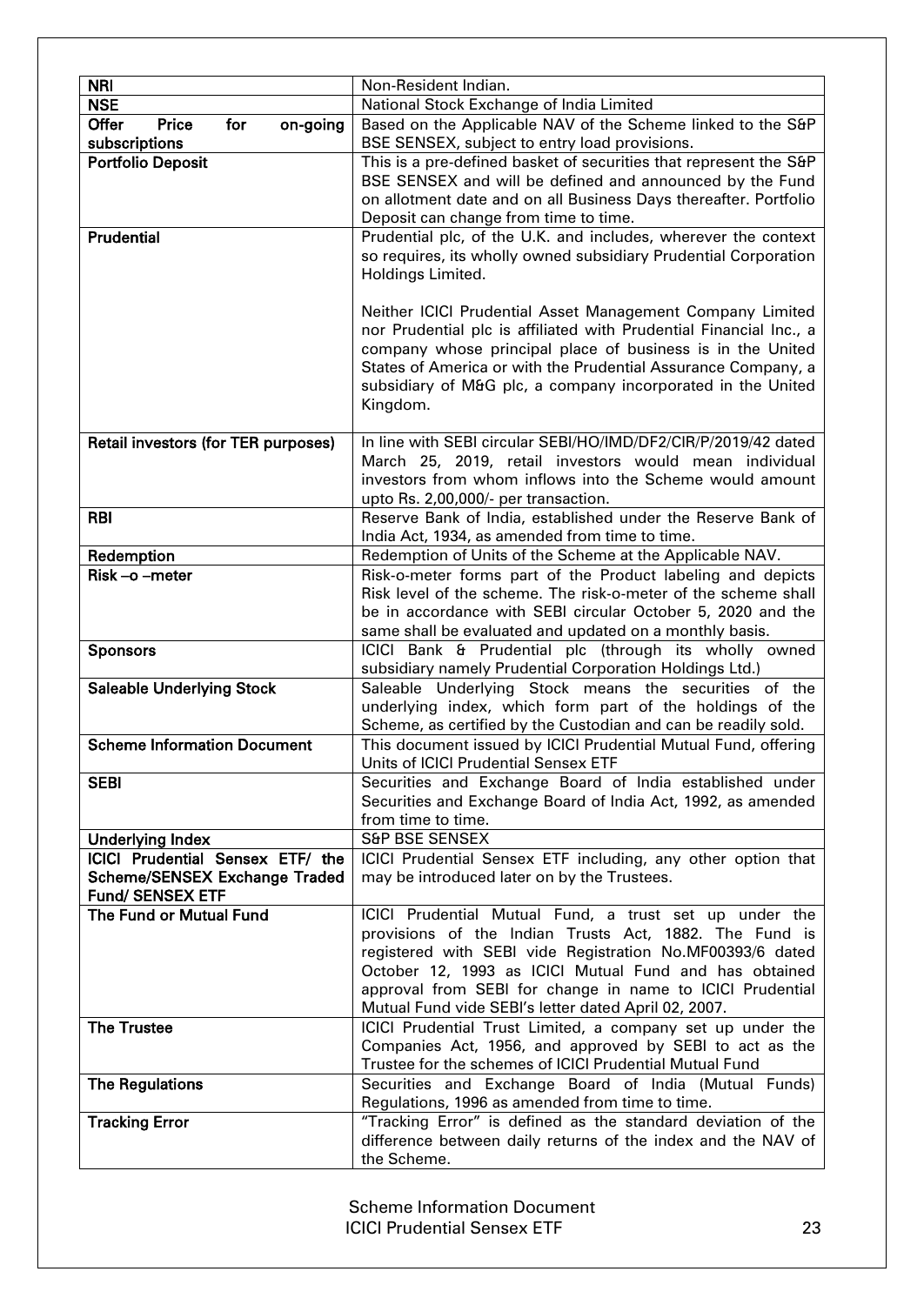| <b>Trust Deed</b> | The Trust Deed dated August 25, 1993 establishing ICICI<br>Mutual Fund (subsequently renamed ICICI Prudential Mutual<br>Fund), as amended from time to time. |  |  |  |
|-------------------|--------------------------------------------------------------------------------------------------------------------------------------------------------------|--|--|--|
| <b>Trust Fund</b> | Amounts settled/contributed by the Sponsors towards the<br>corpus of the ICICI Prudential Mutual Fund<br>and<br>additions/accretions thereto.                |  |  |  |
| <b>Unit</b>       | The interest of an investor, which consists of, one undivided<br>share in the Net Assets of the Scheme.                                                      |  |  |  |
| Unitholder(s)     | A holder of Units in the Scheme of ICICI Prudential Sensex ETF<br>as contained in this Scheme Information Document.                                          |  |  |  |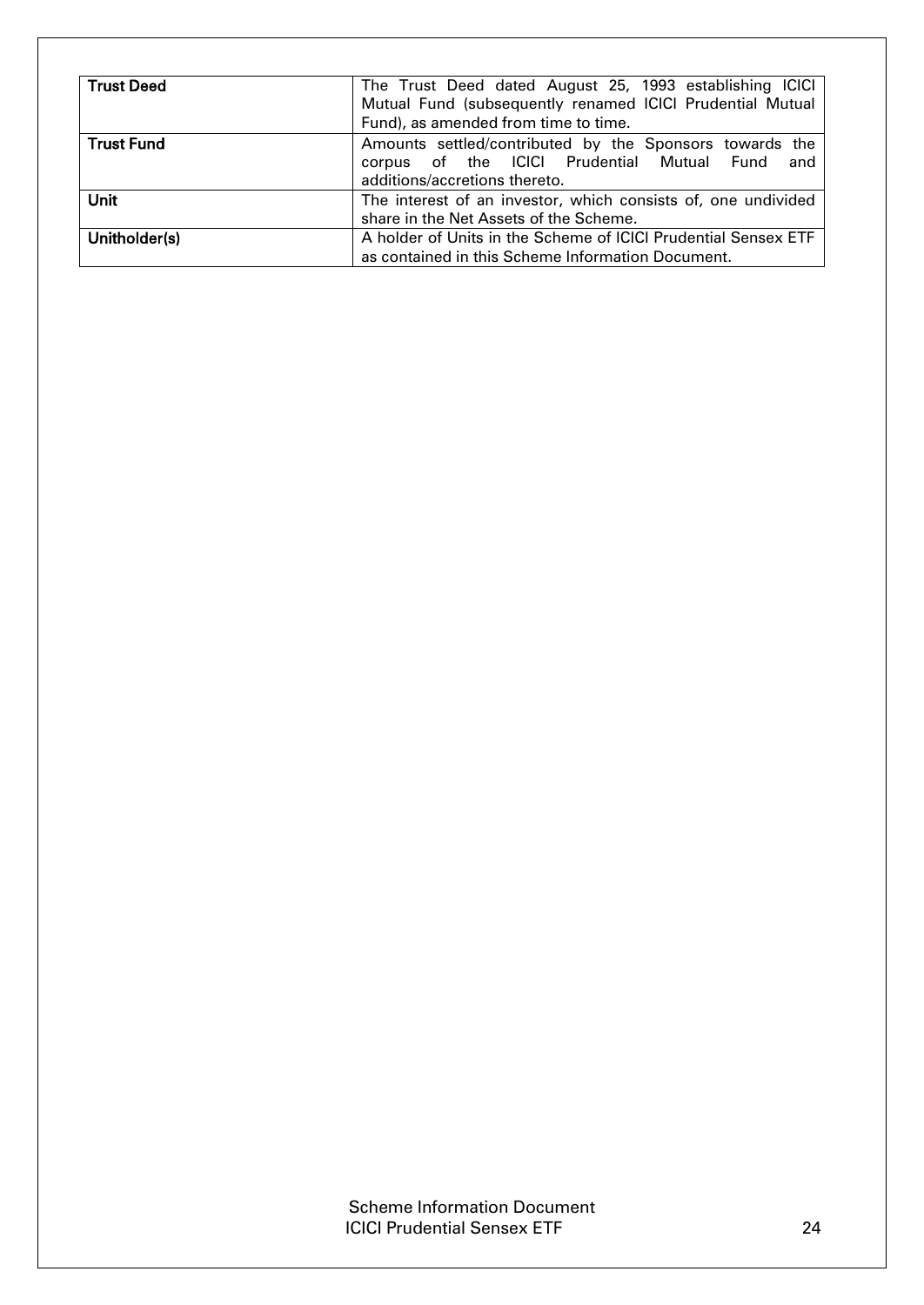## <span id="page-20-0"></span>E. DUE DILIGENCE BY THE ASSET MANAGEMENT COMPANY

## DUE DILIGENCE CERTIFICATE

It is confirmed that:

- (i) the Scheme Information Document forwarded to SEBI is in accordance with the SEBI (Mutual Funds) Regulations, 1996 and the guidelines and directives issued by SEBI from time to time.
- (ii) all legal requirements connected with the launching of the scheme as also the guidelines, instructions, etc., issued by the Government and any other competent authority in this behalf, have been duly complied with.
- (iii) the disclosures made in the Scheme Information Document are true, fair and adequate to enable the investors to make a well informed decision regarding investment in the scheme.
- (iv) the intermediaries named in the Scheme Information Document and Statement of Additional Information are registered with SEBI and their registration is valid, as on date.

Place : Mumbai Date : April 20, 2022 sd/-

Rakesh Shetty Compliance Officer

Note: The Due Diligence Certificate dated April 20, 2022 is submitted to SEBI.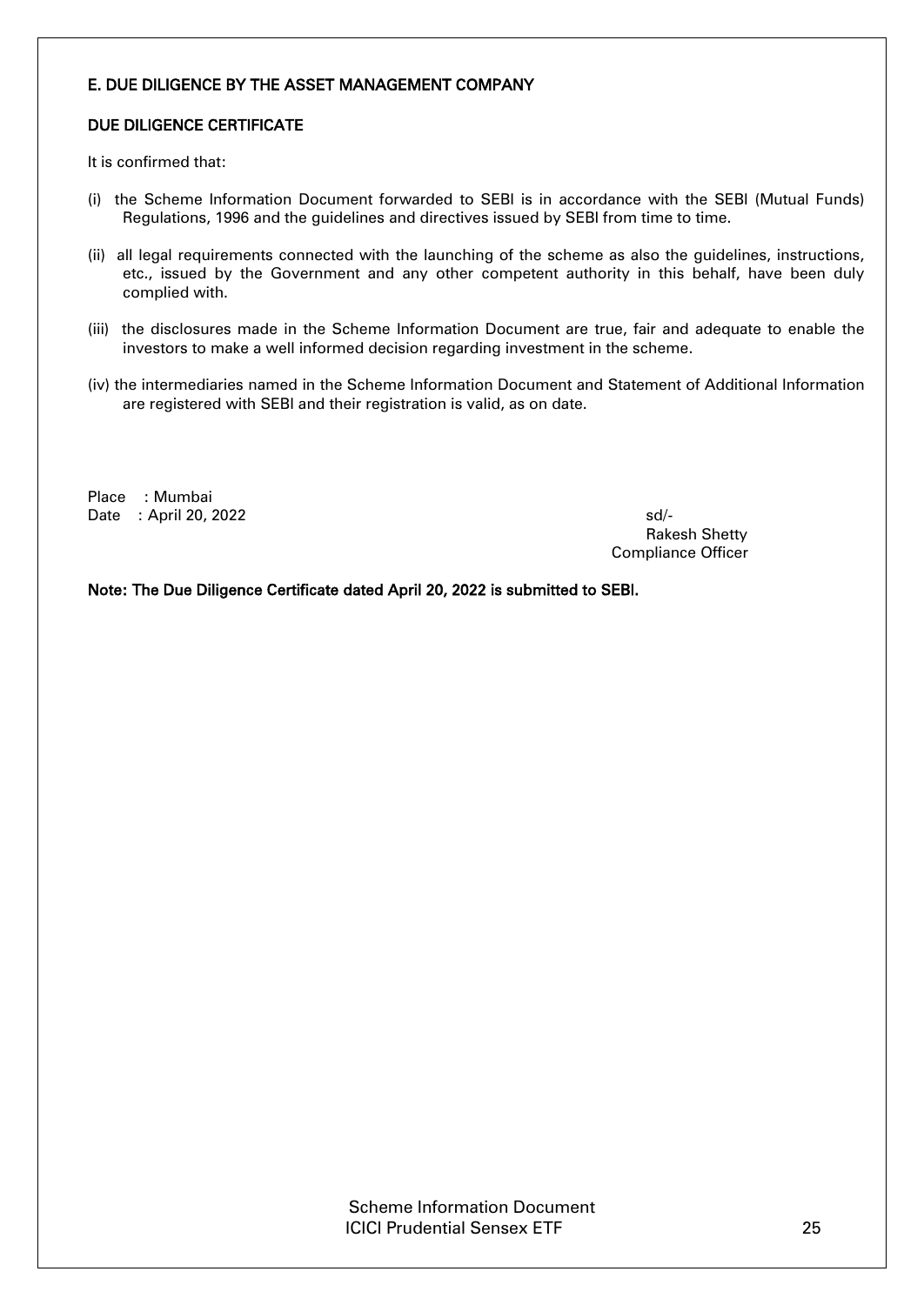## <span id="page-21-0"></span>II. INFORMATION ABOUT THE SCHEME

## <span id="page-21-1"></span>A. TYPE OF THE SCHEME

An open ended Exchange Traded Fund tracking S&P BSE Sensex Index.

ICICI Prudential Sensex ETF, an exchange traded fund will track the S&P BSE-30 Sensitive Index (the S&P BSE SENSEX). The advantages of units of the Scheme over the equity funds including passively managed index funds are:

- 1. Its units can be traded like a share and therefore it provides the ability to buy and sell them quickly at the ruling market price unlike the units of other open-ended funds that can be traded only once a day.
- 2. Price at which these units are traded reflects the net asset value throughout the trading day. Thus, the premium and discount that are associated with close-ended funds may be avoided.
- 3. Its cost of management is lesser than both actively managed funds and passively managed Index funds as the fund does not normally bear an impact cost and also other costs including management fees, etc. are minimal.
- 4. Units of the Scheme will be issued (created) and repurchased (redeemed/cancelled) by ICICI Prudential Mutual Fund by swapping them with a mix of predefined securities and/ or cash or vice-versa. In the secondary market, the Scheme will be traded like any other equity shares on BSE Limited and NSE where they will be listed.

## <span id="page-21-2"></span>B. WHAT IS THE INVESTMENT OBJECTIVE OF THE SCHEME?

The investment objective of the Scheme is to provide investment returns that, before expenses, closely correspond to the total returns of the securities as represented by the S&P BSE SENSEX.

However, the performance of Scheme may differ from that of the underlying index due to tracking error. There can be no assurance or guarantee that the investment objective of the Scheme will be achieved.

#### <span id="page-21-3"></span>C. HOW WILL THE SCHEME ALLOCATE ITS ASSETS? 14

Under normal circumstances, the asset allocation under the Scheme will be as follows:

| Instruments                              | Indicative allocations<br>(% of total assets) |         | <b>Risk Profile</b> |
|------------------------------------------|-----------------------------------------------|---------|---------------------|
|                                          | <b>Maximum</b>                                | Minimum | High/Medium/Low     |
| Securities comprising the S&P BSE   100% |                                               | 95%     | Medium to High      |
| <b>SENSEX</b>                            |                                               |         |                     |
| Market Instruments having<br>Monev       | 5%                                            | 0%      | Low                 |
| residual maturity upto 91 days           |                                               |         |                     |

The Scheme can take exposure in stock lending upto 10% of its net assets. The same shall be in accordance with SEBI Circular No MFD/CIR/ 01/ 047/99 dated February 10, 1999, SEBI circular No MRD/DoP/SE/Dep/ Cir-4/2007 dated December 20, 2007 and SEBI Circular no. SEBI / IMD / CIR No 14 / 187175/ 2009 dated December 15, 2009.

Investors may note that securities, which endeavor to provide higher returns typically, display higher volatility. Accordingly, the investment portfolio of the Scheme would reflect moderate to high volatility in its equity and equity related investments and low to moderate volatility in its debt and money market investments.

The Margin may be placed in the form of such securities / instruments / deposits as may be permitted/eligible to be placed as margin from the assets of the Scheme. The securities / instruments / deposits so placed as margin shall be classified under the applicable category of assets for the purposes of asset allocation.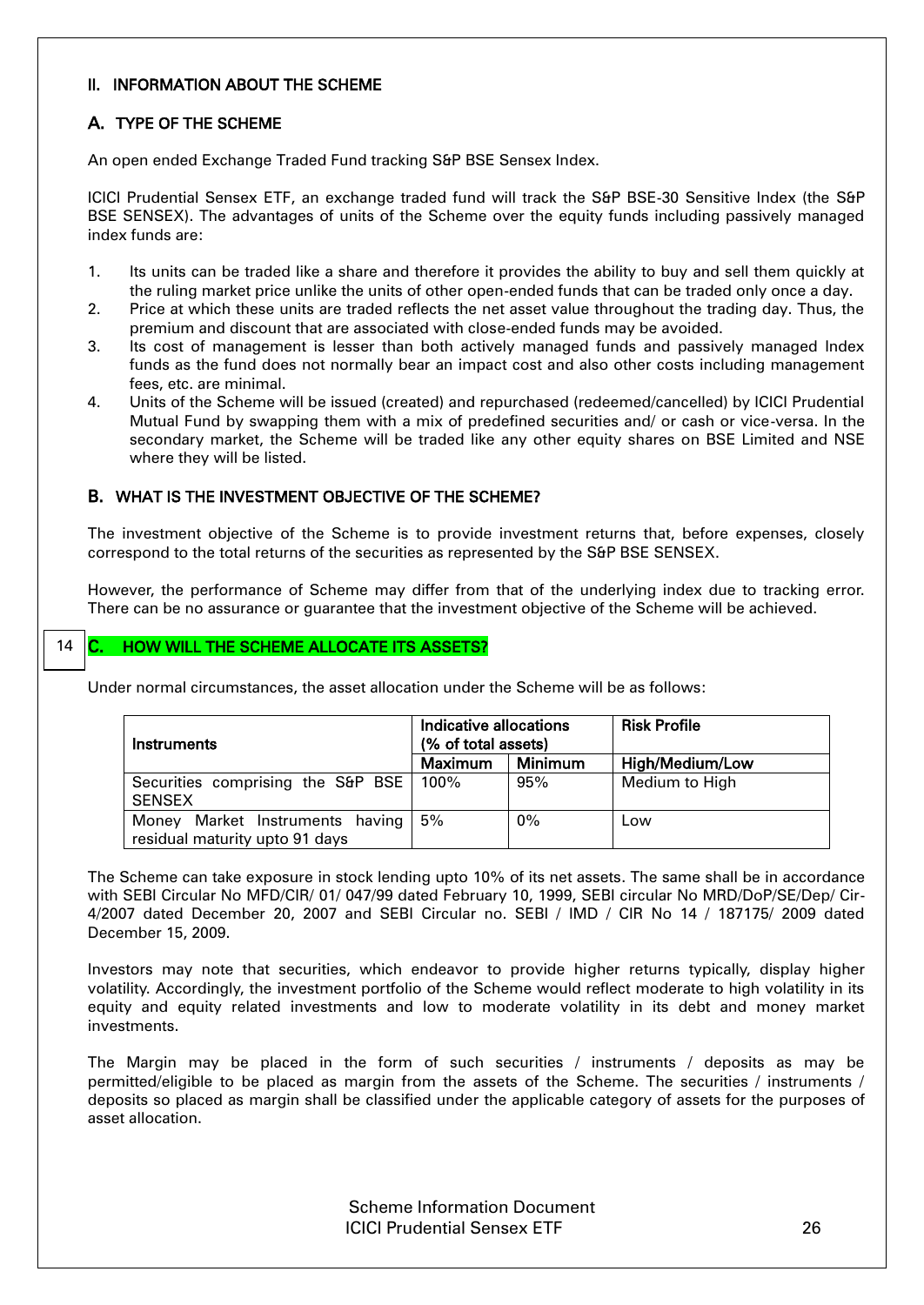The Cumulative Gross Exposure across Equity and Debt and such other securities/assets as may be permitted by the Board from time to time, subject to prior approval from SEBI, if required, should not exceed 100% of the net assets of the scheme.

### Change in Investment Pattern

The above percentages would be adhered to at the point of investment. In case of any variation of the portfolio from the above asset allocation, the portfolio shall be rebalanced within 2 Business Days to ensure adherence to the above norms.

Subject to the Regulations, the asset allocation pattern indicated above may change from time to time, keeping in view market conditions, market opportunities, applicable regulations and political and economic factors.

Provided further and subject to the above, any change in the asset allocation affecting the investment profile of the Scheme shall be effected only in accordance with the provisions of sub regulation (15A) of Regulation 18 of the Regulations, as detailed later in this document.

15

### <span id="page-22-0"></span>D. WHERE WILL THE SCHEME INVEST?

The Scheme invests in the securities included in its Underlying Index regardless of their investment merit. The AMC does not attempt to individually select stocks or to take defensive positions in declining markets.

7

#### <span id="page-22-1"></span>E. WHAT ARE THE INVESTMENT STRATEGIES?

#### Principal Investment Strategies

The AMC uses a ''passive'' or indexing approach to try and achieve Scheme's investment objective.

The Scheme will invest upto 100% of its total assets in the stocks of its Underlying Index. A very small portion (0-5% of the Net Assets) of the fund may be kept liquid to meet the liquidity and expense requirements. The Scheme would endeavor to track the performance of Sensex. In the event of involuntary corporate action as listed in SEBI Circular CIR/MRD/DP/32/2012 dated December 6, 2012, the fund shall dispose the security not forming part of the Underlying index within 30 days from the date of allotment/ listing.

The corpus of the Scheme will be invested in stocks constituting the Underlying Index in the same proportion as in the Index. In case of dissolution of the SENSEX, the Trustees reserve the right to modify/alter the terms of the Scheme to reflect any other index that may be deemed appropriate.

#### Implementation of Policies

The Scheme, will hold all of the securities that comprise the underlying Index in the same proportion as the index. Expectation is that, over time, the tracking error of the Scheme relative to the performance of the Underlying Index will be relatively low.

The Investment Manager would monitor the tracking error of the Scheme on an ongoing basis and would seek to minimize tracking error to the maximum extent possible. There can be no assurance or guarantee that the Scheme will achieve any particular level of tracking error relative to performance of the Underlying Index.

## Investment Process

The Scheme will track S&P BSE SENSEX and is a passively managed scheme. The investment Decisions will be determined as per S&P BSE SENSEX. In case of any change in the index due to corporate actions or change in the constituents of S&P BSE SENSEX (as communicated by BSE), relevant investment decisions will be determined considering the composition of the S&P BSE SENSEX.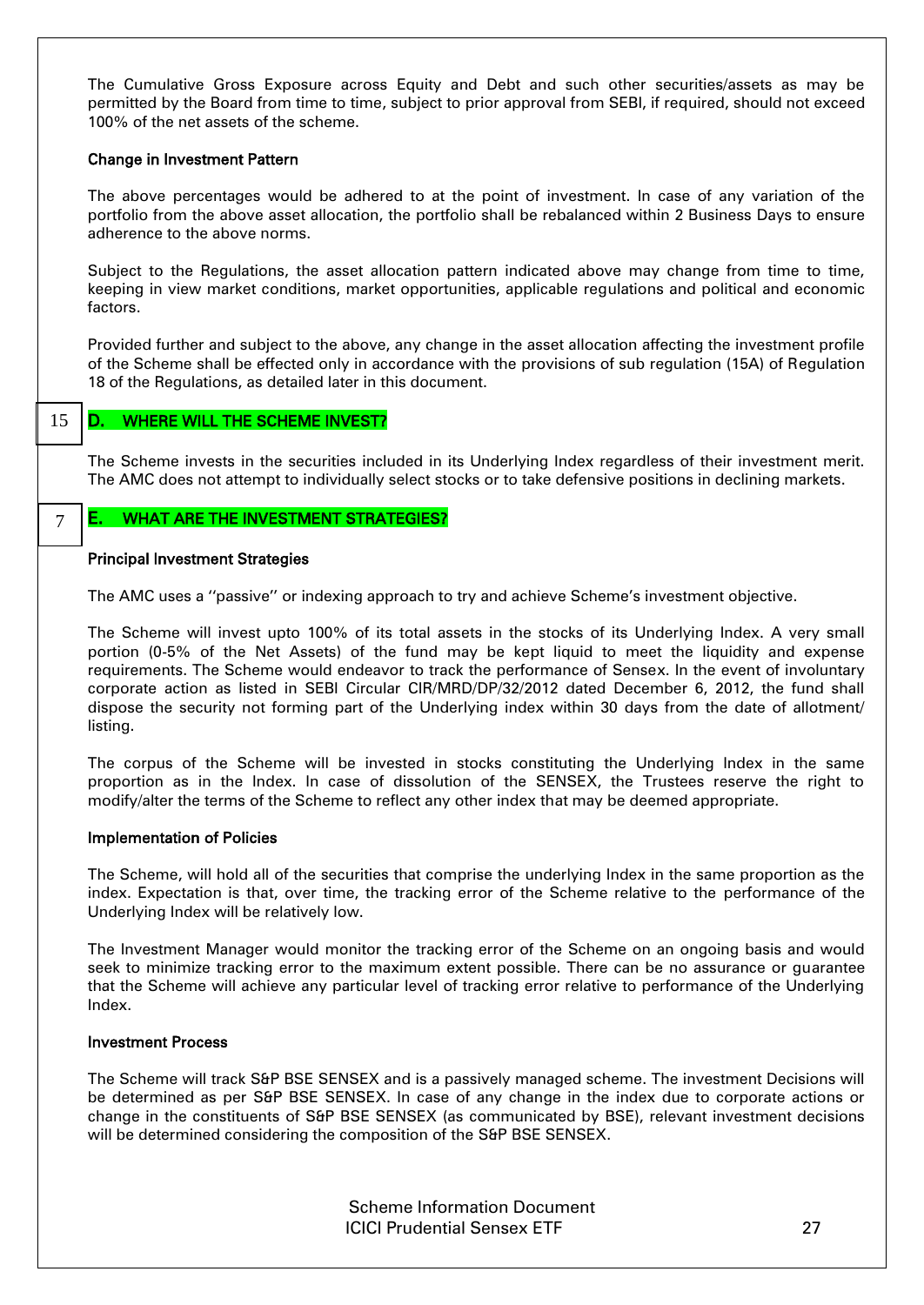## Portfolio Turnover

Generally, turnover will be confined to rebalancing of portfolio on account of change in the composition and corporate actions of S&P BSE SENSEX.

## Information about S&P BSE Sensex Index (SENSEX)

S&P BSE SENSEX, first compiled in 1986, was calculated on a "Market Capitalization-Weighted" methodology of 31 component stocks representing large, well-established and financially sound companies across key sectors. The base year of SENSEX was taken as 1978-79. Since September 1, 2003, SENSEX is being calculated on a free-float market capitalization methodology. The "free-float market capitalization-weighted" methodology is a widely followed index construction methodology

The Index Committee of SENSEX meets every quarter to review the SENSEX. In case of a revision in the index constituent scrips, the announcement of the incoming and outgoing scrips is made six weeks in advance of the actual revision of the Index.

This method of compilation has the advantage that it has the necessary flexibility to adjust for price changes caused by various corporate actions.

During trading hours, value of the Index is calculated and disseminated on real time basis. This is done automatically on the basis of prices at which trades in Index constituents are executed.

### Attributes of the index:

The SENSEX comprising of, at present, thirty one equity securities, the composition and the criteria of which are determined by BSE Limited from time to time.

| Security                                   | Weightage<br>(%) |
|--------------------------------------------|------------------|
| <b>Reliance Industries Ltd</b>             | 13.4%            |
| Infosys Ltd                                | 9.9%             |
| <b>HDFC Bank Ltd</b>                       | 9.9%             |
| <b>ICICI Bank Ltd</b>                      | 7.8%             |
| <b>Housing Development Finance</b><br>Corp | 6.6%             |
| <b>Tata Consultancy Services Ltd</b>       | 5.7%             |
| <b>ITC Ltd</b>                             | 3.5%             |
| Kotak Mahindra Bank Ltd                    | 3.5%             |
| Larsen & Toubro Ltd                        | 3.3%             |
| Axis Bank Ltd                              | 3.2%             |
| <b>State Bank of India</b>                 | 2.9%             |
| Bajaj Finance Ltd                          | 2.9%             |
| <b>Hindustan Unilever Ltd</b>              | 2.9%             |
| <b>Bharti Airtel Ltd</b>                   | 2.7%             |
| <b>Asian Paints Ltd</b>                    | 2.2%             |
| <b>HCL Technologies Ltd</b>                | 1.9%             |
| <b>Tata Steel Ltd</b>                      | 1.6%             |
| <b>Titan Co Ltd</b>                        | 1.6%             |
| Bajaj Finserv Ltd                          | 1.5%             |
| Maruti Suzuki India Ltd                    | 1.5%             |
| Sun Pharmaceutical Industries<br>Ltd       | 1.5%             |

## Constituents of SENSEX as on March 31, 2022: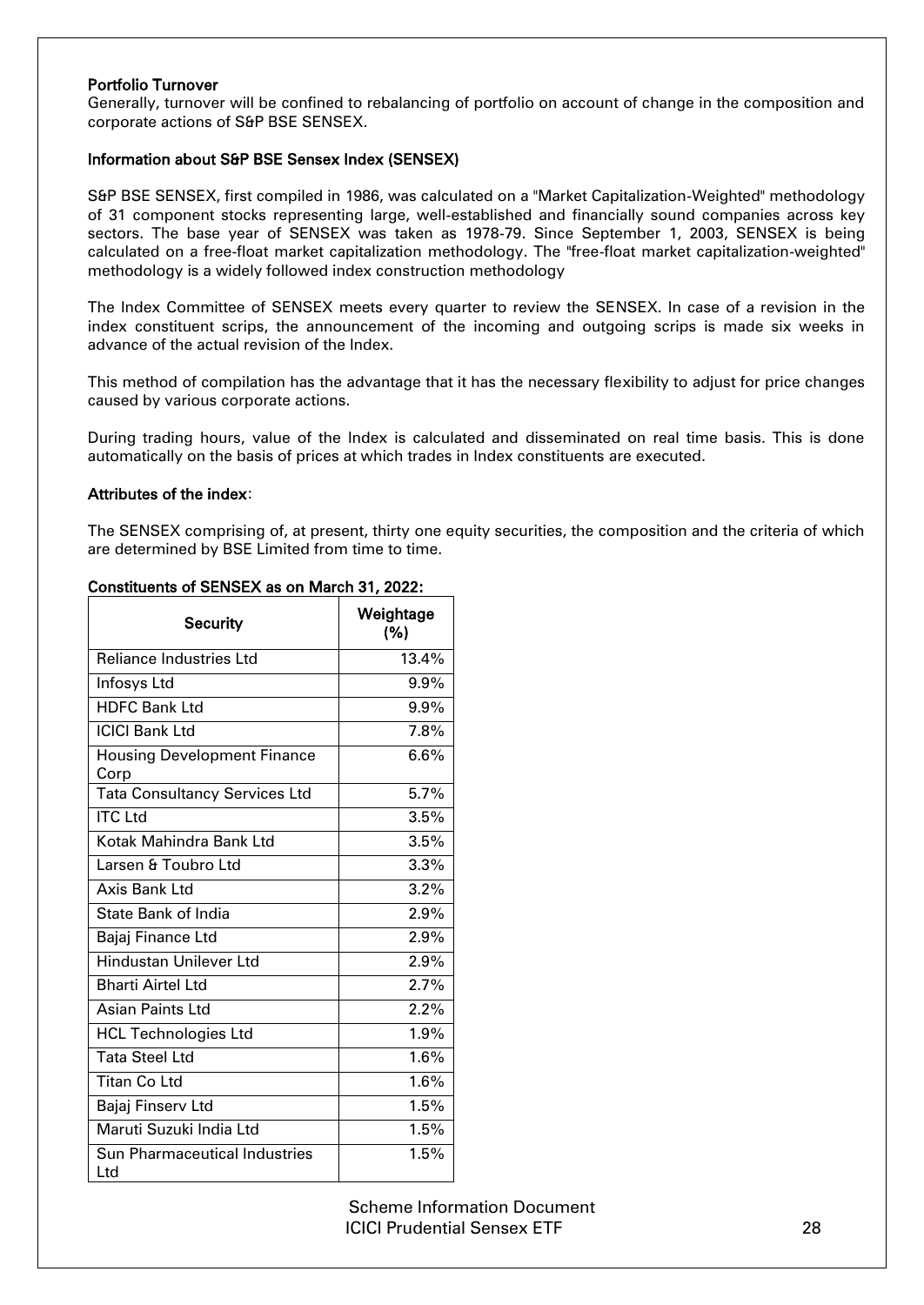| Tech Mahindra Ltd            | 1.3%    |
|------------------------------|---------|
| Wipro Ltd                    | 1.3%    |
| Mahindra & Mahindra Ltd      | 1.2%    |
| Power Grid Corp of India Ltd | $1.2\%$ |
| UltraTech Cement Ltd         | 1.2%    |
| <b>NTPC Ltd</b>              | 1.1%    |
| Nestle India Ltd             | 1.0%    |
| IndusInd Bank Ltd            | 0.9%    |
| Dr Reddy's Laboratories Ltd  | $0.8\%$ |

The Scheme shall ensure compliance with the portfolio concentration norms in accordance with provisions of SEBI circular dated January 10, 2019, details where of are given below:

- 1. The index shall have a minimum of 10 stocks as its constituents.
- 2. For a sectoral/ thematic Index, no single stock shall have more than 35% weight in the index. For other than sectoral/ thematic indices, no single stock shall have more than 25% weight in the index.
- 3. The weightage of the top three constituents of the index, cumulatively shall not be more than 65% of the Index.
- 4. The individual constituent of the index shall have a trading frequency greater than or equal to 80% and an average impact cost of 1% or less over previous six months.

## Tracking Error

The performance of the Scheme may not be commensurate with the performance of S&P BSE SENSEX on any given day or over any given period. Such variations are commonly referred to as the tracking error. Tracking errors as defined elsewhere in this Scheme Information Document may result from a variety of factors including but not limited to:

- Expenditure incurred by the Scheme.
- The funds may not be invested at all times as it may keep a portion of the funds in cash to meet redemptions or for corporate actions of securities in the index.
- Securities trading may halt temporarily due to circuit filters.
- Corporate actions such as rights, merger, change in constituents etc.
- Rounding off quantity of shares underlying the index

 Index providers undertake a periodical review of the scrips that comprise the Underlying Index and may either remove or include new scrips. In such an event, the Scheme will endeavour to reallocate its portfolio but the available investment opportunity may not permit absolute mirroring immediately

- Any delay experienced in the purchase or sale of shares due to illiquidity of the market, settlement and realization of sale proceeds and the registration of any securities transferred and any delays in receiving cash and scrip IDCW and resulting delays in reinvesting them.
- The underlying index reflects the prices of securities at close of business hours. However, the Fund may buy or sell the securities at different points of time during the trading session at the then prevailing prices which may not correspond to the closing prices on the exchange.
- The potential for trades to fail which may result in the Scheme not having acquired shares at a price necessary to track the index.
- The holding of a cash position and accrued income prior to distribution and accrued expenses.
- Disinvestments to meet redemptions, recurring expenses, IDCW payouts etc

## Under normal circumstances, such tracking errors are not expected to exceed 2% per annum. However, this may vary when the markets are very volatile.

## Issue of Units

- 1. Each unit of SENSEX ETF/the Scheme will be approximately equal to 1/100th of the S&P BSE SENSEX closing on the date of allotment.
- 2. As SENSEX ETF/ the Scheme is listed on BSE and NSE, subsequent buying or selling by investors can be made from the secondary market on the BSE and NSE. The minimum number of units that can be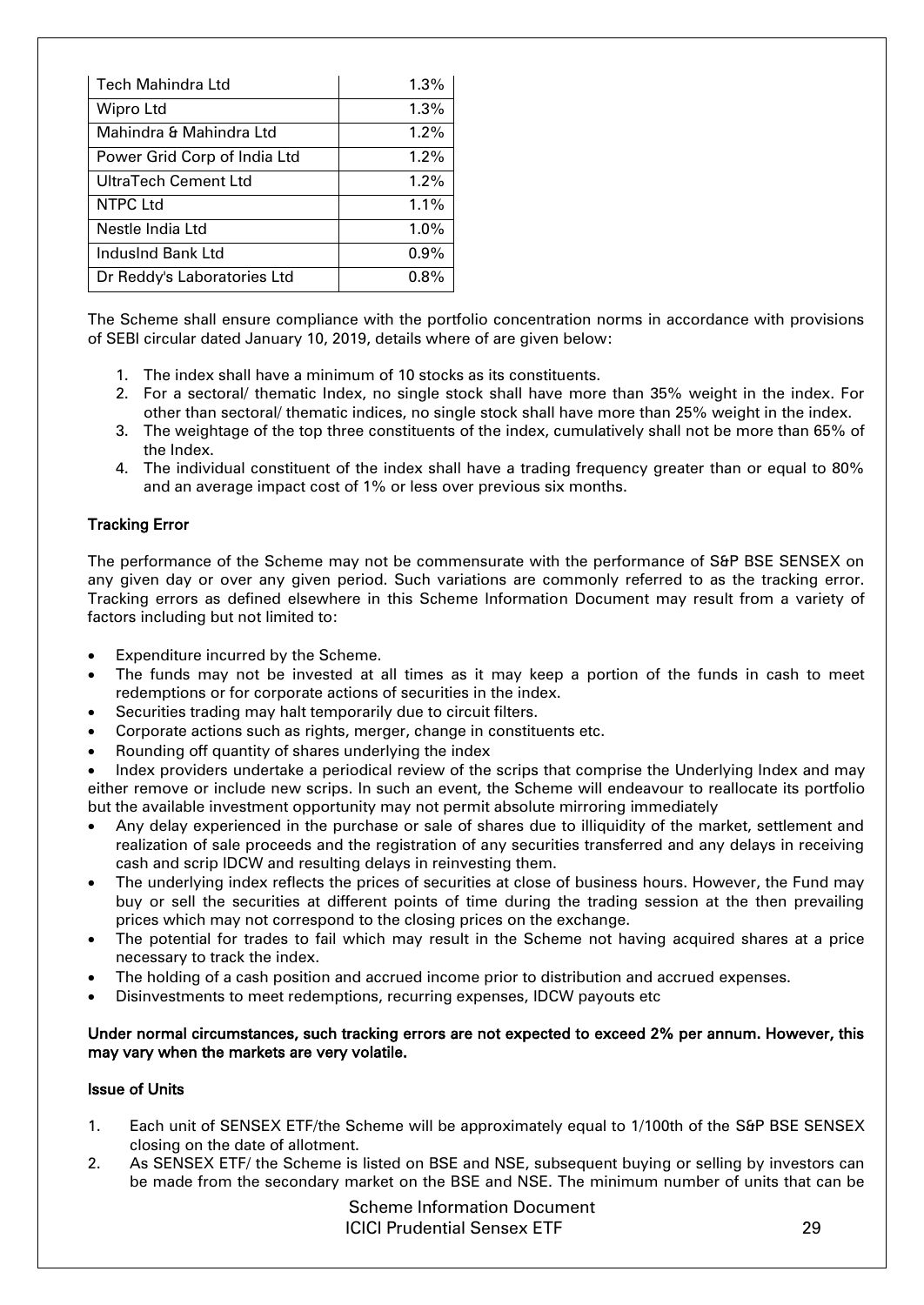bought or sold is 1 (one) unit. Alternatively, Authorised Participant and Institutional Investors can directly buy / sell in blocks from the fund in 'Creation Unit' Size, as defined below.

## Rounding off of Units:

'Creation Unit' is a fixed number of SENSEX ETF/ the Scheme, which is exchanged for a predefined basket of shares underlying the index called the "Portfolio Deposit" and a "Cash Component". The facility of creating / redeeming units in Creation Unit size is available to the Authorised Participants and Institutional Investors.

The number of SENSEX ETF/ the Scheme units, that investors can create / redeem in exchange of the Portfolio Deposit and Cash Component, is 10,000 Units and in multiples thereof. The Portfolio Deposit and Cash Component are defined as follows:-

- a. Portfolio Deposit: This is a pre-defined basket of securities that represent the S&P BSE SENSEX and will be defined and announced by the Fund on allotment date and on all Business Days thereafter. Portfolio Deposit can change from time to time.
- b. Cash Component for Creation Unit: The Cash Component represents the difference between the applicable net asset value of a Creation Unit and the market value of the Portfolio deposit. This difference may include accrued IDCW, accrued annual charges including management fees and residual cash in the scheme. In addition, the Cash Component may include transaction cost as charged by the Custodian/Depository Participant, equalization of IDCW, effect of rounding-off of number of shares in portfolio Deposit and other incidental expenses for Creating Units. The cash component will vary from time to time and will be computed and announced by the AMC on its website every Business Day.
- c. Cash Component for Redemption in Creation Unit Size: The Cash Component represents the difference between the applicable net asset value of a creation unit and the market value of the Portfolio deposit. This difference may include accrued IDCW, accrued annual charges including management fees and residual cash in the scheme. Any transaction cost charged by the Custodian/DP, equalization of IDCW and other incidental expenses for redeeming units may also form part of Cash Component. The cash component for redemption may vary from time to time and will be computed and announced by the AMC on its website.

## Example of Creation and Redemption of Units

As explained above, the Creation Unit is made up of 2 components i.e. the Portfolio Deposit and the Cash Component. The Portfolio Deposit will be determined by the Fund as per the weightages of each security in the S&P BSE SENSEX. The value of this portfolio deposit will change due to change in prices during the day. The number of shares of each security that constitute the portfolio deposit will remain constant unless there is any corporate action in the S&P BSE SENSEX/ change in the constituents of the S&P BSE SENSEX.

| A | <b>Applicable NAV</b>                            | 649.04       |
|---|--------------------------------------------------|--------------|
| B | Unit Creation size                               | 10,000.00    |
| C | Portfolio Value (A*B)                            | 6,490,408.00 |
| D | Value of Portfolio Deposit (As calculated below) | 6,437,605.15 |
|   | Cash Component per unit creation size (C-D)      | 52,802.85    |

Example of Creation of Units as on March 31, 2022:

(only for illustrative purpose)

#Value of Portfolio Deposit is arrived as follows:

|                         | <b>Closing Price</b> |               |        | <b>Invested Value</b> |
|-------------------------|----------------------|---------------|--------|-----------------------|
|                         | as on                |               | No. of |                       |
| <b>Securities</b>       | April 8, 2022        | Index Weights | shares |                       |
| Reliance Industries Ltd | 2616.75              | 13.44%        | 333    | 871377.75             |
| Infosys Ltd             | 1815.1               | $9.89\%$      | 353    | 640730.3              |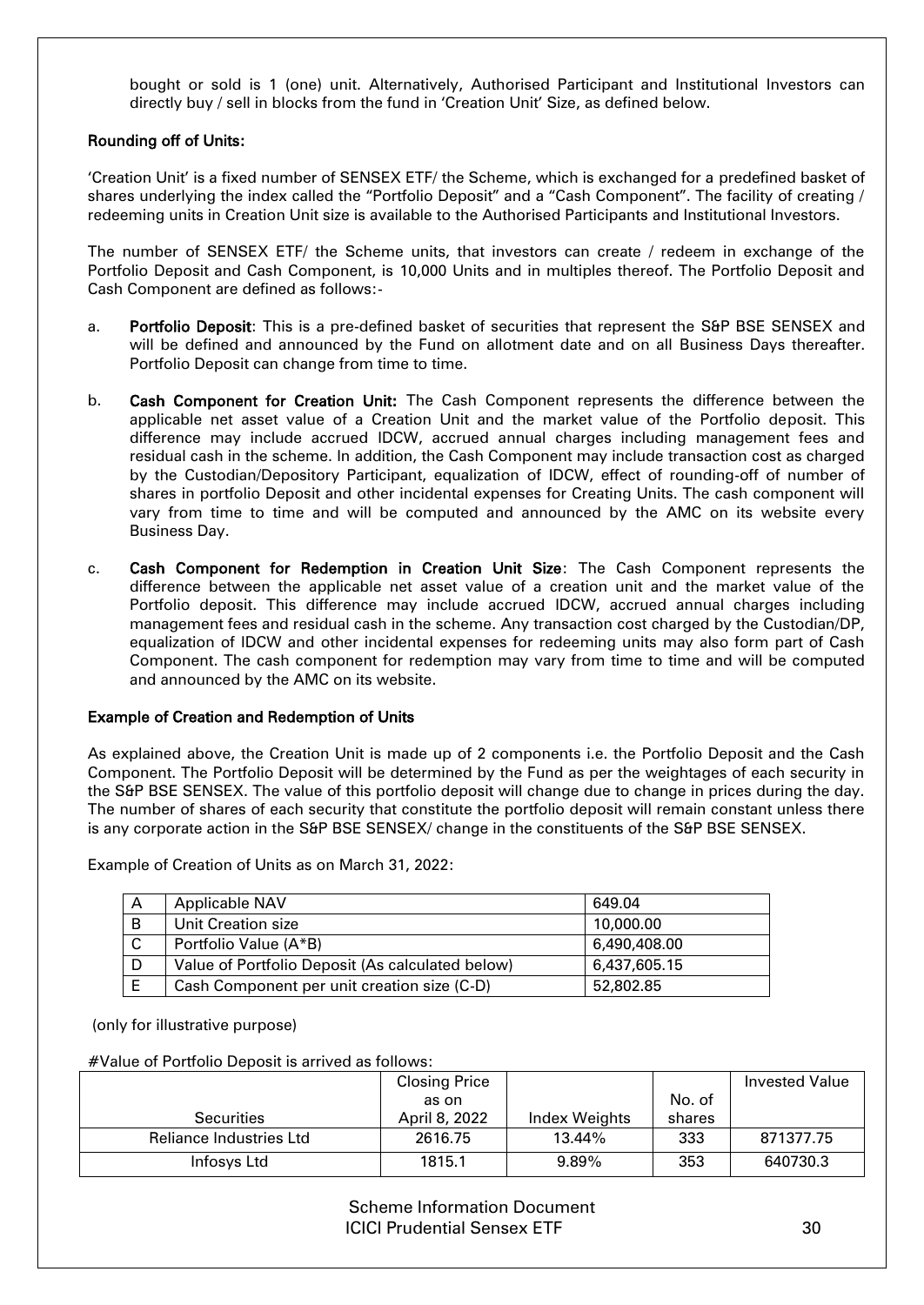| <b>HDFC Bank Ltd</b>                    | 1515.1   | 9.88% | 423 | 640887.3   |
|-----------------------------------------|----------|-------|-----|------------|
| <b>ICICI Bank Ltd</b>                   | 754.35   | 7.80% | 671 | 506168.85  |
| <b>Housing Development Finance Corp</b> | 2458.1   | 6.63% | 175 | 430167.5   |
| <b>Tata Consultancy Services Ltd</b>    | 3686.85  | 5.69% | 100 | 368685     |
| <b>ITC</b> Ltd                          |          |       |     |            |
|                                         | 267.8    | 3.49% | 845 | 226291     |
| Kotak Mahindra Bank Ltd                 | 1785.05  | 3.48% | 126 | 224916.3   |
| Larsen & Toubro Ltd                     | 1830.4   | 3.29% | 116 | 212326.4   |
| Axis Bank Ltd                           | 794.9    | 3.23% | 263 | 209058.7   |
| <b>State Bank of India</b>              | 516.1    | 2.95% | 370 | 190957     |
| Bajaj Finance Ltd                       | 7363.55  | 2.91% | 25  | 184088.75  |
| <b>Hindustan Unilever Ltd</b>           | 2182.75  | 2.90% | 86  | 187716.5   |
| <b>Bharti Airtel Ltd</b>                | 762.15   | 2.74% | 233 | 177580.95  |
| <b>Asian Paints Ltd</b>                 | 3206.7   | 2.15% | 43  | 137888.1   |
| <b>HCL Technologies Ltd</b>             | 1165.65  | 1.88% | 104 | 121227.6   |
| <b>Tata Steel Ltd</b>                   | 1371.1   | 1.62% | 76  | 104203.6   |
| Titan Co Ltd                            | 2514.5   | 1.56% | 40  | 100580     |
| Bajaj Finserv Ltd                       | 16733.75 | 1.51% | 5   | 83668.75   |
| Maruti Suzuki India Ltd                 | 7557.7   | 1.50% | 12  | 90692.4    |
| Sun Pharmaceutical Industries Ltd       | 924.8    | 1.49% | 104 | 96179.2    |
| <b>Tech Mahindra Ltd</b>                | 1449.75  | 1.34% | 60  | 86985      |
| Wipro Ltd                               | 583.8    | 1.29% | 143 | 83483.4    |
| Mahindra & Mahindra Ltd                 | 857.1    | 1.22% | 92  | 78853.2    |
| Power Grid Corp of India Ltd            | 232.6    | 1.18% | 330 | 76758      |
| UltraTech Cement Ltd                    | 6832.85  | 1.17% | 11  | 75161.35   |
| <b>NTPC Ltd</b>                         | 152      | 1.08% | 459 | 69768      |
| Nestle India Ltd                        | 18431.1  | 0.98% | 3   | 55293.3    |
| IndusInd Bank Ltd                       | 985.85   | 0.89% | 58  | 57179.3    |
| Dr Reddy's Laboratories Ltd             | 4430.15  | 0.80% | 11  | 48731.65   |
| <b>TOTAL</b>                            |          |       |     | 6437605.15 |

In view of the above, the Value of Cash Component (arising out of rounding off of shares) = Rs. 28,109 (will be defined by the Fund every day). In addition, Investors shall also pay charges payable to depositories / exchanges for creation / redemption of units as part of Cash Component.

#### Investment by the AMC 1

From time to time and subject to the Regulations, the Sponsors, the Mutual Funds and investment companies managed by them, their associate companies, subsidiaries of the Sponsors, and the AMC may invest either directly or indirectly in any or all the Schemes. The funds managed by associates, the Sponsors, subsidiaries of the Sponsors and /or the AMC may acquire a substantial portion of the Scheme's Units and collectively constitute a major investor in the Scheme. Accordingly, redemption of Units held by such funds, associates and Sponsors might have an adverse impact on the Units of the Scheme because the timing of such redemption may impact the ability of other Unit holders to redeem their Units.

Further, as per the Regulation, in case the AMC invests in any of the Schemes managed by it, it shall not be entitled to charge any fees on such investments.

## Procedure followed for Investment decisions

Please refer Statement of Additional Information (SAI) available on the website of the AMC.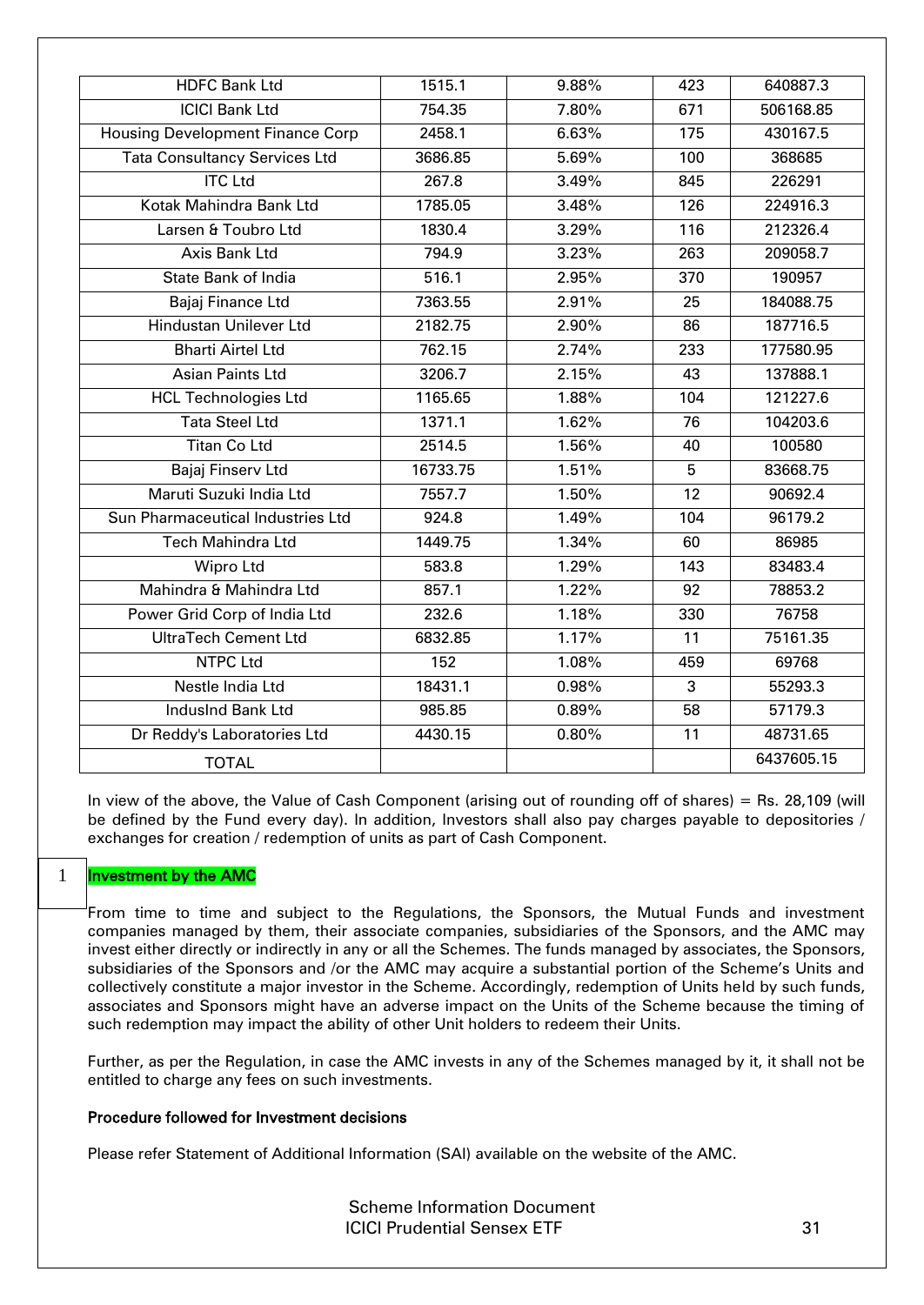#### POSITION OF EQUITY MARKET IN INDIA

The Indian stock market is one of the world's largest stock market. There are two leading stock exchanges in India, i.e. BSE Limited (BSE) and National Stock Exchange of India Limited (NSE). BSE was established in 1875 and is the oldest stock exchange in Asia. NSE, a more recent establishment which came into existence in 1992, is the largest and most advanced stock market in India and is also one of the biggest stock exchanges in Asia in terms of transactions. NSE's flagship index, NIFTY 50, is used extensively by investors in India and around the world to take exposure to the Indian equities market.

BSE has a large number of scrips which are listed. The Indian stock market scene really picked up after the opening up of the economy in the early nineties. NSE changed the way the Indian markets function, in the early nineties, by replacing floor based trading with nationwide screen based electronic trading, which took trading to the doorstep of the investor. NSE was mainly set up to bring in transparency in the markets. Instead of trading membership being confined to a group of brokers, NSE ensured that anyone who was qualified, experienced and met minimum financial requirements was allowed to trade. The price information which could earlier be accessed only by a handful of people could now be seen by a client in a remote location with the same ease. The paper based settlement was replaced by electronic depository based accounts and settlement of trades was always done on time. One of the most critical changes was that a robust risk management system was set in place, so that settlement guarantees could protect investors against broker defaults. The corporate governance rules were gradually put in place which initiated the process of bringing the listed companies at a uniform level.



Movement of S&P BSE Sensex Index in the past 10 years\*:

\*Source for the chart is [https://www.bseindia.com.](https://www.bseindia.com/) Data is as on March 31, 2022. Data is of the Total Return Variant of the Index.

#### POSITION OF DEBT MARKET IN INDIA 12

Indian debt markets, in the early nineties, were characterised by controls on pricing of assets, segmentation of markets and barriers to entry, low levels of liquidity, limited number of players, near lack of transparency, and high transactions cost. Financial reforms have significantly changed the Indian debt markets for the better. Most debt instruments are now priced freely on the markets; trading mechanisms have been altered to provide for higher levels of transparency, higher liquidity, and lower transactions costs; new participants have entered the markets, broad basing the types of players in the markets; methods of security issuance, and innovation in the structure of instruments have taken place; and there has been a significant improvement in the dissemination of market information. There are three main segments in the debt markets in India, viz., Government Securities, Public Sector Units (PSU) bonds, and corporate securities. A bulk of the debt market consists of Government Securities. Other instruments available currently include Corporate Debentures, Bonds issued by Financial Institutions, Commercial Paper, Certificates of Deposits and Securitized Debt. Securities in the Debt market typically vary based on their tenure and rating. Government Securities have tenures from one year to thirty years whereas the maturity period of the Corporate Debt now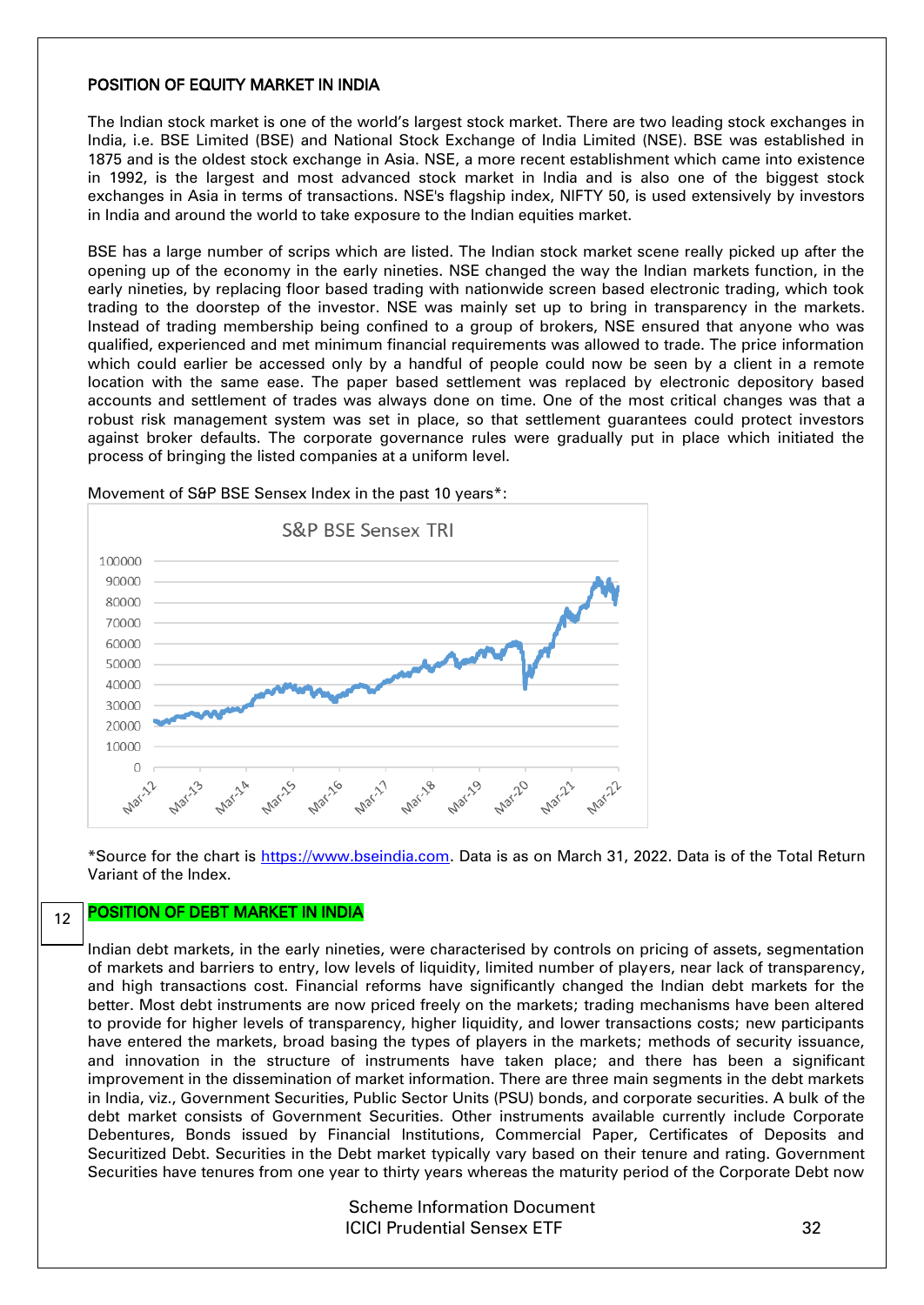goes upto sixty years and more (perpetual). Perpetual bonds are now issued by banks as well. Securities may be both listed and unlisted and there is increasing trend of securities of maturities of over one year being listed by issuers.

The yields and liquidity on various securities as on March 31, 2022 are as under:

| <b>Issuer</b> | Instrument           | <b>Maturity</b> | Yields (%)        | Liquidity      |
|---------------|----------------------|-----------------|-------------------|----------------|
| <b>GOI</b>    | <b>Treasury Bill</b> | 91 days         | 3.78%             | High           |
| <b>GOI</b>    | <b>Treasury Bill</b> | 364 days        | 4.56%             | High           |
| <b>GOI</b>    | <b>Short Dated</b>   | $1-3$ Yrs       | 4.32%-5.67%       | High           |
| <b>GOI</b>    | <b>Medium Dated</b>  | $3-5$ Yrs       | $5.67\% - 6.09\%$ | High           |
| GOI           | Long Dated           | 5-10 Yrs        | $6.09\% - 6.82\%$ | High           |
| Corporates    | Taxable Bonds (AAA)  | $1-3$ Yrs       | $5.00\% - 5.80\%$ | Medium         |
| Corporates    | Taxable Bonds (AAA)  | $3-5$ Yrs       | $5.80\% - 6.30\%$ | Low to Medium  |
| Corporates    | $CDs(A1+)$           | 3 months        | 3.85%             | Medium to High |
| Corporates    | $CPs(A1+)$           | 3 months        | 4.35%             | Medium to High |

#### 8

## <span id="page-28-0"></span>F. FUNDAMENTAL ATTRIBUTES

Following are the Fundamental Attributes of the scheme, in terms of Regulation 18 (15A) of the SEBI (MF) Regulations:

### (A) Type of a scheme

Kindly refer 'INFORMATION ABOUT THE SCHEME' para.

(B) (i) Investment Objective: Kindly refer 'INFORMATION ABOUT THE SCHEME' para.

(ii) Investment Pattern: The tentative portfolio break-up of Equity and Debt and other permitted securities and such other securities as may be permitted by the SEBI from time to time with minimum and maximum asset allocation, while retaining the option to alter the asset allocation for a short term period on defensive considerations. Kindly refer to section on "HOW WILL THE SCHEME ALLOCATE ITS ASSETS?" for more details.

## (iii) Terms of Issue

#### Liquidity provisions such as listing, repurchase, redemption:

Listing: The Scheme is listed and traded on BSE and NSE. However, the Trustee reserves the right to list the units of Scheme on any other Stock Exchange without any change in the Fundamental Attribute.

For details on redemption of units, please refer Section 'UNITS AND OFFER' - Redemption of Units in Ongoing Offer details.

## Aggregate fees and expenses charged to the scheme:

The provisions in respect of fees and expenses as indicated in this scheme information document.

#### Any safety net or guarantee provided:

The present scheme is not a guaranteed or assured return scheme

#### Changes in Fundamental Attributes

In accordance with Regulation 18(15A) of the SEBI (MF) Regulations, the Trustees shall ensure that no change in the fundamental attributes of the Scheme(s) and the Option(s) thereunder, if any or the trust or fee and expenses payable or any other change which would modify the Scheme(s) and the Option(s) thereunder, if any and affect the interests of Unitholders is carried out unless: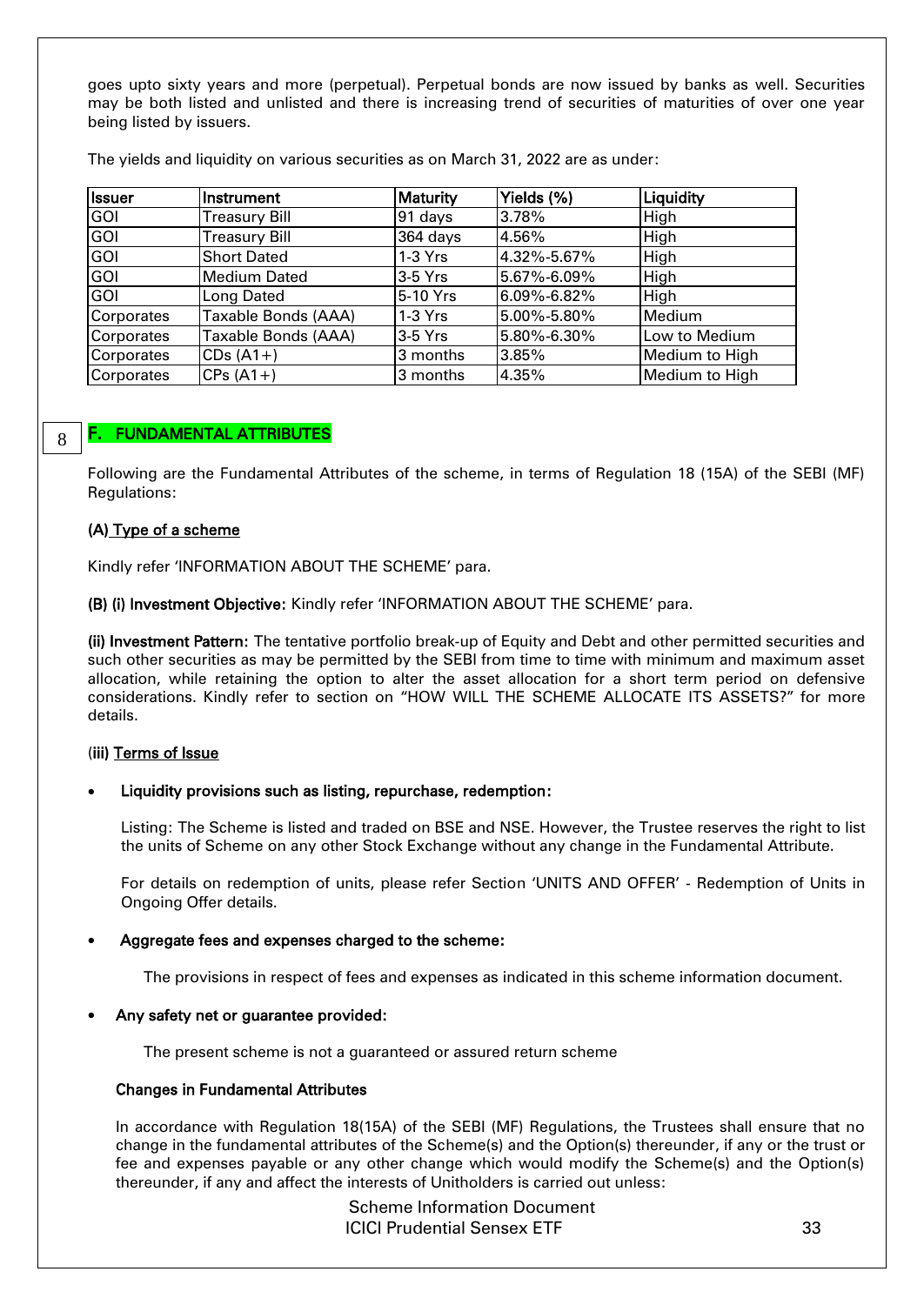- i. An application has been made with SEBI and views/comments of SEBI are sought on the proposal for fundamental attribute changes;
- ii. An addendum to the existing SID shall be issued and displayed on AMC website immediately;
- iii. SID shall be revised and updated immediately after completion of duration of the exit option (not less than 30 days from the notice date).;
- iv. A public notice shall be given in respect of such changes in one English daily newspaper having nationwide circulation as well as in a newspaper published in the language of region where the Head Office of the Mutual Fund is situated, and
- v. The Unitholders are given an option for a period of atleast 30 calendar days to exit at the prevailing Net Asset Value without any exit load.

#### G. HOW WILL THE SCHEME BENCHMARK ITS PERFORMANCE? 9

<span id="page-29-0"></span>The performance of the scheme will be benchmarked to S&P BSE SENSEX TRI.

The corpus of ICICI Prudential Sensex ETF will be invested predominantly in stocks constituting the S&P BSE SENSEX and subject to tracking errors, the Scheme would endeavour to attain returns comparable to S&P BSE SENSEX. This would be done by investing in almost all the stocks comprising the S&P BSE SENSEX in approximately the same weightage that they represent in the S&P BSE SENSEX. In view of the same, the performance of the scheme will be benchmarked with S&P BSE SENSEX TRI.

#### <span id="page-29-1"></span>H. WHO MANAGES THE SCHEME? 10

Mr. Kayzad Eghlim and Mr. Nishit Patel are the fund managers of the scheme. As on March 31, 2022, Mr. Kayzad Eghlim has been managing the scheme for the tenure of 12 years 8 months i.e. since August, 2009. As on March 31, 2022, Mr. Nishit Patel has been managing the scheme for the tenure of 1 year 3 months i.e. since January, 2021. Their qualifications and experience are as under:

| Name of the Fund Manager/<br><b>Age/ Qualification</b> | <b>Experience</b>                                                                                                                                                                                                                                                                                                        | Other schemes managed                                                                                                                                                                                                                                                                                                                                                                                                                                                                                                                                                                                                |
|--------------------------------------------------------|--------------------------------------------------------------------------------------------------------------------------------------------------------------------------------------------------------------------------------------------------------------------------------------------------------------------------|----------------------------------------------------------------------------------------------------------------------------------------------------------------------------------------------------------------------------------------------------------------------------------------------------------------------------------------------------------------------------------------------------------------------------------------------------------------------------------------------------------------------------------------------------------------------------------------------------------------------|
| Kayzad Eghlim/55 /<br>MBA,<br>M.Com and B.Com          | He is associated<br><b>ICICI</b><br>with<br>Prudential Asset Management<br>Company Limited from June<br>2008 till date.<br><b>Past Experience:</b><br>$\sim$ IDFC Investment Advisors Ltd<br>- Dealer Equities - September<br>2006 to June 2008.<br>$\sim$ Prime Securities - Manager -<br>December 2003 to August 2006. | <b>ICICI Prudential Nifty Index Fund</b><br>$\bullet$<br>ICICI Prudential Nifty Next 50 Index<br>$\bullet$<br>Fund<br><b>ICICI Prudential Sensex ETF</b><br>$\bullet$<br>ICICI Prudential Equity- Arbitrage<br>$\bullet$<br>Fund - Equity Portion<br><b>ICICI Prudential Nifty ETF</b><br>$\bullet$<br><b>ICICI Prudential Nifty 100 ETF</b><br>$\bullet$<br><b>ICICI Prudential NV20 ETF</b><br>$\bullet$<br><b>ICICI Prudential Midcap Select ETF</b><br>$\bullet$<br><b>ICICI Prudential Equity Savings Fund</b><br>$\bullet$<br><b>ICICI Prudential IT ETF</b><br>$\bullet$<br><b>BHARAT 22 ETF</b><br>$\bullet$ |
|                                                        | Canbank Mutual Fund (IS<br>Fund)<br>Himalayan<br>$\mathbb{L}$<br>Fund<br>Manager - June 2003 to October<br>2003.                                                                                                                                                                                                         | <b>ICICI Prudential Sensex Index Fund</b><br>$\bullet$<br><b>ICICI Prudential Nifty Low Vol 30 ETF</b><br>$\bullet$<br><b>ICICI Prudential Nifty Next 50 ETF</b><br>$\bullet$<br><b>ICICI Prudential Midcap Select ETF</b><br>$\bullet$                                                                                                                                                                                                                                                                                                                                                                              |
|                                                        | $\sim$ Canbank Mutual Fund - Equity<br>Dealer - June 2000 to June 2003.<br>Canbank<br>Mutual Fund -                                                                                                                                                                                                                      | <b>ICICI Prudential Midcap 150 ETF</b><br>$\bullet$<br>ICICI Prudential Alpha Low Vol 30<br>$\bullet$<br><b>ETF</b><br><b>ICICI Prudential FMCG ETF</b><br>$\bullet$<br><b>ICICI Prudential Private Banks ETF</b><br>$\bullet$                                                                                                                                                                                                                                                                                                                                                                                       |
|                                                        | Assisting the Fund Manager -<br>1994 to 1997.                                                                                                                                                                                                                                                                            | ICICI Prudential Alpha Low Vol 30<br>$\bullet$<br><b>ETF FOF</b><br><b>ICICI Prudential Healthcare ETF</b><br>$\bullet$                                                                                                                                                                                                                                                                                                                                                                                                                                                                                              |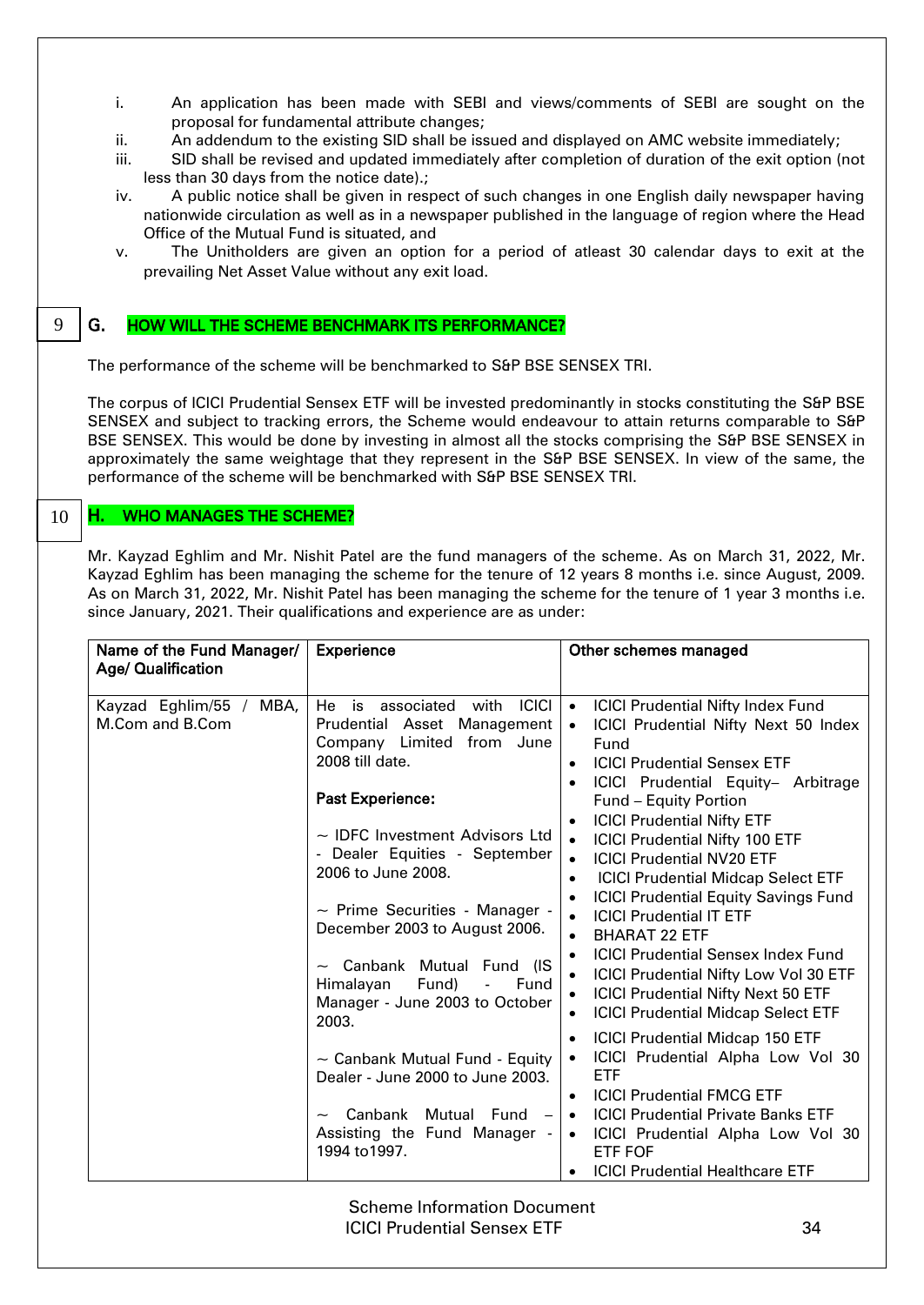| Name of the Fund Manager/                                                     | Experience                                                                                                                                                                                                                                | Other schemes managed                                                                                                                                                                                                                                                                                                                                                                                                                                                                                                                                                                                                                                                                                                                                                                                                                                                                                                                                                                                                                                                                                                                                                                                                                                                                                                                                                                                                                                                                                                                                                                         |
|-------------------------------------------------------------------------------|-------------------------------------------------------------------------------------------------------------------------------------------------------------------------------------------------------------------------------------------|-----------------------------------------------------------------------------------------------------------------------------------------------------------------------------------------------------------------------------------------------------------------------------------------------------------------------------------------------------------------------------------------------------------------------------------------------------------------------------------------------------------------------------------------------------------------------------------------------------------------------------------------------------------------------------------------------------------------------------------------------------------------------------------------------------------------------------------------------------------------------------------------------------------------------------------------------------------------------------------------------------------------------------------------------------------------------------------------------------------------------------------------------------------------------------------------------------------------------------------------------------------------------------------------------------------------------------------------------------------------------------------------------------------------------------------------------------------------------------------------------------------------------------------------------------------------------------------------------|
| Age/ Qualification                                                            |                                                                                                                                                                                                                                           |                                                                                                                                                                                                                                                                                                                                                                                                                                                                                                                                                                                                                                                                                                                                                                                                                                                                                                                                                                                                                                                                                                                                                                                                                                                                                                                                                                                                                                                                                                                                                                                               |
|                                                                               | $\sim$ Canbank Mutual Fund - The<br>Market<br>Primary<br>Department<br>(IPO) - 1991 to 1994.                                                                                                                                              | ICICI Prudential S&P BSE 500 ETF<br>$\bullet$<br><b>ICICI Prudential BHARAT 22 FOF</b><br>$\bullet$<br><b>ICICI Prudential Bank ETF</b><br>$\bullet$<br><b>ICICI Prudential Nifty Low Vol 30 ETF</b><br>$\bullet$<br><b>FOF</b><br><b>ICICI Prudential FMCG ETF</b><br>$\bullet$<br><b>ICICI</b><br>Prudential<br>Consumption<br>ETFICICI Prudential Smallcap Index<br>Fund<br>ICICI Prudential Midcap 150 Index<br>Fund<br><b>ICICI Prudential Nifty Auto ETF</b><br>$\bullet$<br><b>ICICI Prudential Nifty Bank Index</b>                                                                                                                                                                                                                                                                                                                                                                                                                                                                                                                                                                                                                                                                                                                                                                                                                                                                                                                                                                                                                                                                   |
| Mr. Nishit Patel/27/ CFA<br>1)<br>Chartered<br>(Level<br>Accountant and B.Com | Mr. Nishit joined ICICI Prudential<br>Asset Management Company<br>Limited in November 2018.<br>Past Experience:<br><b>ICICI</b><br>Prudential<br>Asset<br>Management Company Limited<br>- ETF Business - November 2018<br>- January 2020. | <b>BHARAT 22 ETF</b><br>$\bullet$<br><b>ICICI Prudential Midcap Select ETF</b><br>$\bullet$<br><b>ICICI Prudential Nifty 100 ETF</b><br>$\bullet$<br><b>ICICI Prudential Nifty ETF</b><br>$\bullet$<br><b>ICICI Prudential Nifty Low Vol 30 ETF</b><br>$\bullet$<br><b>ICICI Prudential NV20 ETF</b><br>$\bullet$<br><b>ICICI Prudential Sensex ETF</b><br>$\bullet$<br>ICICI Prudential S&P BSE 500 ETF<br>$\bullet$<br><b>ICICI Prudential Nifty Next 50 ETF</b><br>$\bullet$<br><b>ICICI Prudential Bank ETF</b><br>$\bullet$<br><b>ICICI Prudential Private Banks ETF</b><br>$\bullet$<br><b>ICICI Prudential Midcap 150 ETF</b><br>$\bullet$<br>ICICI Prudential Alpha Low Vol 30<br>$\bullet$<br><b>ETF</b><br><b>ICICI Prudential IT ETF</b><br>$\bullet$<br><b>ICICI Prudential Nifty Index Fund</b><br>$\bullet$<br>ICICI Prudential Nifty Next 50 Index<br>$\bullet$<br>Fund<br><b>ICICI Prudential Sensex Index Fund</b><br>• ICICI Prudential BHARAT 22 FOF<br><b>ICICI Prudential FMCG ETF</b><br><b>ICICI Prudential Alpha Low Vol 30 ETF</b><br><b>FOF</b><br>• ICICI Prudential Healthcare ETF<br>• ICICI Prudential Regular Gold Savings<br>Fund (FOF)<br>• ICICI Prudential Nifty Low Vol 30 ETF<br><b>FOF</b><br><b>ICICI Prudential Gold ETF</b><br><b>ICICI Prudential FMCG ETF</b><br><b>ICICI Prudential Consumption ETF</b><br><b>ICICI</b><br>Prudential Smallcap<br>Index<br>Fund<br>ICICI Prudential Midcap 150 Index<br>Fund<br>ICICI Prudential Silver ETF Fund of<br>Fund<br><b>ICICI Prudential Nifty Auto ETF</b><br><b>ICICI Prudential Nifty Bank Index</b> |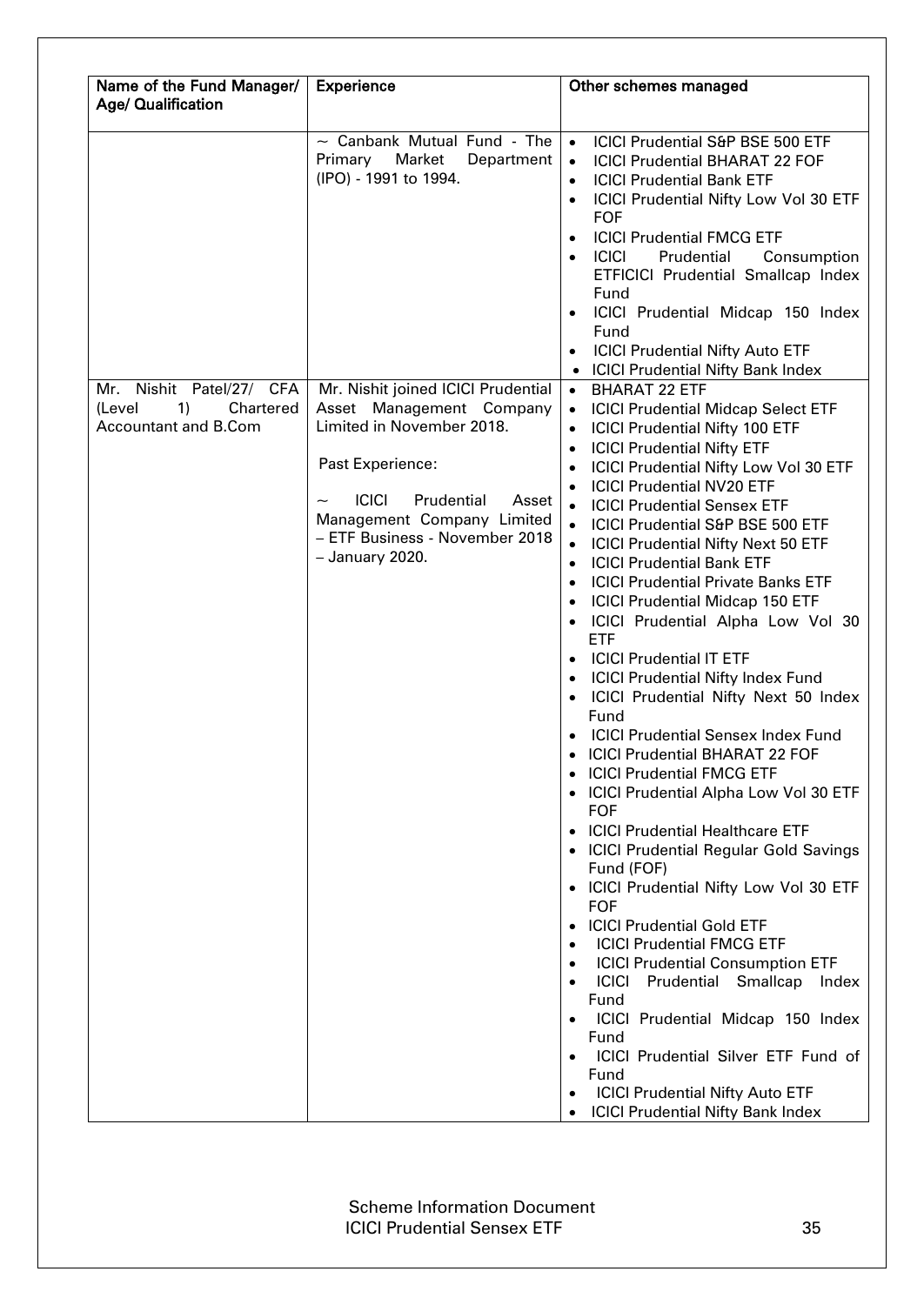## <span id="page-31-0"></span>WHAT ARE THE INVESTMENT RESTRICTIONS?

11

Pursuant to the Regulations and amendments thereto, the following investment restrictions are presently applicable to the Scheme:

1) The Fund under all its schemes shall not own more than 10% of any company's paid up capital carrying voting rights.

Provided, investment in the asset management company or the trustee company of a mutual fund shall be governed by clause (a), of sub-regulation (1), of regulation 7B

2) a. A mutual fund scheme shall not invest more than 10% of its NAV in debt instruments comprising money market instruments and non-money market instruments issued by a single issuer which are rated not below investment grade by a credit rating agency authorised to carry out such activity under the Act. Such investment limit may be extended to 12% of the NAV of the scheme with the prior approval of the Board of Trustees and the Board of directors of the asset management company:

Provided that such limit shall not be applicable for investments in Government Securities, treasury bills and TREPs:

Provided further that investment within such limit can be made in mortgaged backed securitised debt which are rated not below investment grade by a credit rating agency registered with the Board.

b. A mutual fund scheme shall not invest in unlisted debt instruments including commercial papers, except Government Securities and other money market instruments.

3) Transfer of investments from one scheme to another scheme in the same Mutual Fund is permitted provided:

- a) Such transfers are done at the prevailing market price for quoted instruments on spot basis (spot basis shall have the same meaning as specified by a Stock Exchange for spot transactions); and
- b) The securities so transferred shall be in conformity with the investment objective of the scheme to which such transfer has been made.

Further the inter scheme transfer of investments shall be in accordance with the provisions contained in clause Inter-Scheme transfer of investments, contained in Statement of Additional Information. The AMC shall comply with the guidelines issued by SEBI vide its Circular dated October 8, 2020 and such other guidelines as may be notified from time to time.

- 4) The Fund shall get the securities purchased transferred in the name of the Fund on account of the concerned scheme, wherever investments are intended to be of a long-term nature.
- a. The Fund may buy and sell securities on the basis of deliveries and shall in all cases of purchases, take delivery of relative securities and in all cases of sale, deliver the securities and will not make any short sales or engage in carry forward transaction or badla finance.

Provided that the Mutual Fund may engage in short selling of securities in accordance with the framework relating to short selling and securities lending and borrowing specified by SEBI

- b. No loans for any purpose can be advanced by the Scheme.
- c. No mutual fund scheme shall make any investments in;
	- a) any unlisted security of an associate or group company of the sponsor; or
	- b) any security issued by way of private placement by an associate or group company of the Sponsor; or
	- c) the listed securities of group companies of the Sponsor which is in excess of 25% of the net assets of the scheme of the Mutual Fund
	- d) Fund of funds Scheme.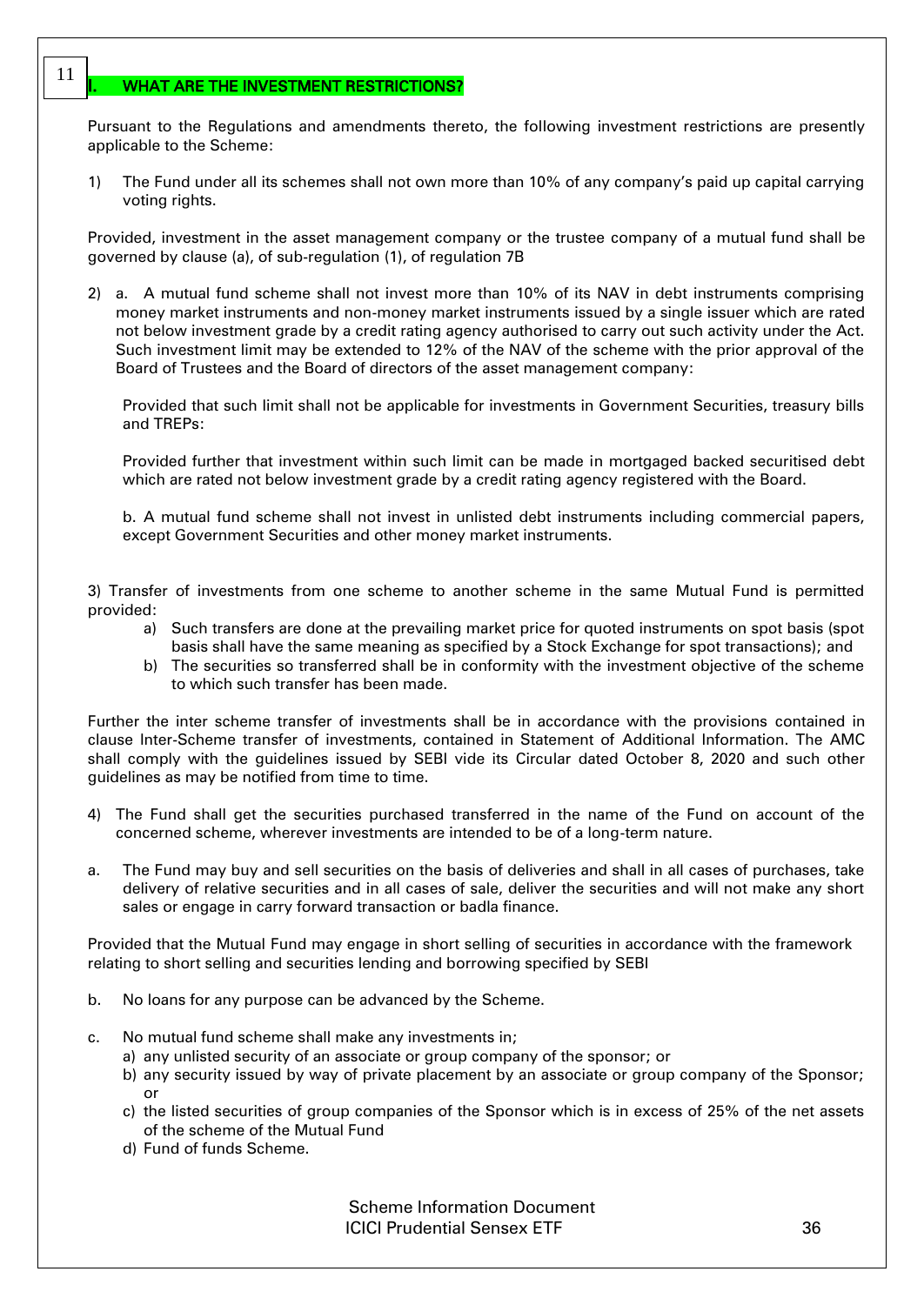5) The Fund shall not borrow except to meet temporary liquidity needs of the Fund for the purpose of repurchase/ redemption of units or payment of interest or IDCW to the Unitholders. Such borrowings shall not exceed more than 20% of the net assets of the individual scheme and the duration of the borrowing shall not exceed a period of 6 months.

- 6) In accordance with SEBI Circular no SEBI/IMD/CIR No. 1/91171/07 dated 16th April 2007 and SEBI/IMD/CIR No. 7 / 12959 /08 June 23, 2008 and SEBI/HO/IMD/DF4/CIR/P/2019/093 dated August 16, 2019, following guidelines shall be followed for parking of fund in short term deposits of Scheduled commercial Banks pending deployment, for a maximum period of 7 working days.
	- a. "Short Term" for such parking of fund by mutual fund shall be treated as a period not exceeding 91 days.
	- b. Such short term deposits shall be held in the name of the concerned scheme.
	- c. No mutual fund scheme shall park more than 15% of the net assets in Short term deposit(s) of all the scheduled commercial Banks put together. However, it may be raised to 20% with prior approval of the trustees. Also, parking of fund in short term deposits of associate and sponsor scheduled commercial Banks together shall not exceed 20% of total deployment by the mutual fund in short term deposits.
	- d. No mutual fund scheme shall park more than 10% of the net assets in short term deposit(s), with any one scheduled commercial Bank including its subsidiaries.
	- e. Trustees/Asset Management Companies (AMCs) shall ensure that no funds of a scheme are parked in short term deposit (STD) of a bank which has invested in that scheme. Trustees/AMCs shall also ensure that the bank in which a scheme has STD do not invest in the said scheme until the scheme has STD with such bank.

Above conditions are not applicable to term deposits placed as margins for trading in cash and derivative market.

- f. Asset Management Company (AMC) shall not be permitted to charge any investment management and advisory fees for parking of funds in short term deposits of scheduled commercial Banks.
- d. The Mutual Fund having an aggregate of securities which are worth Rs.10 crores or more, as on the latest balance sheet date, shall subject to such instructions as may be issued from time to time by the Board, settle their transactions entered on or after January 15, 1998 only through dematerialised securities. Further, all transactions in government securities shall be in dematerialised form.
- e. The Scheme will comply with any other Regulation applicable to the investments of mutual funds from time to time.
- f. The Scheme may invest in other Schemes under the same AMC or any other Mutual Fund without charging any fees, provided the aggregate inter-Scheme investment made by all the Schemes under the same management or in Schemes under management of any other asset management company shall not exceed 5% of the Net Asset Value of the Fund. No investment management fees shall be charged for investing in other Schemes of the Fund or in the Schemes of any other mutual fund.

All investment restrictions shall be applicable at the time of making investment.

The Trustee may alter the above restrictions from time to time to the extent that changes in the Regulations may allow or as deemed fit in the general interest of the Unitholders.

## <span id="page-32-0"></span>HOW HAS THE SCHEME PERFORMED?

Performance of ICICI Prudential Sensex ETF – (As on March 31, 2022):

| Compounded<br>Returns   | <b>Annualised   Scheme Returns %</b> | <b>Benchmark Returns %</b><br>(S&P BSE SENSEX TRI) |
|-------------------------|--------------------------------------|----------------------------------------------------|
| vear                    | 19.42                                | 19.50                                              |
| 3 vears                 | 15.98                                | 16.06                                              |
| 5 years                 | 15.79                                | 15.94                                              |
| Returns since inception | 17.13                                | 17.72                                              |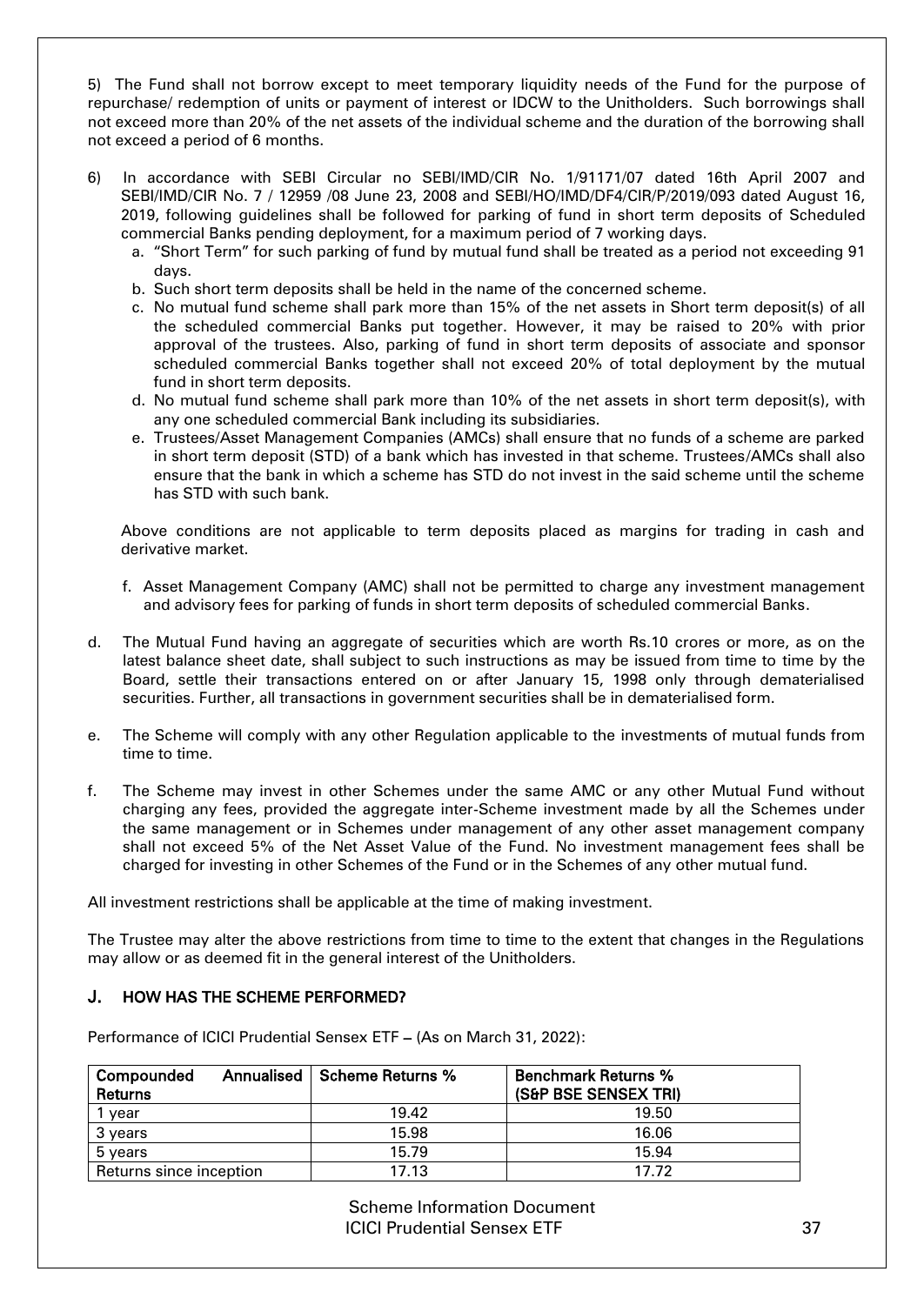For computation of since inception returns the allotment NAV has been taken as Rs. 33.59/-. NAV is adjusted to the extent of IDCW declared for computation of returns.

Past performance may or may not be sustained in the future. Returns are computed without considering load. Date of inception – January 10, 2003.



## Absolute returns for the last five financial years of the Scheme are as follows:

Past performance may or may not be sustained in future. Returns are computed without considering load. Date of inception – January 10, 2003.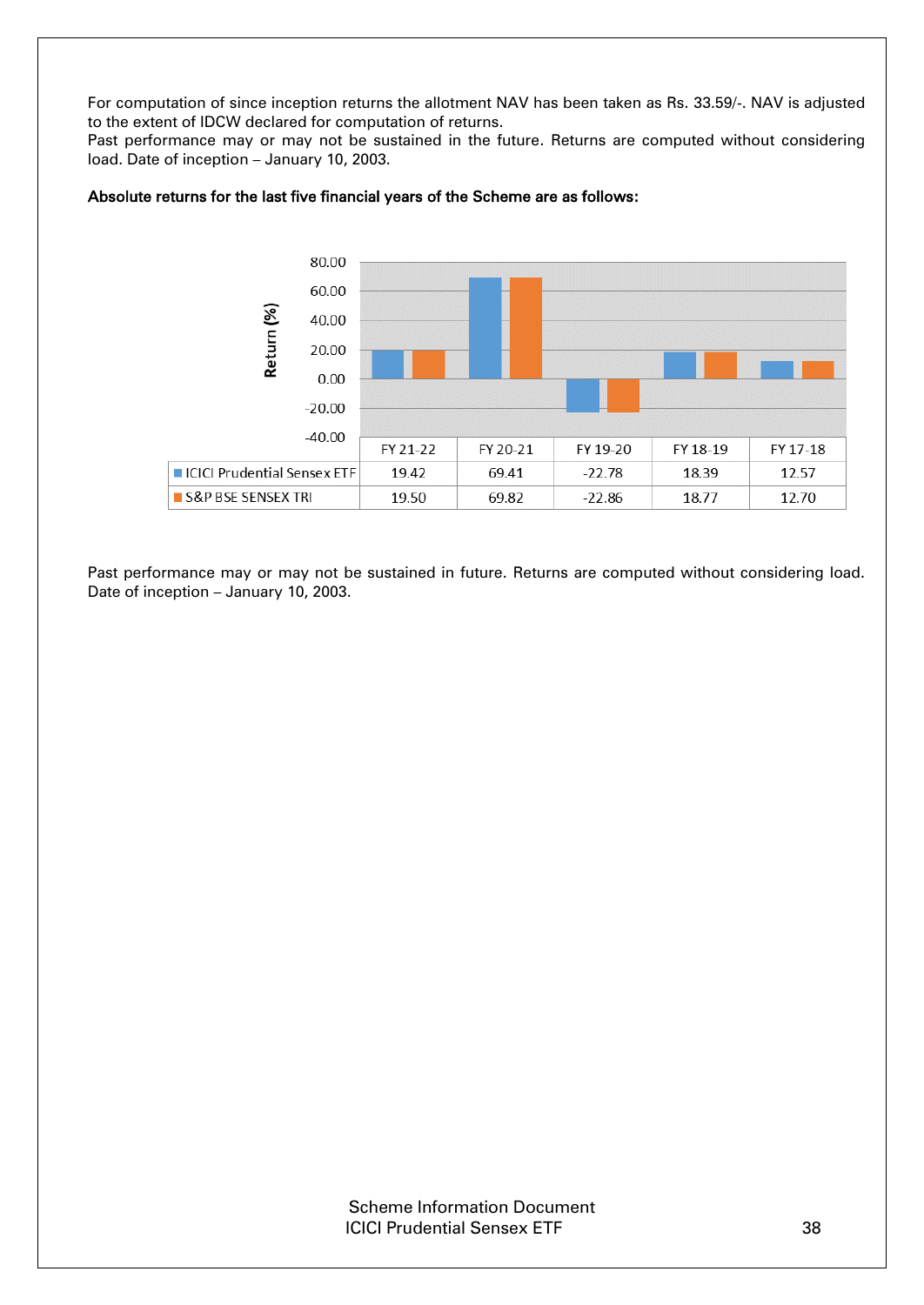# <span id="page-34-0"></span>K. HOW IS THE SCHEME DIFFERENT FROM OTHER SCHEMES?

The comparison of all equity ETFs of the Fund is provided below:

| <b>Features of</b><br>the Scheme                             | <b>ETF</b>                                                                                                                                                                                                                                                                                                                                                                                                             |                                                                                            | <b>ICICI Prudential Sensex   ICICI Prudential Gold ETF</b>                                                                                                                                                                                                                                                                                                                                                                                                                                                                                                                                                                                                                                                                                  |                                                                                                                   | <b>ICICI Prudential Midcap Select</b><br><b>ETF</b>                                                                                                                                                                                                                                                                    |                                                                                                    |
|--------------------------------------------------------------|------------------------------------------------------------------------------------------------------------------------------------------------------------------------------------------------------------------------------------------------------------------------------------------------------------------------------------------------------------------------------------------------------------------------|--------------------------------------------------------------------------------------------|---------------------------------------------------------------------------------------------------------------------------------------------------------------------------------------------------------------------------------------------------------------------------------------------------------------------------------------------------------------------------------------------------------------------------------------------------------------------------------------------------------------------------------------------------------------------------------------------------------------------------------------------------------------------------------------------------------------------------------------------|-------------------------------------------------------------------------------------------------------------------|------------------------------------------------------------------------------------------------------------------------------------------------------------------------------------------------------------------------------------------------------------------------------------------------------------------------|----------------------------------------------------------------------------------------------------|
| Type of<br><b>Scheme</b>                                     | An<br>ended<br>An open ended excahange<br>ended<br>An<br>open<br>open<br>excahange traded fund<br>traded fund tracking S&P BSE<br>exchange traded fund<br>S6P<br><b>BSE</b><br>tracking<br>replicating<br>domestic<br><b>Midcap Select Index</b><br>Sensex Index<br>prices of gold                                                                                                                                     |                                                                                            |                                                                                                                                                                                                                                                                                                                                                                                                                                                                                                                                                                                                                                                                                                                                             |                                                                                                                   |                                                                                                                                                                                                                                                                                                                        |                                                                                                    |
| <b>Asset</b><br><b>Allocation as</b><br>per SID<br>(in<br>%) | <b>Securities</b><br>comprising<br>S6P<br>the<br><b>BSE</b><br>SENSEX.                                                                                                                                                                                                                                                                                                                                                 | Money<br>Market<br>Instrume<br>nts<br>having<br>residual<br>maturity<br>upto<br>91<br>days | Gold<br>bullion and<br>instrument<br>s with Gold<br>as<br>underlying<br>that<br>may<br>be<br>specified<br>by SEBI                                                                                                                                                                                                                                                                                                                                                                                                                                                                                                                                                                                                                           | £<br>Debt<br>Money<br>Market<br>Instrument<br>s<br>(including<br>cash<br>$\mathbf{a}$<br>cash<br>equivalent)<br>∗ | Securities<br>of<br>companies<br>constituting the<br>Underlying<br>Index (S&P BSE<br>Midcap Select<br>Index $\frac{1}{2}$                                                                                                                                                                                              | Debt<br>and<br>Money<br>Market<br>Instruments<br>with<br>maturity<br>of<br>91<br>upto<br>days only |
|                                                              | 95-100                                                                                                                                                                                                                                                                                                                                                                                                                 | $0 - 5$                                                                                    |                                                                                                                                                                                                                                                                                                                                                                                                                                                                                                                                                                                                                                                                                                                                             |                                                                                                                   | 95-100                                                                                                                                                                                                                                                                                                                 | $0-5$                                                                                              |
| Investment<br>Objective                                      | The<br>objective<br>Scheme is to provide<br>investment<br>that, before expenses,<br>closely correspond to<br>the total returns of the<br>securities<br>represented by the S&P<br><b>BSE SENSEX.</b><br>However,<br>performance<br>Scheme<br>that<br>from<br>underlying index due<br>to tracking error. There<br>can be no assurance or<br>guarantee that<br>investment objective of<br>the Scheme will be<br>achieved. | investment<br>of<br>the<br>returns<br>as<br>the<br>of<br>differ<br>may<br>of<br>the<br>the | $0 - 5$<br>$95 - 100$<br>objective<br>of the<br>The<br>Scheme is to seek to<br>provide<br>investment<br>before<br>returns<br>that,<br>expenses, closely track<br>performance<br>the<br>of<br>domestic prices of Gold<br>derived from the LBMA<br>AM<br>fixing<br>prices.<br>However,<br>the<br>performance<br>the<br>of<br>Scheme may differ from<br>that of the underlying<br>gold<br>due to tracking<br>error. There can be no<br>assurance or guarantee<br>the<br>investment<br>that<br>objective of the Scheme<br>will be achieved.<br>The fund is not actively<br>managed. It does not<br>engage in any activities<br>designed to obtain<br>a a<br>from,<br>profit<br>or<br>to<br>ameliorate losses caused<br>by, changes in the price |                                                                                                                   | The investment objective of<br>the scheme is to provide<br>returns before expenses that<br>closely correspond to the total<br>return of the Underlying Index<br>subject to tracking errors.<br>However, there can be no<br>assurance or guarantee that<br>the investment objective of the<br>Scheme would be achieved. |                                                                                                    |
| Assets under<br>Management<br>(as on March<br>31, 2022)      | <b>Rs. 880.32 Crores</b>                                                                                                                                                                                                                                                                                                                                                                                               |                                                                                            | of gold.<br>Rs. 1,993.07 Crores*                                                                                                                                                                                                                                                                                                                                                                                                                                                                                                                                                                                                                                                                                                            |                                                                                                                   | <b>Rs. 30.07 Crores</b>                                                                                                                                                                                                                                                                                                |                                                                                                    |
| No. of folios<br>as on March<br>31, 2022                     | 4,559                                                                                                                                                                                                                                                                                                                                                                                                                  |                                                                                            | 5,59,378                                                                                                                                                                                                                                                                                                                                                                                                                                                                                                                                                                                                                                                                                                                                    |                                                                                                                   | 13,713                                                                                                                                                                                                                                                                                                                 |                                                                                                    |
|                                                              | <b>Scheme Information Document</b><br><b>ICICI Prudential Sensex ETF</b><br>39                                                                                                                                                                                                                                                                                                                                         |                                                                                            |                                                                                                                                                                                                                                                                                                                                                                                                                                                                                                                                                                                                                                                                                                                                             |                                                                                                                   |                                                                                                                                                                                                                                                                                                                        |                                                                                                    |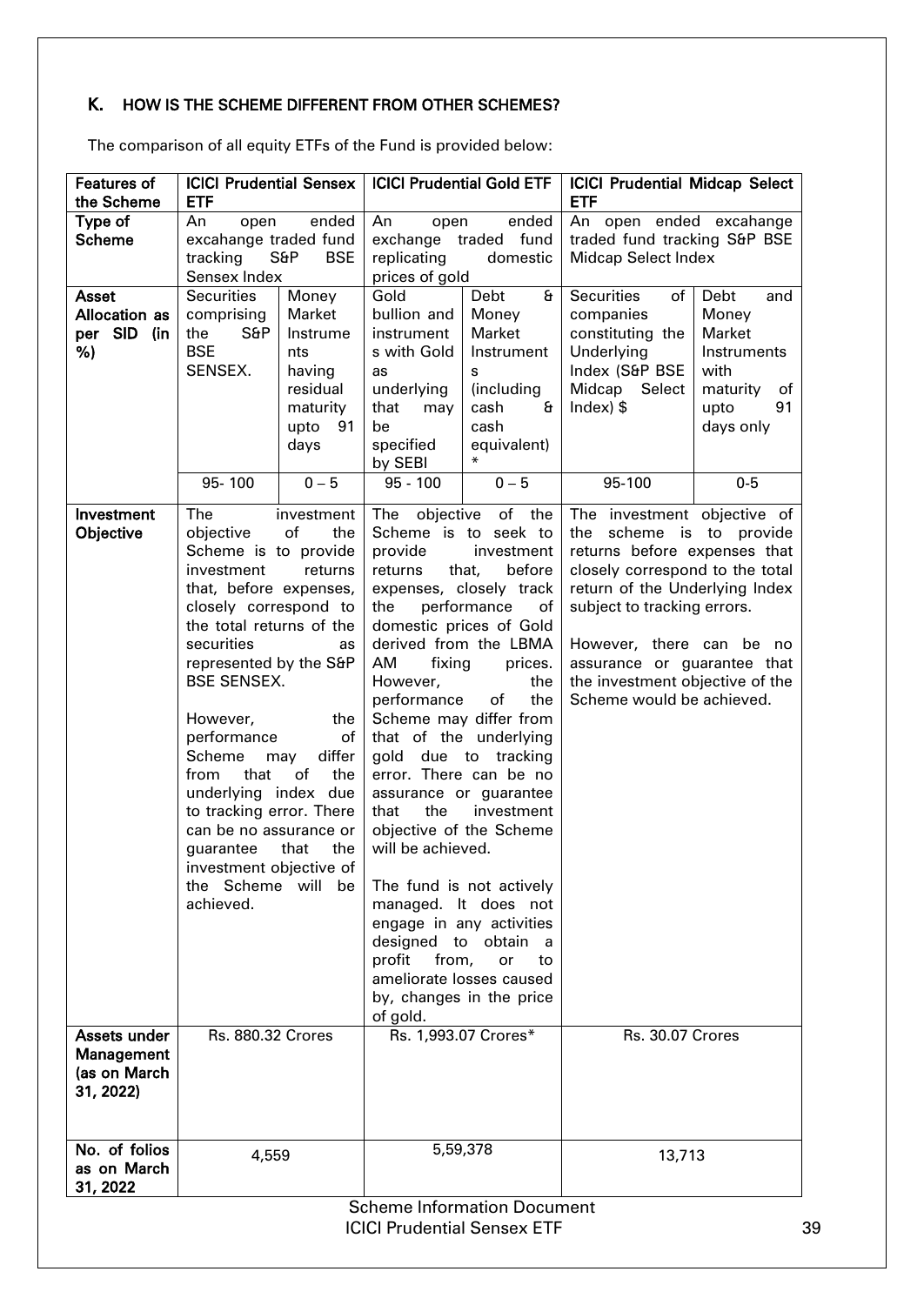\*The AUM figure has been adjusted with respect to investments made by other schemes of the Mutual Fund into the aforesaid scheme. The aggregate value of such inter-scheme investments amounts to Rs. 529.91 crore.

| <b>ICICI Prudential Nifty</b><br><b>Features</b><br>of |                                                  | <b>ICICI Prudential Nifty 100</b> |                                                     | <b>ICICI Prudential NV20 ETF</b> |                                                                   |                  |
|--------------------------------------------------------|--------------------------------------------------|-----------------------------------|-----------------------------------------------------|----------------------------------|-------------------------------------------------------------------|------------------|
| <b>ETF</b><br>the Scheme                               |                                                  | <b>ETF</b>                        |                                                     |                                  |                                                                   |                  |
| <b>Type</b><br>of                                      | ended<br>An<br>open                              |                                   | ended<br>An<br>open                                 |                                  | An open ended excahange                                           |                  |
| <b>Scheme</b>                                          | exchange traded fund                             |                                   | excahange traded fund                               |                                  | traded fund tracking Nifty 50                                     |                  |
|                                                        | tracking Nifty 50 Index                          |                                   | tracking Nifty 100 Index                            |                                  | Value 20 Index                                                    |                  |
| <b>Asset</b>                                           | <b>Securities</b>                                | Money                             | <b>Securities</b>                                   | Money                            | <b>Securities</b><br>of                                           | Debt<br>and      |
| <b>Allocation as</b>                                   | of                                               | Market                            | οf                                                  | Market                           | companies                                                         | Money Market     |
| per SID (in                                            | companies                                        | Instrument                        | companies                                           | Instrument                       | constituting                                                      | Instruments      |
| %)                                                     | constitutin                                      | s having                          | constitutin                                         | having<br>s                      | the                                                               | with maturity    |
|                                                        | g Nifty 50                                       | residual                          | g Nifty 100                                         | residual                         | Underlying                                                        | of<br>upto<br>91 |
|                                                        | Index (the                                       | maturity                          | Index (the                                          | maturity                         | Index (Nifty50                                                    | days only.       |
|                                                        | Underlying                                       | upto 91                           | Underlying                                          | upto<br>91                       | Value<br>20                                                       |                  |
|                                                        | Index)                                           | days                              | Index)                                              | days                             | Index)                                                            |                  |
|                                                        | $95 - 100$                                       | $0-5$                             | $95 - 100$                                          | $0 - 5$                          | 95 - 100                                                          | $0 - 5$          |
| Investment                                             | The<br>investment                                |                                   | The investment objective                            |                                  | The investment objective of the                                   |                  |
| Objective                                              | of<br>objective<br>the                           |                                   | of the Scheme is to                                 |                                  | scheme is to provide returns                                      |                  |
|                                                        | Scheme is to provide                             |                                   | provide returns before                              |                                  | before expenses that closely                                      |                  |
|                                                        | before<br>returns                                |                                   | expenses that<br>closely<br>correspond to the total |                                  | correspond to the total return<br>of the Underlying Index subject |                  |
|                                                        | expenses that closely<br>correspond to the total |                                   | return of the Underlying                            |                                  | to tracking errors.                                               |                  |
|                                                        | return<br>of<br>the                              |                                   | Index, subject to tracking                          |                                  | However, there can be no                                          |                  |
|                                                        | Underlying<br>Index,                             |                                   | errors. However, there                              |                                  | assurance or guarantee that                                       |                  |
|                                                        | subject<br>to<br>tracking                        |                                   | can be no assurance or                              |                                  | the investment objective of the                                   |                  |
|                                                        | errors. However, there                           |                                   | the<br>that<br>guarantee                            |                                  | Scheme would be achieved.                                         |                  |
|                                                        | can be no assurance or                           |                                   | investment objective of                             |                                  |                                                                   |                  |
|                                                        | that<br>the<br>guarantee                         |                                   | the Scheme would be                                 |                                  |                                                                   |                  |
|                                                        | investment objective of                          |                                   | achieved.                                           |                                  |                                                                   |                  |
|                                                        | the Scheme would be                              |                                   |                                                     |                                  |                                                                   |                  |
|                                                        | achieved.                                        |                                   |                                                     |                                  |                                                                   |                  |
| <b>Assets</b>                                          | Rs. 3,497.42 Crores                              |                                   | <b>Rs. 35.55 Crores</b>                             |                                  | <b>Rs. 40.91 Crores</b>                                           |                  |
| under                                                  |                                                  |                                   |                                                     |                                  |                                                                   |                  |
| Managemen                                              |                                                  |                                   |                                                     |                                  |                                                                   |                  |
| (as<br>t<br>on                                         |                                                  |                                   |                                                     |                                  |                                                                   |                  |
| <b>March</b><br>31,                                    |                                                  |                                   |                                                     |                                  |                                                                   |                  |
| 2022)                                                  |                                                  |                                   |                                                     |                                  |                                                                   |                  |
| No. of folios                                          | 3,18,330                                         |                                   | 16,282                                              |                                  | 67,287                                                            |                  |
| as on March                                            |                                                  |                                   |                                                     |                                  |                                                                   |                  |
| 31, 2022                                               |                                                  |                                   |                                                     |                                  |                                                                   |                  |

| οf<br><b>Features</b><br>the Scheme | <b>Nifty</b><br><b>ICICI</b><br><b>Prudential</b><br>Low Vol 30 ETF |             | <b>BHARAT 22 ETF</b>       |                      | <b>ICICI Prudential Nifty Next 50</b><br><b>ETF</b> |                   |
|-------------------------------------|---------------------------------------------------------------------|-------------|----------------------------|----------------------|-----------------------------------------------------|-------------------|
| οf<br><b>Type</b>                   | An<br>open                                                          | ended       | An<br>open                 | ended                | An<br>open                                          | ended<br>exchange |
| <b>Scheme</b>                       | exchange traded fund                                                |             | fund<br>traded<br>exchange |                      | fund<br>replicating<br>traded                       |                   |
|                                     | tracking Nifty 100 Low                                              |             | investing                  | in S&P<br><b>BSE</b> | tracking Nifty Next 50 Index                        |                   |
|                                     | Volitility 30 Index                                                 |             | Bharat 22 Index            |                      |                                                     |                   |
| Asset                               | <b>Securities</b>                                                   | £<br>Debt   | <b>Securities</b>          | of<br>Units          | Equity<br>and                                       | Units of Liquid   |
| <b>Allocation as</b>                | οf                                                                  | Monev       | of                         | Liquid/Mon           | Equity                                              | schemes,          |
| <b>SID</b><br>(in<br>per            | companie                                                            | Market      | companies                  | Market<br>ev         | related                                             | Market<br>Money   |
| %)                                  | s                                                                   | Instrument  | constitutin                | Mutual               | securities of                                       | Instruments       |
|                                     | constituti                                                          | with<br>S.  | the<br>q                   | Fund                 | companies                                           | (with<br>maturity |
|                                     | the<br>ng                                                           | maturity of | underlying                 | schemes,             | constituting                                        | exceeding<br>not  |
|                                     | underlyin                                                           | 91<br>upto  | index (S&P                 | Money                | the                                                 | 91<br>days),      |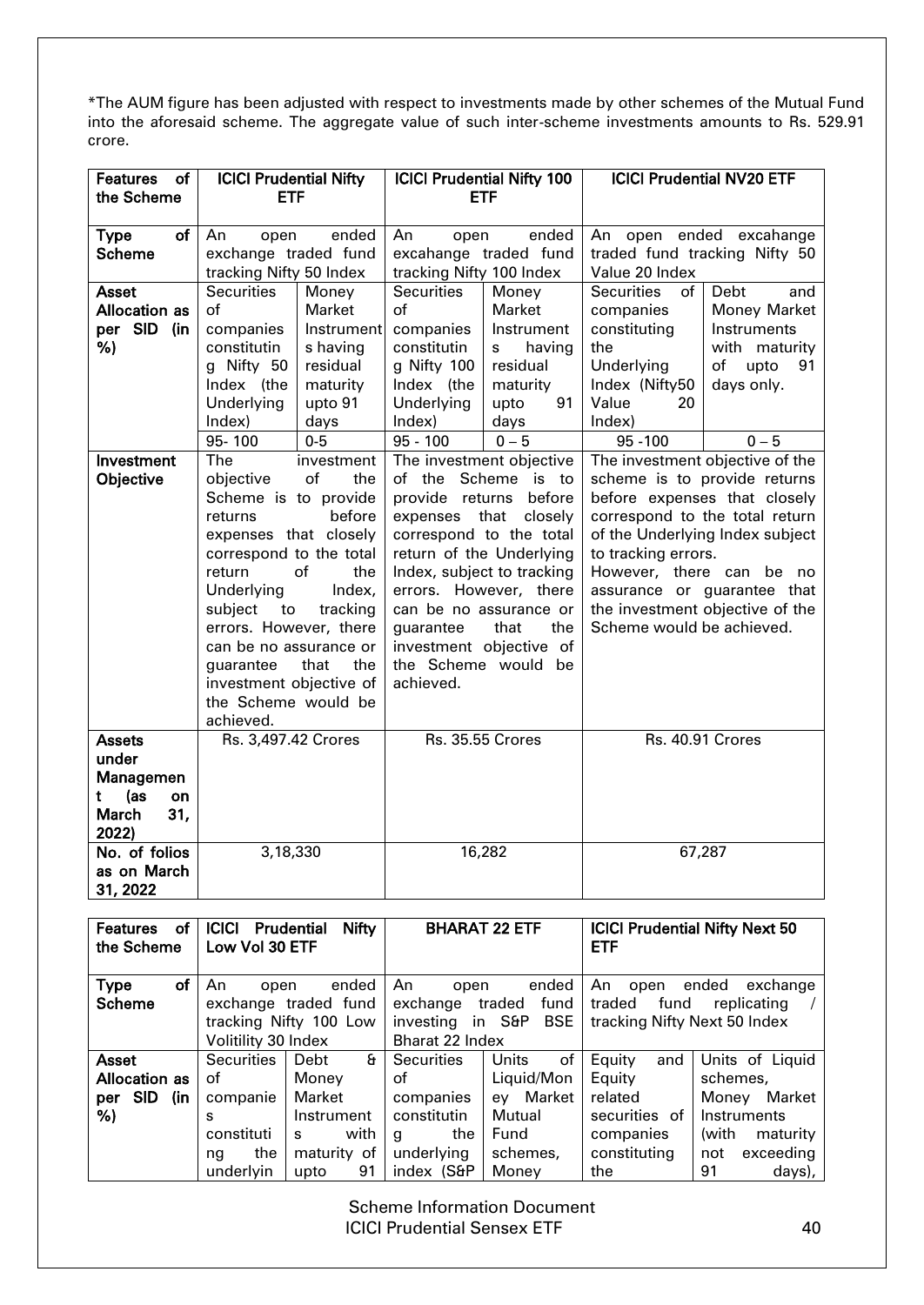| <b>Features</b><br>of<br>the Scheme                                                   | <b>ICICI Prudential</b><br>Low Vol 30 ETF                                          | <b>Nifty</b>                                                                                                                                                                                                                                                                       |                                                                                                                                                                                                                                                                                                                                                                                                                                                                                                                                                                                      | <b>BHARAT 22 ETF</b>                                                                                                                 | <b>ETF</b>                                         | <b>ICICI Prudential Nifty Next 50</b>                                                                                                                                                                                                                                                                  |
|---------------------------------------------------------------------------------------|------------------------------------------------------------------------------------|------------------------------------------------------------------------------------------------------------------------------------------------------------------------------------------------------------------------------------------------------------------------------------|--------------------------------------------------------------------------------------------------------------------------------------------------------------------------------------------------------------------------------------------------------------------------------------------------------------------------------------------------------------------------------------------------------------------------------------------------------------------------------------------------------------------------------------------------------------------------------------|--------------------------------------------------------------------------------------------------------------------------------------|----------------------------------------------------|--------------------------------------------------------------------------------------------------------------------------------------------------------------------------------------------------------------------------------------------------------------------------------------------------------|
|                                                                                       | index<br>g<br>(Nifty 100<br>Low<br>Volatility<br>30 Index)                         | days only.                                                                                                                                                                                                                                                                         | <b>BSE Bharat</b><br>22 Index)\$                                                                                                                                                                                                                                                                                                                                                                                                                                                                                                                                                     | Market<br>Instrument<br>(with<br>s<br>maturity of<br>91<br>upto<br>days),<br>including<br>TREPS,<br>£<br>Cash<br>Cash<br>equivalents | underlying<br>index (NIFTY<br>Next<br>50<br>Index) | including<br>TREPS, cash &<br>cash<br>equivalents.                                                                                                                                                                                                                                                     |
|                                                                                       | 95-100                                                                             | $0-5$                                                                                                                                                                                                                                                                              | 95-100                                                                                                                                                                                                                                                                                                                                                                                                                                                                                                                                                                               | $0 - 5$                                                                                                                              | 95-100                                             | $0-5$                                                                                                                                                                                                                                                                                                  |
| Investment<br>Objective                                                               | The<br>objective<br>returns<br>index,<br>tracking<br>no.<br>guarantee<br>achieved. | investment<br>of<br>the<br>scheme is to provide<br>before<br>expenses that closely<br>correspond to the total<br>return of the underlying<br>subject<br>to<br>errors.<br>However, there can be<br>assurance<br>or<br>that<br>the<br>investment objective of<br>the Scheme would be | The investment objective<br>of the Scheme is to<br>invest in constituents of<br>the underlying Index in<br>the same proportion as<br>in the underlying Index,<br>and endeavor to provide<br>returns before expenses,<br>which<br>closely<br>correspond to the total<br>returns of the underlying<br>Index.<br>However,<br>the<br>performance<br>the<br>of<br>Scheme may differ from<br>that of underlying index<br>due to tracking error.<br><b>There</b><br>can<br>be<br>no<br>assurance or guarantee<br>that<br>the<br>investment<br>objective of the Scheme<br>would be achieved. |                                                                                                                                      | be achieved.                                       | The investment objective of the<br>scheme is to provide returns<br>before expenses that closely<br>correspond to the total return<br>of the underlying index subject<br>to tracking errors. However,<br>there can be no assurance or<br>guarantee that the investment<br>objective of the Scheme would |
| <b>Assets</b><br>under<br>Managemen<br>(as<br>t<br>on<br><b>March</b><br>31,<br>2022) |                                                                                    | Rs. 1,024.67 Crores                                                                                                                                                                                                                                                                |                                                                                                                                                                                                                                                                                                                                                                                                                                                                                                                                                                                      | Rs. 8,618.44 Crores                                                                                                                  |                                                    | <b>Rs. 285.87 Crores</b>                                                                                                                                                                                                                                                                               |
| No. of folios<br>as on March<br>31, 2022                                              |                                                                                    | 45,201                                                                                                                                                                                                                                                                             |                                                                                                                                                                                                                                                                                                                                                                                                                                                                                                                                                                                      | 18,79,883                                                                                                                            |                                                    | 40,560                                                                                                                                                                                                                                                                                                 |

| of<br><b>Features</b><br>the Scheme |                           | <b>ICICI Prudential S&amp;P BSE 500 ETF</b> |                      | <b>ICICI Prudential Silver ETF</b>     |
|-------------------------------------|---------------------------|---------------------------------------------|----------------------|----------------------------------------|
| Type<br>оf                          |                           | An open ended exchange traded fund          | An<br>open-ended     | scheme                                 |
| <b>Scheme</b>                       |                           | tracking / replicating S&P BSE 500 Index    |                      | replicating/tracking Domestic Price of |
|                                     |                           |                                             | Silver.              |                                        |
| Asset                               | <b>Securities</b><br>οf   | Liquid<br>Units<br>of                       | Silver and<br>Silver | Debt $\theta$<br>Money                 |
| <b>Allocation</b><br>as             | companies                 | Money<br>Scheme,                            | related              | Market                                 |
| per SID (in %)                      | constituting<br>the       | Market Instruments                          | instruments<br>with  | Instruments                            |
|                                     | underlying<br>Index       | (with maturity not                          | Silver<br>as         | including<br>units of                  |
|                                     | (S&P<br><b>BSE</b><br>500 | exceeding<br>91                             | Underlying#          | oriented<br>Debt                       |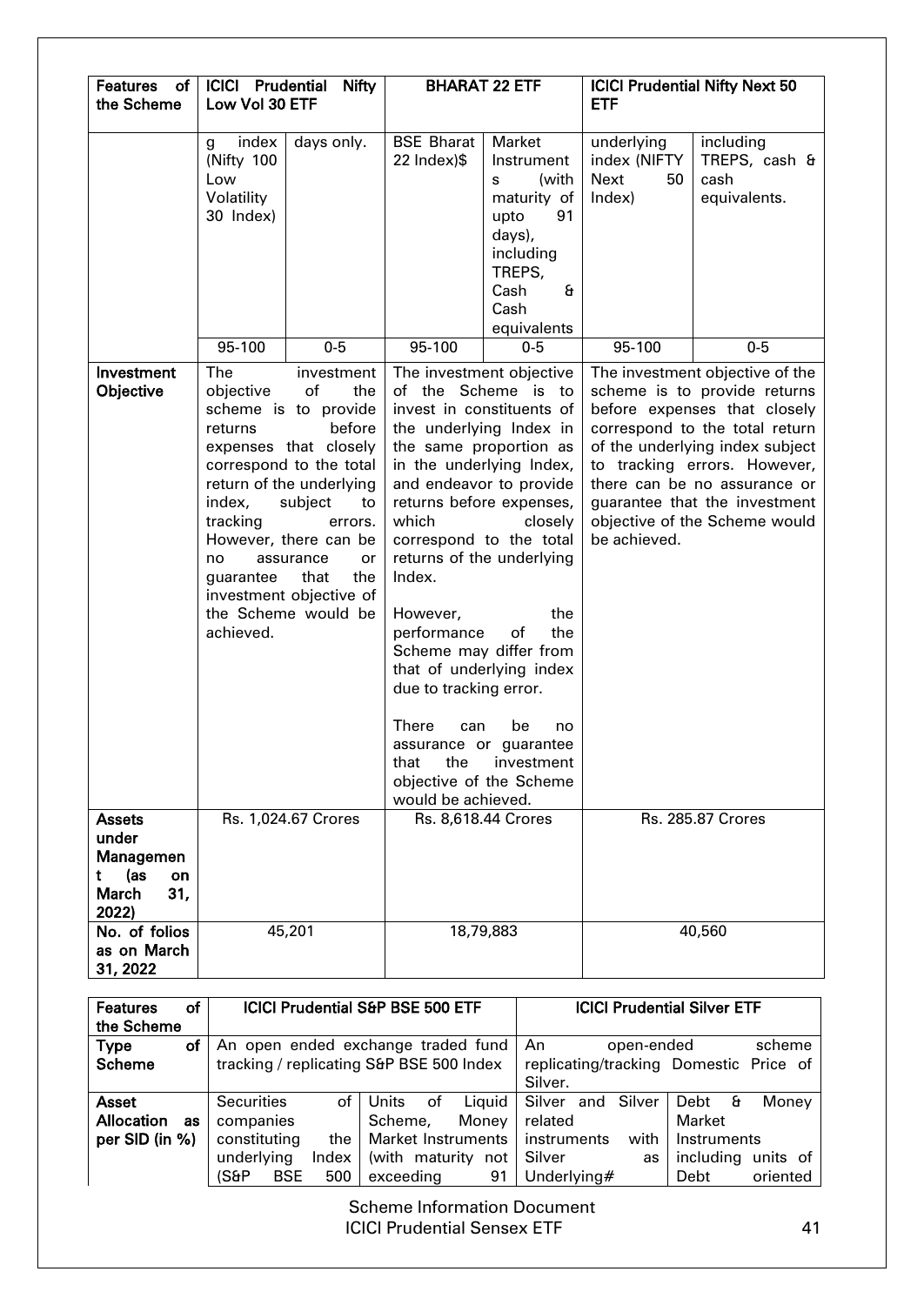| of<br><b>Features</b>                    |                    | <b>ICICI Prudential S&amp;P BSE 500 ETF</b>                                                                                                                                                                                                                                                |                                                                                                                                                                                                                                                                                                                                                                                                                                                                       | <b>ICICI Prudential Silver ETF</b> |  |
|------------------------------------------|--------------------|--------------------------------------------------------------------------------------------------------------------------------------------------------------------------------------------------------------------------------------------------------------------------------------------|-----------------------------------------------------------------------------------------------------------------------------------------------------------------------------------------------------------------------------------------------------------------------------------------------------------------------------------------------------------------------------------------------------------------------------------------------------------------------|------------------------------------|--|
| the Scheme                               |                    |                                                                                                                                                                                                                                                                                            |                                                                                                                                                                                                                                                                                                                                                                                                                                                                       |                                    |  |
|                                          | Index)             | including<br>days),<br>TREPS,<br>cash<br>$\mathbf{a}$<br>cash equivalents                                                                                                                                                                                                                  | (Refer note below)                                                                                                                                                                                                                                                                                                                                                                                                                                                    | Mutual Funds*                      |  |
|                                          | $95 - 100$         | $0 - 5$                                                                                                                                                                                                                                                                                    | $95 - 100\%$                                                                                                                                                                                                                                                                                                                                                                                                                                                          | $0 - 5%$                           |  |
| Investment<br>Objective                  | would be achieved. | The investment objective of the scheme<br>is to provide returns before expenses<br>that closely correspond to the total<br>return of the underlying index subject to<br>tracking errors. However, there can be<br>no assurance or guarantee that the<br>investment objective of the Scheme | The<br>objective<br>of<br>investment<br>the<br>Scheme is to generate returns that are<br>in line with the performance of physical<br>silver in domestic prices, subject to<br>tracking error. There can<br>be<br>no<br>the<br>guarantee<br>that<br>assurance<br>or _<br>investment objective of the plan will be<br>achieved. The Scheme<br>also<br>may<br>participate in<br>Exchange<br><b>Traded</b><br>Commodity Derivatives (ETCDs) with<br>silver as underlying. |                                    |  |
| Assets under                             |                    | <b>Rs. 63.60 Crores</b>                                                                                                                                                                                                                                                                    |                                                                                                                                                                                                                                                                                                                                                                                                                                                                       | <b>Rs. 389.43 Crores</b>           |  |
| Management<br>(as on March<br>31, 2022)  |                    |                                                                                                                                                                                                                                                                                            |                                                                                                                                                                                                                                                                                                                                                                                                                                                                       |                                    |  |
| No. of folios<br>as on March<br>31, 2022 |                    | 14,040                                                                                                                                                                                                                                                                                     |                                                                                                                                                                                                                                                                                                                                                                                                                                                                       | 18,400                             |  |

| <b>Features</b><br><b>of</b>                              |                                                                                                                                                                                                                                                                                                                  | <b>ICICI Prudential Bank ETF</b>                                                                                                                                                                                  | <b>ICICI Prudential Private Banks ETF</b>                                                                                                                 |                                                                                                                                                                                                                                                          |  |
|-----------------------------------------------------------|------------------------------------------------------------------------------------------------------------------------------------------------------------------------------------------------------------------------------------------------------------------------------------------------------------------|-------------------------------------------------------------------------------------------------------------------------------------------------------------------------------------------------------------------|-----------------------------------------------------------------------------------------------------------------------------------------------------------|----------------------------------------------------------------------------------------------------------------------------------------------------------------------------------------------------------------------------------------------------------|--|
| the Scheme                                                |                                                                                                                                                                                                                                                                                                                  |                                                                                                                                                                                                                   |                                                                                                                                                           |                                                                                                                                                                                                                                                          |  |
| of<br><b>Type</b><br><b>Scheme</b>                        | tracking Nifty Bank Index                                                                                                                                                                                                                                                                                        | An open ended exchange traded fund                                                                                                                                                                                | Index.                                                                                                                                                    | An Open-ended Exchange Traded Fund<br>replicating/ tracking Nifty Private Bank                                                                                                                                                                           |  |
| <b>Asset</b><br><b>Allocation</b><br>as<br>per SID (in %) | Equity and Equity<br>related securities<br>of<br>companies<br>constituting<br>the<br>underlying<br>index<br>(Nifty Bank Index)<br>$95 - 100\%$                                                                                                                                                                   | <b>Units</b><br>of<br>Liquid<br>schemes,<br>Money<br><b>Market Instruments</b><br>(with maturity not<br>exceeding<br>91<br>days),<br>including<br>TREPS <sup>#</sup> ,<br>cash &<br>cash equivalents.<br>$0 - 5%$ | Equity and Equity<br>related securities<br>of<br>companies<br>constituting<br>the<br>underlying<br>index<br>(Nifty Private Bank<br>Index)<br>$95 - 100\%$ | <b>Units</b><br>of<br>Liquid<br>schemes,<br>Money<br>Market<br>Instruments<br>(with<br>maturity<br>not<br>exceeding<br>91<br>days),<br>including<br>$TREPs^*$ ,<br>cash &<br>cash equivalents.<br>$0 - 5%$                                               |  |
|                                                           | time.                                                                                                                                                                                                                                                                                                            | #Or similar instruments as may be<br>permitted by SEBI/RBI from time to                                                                                                                                           | #Or similar instruments as may be<br>permitted by SEBI/RBI from time to<br>time.                                                                          |                                                                                                                                                                                                                                                          |  |
| Investment<br>Objective                                   | The investment objective of the scheme<br>is to provide returns before expenses<br>that closely correspond to the total<br>return of the underlying index subject to<br>tracking errors.<br>However, there can be no assurance or<br>guarantee that the investment objective<br>of the Scheme would be achieved. |                                                                                                                                                                                                                   | tracking errors.<br>of the Scheme would be achieved.                                                                                                      | The investment objective of the scheme<br>is to provide returns before expenses<br>that closely correspond to the total<br>return of the underlying index subject to<br>However, there can be no assurance or<br>guarantee that the investment objective |  |
| Assets under<br>Management<br>(as on March<br>31, 2022)   |                                                                                                                                                                                                                                                                                                                  | Rs. 3,762.38 Crores                                                                                                                                                                                               |                                                                                                                                                           | Rs. 2,585.22 Crores                                                                                                                                                                                                                                      |  |
| No. of folios                                             |                                                                                                                                                                                                                                                                                                                  | 8,225                                                                                                                                                                                                             |                                                                                                                                                           | 4,099                                                                                                                                                                                                                                                    |  |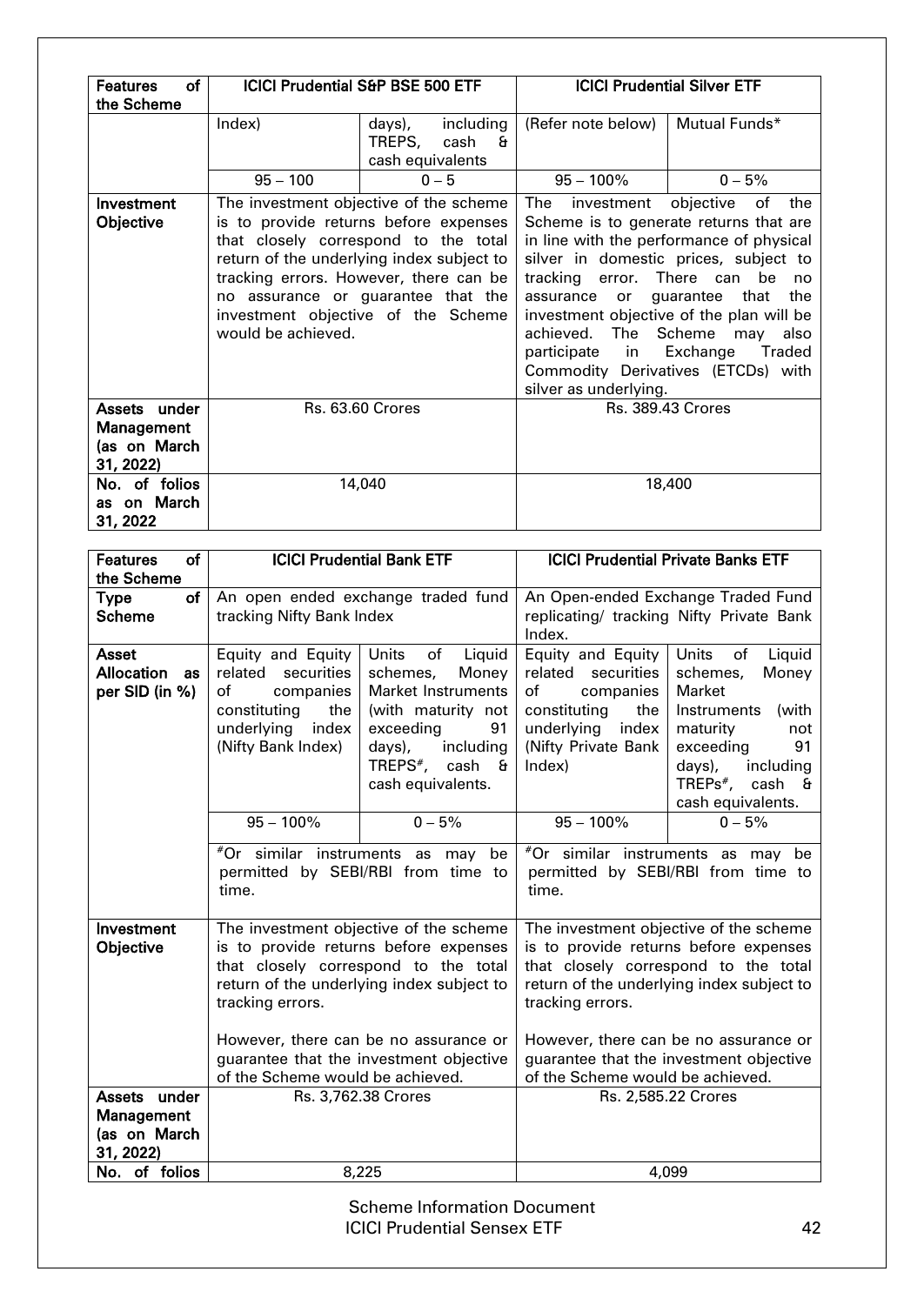| <b>Features</b><br>οf<br>the Scheme | <b>ICICI Prudential Bank ETF</b> | <b>ICICI Prudential Private Banks ETF</b> |
|-------------------------------------|----------------------------------|-------------------------------------------|
| March<br>as on<br>1,2022            |                                  |                                           |

| <b>Features</b><br>οf<br>the Scheme |                   | <b>ICICI Prudential Midcap 150 ETF</b>                                        |                     |                                                               | <b>ICICI Prudential Alpha Low Vol 30 ETF</b>                                  |                          |                     |
|-------------------------------------|-------------------|-------------------------------------------------------------------------------|---------------------|---------------------------------------------------------------|-------------------------------------------------------------------------------|--------------------------|---------------------|
| of<br><b>Type</b>                   |                   | An open-ended Exchange Traded Fund                                            |                     |                                                               | An open-ended Exchange Traded Fund                                            |                          |                     |
| <b>Scheme</b>                       |                   | tracking Nifty Midcap 150 Index                                               |                     | tracking Nifty Alpha Low-Volatility 30                        |                                                                               |                          |                     |
|                                     |                   |                                                                               |                     | Index                                                         |                                                                               |                          |                     |
| Asset                               | Equity<br>and     | Units of debt                                                                 | <b>Units</b><br>of  | Equity                                                        | Derivativ                                                                     | Units of                 | Units of            |
| <b>Allocation</b><br>as             | Equity<br>related | schemes,<br>TREPs $*$ ,                                                       | debt<br><b>ETFs</b> | securiti<br>of<br><b>es</b>                                   | es                                                                            | debt<br>scheme           | debt<br><b>ETFs</b> |
| per SID (in %)                      | securities of     | Repo<br>and                                                                   |                     | compa                                                         |                                                                               | s, Debt                  |                     |
|                                     | companies         | Reverse                                                                       |                     | nies                                                          |                                                                               | and                      |                     |
|                                     | constituting      | Repo, cash &                                                                  |                     | constit                                                       |                                                                               | Money                    |                     |
|                                     | the               | cash                                                                          |                     | uting                                                         |                                                                               | market                   |                     |
|                                     | underlying        | equivalents.                                                                  |                     | the                                                           |                                                                               | instrum                  |                     |
|                                     | index (Nifty      |                                                                               |                     | underl                                                        |                                                                               | ents                     |                     |
|                                     | Midcap<br>150     |                                                                               |                     | ying                                                          |                                                                               | with                     |                     |
|                                     | Index)            |                                                                               |                     | index                                                         |                                                                               | maturit                  |                     |
|                                     |                   |                                                                               |                     | (Nifty                                                        |                                                                               | y up to                  |                     |
|                                     |                   |                                                                               |                     | Alpha                                                         |                                                                               | 91                       |                     |
|                                     |                   |                                                                               |                     | Low-                                                          |                                                                               | days,                    |                     |
|                                     |                   |                                                                               |                     | Volatili                                                      |                                                                               | TREPs <sup>#</sup>       |                     |
|                                     |                   |                                                                               |                     | 30<br>ty<br>Index)                                            |                                                                               | , Repo<br>and            |                     |
|                                     |                   |                                                                               |                     |                                                               |                                                                               | Revers                   |                     |
|                                     |                   |                                                                               |                     |                                                               |                                                                               | e Repo                   |                     |
|                                     |                   |                                                                               |                     |                                                               |                                                                               | #                        |                     |
|                                     | $95 - 100\%$      | $0 - 5%$                                                                      | $0 - 5%$            | 95-100                                                        | $0-5$                                                                         | $0-5$                    | $0-5$               |
|                                     |                   | #Or similar instruments as may be                                             |                     |                                                               | $*$ Or similar instruments as may be                                          |                          |                     |
|                                     |                   | permitted by SEBI/RBI from time to time.                                      |                     |                                                               | permitted by SEBI/RBI from time to                                            |                          |                     |
|                                     |                   |                                                                               |                     | time.                                                         |                                                                               |                          |                     |
|                                     |                   |                                                                               |                     |                                                               | # Excluding subscription money in                                             |                          |                     |
|                                     |                   |                                                                               |                     |                                                               | transit before deployment / payout                                            |                          |                     |
| Investment                          |                   | The investment objective of the scheme                                        |                     |                                                               | The investment objective of the scheme                                        |                          |                     |
| Objective                           |                   | is to provide returns before expenses<br>that closely correspond to the total |                     |                                                               | is to provide returns before expenses<br>that closely correspond to the total |                          |                     |
|                                     |                   | return of the underlying index, subject to                                    |                     |                                                               |                                                                               |                          |                     |
|                                     | tracking errors.  |                                                                               |                     | return of the underlying index subject to<br>tracking errors. |                                                                               |                          |                     |
|                                     |                   |                                                                               |                     |                                                               |                                                                               |                          |                     |
|                                     |                   | However, there can be no assurance or                                         |                     |                                                               | However, there can be no assurance or                                         |                          |                     |
|                                     |                   | guarantee that the investment objective                                       |                     |                                                               | guarantee that the investment objective                                       |                          |                     |
|                                     |                   | of the Scheme would be achieved.                                              |                     |                                                               | of the Scheme would be achieved.                                              |                          |                     |
| Assets under                        |                   | <b>Rs. 112.91 Crores</b>                                                      |                     |                                                               |                                                                               | <b>Rs. 227.50 Crores</b> |                     |
| Management                          |                   |                                                                               |                     |                                                               |                                                                               |                          |                     |
| (as on March                        |                   |                                                                               |                     |                                                               |                                                                               |                          |                     |
| 31, 2022)<br>No. of folios          |                   |                                                                               |                     |                                                               |                                                                               |                          |                     |
| as on March                         |                   | 15,155                                                                        |                     |                                                               |                                                                               | 10,516                   |                     |
| 31, 2022                            |                   |                                                                               |                     |                                                               |                                                                               |                          |                     |

| <b>Features</b>                    | οf | <b>ICICI Prudential IT ETF</b>                                          |                         |                                |      |  | <b>ICICI Prudential Healthcare ETF</b> |                                 |       |       |    |
|------------------------------------|----|-------------------------------------------------------------------------|-------------------------|--------------------------------|------|--|----------------------------------------|---------------------------------|-------|-------|----|
| the Scheme                         |    |                                                                         |                         |                                |      |  |                                        |                                 |       |       |    |
| <b>Type</b>                        | оf | An open-ended Exchange Traded Fund   An open-ended Exchange Traded Fund |                         |                                |      |  |                                        |                                 |       |       |    |
| <b>Scheme</b>                      |    |                                                                         | tracking Nifty IT Index |                                |      |  |                                        | tracking Nifty Healthcare Index |       |       |    |
| <b>Asset</b>                       |    | Equity                                                                  |                         | and   Units of debt   Units of |      |  | Equity                                 | and                             | Money | Units | οf |
| <b>Allocation</b>                  | as | Equity                                                                  |                         | schemes,                       | debt |  | Eauity                                 |                                 |       |       |    |
| <b>Scheme Information Document</b> |    |                                                                         |                         |                                |      |  |                                        |                                 |       |       |    |

ICICI Prudential Sensex ETF 43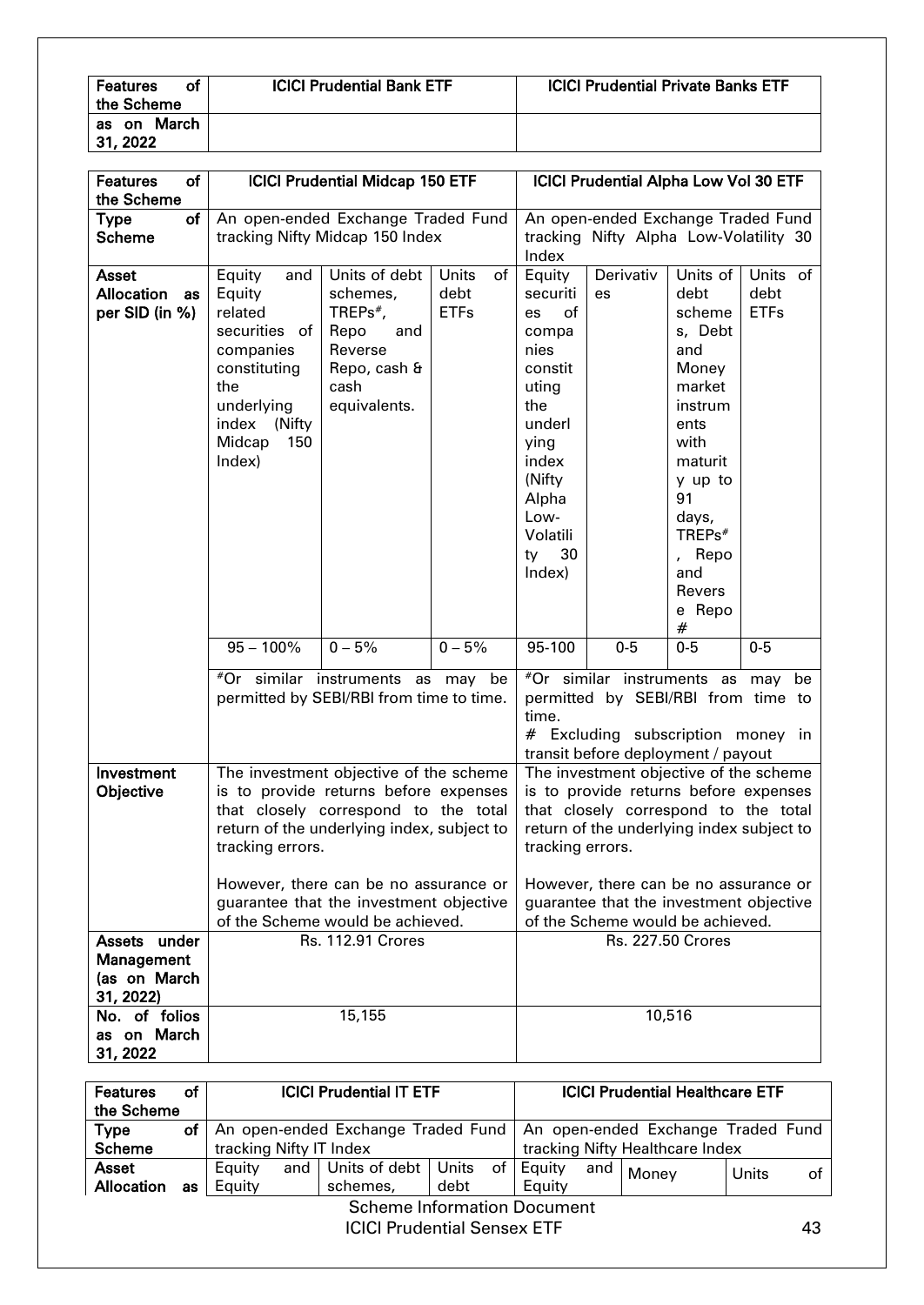| of<br><b>Features</b>                    |                                                                                                                                                                                                                                                                                                                  | <b>ICICI Prudential IT ETF</b>                                                |             |                                                                                                                                                                                                                               |                                                                                                                                                                                                                            |                      |
|------------------------------------------|------------------------------------------------------------------------------------------------------------------------------------------------------------------------------------------------------------------------------------------------------------------------------------------------------------------|-------------------------------------------------------------------------------|-------------|-------------------------------------------------------------------------------------------------------------------------------------------------------------------------------------------------------------------------------|----------------------------------------------------------------------------------------------------------------------------------------------------------------------------------------------------------------------------|----------------------|
| the Scheme                               |                                                                                                                                                                                                                                                                                                                  |                                                                               |             | <b>ICICI Prudential Healthcare ETF</b>                                                                                                                                                                                        |                                                                                                                                                                                                                            |                      |
| per SID (in %)                           | related<br>securities of<br>companies<br>constituting<br>the<br>underlying<br>index (Nifty<br>IT Index)                                                                                                                                                                                                          | TREPs $*$ ,<br>Repo<br>and<br>Reverse<br>Repo, cash &<br>cash<br>equivalents. | <b>ETFs</b> | related<br>securities of<br>companies<br>constituting<br>the<br>underlying<br>index (Nifty<br>Healthcare<br>Index)                                                                                                            | market<br>instruments<br>including<br>TREPs*,<br><b>Units</b><br>of<br>debt<br>schemes#                                                                                                                                    | Debt ETFs            |
|                                          | $95 - 100\%$                                                                                                                                                                                                                                                                                                     | $0 - 5%$                                                                      | $0 - 5%$    | 95-100                                                                                                                                                                                                                        | $0-5$                                                                                                                                                                                                                      | $0-5$                |
|                                          | #Or similar instruments as may be<br>permitted by SEBI/RBI from time to time.                                                                                                                                                                                                                                    |                                                                               |             | ** Or similar instruments as may be<br>permitted by SEBI/RBI from time to<br>time, subject to requisite approvals<br>from SEBI/RBI, as applicable.<br># Excluding subscription money in transit<br>before deployment / payout |                                                                                                                                                                                                                            |                      |
| Investment                               |                                                                                                                                                                                                                                                                                                                  |                                                                               |             | The investment objective of the scheme                                                                                                                                                                                        |                                                                                                                                                                                                                            |                      |
| Objective                                | The investment objective of the scheme<br>is to provide returns before expenses<br>that closely correspond to the total<br>return of the underlying index subject to<br>tracking errors. However, there can be<br>no assurance or guarantee that the<br>investment objective of the Scheme<br>would be achieved. |                                                                               |             | assurance<br>would be achieved.                                                                                                                                                                                               | is to provide returns before expenses that<br>closely correspond to the total return of<br>the underlying index subject to tracking<br>errors. However, there can<br>guarantee<br>or<br>investment objective of the Scheme | be no<br>that<br>the |
| Assets under                             |                                                                                                                                                                                                                                                                                                                  | Rs. 3,205.65 Crores                                                           |             |                                                                                                                                                                                                                               | <b>Rs. 115.33 Crores</b>                                                                                                                                                                                                   |                      |
| Management<br>(as on March<br>31, 2022)  |                                                                                                                                                                                                                                                                                                                  |                                                                               |             |                                                                                                                                                                                                                               |                                                                                                                                                                                                                            |                      |
| No. of folios<br>as on March<br>31, 2022 |                                                                                                                                                                                                                                                                                                                  | 8,685                                                                         |             |                                                                                                                                                                                                                               | 7,143                                                                                                                                                                                                                      |                      |

| of<br><b>Features</b>                    | <b>ICICI Prudential FMCG ETF</b>                                                                                                                                                                                                    |                                    | <b>ICICI Prudential Consumption ETF</b>                                                                                                                                                                                                                                             |  |  |
|------------------------------------------|-------------------------------------------------------------------------------------------------------------------------------------------------------------------------------------------------------------------------------------|------------------------------------|-------------------------------------------------------------------------------------------------------------------------------------------------------------------------------------------------------------------------------------------------------------------------------------|--|--|
| the Scheme                               |                                                                                                                                                                                                                                     |                                    |                                                                                                                                                                                                                                                                                     |  |  |
| of<br>Type                               | An<br>open-ended Exchange                                                                                                                                                                                                           | Fund<br><b>Traded</b>              | An open-ended Index Exchange Traded Fund                                                                                                                                                                                                                                            |  |  |
| <b>Scheme</b>                            | tracking Nifty FMCG Index                                                                                                                                                                                                           |                                    | tracking Nifty India Consumption Index                                                                                                                                                                                                                                              |  |  |
| Asset<br>Allocation as<br>per SID (in %) | Equity<br>and<br>Money<br>Equity<br>market<br>related<br>instruments<br>securities of<br>including<br>companies<br>TREPs, Units<br>constituting<br>of<br>debt<br>the<br>schemes<br>underlying<br>index (Nifty<br><b>FMCG Index)</b> | Units<br>of<br>Debt<br><b>ETFs</b> | Equity<br>Money<br>Units of Debt<br>and<br><b>ETFs</b><br>Equity<br>market<br>related<br>instruments<br>securities of<br>including<br>TREPs, Units<br>companies<br>constituting<br>of<br>debt<br>the<br>schemes<br>underlying<br>index<br>(Nifty)<br>India<br>Consumption<br>Index) |  |  |
|                                          | 95-100<br>$0-5$                                                                                                                                                                                                                     | $0-5$                              | 95-100<br>$0-5$<br>$0-5$                                                                                                                                                                                                                                                            |  |  |
|                                          | *Or similar instruments as may be permitted<br>by SEBI/RBI from time to time, subject to<br>requisite approvals from SEBI/RBI, as<br>applicable<br># Excluding subscription money in transit<br>before deployment/payout            |                                    | *Or similar instruments as may be permitted<br>by SEBI/RBI from time to time, subject to<br>requisite approvals from SEBI/RBI, as<br>applicable<br># Excluding subscription money in transit<br>before deployment/payout                                                            |  |  |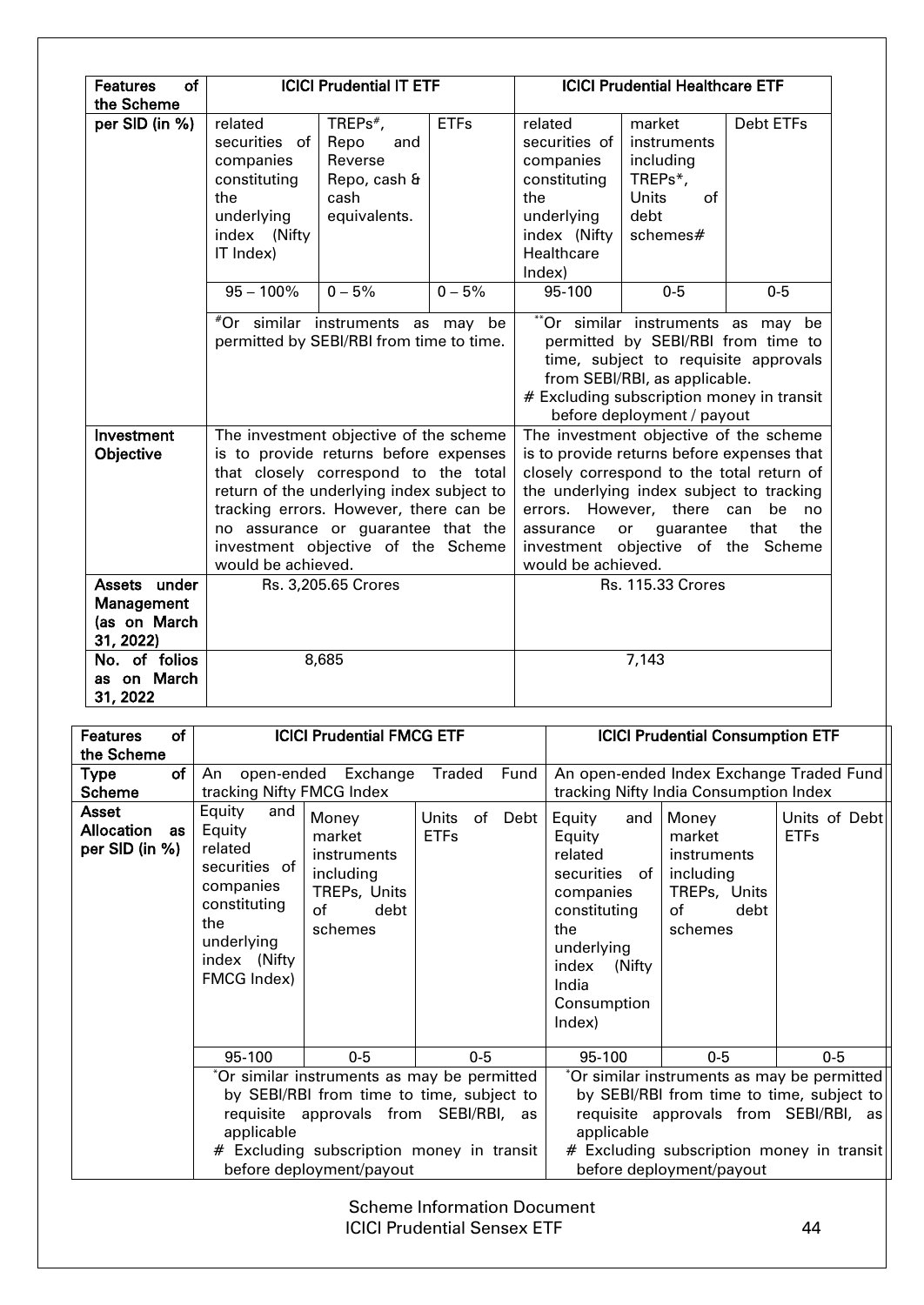| <b>Features</b><br>οf<br>the Scheme                     | <b>ICICI Prudential FMCG ETF</b>                                                                                                                                                                                                                                                                              | <b>ICICI Prudential Consumption ETF</b>                                                                                                                                                                                                                                                                       |
|---------------------------------------------------------|---------------------------------------------------------------------------------------------------------------------------------------------------------------------------------------------------------------------------------------------------------------------------------------------------------------|---------------------------------------------------------------------------------------------------------------------------------------------------------------------------------------------------------------------------------------------------------------------------------------------------------------|
| Investment<br>Objective                                 | The investment objective of the scheme is to<br>provide returns before expenses that closely<br>correspond to the total return of the<br>underlying index subject to tracking errors.<br>However, there can be no assurance or<br>guarantee that the investment objective of the<br>Scheme would be achieved. | The investment objective of the scheme is to<br>provide returns before expenses that closely<br>correspond to the total return of the<br>underlying index subject to tracking errors.<br>However, there can be no assurance or<br>guarantee that the investment objective of the<br>Scheme would be achieved. |
| Assets under<br>Management<br>(as on March<br>31, 2022) | <b>Rs. 29.87 Crores</b>                                                                                                                                                                                                                                                                                       | Rs. 40.44 Crores                                                                                                                                                                                                                                                                                              |
| No. of folios<br>as on March<br>31, 2022                | 5,257                                                                                                                                                                                                                                                                                                         | 1,887                                                                                                                                                                                                                                                                                                         |

| Features of the                |                                            | <b>ICICI Prudential Nifty Auto ETF</b>                               |                                                                                    |
|--------------------------------|--------------------------------------------|----------------------------------------------------------------------|------------------------------------------------------------------------------------|
| <b>Scheme</b>                  |                                            |                                                                      |                                                                                    |
| of <sub>1</sub><br><b>Type</b> |                                            | An open-ended Exchange Traded Fund tracking Nifty Auto Index         |                                                                                    |
| <b>Scheme</b>                  |                                            |                                                                      |                                                                                    |
| <b>Asset</b>                   | Equity<br>Equity<br>and                    | market<br>Money                                                      | Units of Debt ETFs                                                                 |
| <b>Allocation</b><br><b>as</b> | related<br>securities<br>of                | instruments<br>including                                             |                                                                                    |
| per SID (in %)                 | companies constituting                     | TREPs*, Units of debt                                                |                                                                                    |
|                                | underlying<br>index  <br>the               | schemes#                                                             |                                                                                    |
|                                | (Nifty Auto Index)                         |                                                                      |                                                                                    |
|                                | 95-100                                     | $0 - 5$                                                              | $0-5$                                                                              |
|                                |                                            | #Or similar instruments as may be permitted by SEBI/RBI from time to |                                                                                    |
|                                |                                            | time, subject to requisite approvals from SEBI/RBI, as applicable.   |                                                                                    |
| Investment                     |                                            |                                                                      | The investment objective of the scheme is to provide returns before expenses that  |
| Objective                      |                                            |                                                                      | closely correspond to the total return of the underlying index subject to tracking |
|                                |                                            |                                                                      | errors. However, there can be no assurance or guarantee that the investment        |
|                                | objective of the Scheme would be achieved. |                                                                      |                                                                                    |
| <b>Assets</b><br>under         |                                            | <b>Rs. 51.45 Crores</b>                                              |                                                                                    |
| Management                     |                                            |                                                                      |                                                                                    |
| (as on March                   |                                            |                                                                      |                                                                                    |
| 31, 2022)                      |                                            |                                                                      |                                                                                    |
| No. of folios as               |                                            | 3,436                                                                |                                                                                    |
| March 31,<br>on                |                                            |                                                                      |                                                                                    |
| 2022                           |                                            |                                                                      |                                                                                    |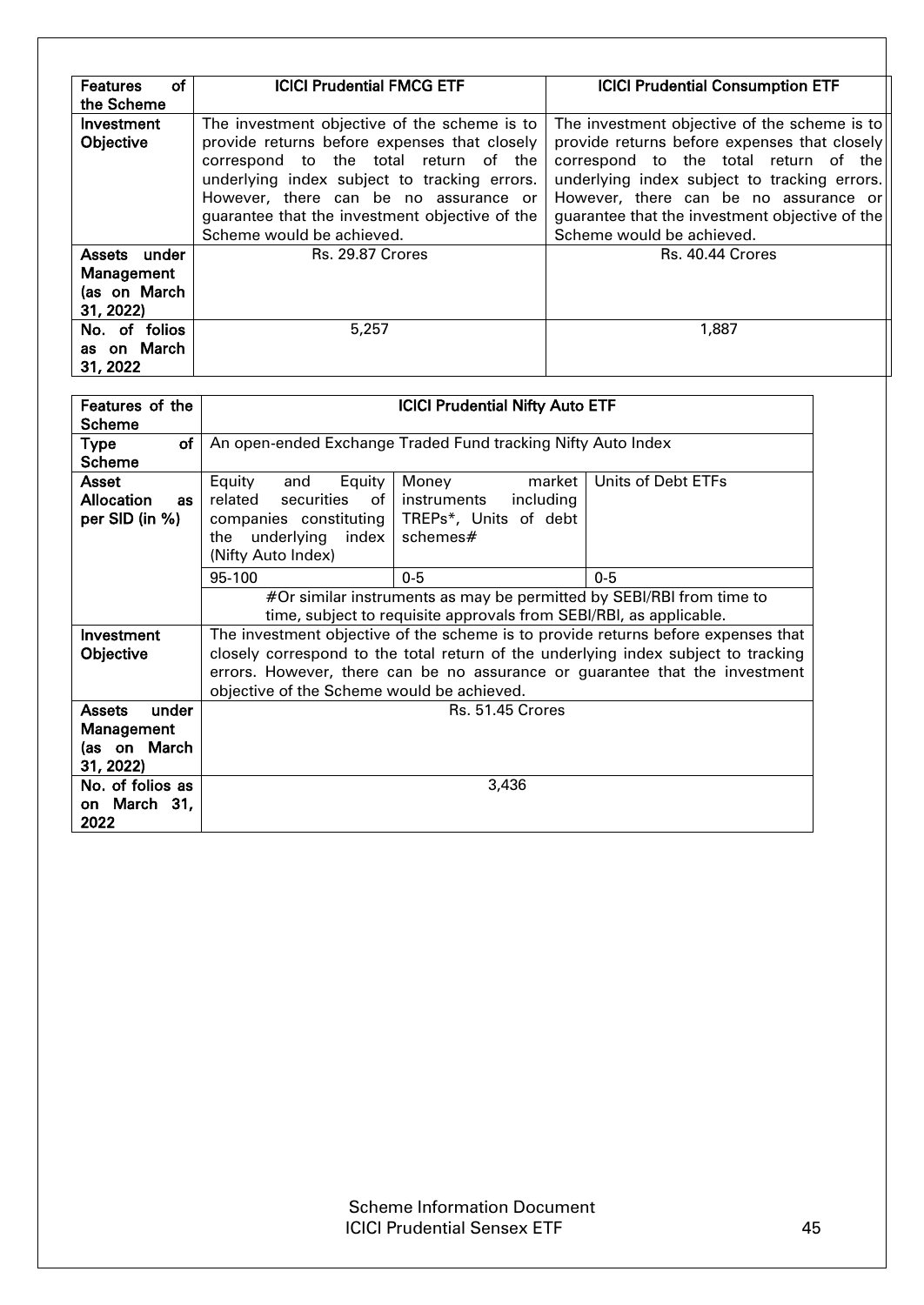# L. ADDITIONAL DISCLOSURES AS ON MARCH 31, 2022

# i. SCHEME PORTFOLIO HOLDINGS

| a) Top 10 holdings             |          |  |
|--------------------------------|----------|--|
| Company                        | % to NAV |  |
| Reliance Industries Ltd.       | 13.73%   |  |
| Infosys Ltd.                   | 10.55%   |  |
| <b>HDFC Bank Ltd.</b>          | 9.73%    |  |
| <b>ICICI Bank Ltd.</b>         | 7.67%    |  |
| HDFC Ltd.                      | 6.54%    |  |
| Tata Consultancy Services Ltd. | 5.85%    |  |
| Kotak Mahindra Bank Ltd.       | 3.47%    |  |
| ITC Ltd.                       | $3.32\%$ |  |
| Larsen & Toubro Ltd.           | 3.23%    |  |
| Axis Bank Ltd.                 | 3.14%    |  |
| Total                          | 67.23%   |  |

Term Deposits have been excluded in calculating Top 10 holdings' exposure.

# b) Sector wise holdings

| <b>Sector</b>                                 | % to NAV |
|-----------------------------------------------|----------|
| <b>Financial Services</b>                     | 38.74%   |
| IT                                            | 21.04%   |
| Oil & Gas                                     | 13.73%   |
| <b>Consumer Goods</b>                         | 10.72%   |
| Construction                                  | 3.23%    |
| Telecom                                       | 2.76%    |
| Automobile                                    | 2.68%    |
| Pharma                                        | 2.28%    |
| Power                                         | 2.09%    |
| <b>Metals</b>                                 | $1.57\%$ |
| <b>Cement &amp; Cement Products</b>           | 1.15%    |
| Cash, Cash Equivalents and Net Current Assets | 0.01%    |
| <b>Total</b>                                  | 100.00%  |

Cash, Cash Equivalents and Net Current Assets includes TREPS, Reverse Repo, Term Deposits and Net Current Assets.

Net Current Assets includes the adjustment amount for disclosures of derivatives, wherever applicable.

Investors can also obtain Scheme's latest monthly portfolio holding from the official website of AMC i.e. <http://www.icicipruamc.com/Downloads/MonthlyPortfolioDisclosure.aspx>

# ii. SCHEME PORTFOLIO TURNOVER RATIO: 0.51 times

#### iii. INVESTMENT DETAILS UNDER THE SCHEME

| Sr.no. | Category                        | <b>Total amount invested</b> |
|--------|---------------------------------|------------------------------|
|        | <b>AMC's Board of Directors</b> | Nil                          |
| 2      | Scheme's Fund Manager(s) and    | Nil                          |
| 3      | Other key personnel             | Nil                          |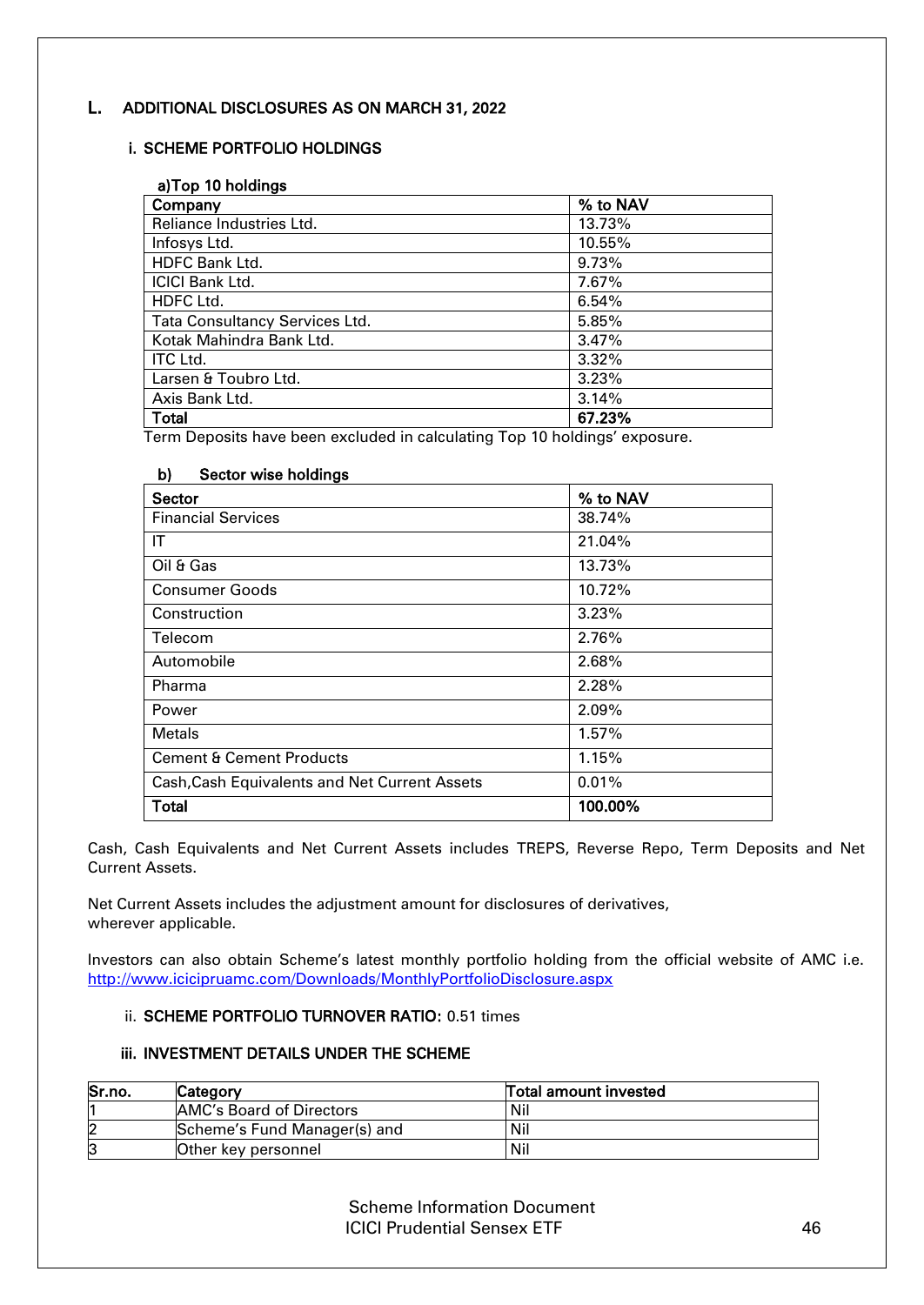Managing Director and Executive Director of the AMC are considered under<br>AMC Board of Directors. In case the Executive Director is a Fund Manager of Board of Directors. In case the Executive Director is a the Scheme, then he is considered under Scheme's Fund Managers.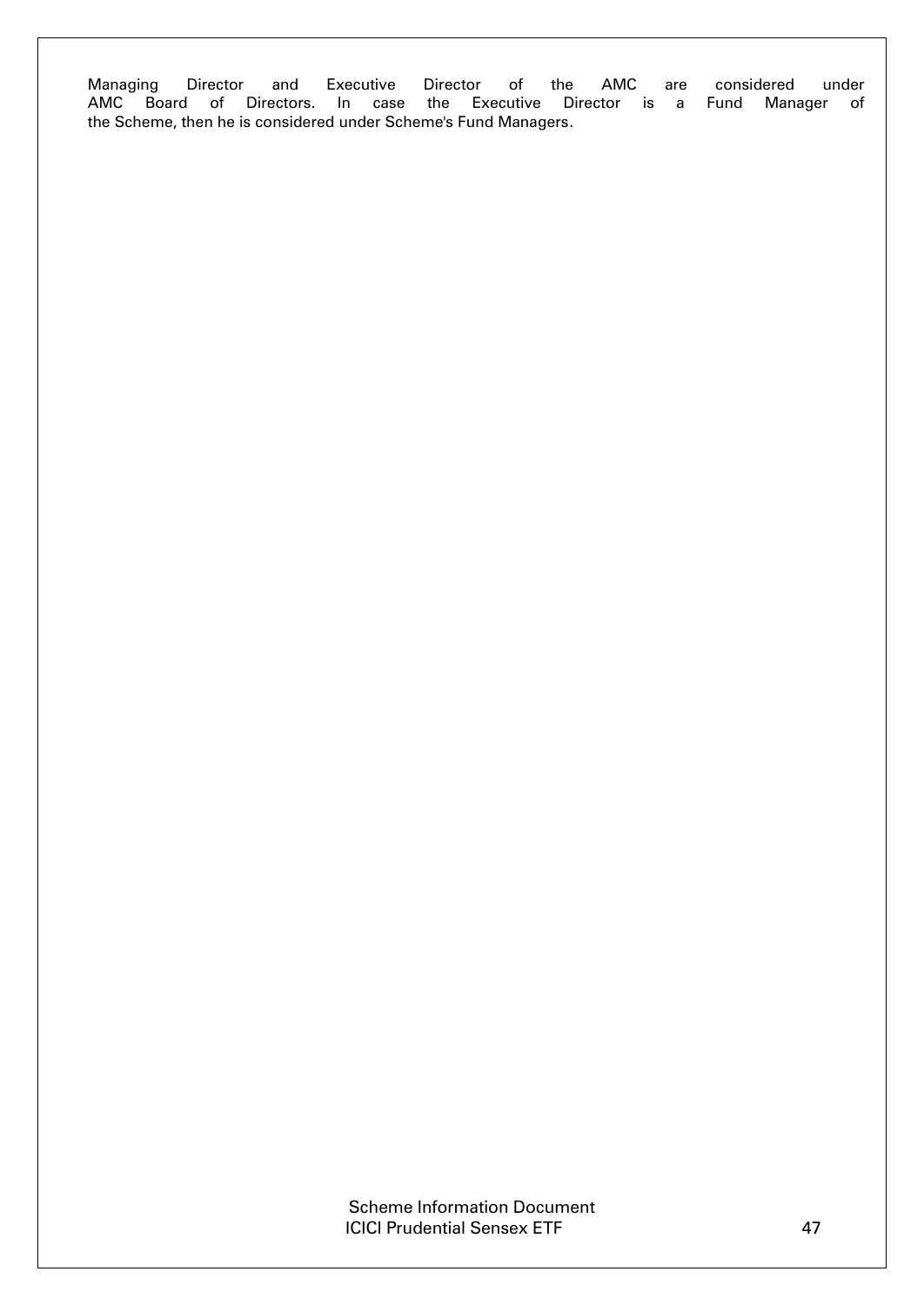### III. UNITS AND OFFER

This section provides details you need to know for investing in the scheme.

#### A. New Fund Offer Details

This section does not apply to the Scheme, as the ongoing offer of the Scheme has commenced after the NFO and the units are available for continuous subscription and redemption.

| <b>B. ONGOING OFFER DETAILS</b>                               |                                                                                                                                    |
|---------------------------------------------------------------|------------------------------------------------------------------------------------------------------------------------------------|
| <b>Ongoing Offer Period</b>                                   | The units of the Scheme are currently listed on the BSE and NSE.                                                                   |
| This is the date from which the                               | All investors including Authorised Participant(s) / Investor(s) may                                                                |
| will<br>scheme<br>for<br>reopen                               | sell their units in the stock exchange(s) on which these units are                                                                 |
| subscriptions/redemptions after the                           | listed on all the Trading Days of the stock exchanges. Mutual fund                                                                 |
| closure of the NFO period.                                    | will repurchase units from Authorised Participant(s) and Investor(s)                                                               |
|                                                               | on any Business Day provided the value of units offered for                                                                        |
|                                                               | repurchase is not less than Creation Unit Size. The redemption                                                                     |
|                                                               | consideration shall normally be the basket of securities<br>represented by the Underlying Index in the same weightage as in        |
|                                                               | the Index or the equivalent value of basket in cash and the Cash                                                                   |
|                                                               | Component.                                                                                                                         |
|                                                               |                                                                                                                                    |
|                                                               | For more information on Loads, refer section 'Load Structure'.                                                                     |
| Ongoing price for subscription by                             | The purchase price of the Units will be based on the Applicable                                                                    |
| investors.                                                    | NAV.                                                                                                                               |
|                                                               |                                                                                                                                    |
| This is the price you need to pay<br>for purchase/ switch in. | Purchase Price = Applicable NAV                                                                                                    |
|                                                               | Example: An investor invests Rs 20,000/- and the current NAV is                                                                    |
|                                                               | Rs. 20/- then the purchase price will be Rs. 20/- and the investor                                                                 |
|                                                               | receives $20000/20 = 1000$ units.                                                                                                  |
|                                                               |                                                                                                                                    |
|                                                               | Directly with the Fund:                                                                                                            |
|                                                               | a. Subscription (Purchase)/Switch-in<br>The Fund may allow purchases of units of the Scheme in                                     |
|                                                               | 'Creation Unit' size or multiples thereof in exchange of the                                                                       |
|                                                               | Portfolio Deposit/equivalent amount of cash and Cash                                                                               |
|                                                               | Component by Investors/Authorised Participants.                                                                                    |
|                                                               | b. Redemption (Sale)/Switch-out                                                                                                    |
|                                                               | The Fund will redeem units only in Creation Unit size or in                                                                        |
|                                                               | thereof,<br>exchange<br>the<br>Portfolio<br>multiples<br>in<br>of                                                                  |
|                                                               | Deposit/equivalent amount of Cash and Cash Component.                                                                              |
|                                                               |                                                                                                                                    |
|                                                               | Note: For the aforesaid purpose, the terms 'Cash' means RTGS,                                                                      |
|                                                               | NEFT or transfer Cheque.                                                                                                           |
|                                                               | The subscription & redemption of units would be based on the                                                                       |
|                                                               | portfolio deposit & cash component as defined by the fund for the                                                                  |
|                                                               | respective business day.                                                                                                           |
|                                                               |                                                                                                                                    |
|                                                               | For more information on Loads, refer section 'Load Structure'                                                                      |
|                                                               | On Stock Exchange:                                                                                                                 |
|                                                               | Currently, the units of the Scheme are listed on NSE/BSE to                                                                        |
|                                                               | provide liquidity through secondary market. The Scheme may also                                                                    |
|                                                               | be listed on any other exchanges subsequently. All categories of                                                                   |
|                                                               | Investors may purchase the units through secondary market on<br>any Trading Day at the prevailing price (plus transaction handling |
|                                                               | charges) on the stock exchanges.                                                                                                   |
| Ongoing<br>for<br>redemption<br>price                         | Applicable NAV subject to the prevalent exit load provisions. The                                                                  |
|                                                               | <b>Scheme Information Document</b>                                                                                                 |
|                                                               | <b>ICICI Prudential Sensex ETF</b><br>48                                                                                           |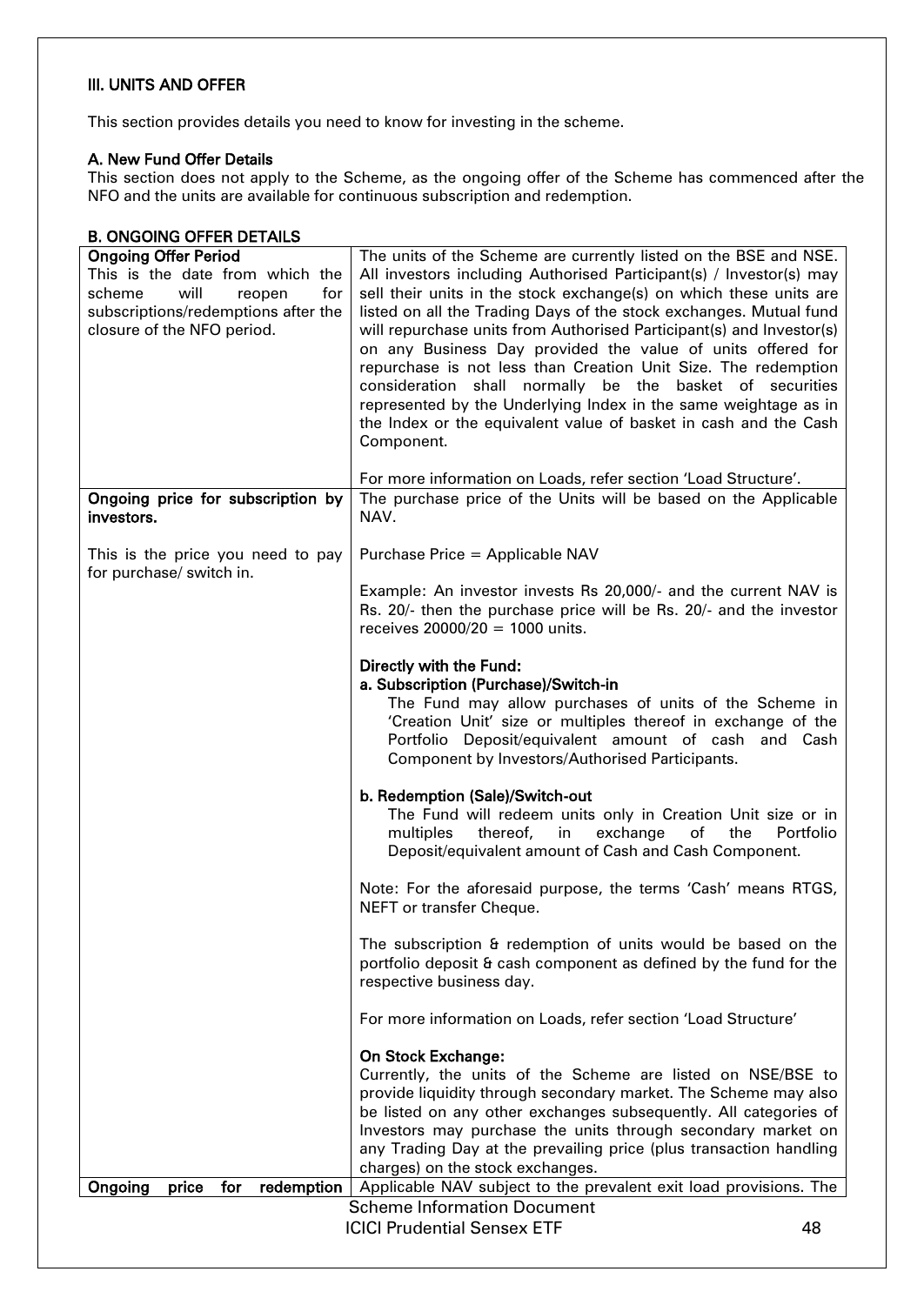| (sale)<br>/switch<br>other<br>outs<br>(to                          | Redemption Price of the Units will be computed as follows:                                                                                                                                                                                                                                                                                                                                                                                           |           |
|--------------------------------------------------------------------|------------------------------------------------------------------------------------------------------------------------------------------------------------------------------------------------------------------------------------------------------------------------------------------------------------------------------------------------------------------------------------------------------------------------------------------------------|-----------|
| schemes of the Mutual Fund) by<br>investors.                       | Redemption Price = Applicable NAV $*$ (1 - Exit Load, if any).                                                                                                                                                                                                                                                                                                                                                                                       |           |
| This is the price you will receive for<br>redemptions/ switch out. | Applicable exit load shall be subject to the tenure of investment of<br>the investor in the scheme vis-à-vis the exit load structure<br>applicable when investor had invested in the scheme.                                                                                                                                                                                                                                                         |           |
|                                                                    | <b>Example:</b> An investor invests on April 1, 2019 when the applicable<br>exit load for the scheme was 2% if redeemed within 1 year, else<br>nil.                                                                                                                                                                                                                                                                                                  |           |
|                                                                    | Scenario 1) In case investor redeems before April 1, 2020, then<br>applicable exit load would be 2%.<br>Now suppose the same<br>investor decides to redeem his 1000 units. The prevailing NAV is<br>Rs 25/-. Hence, the sale or redemption price per unit becomes Rs.<br>24.50/- i.e. 25*(1-2%). The investor therefore gets 1000 x 24.50 =<br>Rs. 24,500/-.                                                                                         |           |
|                                                                    | Scenario 2) In case investor redeems on or after April 1, 2020, then<br>applicable exit load would be nil. Now suppose the same investor<br>decides to redeem his 1000 units. The prevailing NAV is Rs 30/-.<br>Hence, the sale or redemption price per unit will be Rs. 30/- i.e.<br>$30*(1-0)$ . The investor therefore gets 1000 x 30 = Rs. 30,000/-.                                                                                             |           |
|                                                                    | Directly with the Fund:<br>a. Subscription (Purchase)/Switch-in<br>The Fund may allow purchases of units of the Scheme in<br>'Creation Unit' size or multiples thereof in exchange of the<br>Portfolio Deposit/equivalent amount of cash and Cash<br>Component by Investors/Authorised Participants.                                                                                                                                                 |           |
|                                                                    | b. Redemption (Sale)/Switch-out<br>The Fund will redeem units only in Creation Unit size or in<br>multiples<br>thereof,<br>exchange<br>the<br>in<br>of<br>Deposit/equivalent amount of Cash and Cash Component.                                                                                                                                                                                                                                      | Portfolio |
|                                                                    | Note: For the aforesaid purpose, the terms 'Cash' means RTGS,                                                                                                                                                                                                                                                                                                                                                                                        |           |
|                                                                    | NEFT or transfer Cheque.<br>The subscription & redemption of units would be based on the<br>portfolio deposit & cash component as defined by the fund for the<br>respective business day.                                                                                                                                                                                                                                                            |           |
|                                                                    | For more information on Loads, refer section 'Load Structure'                                                                                                                                                                                                                                                                                                                                                                                        |           |
|                                                                    | On Stock Exchange:<br>Currently, the units of the Scheme are listed on NSE/BSE to<br>provide liquidity through secondary market. The Scheme may also<br>be listed on any other exchanges subsequently. All categories of<br>Investors may purchase the units through secondary market on<br>any Trading Day at the prevailing price (plus transaction handling<br>charges) on the stock exchanges.                                                   |           |
|                                                                    | <b>Payment of Proceeds</b><br>All redemption requests received prior to the cut-off time on any<br>Business Day at the Official Points of Acceptance of Transactions<br>will be considered accepted on that Business Day, subject to the<br>redemption requests being complete in all respects, and will be<br>priced on the basis of Redemption Price for that day. Requests<br>received after the cut-off time will be treated as though they were |           |
|                                                                    | <b>Scheme Information Document</b><br><b>ICICI Prudential Sensex ETF</b>                                                                                                                                                                                                                                                                                                                                                                             | 49        |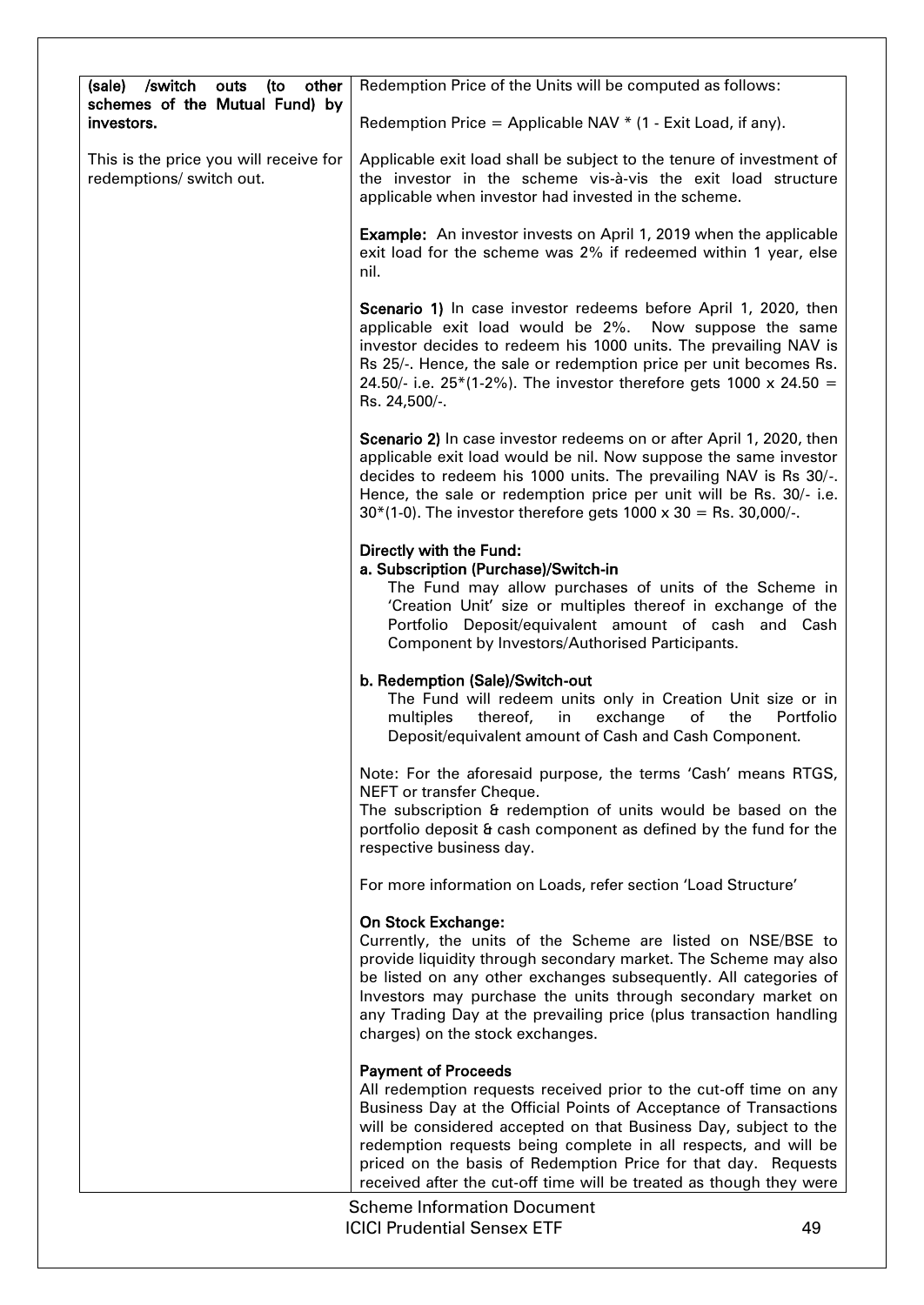|                                                                                                                                                                                                 | accepted on the next Business Day.                                                                                                                                                                                                                                                                                                                                                                                                                                                                                                                                                                     |    |
|-------------------------------------------------------------------------------------------------------------------------------------------------------------------------------------------------|--------------------------------------------------------------------------------------------------------------------------------------------------------------------------------------------------------------------------------------------------------------------------------------------------------------------------------------------------------------------------------------------------------------------------------------------------------------------------------------------------------------------------------------------------------------------------------------------------------|----|
|                                                                                                                                                                                                 | As per the Regulations, the Fund shall dispatch redemption<br>proceeds within 10 Business Days (working days) of receiving the<br>redemption request.                                                                                                                                                                                                                                                                                                                                                                                                                                                  |    |
|                                                                                                                                                                                                 | Trustees reserve the right to alter or modify the number of days<br>taken for redemption of Units under the Fund after taking into<br>consideration the actual settlement cycle, when announced, as<br>also the changes in the settlement cycles that may be announced<br>by the Principal Stock Exchanges from time to time.                                                                                                                                                                                                                                                                          |    |
|                                                                                                                                                                                                 | As per the guidelines issued by SEBI, in the event of failure to<br>dispatch the redemption or repurchase proceeds within 10<br>working days, the AMC is liable to pay interest to the Unit holders<br>@ 15% p.a. SEBI has further advised the mutual funds that in the<br>event of payment of interest to the Unit holders, such Unit holders<br>should be informed about the rate and the amount of interest paid<br>to them.                                                                                                                                                                        |    |
|                                                                                                                                                                                                 | If the Unitholder fails to provide the Bank mandate, the request for<br>redemption would be considered as not valid and the Fund retains<br>the right to reject/withhold the redemption until a proper bank<br>mandate is furnished by the Unitholder and the provision with<br>respect of penal interest in such cases will not be applicable/<br>entertained.                                                                                                                                                                                                                                        |    |
|                                                                                                                                                                                                 | The mode of payment may be direct credit/ECS/cheque or any<br>other mode as may be decided by AMC in the interest of investors.                                                                                                                                                                                                                                                                                                                                                                                                                                                                        |    |
| Cut off timing for subscriptions/<br>redemptions<br>This is the time before which your<br>application<br>(complete<br>in<br>all<br>respects) should reach the official<br>points of acceptance. | The Scheme is an Exchange Traded funds (ETFs) and the units of<br>the Scheme are listed on the stock exchanges. In the interest of<br>the investors/ unitholders, the operational processes of the<br>Scheme with respect to all the provisions of "Uniform cut-off<br>timings for applicability of Net Asset Value (NAV)" issued by SEBI<br>from time to time shall stand modified.                                                                                                                                                                                                                   |    |
|                                                                                                                                                                                                 | Cut-Off Timing for Subscriptions/ Redemptions/ Switches for the                                                                                                                                                                                                                                                                                                                                                                                                                                                                                                                                        |    |
|                                                                                                                                                                                                 | Scheme:<br>The Fund may allow subscription/redemption/switches in 'Creation<br>Unit' Size and in multiples thereof by investors/authorised<br>participants based on the Portfolio Deposit/equivalent amount of<br>cash and Cash Component as defined by the Fund for that<br>respective Business Day.<br>The Cut-off time for receipt of valid application for subscriptions/<br>redemptions/ switches is 3.00 p.m. on any business day.                                                                                                                                                               |    |
|                                                                                                                                                                                                 | Note: For the purpose of the above, the terms 'Cash' means RTGS,<br>NEFT or transfer Cheque.                                                                                                                                                                                                                                                                                                                                                                                                                                                                                                           |    |
| Where can the applications for<br>purchase/redemption<br>be<br>submitted?                                                                                                                       | Computer Age Management Services Limited (CAMS), New No 10.<br>Old No. 178, Opp. to Hotel Palm Grove, MGR Salai (K.H.Road)<br>Chennai - 600 034 have been appointed as Registrar for the<br>Scheme. The Registrar is registered with SEBI under registration<br>No: INR000002813. As Registrar to the Scheme, CAMS will handle<br>communications with investors, perform data entry services and<br>dispatch Account Statements. The AMC and the Trustee have<br>satisfied themselves that the Registrar can provide the services<br>required and has adequate facilities and the system capabilities. |    |
|                                                                                                                                                                                                 | Investors can also subscribe and redeem units from the official                                                                                                                                                                                                                                                                                                                                                                                                                                                                                                                                        |    |
|                                                                                                                                                                                                 | <b>Scheme Information Document</b><br><b>ICICI Prudential Sensex ETF</b>                                                                                                                                                                                                                                                                                                                                                                                                                                                                                                                               | 50 |
|                                                                                                                                                                                                 |                                                                                                                                                                                                                                                                                                                                                                                                                                                                                                                                                                                                        |    |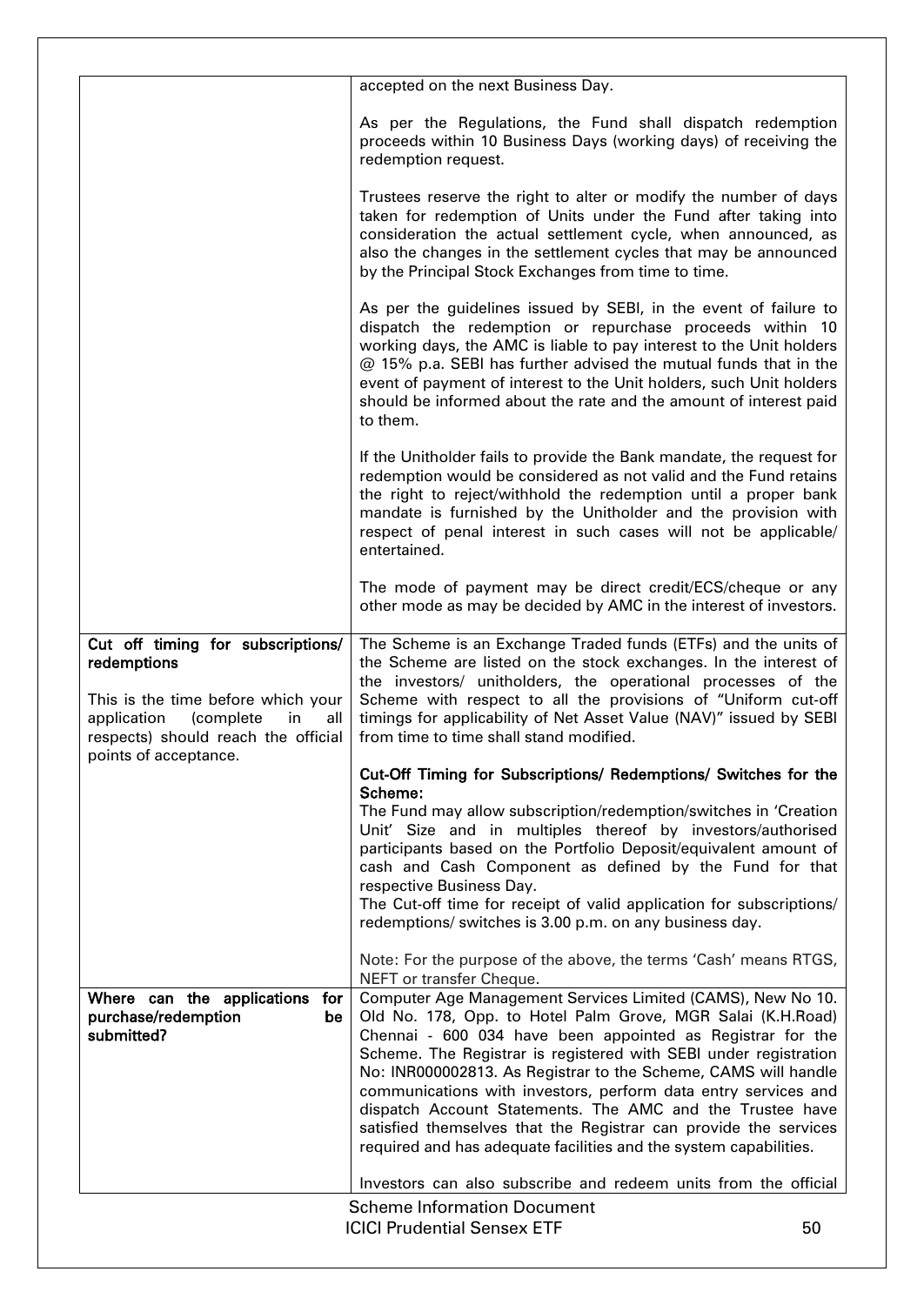|                                                                                          | website of AMC i.e. www.icicipruamc.com                                                                                                                                                                                                                                                                                                                                                                                                                                                                                                                                                                                                                                                                                                                                                                                                          |
|------------------------------------------------------------------------------------------|--------------------------------------------------------------------------------------------------------------------------------------------------------------------------------------------------------------------------------------------------------------------------------------------------------------------------------------------------------------------------------------------------------------------------------------------------------------------------------------------------------------------------------------------------------------------------------------------------------------------------------------------------------------------------------------------------------------------------------------------------------------------------------------------------------------------------------------------------|
|                                                                                          |                                                                                                                                                                                                                                                                                                                                                                                                                                                                                                                                                                                                                                                                                                                                                                                                                                                  |
|                                                                                          | The details of official points of acceptance, collecting banker etc.<br>are provided on back cover page.                                                                                                                                                                                                                                                                                                                                                                                                                                                                                                                                                                                                                                                                                                                                         |
| <b>Minimum</b><br>for<br>amount<br>purchase/redemption                                   | On Exchange: Investors can buy/sell units of the Scheme in round<br>lot of 1 unit and in multiples thereof.                                                                                                                                                                                                                                                                                                                                                                                                                                                                                                                                                                                                                                                                                                                                      |
|                                                                                          | Directly with the Mutual Fund: Authorised Participants/ Investors<br>can buy/sell units of the Scheme in Creation Unit Size which is<br>10,000 units and in multiples thereof.                                                                                                                                                                                                                                                                                                                                                                                                                                                                                                                                                                                                                                                                   |
|                                                                                          | An investor can buy / sell units on a continuous basis in the normal<br>market segment of National Stock Exchange of India Limited<br>(NSE)/ BSE Limited during the trading hours like any other publicly<br>traded stock at prices which are quoted on NSE/BSE. These prices<br>may be close to the actual NAV of the Scheme. There is no<br>minimum investment, although units are to be purchased in lots of<br>1 unit.                                                                                                                                                                                                                                                                                                                                                                                                                       |
|                                                                                          | Purchases and Redemption of units of the Fund can be done in<br>Creation Unit Size. Investor can sell the units of the Fund on<br>exchange. In case of the following the investor other than<br>Authorised Participants can apply to Mutual Fund for redemption<br>of units:                                                                                                                                                                                                                                                                                                                                                                                                                                                                                                                                                                     |
|                                                                                          | if the traded price of the ETF units is at a discount of more than<br>$\bullet$<br>3% to the NAV for continuous 30 days; or<br>if discount of bid price to applicable NAV is more than 3% over<br>$\bullet$<br>a period of 7 consecutive trading days; or<br>if no quotes are available on exchange for 3 consecutive<br>$\bullet$<br>trading days; or                                                                                                                                                                                                                                                                                                                                                                                                                                                                                           |
|                                                                                          | when the total bid size on the exchange(s) is less than half of<br>$\bullet$<br>creation unit size daily, averaged over a period of 7<br>consecutive trading days.<br>Under these circumstances, investors, as specified above, can<br>redeem units of the Scheme directly with the fund house without<br>any payment of exit load. In case of redemptions by NRIs, requisite<br>TDS will be deducted from the respective redemption proceeds.<br>The aforesaid criteria for the direct redemption with the fund<br>house are also available at the website of the AMC at<br>https://www.icicipruamc.com/Acceptance-of-Direct-Redemption.<br>The mutual fund will track the aforesaid liquidity criteria and<br>display it on its website viz., www.icicipruamc.com if the same is<br>triggered, no exit load would be applicable in such cases. |
| <b>Special Products</b><br><b>Account Statement</b>                                      | Not applicable.<br>The AMC shall send an allotment confirmation specifying the units                                                                                                                                                                                                                                                                                                                                                                                                                                                                                                                                                                                                                                                                                                                                                             |
| 18                                                                                       | allotted by way of e-mail and/or SMS within 5 Business Days of<br>receipt of valid application / transaction to the Unit holders<br>registered e-mail address and/or mobile number.                                                                                                                                                                                                                                                                                                                                                                                                                                                                                                                                                                                                                                                              |
|                                                                                          | As the units of the Scheme will be issued, traded and settled in<br>dematerialized (electronic) form, the statement of holding of the<br>beneficiary account holder will be sent by the respective<br>Depository Participant periodically.                                                                                                                                                                                                                                                                                                                                                                                                                                                                                                                                                                                                       |
| Policy for declaration of Income<br>Distribution cum capital withdrawal<br>(IDCW Policy) | Unit holders to note that the Trustee may declare IDCW from time<br>to time in accordance with the Policy set out below.                                                                                                                                                                                                                                                                                                                                                                                                                                                                                                                                                                                                                                                                                                                         |
|                                                                                          | The Trustee may declare IDCW to the Unit holders under the<br>Scheme subject to the availability of distributable surplus and the<br>actual distribution of IDCW and the frequency of distribution will                                                                                                                                                                                                                                                                                                                                                                                                                                                                                                                                                                                                                                          |
|                                                                                          | <b>Scheme Information Document</b>                                                                                                                                                                                                                                                                                                                                                                                                                                                                                                                                                                                                                                                                                                                                                                                                               |
|                                                                                          | <b>ICICI Prudential Sensex ETF</b><br>51                                                                                                                                                                                                                                                                                                                                                                                                                                                                                                                                                                                                                                                                                                                                                                                                         |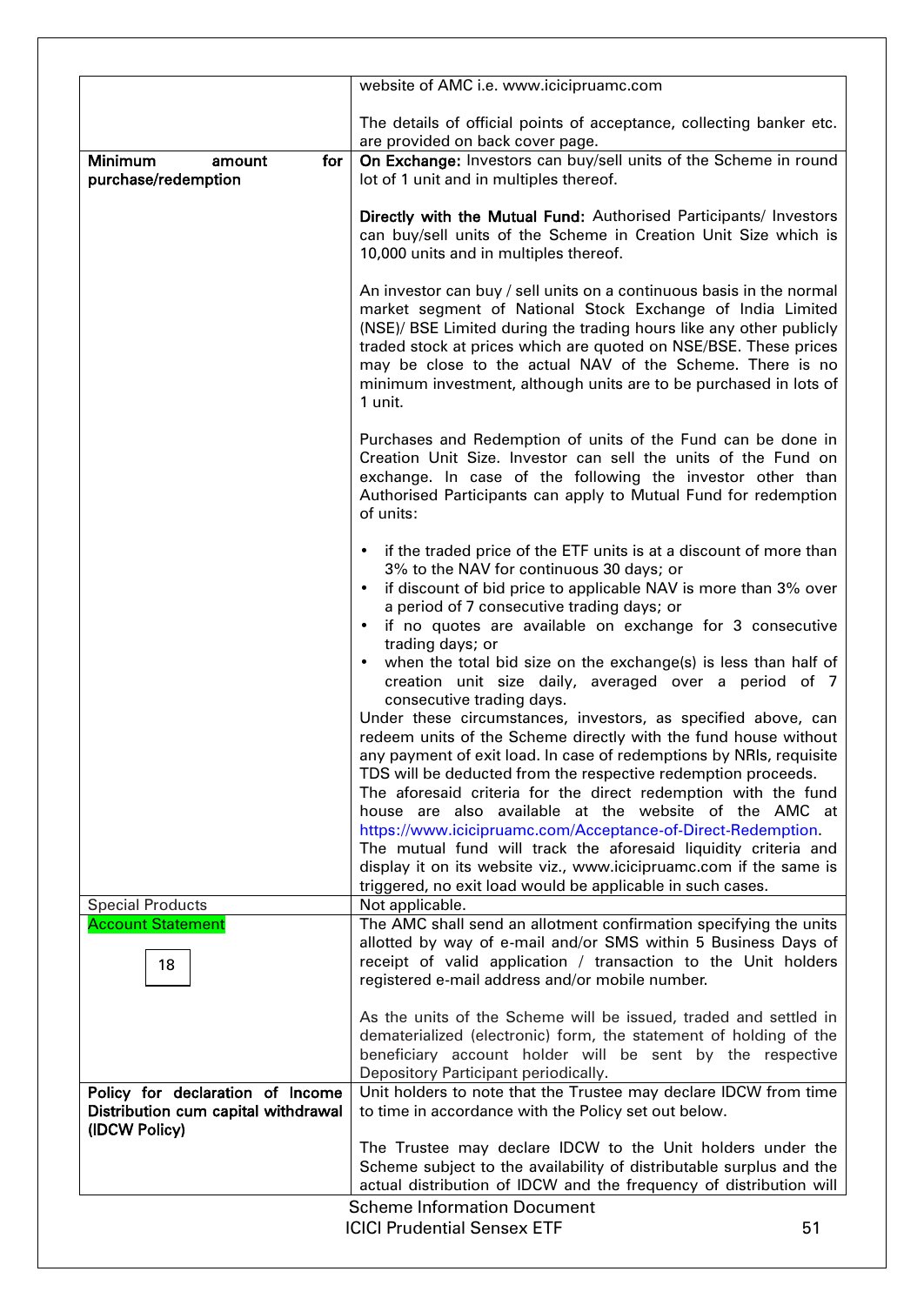|                                                                                                 | be entirely at the discretion of the Trustee. Such IDCW will be<br>payable to the Unit holders whose names appear on the register of<br>Unit holders on the record date as fixed for the respective<br>Schemes. The IDCW declared will be paid net of tax deducted at<br>source, wherever applicable, to the Unit holders within 15 days<br>from the record date. There is no assurance or guarantee to the<br>Unit holders as to the rate of IDCW distribution nor that will the<br>IDCW be paid regularly. If the Fund declares IDCW, the NAV of the<br>respective Schemes will stand reduced by the amount of IDCW<br>and statutory levy (if applicable) paid. All the IDCW payments shall<br>be in accordance and compliance with SEBI Regulations, as<br>applicable from time to time.                                                                                                        |    |
|-------------------------------------------------------------------------------------------------|----------------------------------------------------------------------------------------------------------------------------------------------------------------------------------------------------------------------------------------------------------------------------------------------------------------------------------------------------------------------------------------------------------------------------------------------------------------------------------------------------------------------------------------------------------------------------------------------------------------------------------------------------------------------------------------------------------------------------------------------------------------------------------------------------------------------------------------------------------------------------------------------------|----|
|                                                                                                 | <b>Equalization Reserve:</b>                                                                                                                                                                                                                                                                                                                                                                                                                                                                                                                                                                                                                                                                                                                                                                                                                                                                       |    |
|                                                                                                 | When units are sold, and sale price (NAV) is higher than face value<br>of the unit, a portion of sale price that represents realized gains is<br>credited to an Equalization Reserve Account and which can be<br>used to pay IDCW. IDCW can be distributed out of investors capital<br>(Equalization Reserve), which is part of sale price that represents<br>realized gains.                                                                                                                                                                                                                                                                                                                                                                                                                                                                                                                      |    |
| <b>IDCW</b>                                                                                     | The IDCW warrants shall be dispatched to the unitholders within<br>30 days of the date of declaration of the IDCW.<br>In the event of failure to dispatch IDCW within 30 days, the AMC<br>shall be liable to pay interest at 15% per annum to the unit<br>holders.                                                                                                                                                                                                                                                                                                                                                                                                                                                                                                                                                                                                                                 |    |
|                                                                                                 | The treatment of unclaimed redemption & dividend amount will be<br>as per SEBI circular dated Feb 25, 2016, July 30, 2021 and any                                                                                                                                                                                                                                                                                                                                                                                                                                                                                                                                                                                                                                                                                                                                                                  |    |
| Delay in payment of redemption /<br>repurchase proceeds                                         | other circular published by SEBI from time to time.<br>The Asset Management Company shall be liable to pay interest to<br>the unitholders at such rate as may be specified by SEBI for the<br>period of such delay (presently $@$ 15% per annum).                                                                                                                                                                                                                                                                                                                                                                                                                                                                                                                                                                                                                                                  |    |
| Listing                                                                                         | Currently, Units of the Scheme are listed on BSE and NSE. Units of<br>the Scheme may also be listed on such other stock exchange(s) as<br>may be decided from time to time. The trading will be as per the<br>normal settlement cycle.                                                                                                                                                                                                                                                                                                                                                                                                                                                                                                                                                                                                                                                             |    |
| Settlement of Purchase / Sale of<br><b>ICICI Prudential Sensex ETF on the</b><br><b>BSE/NSE</b> | Buying / Selling units of ICICI Prudential Sensex ETF on the<br>BSE/NSE is just like buying / selling any other normal listed<br>security. If an investor has bought units, an investor has to pay the<br>purchase amount to the broker / sub-broker such that the amount<br>paid is realised before the funds pay-in day of the settlement cycle<br>on the BSE/NSE. If an investor has sold units, an investor has to<br>deliver the units to the broker / sub-broker before the securities<br>pay-in day of the settlement cycle on the BSE/NSE. The units (in<br>the case of units bought) and the funds (in the case of units sold)<br>are paid out to the broker on the pay-out day of the settlement<br>cycle on the BSE/NSE. The Stock Exchange regulations generally<br>stipulate that the trading member should pay the money or units<br>to the investor within 48 hours of the pay-out. |    |
|                                                                                                 | If an investor has bought units, he should give Standing<br>Instructions for 'Delivery-In' to his/her DP for accepting units in<br>his/her beneficiary account. An investor should give the details of<br>his/ her beneficiary account and the DP-ID of his/her DP to his/her<br>trading member. The trading member will transfer the units<br>directly to his/her beneficiary account on receipt of the same from<br>the Clearing House.                                                                                                                                                                                                                                                                                                                                                                                                                                                          |    |
|                                                                                                 | An investor who has sold units should instruct his/her Depository<br>Participant (DP) to give 'Delivery Out' instructions to transfer the                                                                                                                                                                                                                                                                                                                                                                                                                                                                                                                                                                                                                                                                                                                                                          |    |
|                                                                                                 | <b>Scheme Information Document</b><br><b>ICICI Prudential Sensex ETF</b>                                                                                                                                                                                                                                                                                                                                                                                                                                                                                                                                                                                                                                                                                                                                                                                                                           | 52 |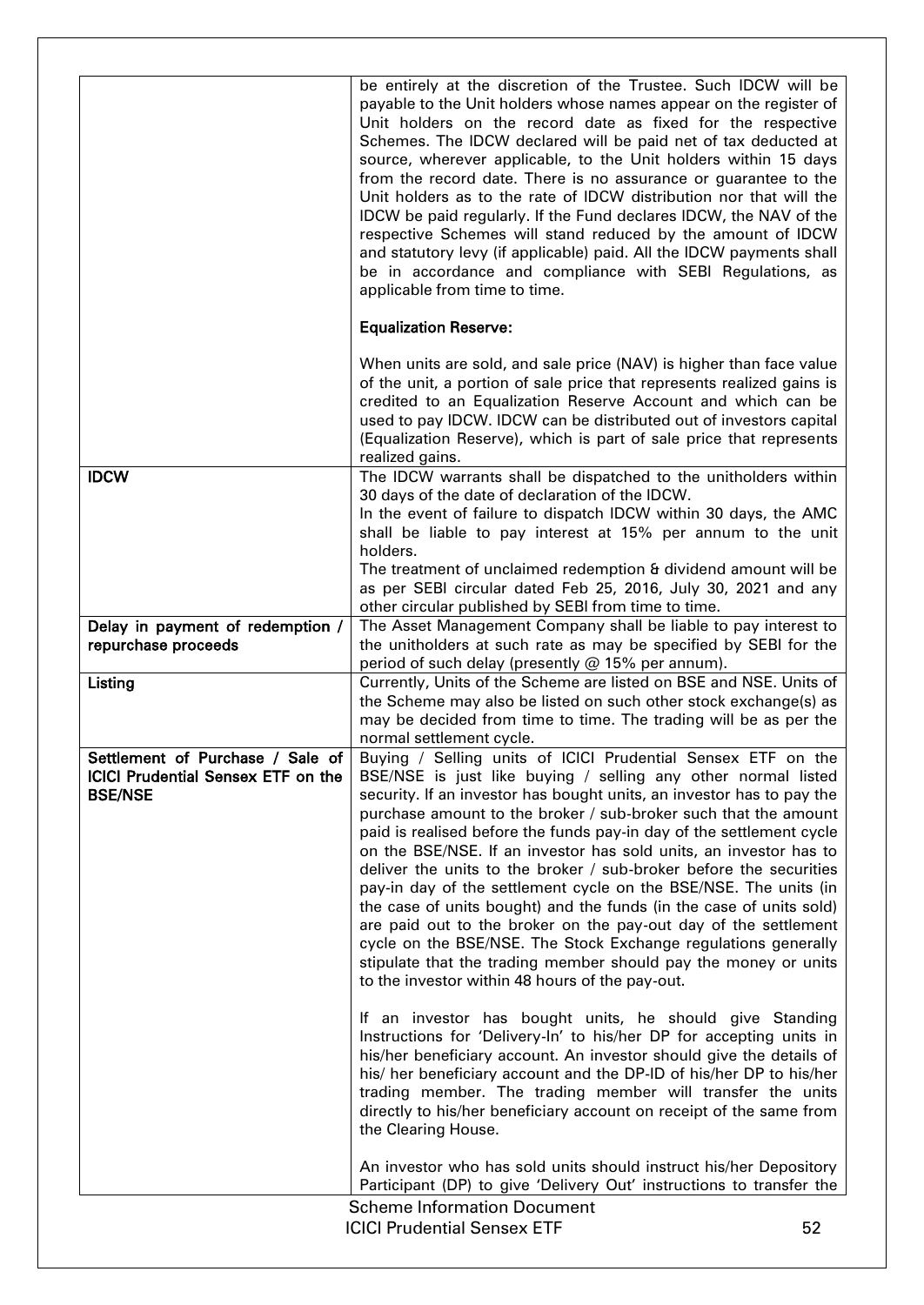| <b>Rolling Settlement</b>                                                  | problems, etc.     | units from his/her beneficiary account to the Pool Account of<br>his/her trading member through whom he/she have sold the units.<br>The details of the Pool A/C (CM-BP-ID) of his/her trading member<br>to which the units are to be transferred, unit quantity etc. should<br>be mentioned in the Delivery Out instructions given by him/her to<br>the DP. The instructions should be given well before the<br>prescribed securities pay-in day. SEBI has advised that the<br>Delivery Out instructions should be given at least 24 hours prior to<br>the cut-off time for the prescribed securities pay-in to avoid any<br>rejection of instructions due to data entry errors, network<br>The Fund intends to follow the same settlement pattern and<br>practices of BSE Limited<br>All the underlying constituents of SENSEX are now in rolling<br>settlement on T+ 2 basis. The Pay-in and Pay-out of funds and the<br>units will take place 2 working days after the trading date.<br>The pay-in and pay-out days for funds and securities are<br>prescribed as per the Settlement Cycle. A typical Settlement Cycle<br>of Rolling Settlement is given below: |
|----------------------------------------------------------------------------|--------------------|--------------------------------------------------------------------------------------------------------------------------------------------------------------------------------------------------------------------------------------------------------------------------------------------------------------------------------------------------------------------------------------------------------------------------------------------------------------------------------------------------------------------------------------------------------------------------------------------------------------------------------------------------------------------------------------------------------------------------------------------------------------------------------------------------------------------------------------------------------------------------------------------------------------------------------------------------------------------------------------------------------------------------------------------------------------------------------------------------------------------------------------------------------------------|
|                                                                            | Day<br>$\mathsf T$ | Activity                                                                                                                                                                                                                                                                                                                                                                                                                                                                                                                                                                                                                                                                                                                                                                                                                                                                                                                                                                                                                                                                                                                                                           |
|                                                                            |                    | The day on which the transaction is<br>executed by a trading member. Issue of<br>provisional funds and delivery obligations in<br>the evening.                                                                                                                                                                                                                                                                                                                                                                                                                                                                                                                                                                                                                                                                                                                                                                                                                                                                                                                                                                                                                     |
|                                                                            | $T+1$              | custodial<br>Deadline<br>for<br>settlement,<br>confirmations. Issue of funds and delivery<br>obligation statement to the trading member                                                                                                                                                                                                                                                                                                                                                                                                                                                                                                                                                                                                                                                                                                                                                                                                                                                                                                                                                                                                                            |
|                                                                            | $T+2$              | Pay-in and Pay-out of funds and securities                                                                                                                                                                                                                                                                                                                                                                                                                                                                                                                                                                                                                                                                                                                                                                                                                                                                                                                                                                                                                                                                                                                         |
|                                                                            | $T+3$              | Auction of securities not settled on day T+2                                                                                                                                                                                                                                                                                                                                                                                                                                                                                                                                                                                                                                                                                                                                                                                                                                                                                                                                                                                                                                                                                                                       |
|                                                                            | $T+4$              | Pay-in and pay-out of auction funds and<br>securities                                                                                                                                                                                                                                                                                                                                                                                                                                                                                                                                                                                                                                                                                                                                                                                                                                                                                                                                                                                                                                                                                                              |
| <b>Units</b><br><b>Creation/Redemption</b><br>of<br>directly from the Fund |                    | The Authorised Participants and Investors can directly buy/sell<br>with the funds in Creation Unit Size as follows:-                                                                                                                                                                                                                                                                                                                                                                                                                                                                                                                                                                                                                                                                                                                                                                                                                                                                                                                                                                                                                                               |
|                                                                            | multiples          | Directly with the Fund:<br>a. Subscription (Purchase)/Switch-in<br>The Fund may allow purchases of units of the Scheme in<br>"Creation Unit" size or multiples thereof in exchange of the<br>Portfolio Deposit/equivalent amount of cash and Cash<br>Component by Investors/Authorised Participants.<br>b. Redemption (Sale)/Switch-out<br>The Fund will redeem units only in Creation Unit size or in<br>exchange<br>thereof,<br>in<br>of<br>the<br>Portfolio<br>Deposit/equivalent amount of Cash and Cash Component.<br>Note: For the purpose of this addendum, the terms "Cash" means<br>RTGS, NEFT or transfer Cheque.<br>Note: SENSEX ETF/ ICICI Prudential Sensex ETF if less than<br>Creation Unit cannot be purchased / redeemed directly with the<br>fund except for certain circumstances as listed in this document In<br>case of redemptions by NRIs, requisite TDS will be deducted from<br>the respective redemption proceeds.                                                                                                                                                                                                                      |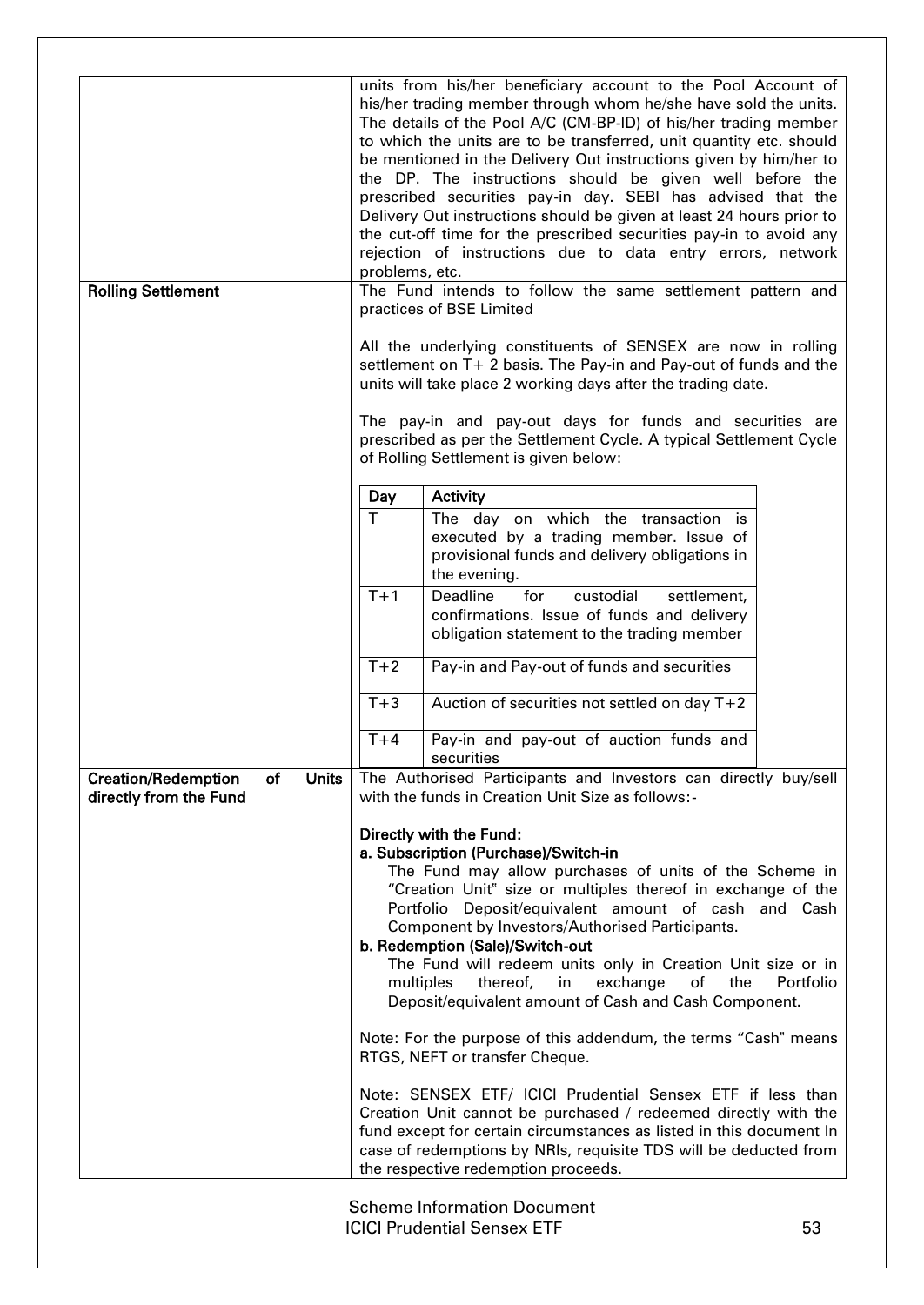| Procedure for Creating SENSEX                                             | <b>Creation of Units</b>                                                                                                                                                                                                                                                                                                                                                                                                                                                                                                                                           |    |
|---------------------------------------------------------------------------|--------------------------------------------------------------------------------------------------------------------------------------------------------------------------------------------------------------------------------------------------------------------------------------------------------------------------------------------------------------------------------------------------------------------------------------------------------------------------------------------------------------------------------------------------------------------|----|
| <b>ETF/ ICICI Prudential Sensex ETF in</b><br><b>Creation Unit Size</b>   | The requisite securities constituting the Portfolio Deposit have to<br>be transferred to the DP account of the respective Scheme on the<br>day of receipt of the application, while the Cash Component, as<br>applicable on that business day; has to be paid to the Fund. On<br>confirmation of the receipt of Portfolio Deposit/ equivalent amount<br>of cash by the Custodian/AMC, the AMC will credit the equivalent<br>number of units of the Scheme into the investor's DP account.                                                                          |    |
|                                                                           | In case of cash subscription of units of the Scheme in 'Creation<br>Unit' Size, the purchase request for creation of units shall be made<br>by such investor to the Fund/AMC where upon the Fund/AMC will<br>arrange to buy the underlying portfolio of securities on behalf of<br>the investor. The cost of purchase of securities including<br>brokerage charges, transaction handling charges and all other<br>incidental costs/profits/losses arising out of market movement<br>during the purchase of securities shall be borne by the investor.              |    |
|                                                                           | The AMC may at its discretion create "Creation Unit" prior to<br>receipt of all or a portion of the relevant Portfolio Deposit or<br>equivalent amount in cash and Cash Component, wherein,<br>amongst other things, the AMC may ask investor to post collateral<br>to secure the obligation to deliver such outstanding Portfolio<br>Deposit Securities or equivalent amount of cash and Cash<br>Component.                                                                                                                                                       |    |
|                                                                           | The Portfolio Deposit and Cash Component for units of the<br>Scheme may change from time to time due to changes in the<br>Underlying Index on account of corporate actions and changes to<br>the index constituents.                                                                                                                                                                                                                                                                                                                                               |    |
|                                                                           | The AMC reserves the right to adjust the number of Units to be<br>credited in case the instrument towards the Cash Component is<br>not honoured.                                                                                                                                                                                                                                                                                                                                                                                                                   |    |
|                                                                           | The creation request can be made to the AMC/ Fund in a duly filled<br>application form. Application Forms for Creation of units can be<br>obtained from the office of AMC.                                                                                                                                                                                                                                                                                                                                                                                         |    |
|                                                                           | Note: For the aforesaid purpose, the terms 'Cash' means RTGS,<br>NEFT or transfer Cheque.                                                                                                                                                                                                                                                                                                                                                                                                                                                                          |    |
| <b>Procedure for Redeeming SENSEX</b><br><b>ETF in Creation Unit Size</b> | <b>Redemption of Units:</b>                                                                                                                                                                                                                                                                                                                                                                                                                                                                                                                                        |    |
|                                                                           | The requisite number of units of the Scheme equivalent to the<br>Creation Unit lot size has to be transferred to the DP account of the<br>respective Scheme, while the Cash Component, as applicable on<br>that business day to be paid to the Scheme. On confirmation of<br>the receipt of unit of the Scheme by the Custodian/AMC, the AMC<br>shall extinguish the units and credit the Portfolio Deposit to the<br>investor's DP account and pay the Cash Component, as applicable.                                                                             |    |
|                                                                           | The Fund may allow cash redemption of the units of the Scheme<br>in Creation Unit Size. Redemption request shall be made by such<br>investor to the Fund before the stipulated cut-off time whereupon<br>the Fund shall arrange to sell the underlying portfolio of securities<br>on behalf of the investor. Accordingly, the cost of sale of securities<br>including brokerage charges, transaction handling charges and<br>any other incidental costs/profits/losses arising out of market<br>movement during the sale of securities shall be borne by investor. |    |
|                                                                           | <b>Scheme Information Document</b><br><b>ICICI Prudential Sensex ETF</b>                                                                                                                                                                                                                                                                                                                                                                                                                                                                                           | 54 |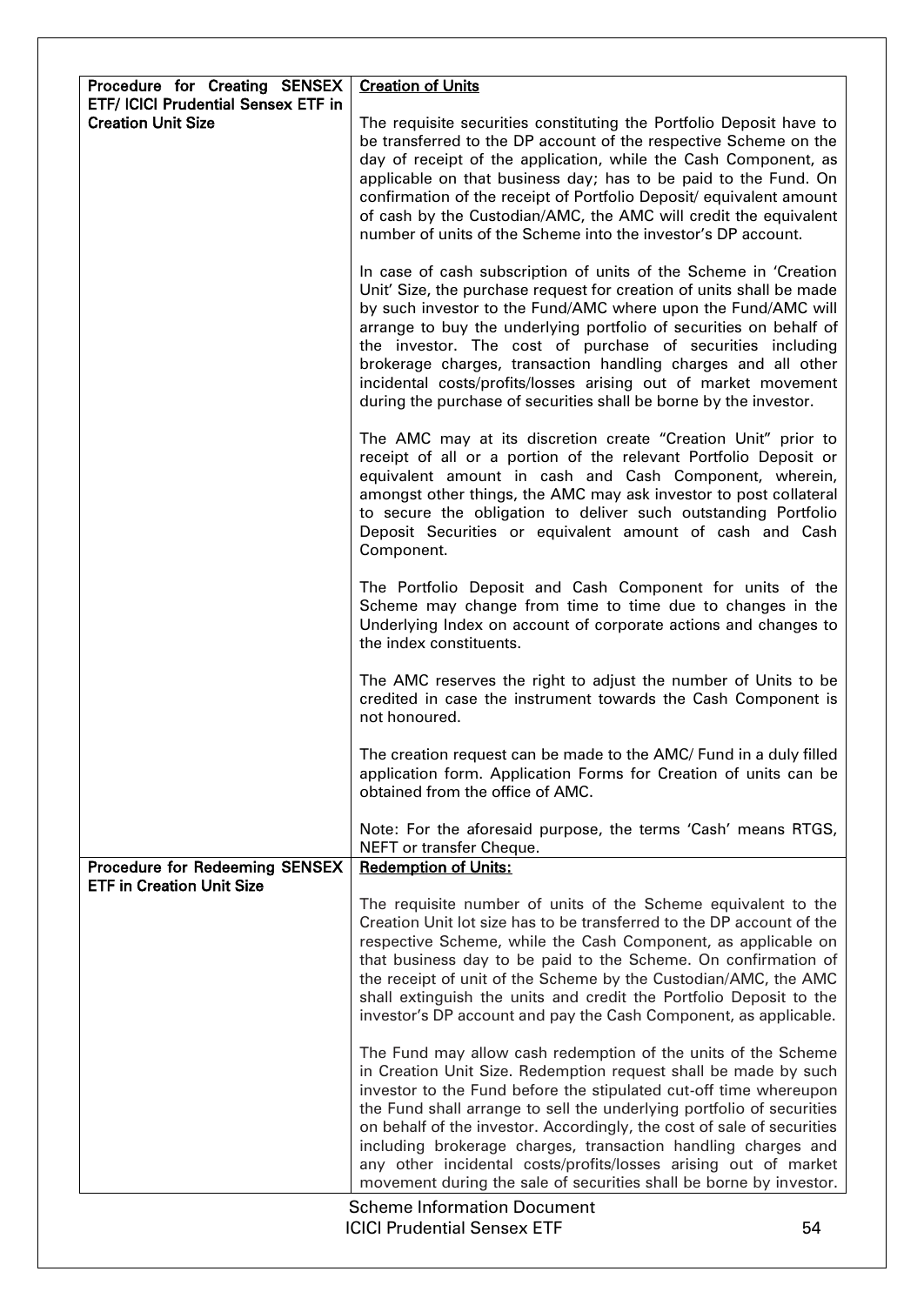|                            | Payment will then be made to the Investor net of all the above<br>mentioned charges.                                                                                                                                                                                                                                                                                                                                                                                                                                                                                                                                                                               |
|----------------------------|--------------------------------------------------------------------------------------------------------------------------------------------------------------------------------------------------------------------------------------------------------------------------------------------------------------------------------------------------------------------------------------------------------------------------------------------------------------------------------------------------------------------------------------------------------------------------------------------------------------------------------------------------------------------|
|                            | The Portfolio Deposit and Cash Component for the SENSEX ETF/<br>ICICI Prudential Sensex ETF may change from time to time due to<br>changes in the underlying Index on account of corporate actions<br>and changes to the index constituents.<br>Note: For the aforesaid purpose, the terms 'Cash' means RTGS,<br>NEFT or transfer Cheque.                                                                                                                                                                                                                                                                                                                          |
| <b>Stamp Duty</b>          | Pursuant to Notification No. S.O. 1226(E) and G.S.R. 226(E) dated                                                                                                                                                                                                                                                                                                                                                                                                                                                                                                                                                                                                  |
|                            | March 30, 2020 issued by Department of Revenue, Ministry of<br>Finance, Government of India, read with Part I of Chapter IV of<br>Notification dated February 21, 2019 issued by Legislative<br>Department, Ministry of Law and Justice, Government of India on<br>the Finance Act, 2019, a stamp duty $@$ 0.005% of the transaction<br>value would be levied on applicable mutual fund transactions, with<br>effect from July 1, 2020. Accordingly, pursuant to levy of stamp<br>duty, the number of units allotted on purchase transactions<br>(including IDCW reinvestment) to the unitholders would be<br>reduced to that extent. For more details, refer SAI. |
| <b>Transaction Charges</b> | Pursuant to SEBI Circular No. Cir/ IMD/ DF/13/ 2011 dated August<br>22, 2011 the transaction charge per subscription of Rs.10,000/- and<br>above may be charged in the following manner:                                                                                                                                                                                                                                                                                                                                                                                                                                                                           |
|                            | The existing investors may be charged Rs.100/- as<br>а.<br>transaction charge per subscription of Rs.10,000/- and<br>above;                                                                                                                                                                                                                                                                                                                                                                                                                                                                                                                                        |
|                            | A first time investor may be charged Rs.150/- as transaction<br>b.<br>charge per subscription of Rs.10,000/- and above.                                                                                                                                                                                                                                                                                                                                                                                                                                                                                                                                            |
|                            | There shall be no transaction charge on subscription below Rs.<br>10,000/- and on transactions other than purchases/ subscriptions<br>relating to new inflows.                                                                                                                                                                                                                                                                                                                                                                                                                                                                                                     |
|                            | However, the option to charge "transaction charges" is at the<br>discretion of the distributors. Investors may note that distributors<br>can opt to receive transaction charges based on 'type of the<br>Scheme'. Accordingly, the transaction charges would be deducted<br>from the subscription amounts, as applicable.                                                                                                                                                                                                                                                                                                                                          |
|                            | The aforesaid transaction charge shall be deducted by the Asset<br>Management Company from the subscription amount and paid to<br>the distributor, as the case may be and the balance amount shall<br>be invested subject to deduction of Goods and Services tax.                                                                                                                                                                                                                                                                                                                                                                                                  |
|                            | Transaction Charges shall not be deducted if:<br>• Purchase/Subscription made directly with the fund through any<br>mode (i.e. not through any distributor/agent).<br>Purchase/ subscription made in demat mode through stock<br>Exchange, irrespective of investment amount.                                                                                                                                                                                                                                                                                                                                                                                      |
|                            | CAS/ Statement of account shall state the net investment (i.e.<br>gross subscription less transaction charge) and the number of<br>units allotted against the net investment.                                                                                                                                                                                                                                                                                                                                                                                                                                                                                      |
| Dematerialization          | 1. SENSEX ETF/ ICICI Prudential Sensex ETF will be available only                                                                                                                                                                                                                                                                                                                                                                                                                                                                                                                                                                                                  |
|                            | in the Dematerialized form.<br>2. The applicant under the Scheme will be required to have a<br>beneficiary account with a<br>Depository Participant of<br>NSDL/CDSL and will be required to indicate in the application<br>the DP's name, DP ID Number and its beneficiary account                                                                                                                                                                                                                                                                                                                                                                                 |
|                            | <b>Scheme Information Document</b>                                                                                                                                                                                                                                                                                                                                                                                                                                                                                                                                                                                                                                 |
|                            | <b>ICICI Prudential Sensex ETF</b><br>55                                                                                                                                                                                                                                                                                                                                                                                                                                                                                                                                                                                                                           |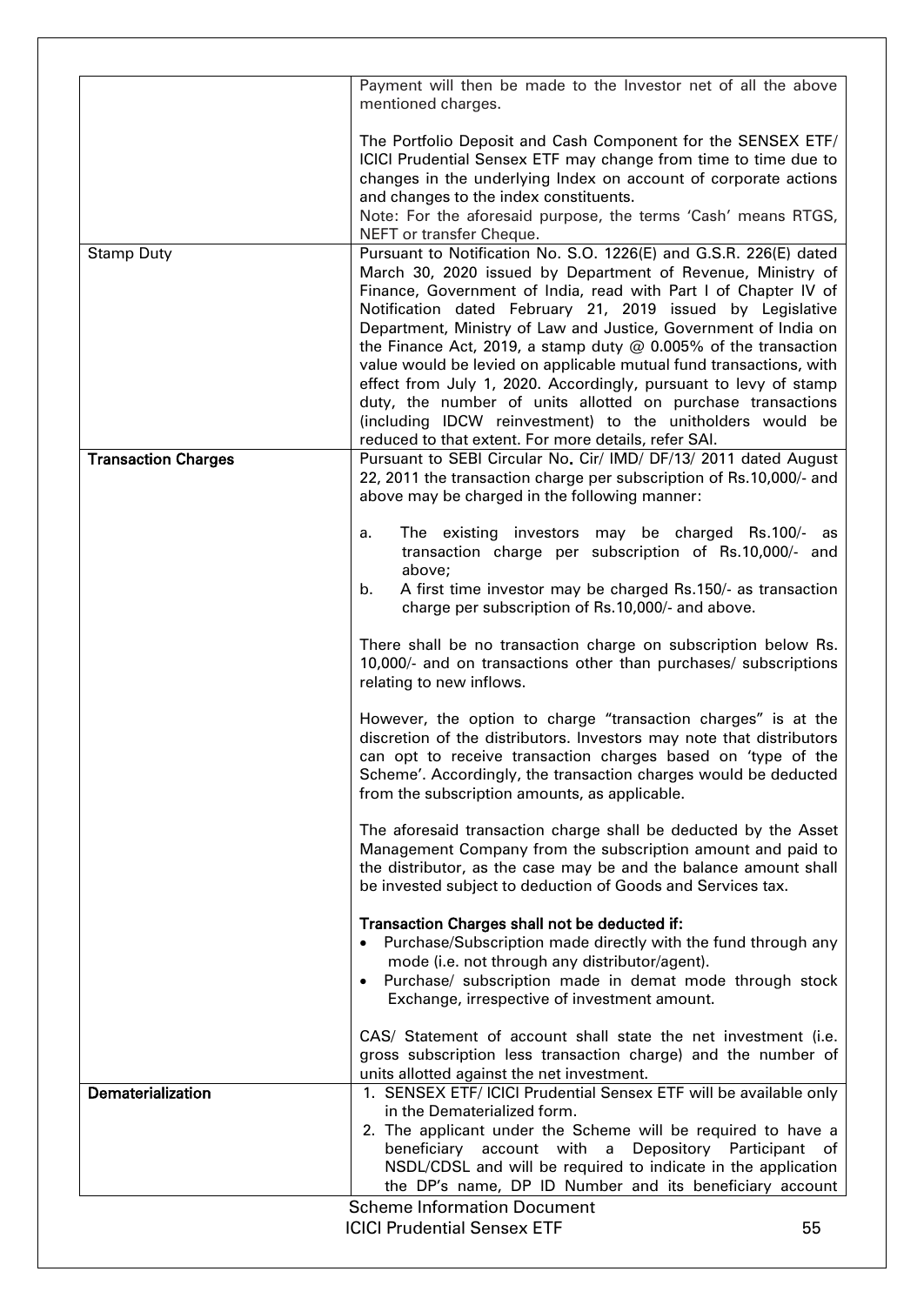|                                   | number with DP.<br>3. Since SENSEX ETF are to be issued / repurchased and traded<br>compulsorily in dematerialized form, no request for re-<br>materialisation of SENSEX ETF/ ICICI Prudential Sensex ETF<br>will be accepted.                                                                                                                                                                                                                                                                                                                                                                                                                                                                    |    |
|-----------------------------------|---------------------------------------------------------------------------------------------------------------------------------------------------------------------------------------------------------------------------------------------------------------------------------------------------------------------------------------------------------------------------------------------------------------------------------------------------------------------------------------------------------------------------------------------------------------------------------------------------------------------------------------------------------------------------------------------------|----|
| <b>Transfer</b>                   | Units of the Scheme are transferable.<br>1.<br>2.<br>Transfer would be only in favor of transferees who are<br>capable of holding units. The Fund shall not be bound to<br>recognize any other transfer.<br>The Fund will affect transfer only in electronic form provided<br>3.<br>the intended transferee is otherwise eligible to hold the units<br>under the Scheme.<br>The delivery instructions for transfer of units will have to be<br>4.<br>lodged with the DP in the requisite form as may be required<br>from time to time and transfer will be effected in accordance<br>with such rules/regulations as may be in force governing<br>transfer of securities in dematerialized mode.   |    |
| Pledge of Units for loans         | The Units can be pledged by the Unitholders as security for raising<br>loans subject to the conditions of the lending institution and the<br>terms and conditions laid down by the Depositories. The Registrar<br>will take note of such pledge / charge in its records.                                                                                                                                                                                                                                                                                                                                                                                                                          |    |
| <b>Bank Account Details</b><br>19 | As per the directives issued by SEBI, it is mandatory for<br>applicants to mention their bank account numbers in their<br>applications for purchase or redemption of Units. If the Unit-<br>holder fails to provide the Bank mandate, the request for<br>redemption would be considered as not valid and the Scheme<br>retains the right to withhold the redemption until a proper bank<br>mandate is furnished by the Unit-holder and the provision with<br>respect of penal interest in such cases will not be applicable/<br>entertained.                                                                                                                                                      |    |
|                                   | <b>Bank Mandate Requirement</b>                                                                                                                                                                                                                                                                                                                                                                                                                                                                                                                                                                                                                                                                   |    |
|                                   | For all fresh purchase transactions made by means of a cheque,<br>if cheque provided alongwith fresh subscription/new folio<br>creation does not belong to the bank mandate opted in the<br>application form, any one of the following documents needs to<br>be submitted.                                                                                                                                                                                                                                                                                                                                                                                                                        |    |
|                                   | Original cancelled cheque having the First Holder Name and<br>1.<br>bank account number printed on the cheque.<br>Original bank statement reflecting the First Holder Name,<br>2.<br>Bank Account Number and Bank Name as specified in the<br>application.<br>3.<br>Photocopy of the bank statement duly attested by the bank<br>manager/ authorized personnel with designation, employee<br>number and bank seal.<br>Photocopy of the bank pass book duly attested by the bank<br>4.<br>manager/ authorized personnel with designation, employee<br>number and bank seal.<br>5.<br>Photocopy of the bank statement/passbook/cheque duly<br>attested by ICICI Prudential Asset Management Company |    |
|                                   | Limited (the AMC) branch officials after verification of<br>original bank statement/passbook shown by the investor or<br>their representative.<br>Confirmation by the bank manager with seal, designation<br>6.<br>and employee number on the bank's letter head confirming<br>the name of investor, account type, bank branch, MICR and<br>IFSC code of the bank branch. The letter should not be older<br>than 3 months.                                                                                                                                                                                                                                                                        |    |
|                                   | <b>Scheme Information Document</b><br><b>ICICI Prudential Sensex ETF</b>                                                                                                                                                                                                                                                                                                                                                                                                                                                                                                                                                                                                                          | 56 |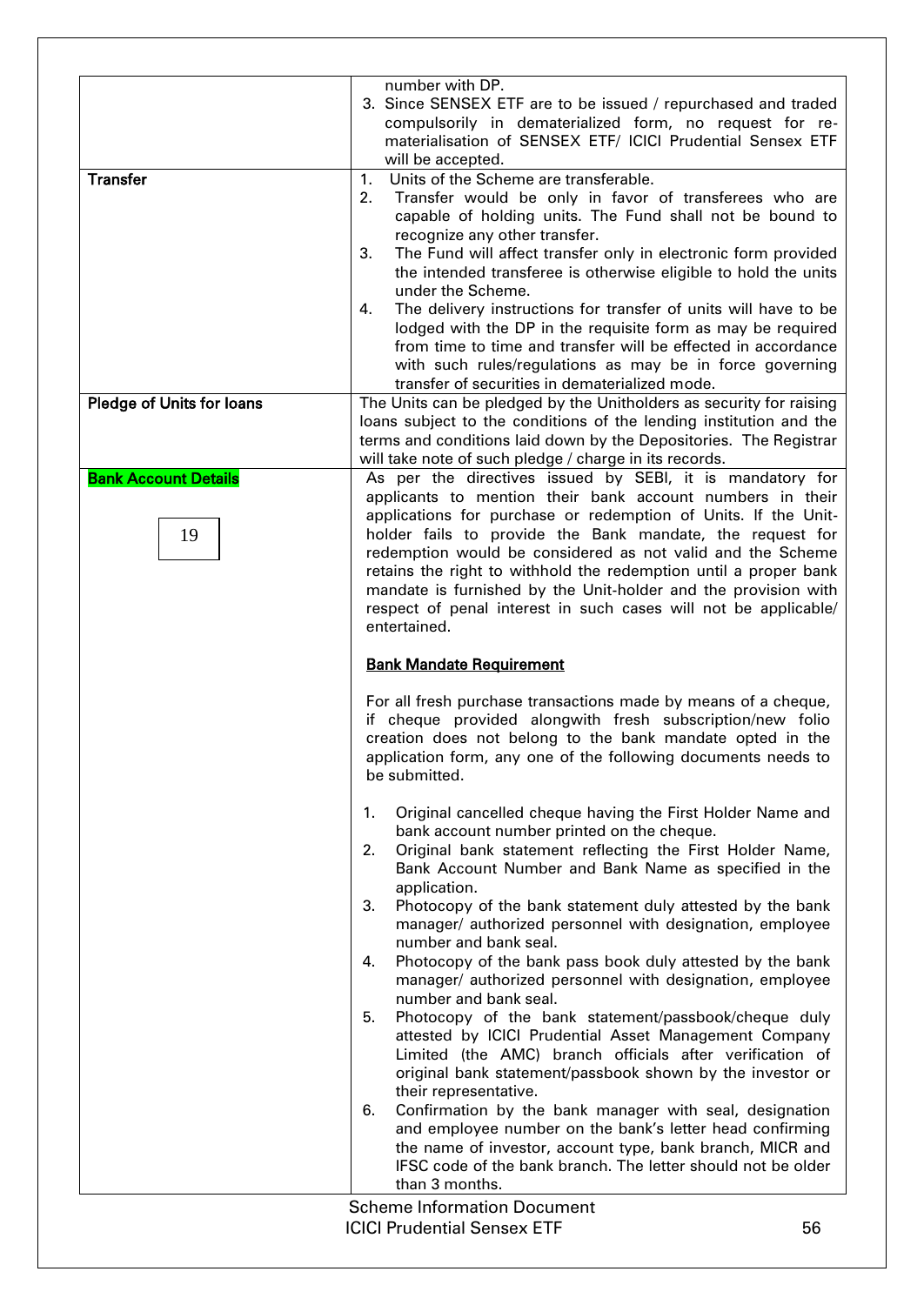|                | This condition is also applicable to all purchase transactions made<br>by means of a Demand Draft. In case the application is not<br>accompanied by the aforesaid documents, the AMC reserves the<br>right to reject the application, also the AMC will not be liable in<br>case the redemption/IDCW proceeds are credited to wrong<br>account in absence of above original documents.<br>In case the bank account details are not mentioned or found to be<br>incomplete or invalid in a purchase application, then the AMC may<br>consider the account details as appearing in the investment<br>amount cheque and the same shall be updated under the folio as<br>the payout bank account for the payment of redemption/IDCW<br>amount etc. The aforementioned updation of bank account shall<br>however be subject to compliance with the third party investment<br>guidelines issued by Association of Mutual Funds in India (AMFI)<br>from time to time.                                                                                                                                                                                                                                                                                                                                                                                                                                                                                                                                                                                                                                                                                                                                                                                                                                                                                                                                                                                                                                                                          |
|----------------|-----------------------------------------------------------------------------------------------------------------------------------------------------------------------------------------------------------------------------------------------------------------------------------------------------------------------------------------------------------------------------------------------------------------------------------------------------------------------------------------------------------------------------------------------------------------------------------------------------------------------------------------------------------------------------------------------------------------------------------------------------------------------------------------------------------------------------------------------------------------------------------------------------------------------------------------------------------------------------------------------------------------------------------------------------------------------------------------------------------------------------------------------------------------------------------------------------------------------------------------------------------------------------------------------------------------------------------------------------------------------------------------------------------------------------------------------------------------------------------------------------------------------------------------------------------------------------------------------------------------------------------------------------------------------------------------------------------------------------------------------------------------------------------------------------------------------------------------------------------------------------------------------------------------------------------------------------------------------------------------------------------------------------------------|
|                | The AMC reserves the right to call for any additional documents as<br>may be required, for processing of such transactions with<br>missing/incomplete/invalid bank account details. The AMC also<br>reserves the right to reject such applications.                                                                                                                                                                                                                                                                                                                                                                                                                                                                                                                                                                                                                                                                                                                                                                                                                                                                                                                                                                                                                                                                                                                                                                                                                                                                                                                                                                                                                                                                                                                                                                                                                                                                                                                                                                                     |
| Who can invest | The following persons are eligible and may apply for subscription<br>to the Units of the Scheme (subject, wherever relevant, to<br>purchase of units of Mutual Funds being permitted under<br>respective constitutions and relevant statutory regulations):<br>Resident adult individual either singly or jointly (not exceeding<br>four)<br>Minor through parent/lawful guardian<br>$\bullet$<br>Companies, Bodies Corporate, Public Sector Undertakings,<br>association of persons or bodies of individuals and societies<br>registered under the Societies Registration Act, 1860 (so long<br>as the purchase of units is permitted under the respective<br>constitutions)<br>Religious and Charitable Trusts under the provisions of<br>11(5)(xii) of Income-tax Act, 1961 read with Rule 17C of<br>Income-Tax Rules, 1962<br><b>Partnership Firms</b><br>$\bullet$<br>Karta of Hindu Undivided Family (HUF)<br>$\bullet$<br><b>Banks &amp; Financial Institutions</b><br>$\bullet$<br>Non-resident Indians/Persons of Indian origin residing abroad<br>$\bullet$<br>(NRIs) on full repatriation basis (subject to RBI approval, if any)<br>or on non repatriation basis, as per applicable regulations<br>notified by RBI from time to time.<br>Army, Air Force, Navy and other para-military funds<br>$\bullet$<br>Scientific and Industrial Research Organizations<br>$\bullet$<br>Mutual fund schemes<br>$\bullet$<br>Foreign Portfolio Investor (FPI) subject to the applicable<br>regulations<br>Any other category of investor who may be notified by<br>$\bullet$<br>Trustees from time to time by display on the website of the<br>AMC.<br>The following persons are not eligible to invest in the Scheme and<br>apply for subscription to the units of the Schemes:<br>A person who falls within the definition of the term "U.S.<br>Person" under 'Regulation S' promulgated under the Securities<br>Act of 1933 of the United States, as amended, and<br>corporations or other entities organised under the laws of the |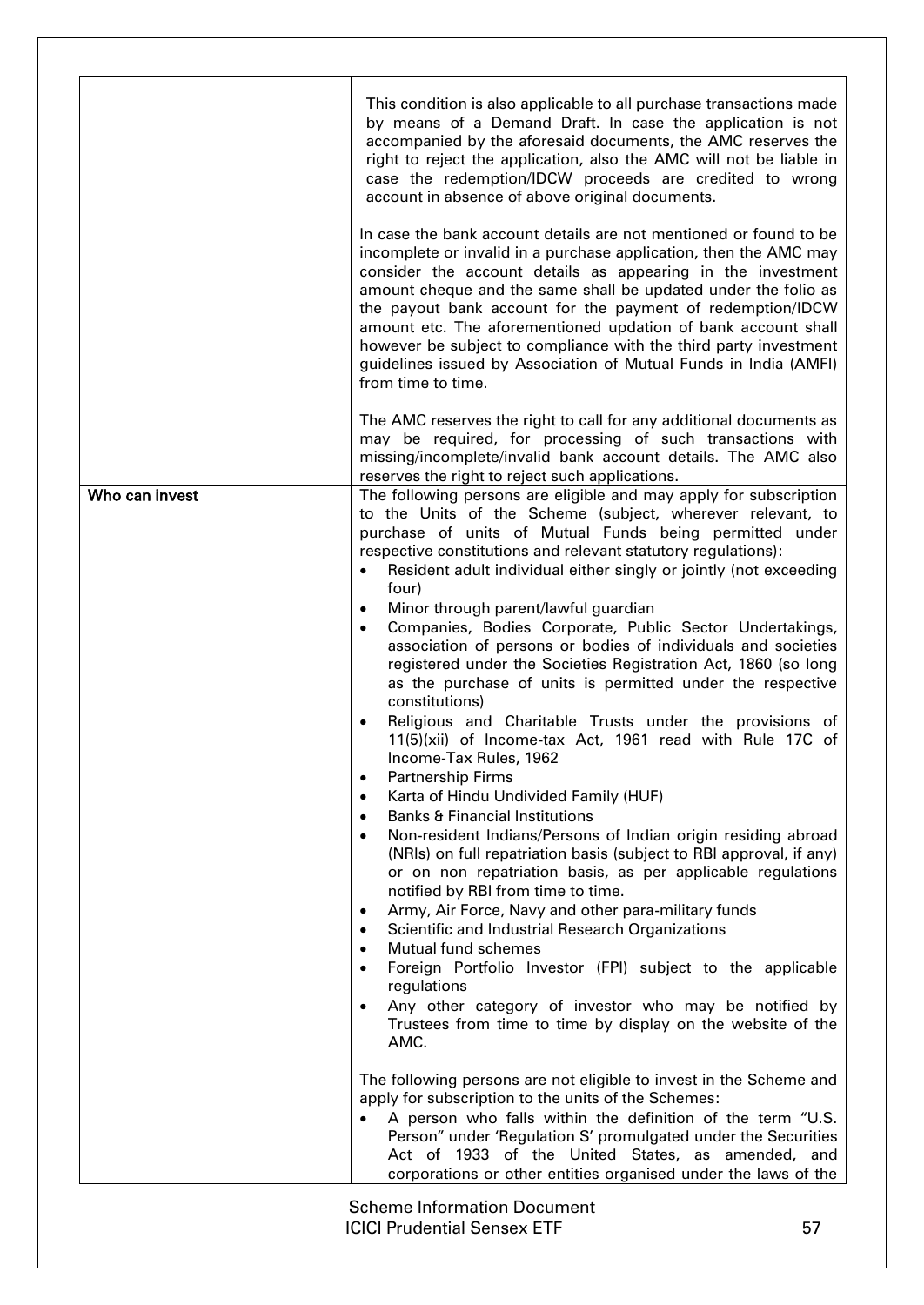|                              | U.S. are not eligible to invest in the schemes and apply for<br>subscription to the units of the schemes, except for lump sum<br>subscription, systematic transactions and switch transactions<br>requests received from Non-resident Indians/Persons of Indian<br>origin who at the time of such investment, are present in India<br>and submit a physical transaction request along with such<br>documents as may be prescribed by ICICI Prudential Asset<br>Management Company Limited (the AMC)/ICICI Prudential<br>Trust Limited (the Trustee) from time to time.<br>The AMC shall accept such investments subject to the applicable<br>laws and such other terms and conditions as may be notified by<br>the AMC/the Trustee. The investor shall be responsible for<br>complying with all the applicable laws for such investments.<br>The AMC reserves the right to put the transaction requests on<br>hold/reject the transaction request/reverse allotted units, as the<br>case may be, as and when identified by the AMC, which are not in<br>compliance with the terms and conditions notified in this regard.<br>A person who is resident of Canada<br>Such other individuals/institutions/body corporate etc., as may<br>be decided by the AMC from time to time. |
|------------------------------|--------------------------------------------------------------------------------------------------------------------------------------------------------------------------------------------------------------------------------------------------------------------------------------------------------------------------------------------------------------------------------------------------------------------------------------------------------------------------------------------------------------------------------------------------------------------------------------------------------------------------------------------------------------------------------------------------------------------------------------------------------------------------------------------------------------------------------------------------------------------------------------------------------------------------------------------------------------------------------------------------------------------------------------------------------------------------------------------------------------------------------------------------------------------------------------------------------------------------------------------------------------------------------|
| Other requirements/processes | <b>Consolidation of Folios</b>                                                                                                                                                                                                                                                                                                                                                                                                                                                                                                                                                                                                                                                                                                                                                                                                                                                                                                                                                                                                                                                                                                                                                                                                                                                 |
|                              | In case an investor has multiple folios, the AMC reserves the right<br>to consolidate all the folios into one folio, based on such criteria as<br>may be determined by the AMC from time to time.<br>In case of additional purchases in same scheme / fresh purchase in<br>new scheme, if the investor fails to provide the folio number, the<br>AMC reserves the right to allot the units in the existing folio, based<br>on such integrity checks as may be determined by the AMC from<br>time to time.<br>Transactions without Scheme/Option Name, if any                                                                                                                                                                                                                                                                                                                                                                                                                                                                                                                                                                                                                                                                                                                   |
|                              | In case of fresh/additional purchases, if the name of the Scheme<br>on the application form/transaction slip differs from the name on<br>the Cheque/Demand Draft, then the AMC will process the<br>application and allot units at the applicable Net Asset Value, under<br>the Scheme/Plan which is mentioned on the application<br>form/transaction slip duly signed by the investor(s). The AMC<br>reserves the right to call for other additional documents as may be<br>required, for processing such transactions. The AMC also reserves<br>the right to reject such transactions.                                                                                                                                                                                                                                                                                                                                                                                                                                                                                                                                                                                                                                                                                        |
|                              | The AMC thereafter shall not be responsible for any loss suffered<br>by the investor due to the discrepancy of a Scheme name<br>the application form/transaction<br>mentioned<br>in<br>slip<br>and<br>Cheque/Demand Draft.                                                                                                                                                                                                                                                                                                                                                                                                                                                                                                                                                                                                                                                                                                                                                                                                                                                                                                                                                                                                                                                     |
|                              | In case of fresh purchases, if the Plan name is not mentioned on<br>the application form/transaction slip, then the units will be allotted<br>under the Plan mentioned on the Cheque/Demand Draft. The<br>Plan/Option that will be considered in such cases if not specified<br>by the customer will be the default option of the Plan as per the<br>SID.                                                                                                                                                                                                                                                                                                                                                                                                                                                                                                                                                                                                                                                                                                                                                                                                                                                                                                                      |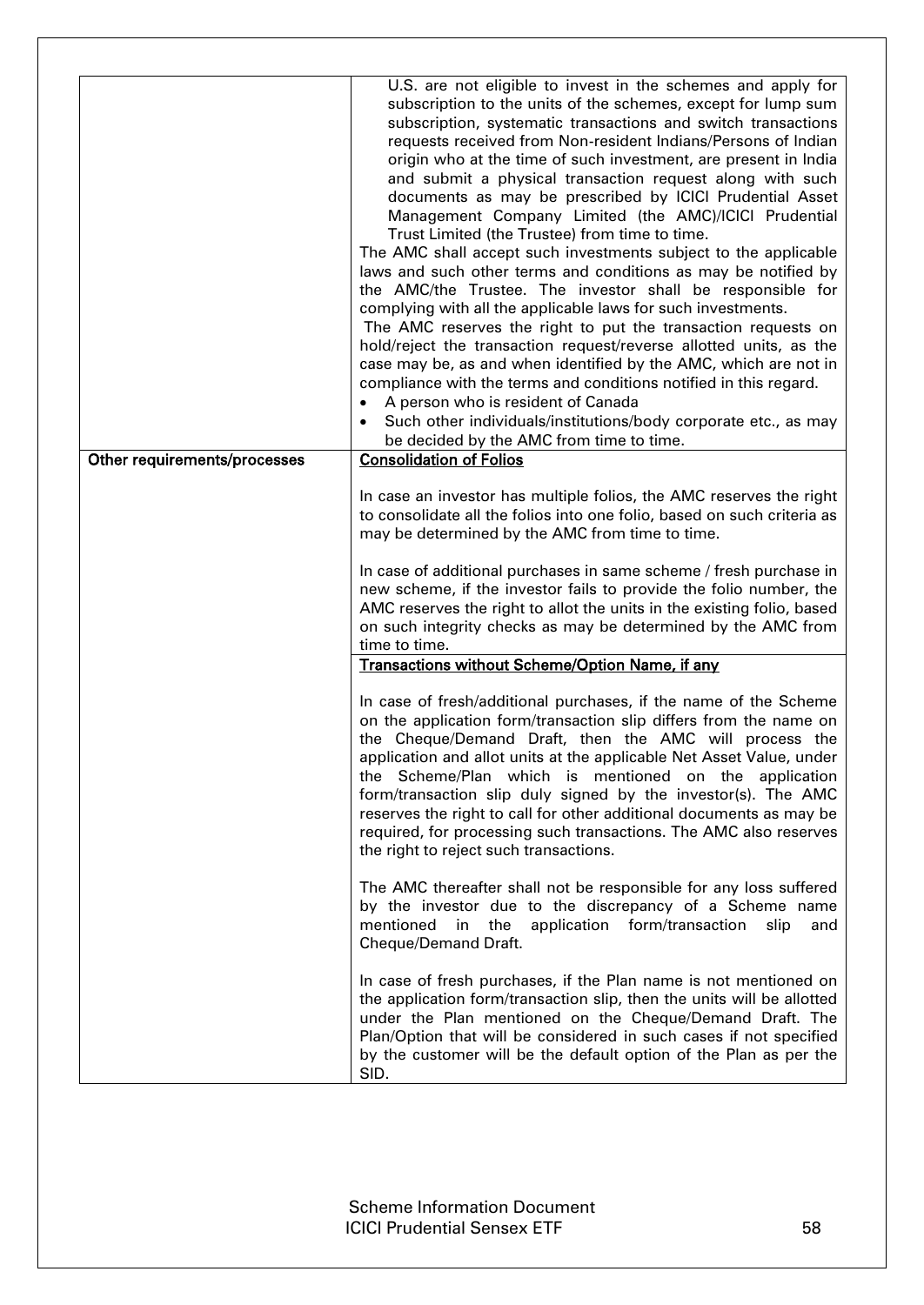| <b>Redemption/Switch Requests</b>                                                  |
|------------------------------------------------------------------------------------|
| If an investor submits a redemption/switch request mentioning                      |
| the Number of Units and the Amount to<br>both<br>be                                |
| redeemed/switched in the transaction slip, then the AMC reserves                   |
| the right to process the redemption/switch for the Number of units                 |
| and not for the amount mentioned.                                                  |
|                                                                                    |
| If an investor submits a redemption/switch request by mentioning                   |
| Number of Units or Amount to be redeemed and the same is                           |
| higher than the balance Units/Amount available in the folio under                  |
| the Scheme, then the AMC reserves the right to process the                         |
| redemption/switch request for the available balance in the folio                   |
| under the Scheme of the investor.<br><b>Multiple Requests</b>                      |
| In case an investor makes multiple requests in a transaction slip                  |
| redemption/switch<br>and<br>i.e.<br>Change<br>of Address<br>or                     |
| redemption/switch and Change of Bank Mandate or any                                |
| combination thereof, but the signature is appended only under                      |
| one such request, then the AMC reserves the right to process the                   |
| request under which signature is appended and reject the rest                      |
| where signature is not appended.                                                   |
| Seeding of Aadhaar number                                                          |
| Please refer to Statement of Additional Information available on                   |
| website www.icicipruamc.com.                                                       |
| Processing of Transmission-cum-Redemption request(s)                               |
| If an investor submits redemption/switch out request(s) for                        |
| transmission cases it will be processed after the units are                        |
| transferred in the name of new unit holder and only upon                           |
| subsequent submission of fresh redemption/switch-out request(s)                    |
| from the new unit holder.                                                          |
| Tax Status of the investor                                                         |
| For all fresh purchases, the AMC reserves the right to update the                  |
| tax status of investors, on best effort basis, on the basis of                     |
| Permanent Account Number/Bank Account details or such other                        |
| information of the investor available with the AMC for the purpose                 |
| of determining the tax status of the investor. The AMC shall not be                |
| responsible for any claims made by the investor/third party on                     |
| account of updation of tax status.<br>Updation of Email address and mobile number: |
| Investors are requested to update their own email address and                      |
| mobile number for speed and ease of communication in a                             |
| convenient and cost-effective manner, and to help prevent                          |
| fraudulent transactions.                                                           |
| <b>Communication via Electronic Mail (e-mail)</b>                                  |
| It is hereby notified that wherever the investor(s) has/have                       |
| provided his/their e-mail address in the application form or any                   |
| subsequent                                                                         |
| communication in any of the folio belonging to the investor(s),                    |
| the Fund/Asset Management Company reserves the right to use                        |
| Electronic<br>Mail                                                                 |
| (e-mail) as a default mode to send various communication which                     |
| include                                                                            |
| account statements for transactions done by the investor(s).                       |
| The investor(s) may request for a physical account statement by                    |
| writing or calling the Fund's Investor Service Centre / Registrar &                |
| Transfer Agent. In case of specific request received from                          |
| investor(s), the Fund shall endeavour to provide the account                       |
| statement to the investor(s) within 5 working days from the receipt                |
| of such request.                                                                   |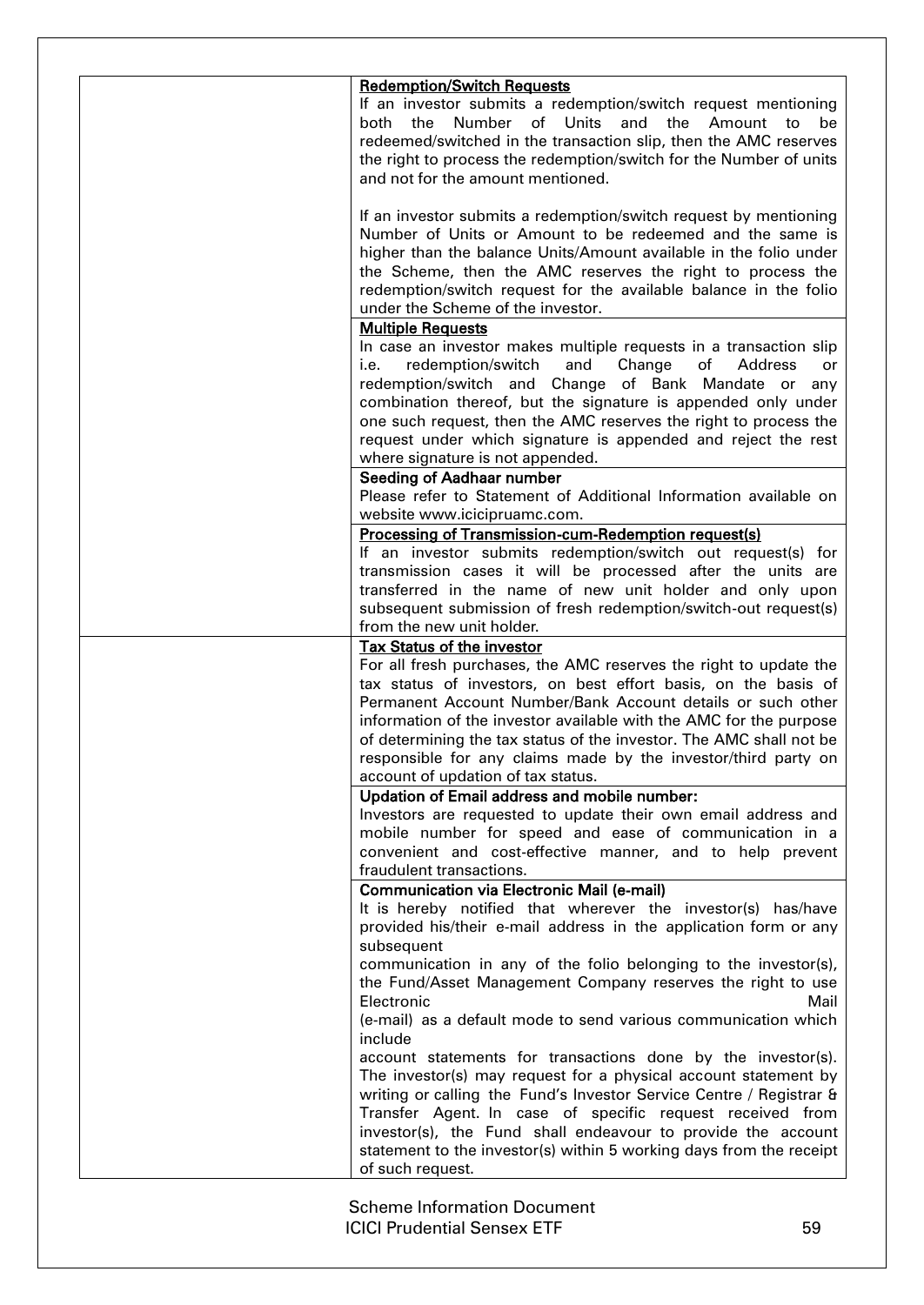| <b>Acceptance/Processing</b><br>Non<br>оf<br><b>Purchase</b><br>request(s)<br>due<br>to<br>repeated Cheque Bounce                          | With respect to purchase request submitted by any investor, if it is<br>noticed that there are repeated instances of two or more cheque<br>bounces, the AMC reserves the right to, not to accept/allot units<br>for all future purchase of such investor(s).                                                                                                                                                                                                                                                                                                                                                                                                                                                                                                                                                                                                                                                                                                                                                                                                                                                                                                                                                                                                                                                                                                                                                                                                                                                                                                                                                                                                                                                                                            |    |
|--------------------------------------------------------------------------------------------------------------------------------------------|---------------------------------------------------------------------------------------------------------------------------------------------------------------------------------------------------------------------------------------------------------------------------------------------------------------------------------------------------------------------------------------------------------------------------------------------------------------------------------------------------------------------------------------------------------------------------------------------------------------------------------------------------------------------------------------------------------------------------------------------------------------------------------------------------------------------------------------------------------------------------------------------------------------------------------------------------------------------------------------------------------------------------------------------------------------------------------------------------------------------------------------------------------------------------------------------------------------------------------------------------------------------------------------------------------------------------------------------------------------------------------------------------------------------------------------------------------------------------------------------------------------------------------------------------------------------------------------------------------------------------------------------------------------------------------------------------------------------------------------------------------|----|
| Restriction<br>fresh<br>on<br>purchases/additional<br>purchases/switches<br>in<br>any<br><b>Schemes of ICICI Prudential Mutual</b><br>Fund | As per requirements of the U.S. Securities and Exchange<br>Commission (SEC), A person who falls within the definition of the<br>term "U.S. Person" under 'Regulation S' promulgated under the<br>Securities Act of 1933 of the United States, as amended, and<br>corporations or other entities organised under the laws of the U.S.<br>are not eligible to invest in the schemes and apply for subscription<br>to the units of the schemes, except for lump sum subscription,<br>systematic transactions and switch transactions requests received<br>from Non-resident Indians/Persons of Indian origin who at the time<br>of such investment, are present in India and submit a physical<br>transaction request along with such documents as may be<br>prescribed by ICICI Prudential Asset Management Company<br>Limited (the AMC)/ICICI Prudential Trust Limited (the Trustee) from<br>time to time.                                                                                                                                                                                                                                                                                                                                                                                                                                                                                                                                                                                                                                                                                                                                                                                                                                               |    |
|                                                                                                                                            | The AMC shall accept such investments subject to the applicable<br>laws and such other terms and conditions as may be notified by<br>the AMC/the Trustee. The investor shall be responsible for<br>complying with all the applicable laws for such investments.                                                                                                                                                                                                                                                                                                                                                                                                                                                                                                                                                                                                                                                                                                                                                                                                                                                                                                                                                                                                                                                                                                                                                                                                                                                                                                                                                                                                                                                                                         |    |
| <b>Third party Cheques</b>                                                                                                                 | The AMC reserves the right to put the transaction requests on<br>hold/reject the transaction request/reverse allotted units, as the<br>case may be, as and when identified by the AMC, which are not in<br>compliance with the terms and conditions notified in this regard.<br>However, existing investments will be allowed to be redeemed<br>Investment/subscription made through third party cheque(s) will                                                                                                                                                                                                                                                                                                                                                                                                                                                                                                                                                                                                                                                                                                                                                                                                                                                                                                                                                                                                                                                                                                                                                                                                                                                                                                                                         |    |
|                                                                                                                                            | not be accepted for investments in the units of ICICI Prudential<br>Mutual Fund. Third party cheque(s) for this purpose are defined<br>as:<br>i) Investment made through instruments issued from an account<br>other than that of the beneficiary investor,<br>ii) In case the investment is made from a joint bank account, the<br>first holder of the mutual fund folio is not one of the joint<br>holders of the bank account from which payment is made.<br>Third party cheque(s) for investment/subscription shall be<br>accepted, only in exceptional circumstances, as detailed below:<br>Payment by Employer on behalf of employee under<br>1.<br>Systematic Investment<br>Plans or<br>lump sum/one-time<br>subscription through Payroll deductions.<br>Custodian on behalf of a Foreign Portfolio Investor (FPI) or a<br>2.<br>client.<br>3.<br>Payment made by the AMC to a Distributor empanelled with<br>it on account of commission, incentive, etc. in the form of the<br>Mutual Fund units of the Schemes managed by such AMC<br>through SIP or lump sum/one time subscription, subject to<br>compliance with SEBI Regulations and Guidelines issued by<br>AMFI, from time to time.<br>Payment made by a Corporate to its Agent/Distributor/Dealer<br>4.<br>(similar arrangement with Principal-agent relationship)<br>account of commission or incentive payable for sale of its<br>goods/services, in the form of Mutual Fund units of the<br>Schemes managed by such AMC through SIP or lump<br>sum/one time subscription, subject to compliance with SEBI<br>Regulations and Guidelines issued by AMFI, from time to<br>time.<br>5.<br>Payment by registered Stock brokers of recognized stock<br><b>Scheme Information Document</b> |    |
|                                                                                                                                            | <b>ICICI Prudential Sensex ETF</b>                                                                                                                                                                                                                                                                                                                                                                                                                                                                                                                                                                                                                                                                                                                                                                                                                                                                                                                                                                                                                                                                                                                                                                                                                                                                                                                                                                                                                                                                                                                                                                                                                                                                                                                      | 60 |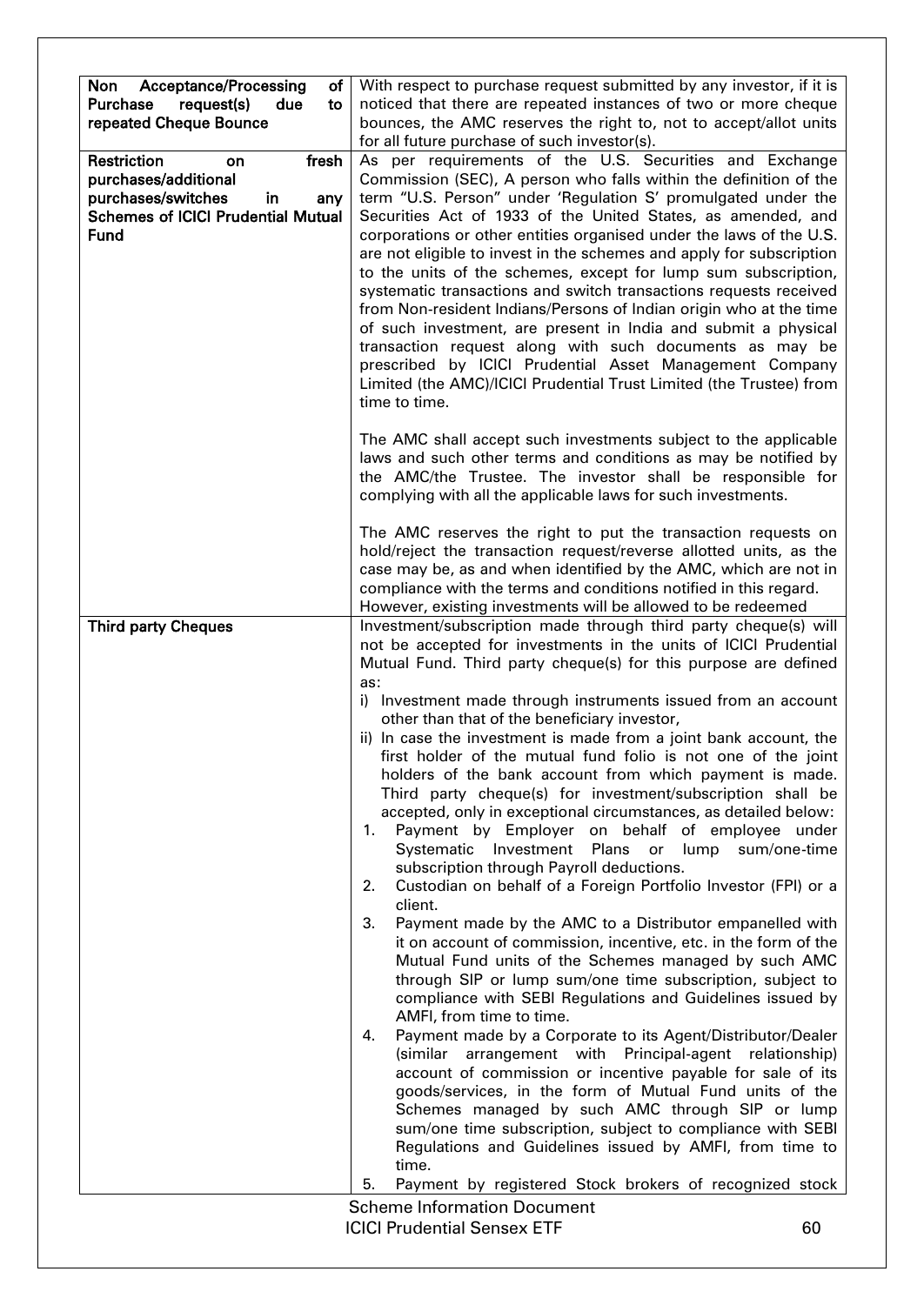|                               | exchanges for their clients having demat accounts.                                                                                                                                                                                                                                                                                                                                                                                                                                                                                                          |
|-------------------------------|-------------------------------------------------------------------------------------------------------------------------------------------------------------------------------------------------------------------------------------------------------------------------------------------------------------------------------------------------------------------------------------------------------------------------------------------------------------------------------------------------------------------------------------------------------------|
|                               | Note:                                                                                                                                                                                                                                                                                                                                                                                                                                                                                                                                                       |
|                               | Pursuant to SEBI circular SEBI/HO/IMD/DF3/CIR/P/2019/166<br>dated December 24, 2019 payment for investment by means of<br>Cheque, Demand Draft or any other mode shall be accepted<br>from the bank account of the minor or from a joint account of<br>the minor with the guardian only.                                                                                                                                                                                                                                                                    |
|                               | Please refer SAI for more details.                                                                                                                                                                                                                                                                                                                                                                                                                                                                                                                          |
|                               | The above mentioned exception cases will be processed after<br>carrying out necessary checks and verification of documents<br>attached along with the purchase transaction slip/application form,<br>as stated below:                                                                                                                                                                                                                                                                                                                                       |
|                               | 1. Determining the identity of the Investor and the person making<br>payment i.e. mandatory now Your Client (KYC) for Investor and<br>the person making the payment.<br>2. Obtaining necessary declaration from the Investor/unitholder<br>and the person making the payment. Declaration by the person<br>making the payment should give details of the bank account<br>from which the payment is made and the relationship with the<br>beneficiary.<br>3. Verifying the source of funds to ensure that funds have come<br>from the drawer's account only. |
|                               | The AMC reserves a right to seek information and/or obtain such<br>other additional documents other than the aforesaid documents<br>from third party for establishing the identity of the Third Party,<br>before processing such applications.                                                                                                                                                                                                                                                                                                              |
|                               | Please visit www.icicipruamc.com for further details.                                                                                                                                                                                                                                                                                                                                                                                                                                                                                                       |
| <b>Multiple Bank accounts</b> | The unit holder/ investor can register multiple bank account details<br>under its existing folio by submitting separate form available on<br>the website of the AMC at www.icicipruamc.com.<br>Individuals/HuF can register upto 5 different bank accounts for a<br>folio, whereas non-individuals can register upto 10 different bank<br>accounts for a folio.                                                                                                                                                                                             |
| Reversal of cheque(s)         | Where the units under any scheme are allotted to investors and<br>cheque(s) given by the said investors towards subscription of units<br>are not realised thereafter or where the confirmation from the<br>bankers is delayed<br>or not received for non-realisation of<br>cheque(s), the Fund reserves the right to reverse such units.                                                                                                                                                                                                                    |
|                               | If the Investor redeems such units before the reversal of units, the<br>fund reserves the right to recover the amount from the investor -<br>out of subsequent redemption proceeds payable to<br>a)<br>investor.                                                                                                                                                                                                                                                                                                                                            |
|                               | by way of cheque or demand draft or pay order in favour<br>b)<br>of Scheme if investor has no other units in the folio                                                                                                                                                                                                                                                                                                                                                                                                                                      |
| Know Your Client (KYC) Norms  | It is mandatory to complete the KYC requirements for all unit<br>holders, including for all joint holders and the guardian in case of<br>folio of a minor investor.                                                                                                                                                                                                                                                                                                                                                                                         |
|                               | Accordingly,<br>financial transactions<br>(including<br>redemptions,<br>switches and all types of systematic plans) and non-financial                                                                                                                                                                                                                                                                                                                                                                                                                       |
|                               | <b>Scheme Information Document</b>                                                                                                                                                                                                                                                                                                                                                                                                                                                                                                                          |
|                               | <b>ICICI Prudential Sensex ETF</b><br>61                                                                                                                                                                                                                                                                                                                                                                                                                                                                                                                    |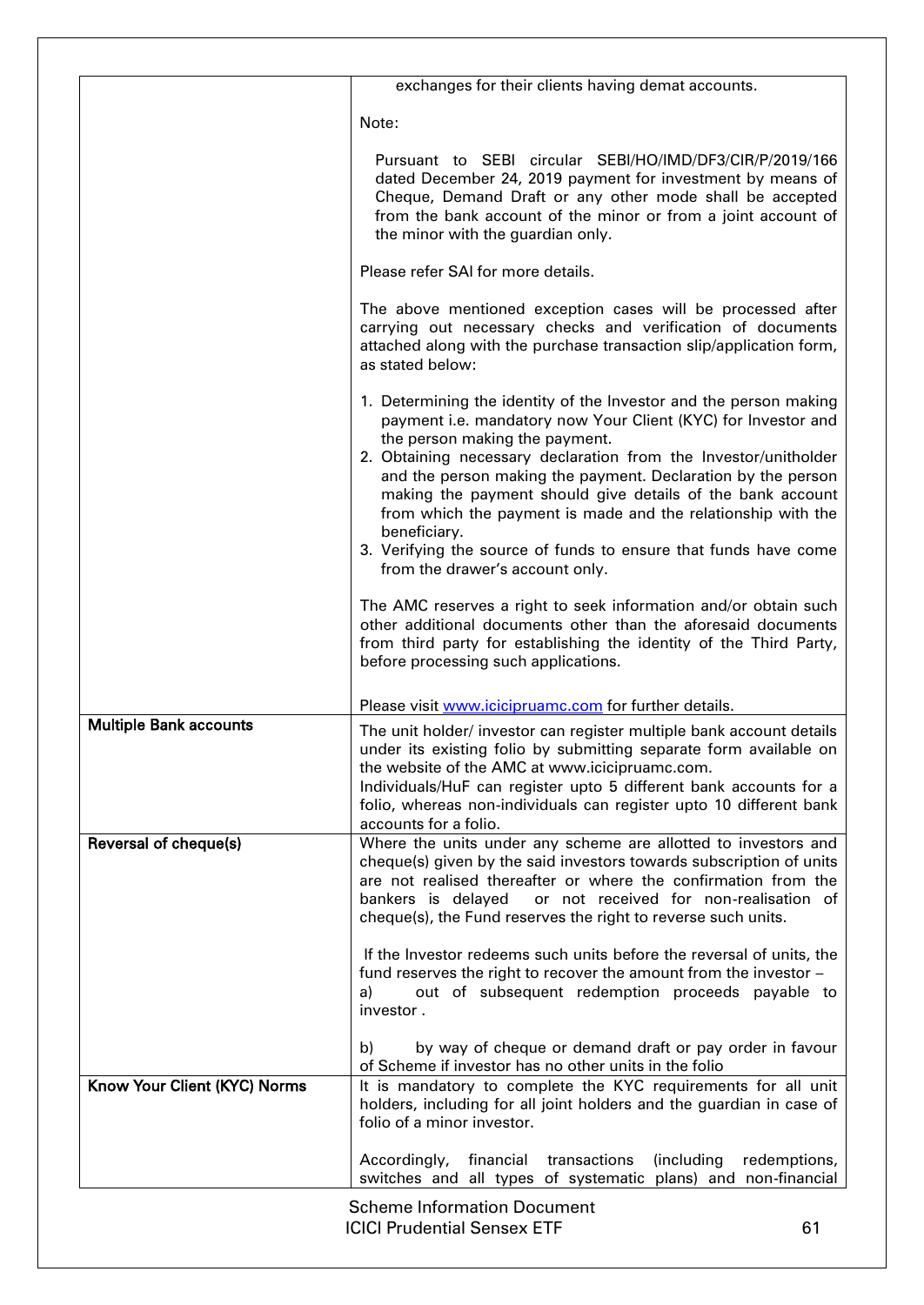|                                       | requests will not be processed if the unit holders have not<br>completed KYC requirements.                                                                                                                                                                                                                                                                                                                                                         |
|---------------------------------------|----------------------------------------------------------------------------------------------------------------------------------------------------------------------------------------------------------------------------------------------------------------------------------------------------------------------------------------------------------------------------------------------------------------------------------------------------|
|                                       | Unit holders are advised to use the applicable KYC Form for<br>completing the KYC requirements and submit the form at our<br>nearest branch. Further, upon updation of PAN/KYC details with<br>the KRA (KRA-KYC)/CERSAI (CKYC), the unit holders are requested<br>to intimate us/our Registrar and Transfer Agent, Computer Age<br>Management Services Limited, their PAN information along with<br>the folio details for updation in our records. |
|                                       | CKYCR (Central KYC Records Registry) has now been extended to<br>Legal Entities as well, procedure for the same shall be prescribed<br>from time to time.                                                                                                                                                                                                                                                                                          |
|                                       | For more details, please refer SAI available on the AMC's website.                                                                                                                                                                                                                                                                                                                                                                                 |
| <b>Cash Investments in the Scheme</b> | Currently, the AMC is not accepting cash investments. Notice shall                                                                                                                                                                                                                                                                                                                                                                                 |
|                                       | be provided in this regard as and when the facility is made<br>available.                                                                                                                                                                                                                                                                                                                                                                          |

# C. PERIODIC DISCLOSURES

| <b>Net Asset Value</b><br>This is the value per unit of the<br>scheme on a particular day. You<br>can ascertain the value of your<br>investments by multiplying the<br>NAV with your unit balance.<br>17(a) | The NAV will be calculated and disclosed at the close of every<br>Business Day. NAV will be determined on every Business Day<br>except in special circumstances. NAV of the scheme shall be:<br>Prominently disclosed by the AMC under a separate head<br>on the AMC's website (www.icicipruamc.com) by 11.00 p.m. on<br>every business day,<br>On the website of Association of Mutual Funds in India -<br>AMFI (www.amfiindia.com) by 11.00 p.m. on every business day,<br>and<br>Shall be made available at all Customer Service Centres of<br>the AMC.                                                                                                                                                                                                               |
|-------------------------------------------------------------------------------------------------------------------------------------------------------------------------------------------------------------|--------------------------------------------------------------------------------------------------------------------------------------------------------------------------------------------------------------------------------------------------------------------------------------------------------------------------------------------------------------------------------------------------------------------------------------------------------------------------------------------------------------------------------------------------------------------------------------------------------------------------------------------------------------------------------------------------------------------------------------------------------------------------|
|                                                                                                                                                                                                             | In case of any delay, the reasons for such delay would be explained<br>to AMFI and SEBI by the next day. If the NAVs are not available<br>before commencement of business hours on the following day due<br>to any reason, the Fund shall issue a press release providing<br>reasons and explaining when the Fund would be able to publish the<br>NAVs.<br>In addition to the above, the indicative NAV will be updated on<br>AMCs website during market hours, on regular 1 minute interval<br>basis.                                                                                                                                                                                                                                                                   |
| Monthly and Half yearly Portfolio /<br>Disclosures / Half yearly Financial<br><b>Results</b>                                                                                                                | The AMC shall disclose portfolio of the scheme (along with ISIN) as<br>on the last day of the month / half-year within 10 days from the<br>close of each month / half-year respectively on website of:<br>AMC i.e. www.icicipruamc.com<br>AMFI i.e. www.amfiindia.com.<br>$\bullet$<br>The AMC shall send via email both the monthly and half-yearly<br>statement of scheme portfolio within 10 days from the close of<br>each month / half-year respectively. Mutual Funds/ AMCs shall<br>send the details of the scheme portfolio while communicating the<br>monthly and half-yearly statement of scheme portfolio via email or<br>any other mode as may be communicated by SEBI/AMFI from time<br>to time. The AMC shall provide a feature wherein a link is provided |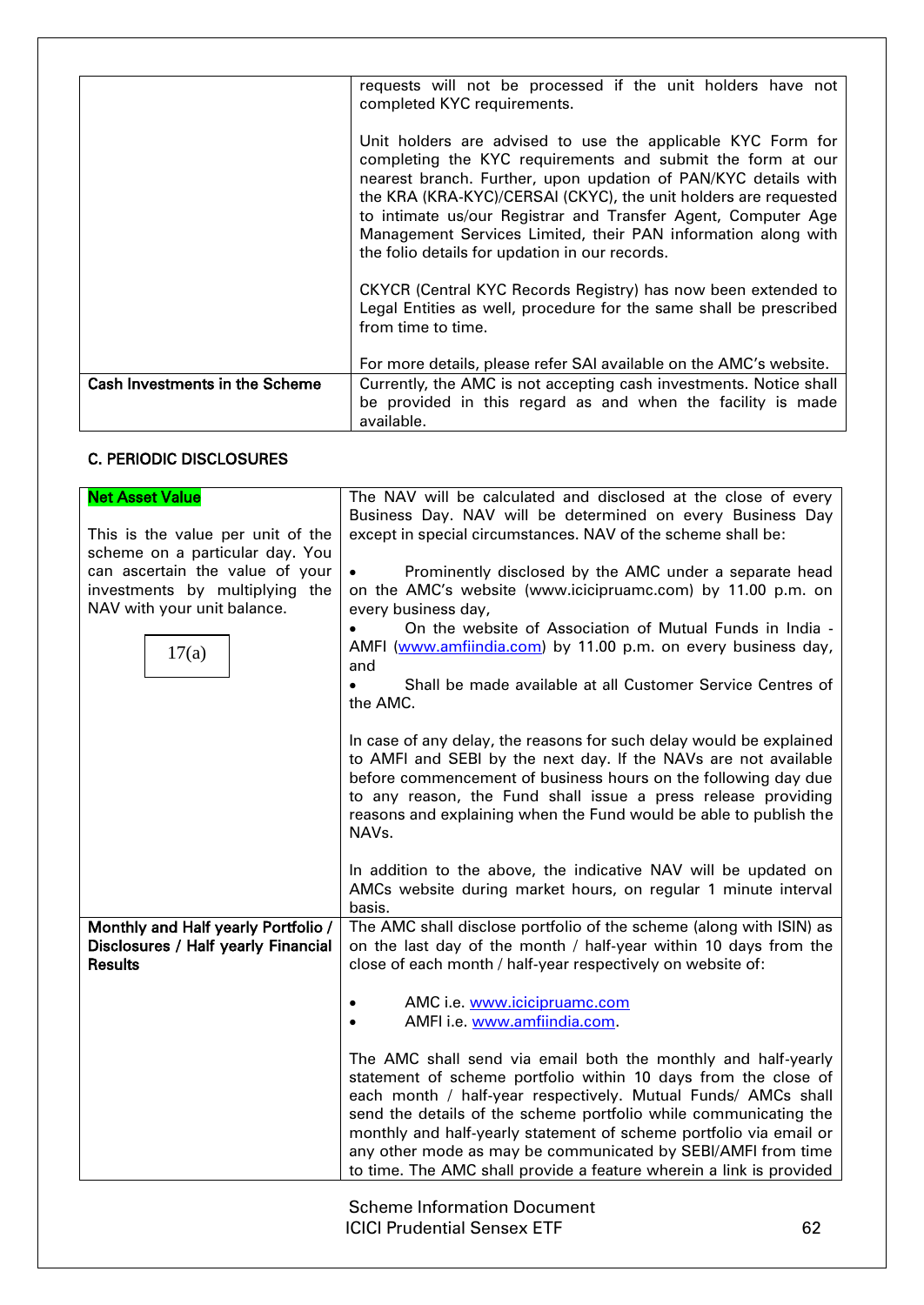|                               | to the investors to their registered email address to enable the<br>investor to directly view/download only the portfolio of schemes<br>subscribed by the said investor. Further, from October 1, 2021 the<br>monthly and half yearly portfolio disclosure shall also include the<br>scheme risk-o-meter, name of benchmark and risk-o-meter of<br>benchmark.<br>The AMC shall publish an advertisement in all India edition of at<br>least two daily newspapers, one each in English and Hindi, every<br>half year disclosing the hosting of the half-yearly statement of the<br>scheme's portfolio on the AMC's website and on the website of<br>AMFI.                                                                                                                                                                                                                                                |     |
|-------------------------------|---------------------------------------------------------------------------------------------------------------------------------------------------------------------------------------------------------------------------------------------------------------------------------------------------------------------------------------------------------------------------------------------------------------------------------------------------------------------------------------------------------------------------------------------------------------------------------------------------------------------------------------------------------------------------------------------------------------------------------------------------------------------------------------------------------------------------------------------------------------------------------------------------------|-----|
|                               | The unitholders whose e-mail addresses are not registered with the<br>Fund are requested to update / provide their email address to the<br>Fund for updating the database. The AMC shall provide a physical<br>copy of the statement of scheme portfolio, without charging any<br>cost, on specific request received from a unit holder.                                                                                                                                                                                                                                                                                                                                                                                                                                                                                                                                                                |     |
| <b>Half Yearly Results</b>    | Regulations<br>59<br><b>SEBI</b><br>circular<br>terms<br>οf<br>and<br>In.<br>CIR/IMD/DF/21/2012 dated September 13, 2012, the AMC shall<br>within one month from the close of each half year, that is on 31st<br>March and on 30th September, host a soft copy of its unaudited<br>financial results on their website. The half-yearly unaudited report<br>shall contain details as specified in Twelfth Schedule and such<br>other details as are necessary for the purpose of providing a true<br>and fair view of the operations of the mutual fund. Further, the AMC<br>shall publish an advertisement disclosing the hosting of such<br>financial results on their website, in atleast one English daily<br>newspaper having nationwide circulation and in a newspaper<br>having wide circulation published in the language of the region<br>where the Head Office of the mutual fund is situated. | no. |
| <b>Annual Report</b>          | The scheme wise annual report shall be hosted on the website of<br>the AMC and on the website of the AMFI soon as may be possible<br>but not later than four months from the date of closure of the<br>relevant accounts year. The AMC shall publish an advertisement<br>every year in all India edition of at least two daily newspapers, one<br>each in English and Hindi, disclosing the hosting of the scheme<br>wise annual report on the website of the AMC.                                                                                                                                                                                                                                                                                                                                                                                                                                      |     |
|                               | The AMC shall display prominently on the AMC's website link of<br>the scheme wise annual report and physical copy of the same shall<br>be made available to the unitholders at the registered / corporate<br>office of the AMC at all times.                                                                                                                                                                                                                                                                                                                                                                                                                                                                                                                                                                                                                                                            |     |
|                               | The AMC shall email the annual report or an abridged summary<br>thereof to the unitholders whose email addresses are registered<br>with the Fund. The unitholders whose e-mail addresses are not<br>registered with the Fund are requested to update / provide their<br>email address to the Fund for updating the database. Physical copy<br>of scheme wise annual report or abridged summary shall be<br>provided to investors who have opted to receive the same.                                                                                                                                                                                                                                                                                                                                                                                                                                    |     |
|                               | The AMC shall also provide a physical copy of the abridged<br>summary of the Annual Report, without charging any cost, on<br>specific request received from unitholder.                                                                                                                                                                                                                                                                                                                                                                                                                                                                                                                                                                                                                                                                                                                                 |     |
|                               | As per regulation 56(3A) of the Regulations, copy of Schemewise<br>Annual Report shall be also made available to unitholder on<br>payment of nominal fees.                                                                                                                                                                                                                                                                                                                                                                                                                                                                                                                                                                                                                                                                                                                                              |     |
| <b>Associate Transactions</b> | Please refer to Statement of Additional Information (SAI).                                                                                                                                                                                                                                                                                                                                                                                                                                                                                                                                                                                                                                                                                                                                                                                                                                              |     |
|                               | <b>Scheme Information Document</b><br><b>ICICI Prudential Sensex ETF</b><br>63                                                                                                                                                                                                                                                                                                                                                                                                                                                                                                                                                                                                                                                                                                                                                                                                                          |     |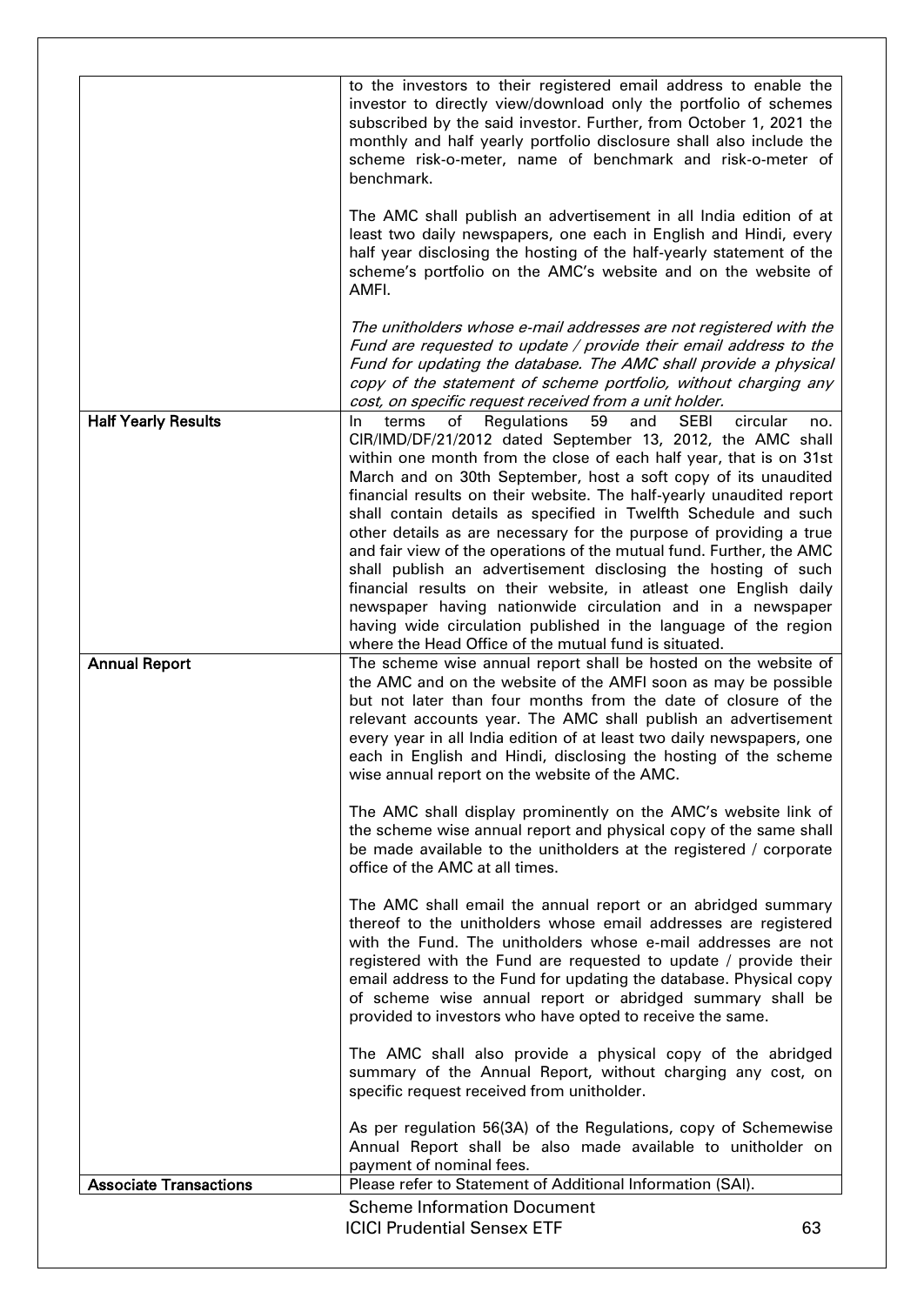| <b>Taxation</b>                                                                                                                                                                                                                                                |                                                                                |                                                                                                                                                |                                                                                                                                                |                                                                                                                                                                                                         |
|----------------------------------------------------------------------------------------------------------------------------------------------------------------------------------------------------------------------------------------------------------------|--------------------------------------------------------------------------------|------------------------------------------------------------------------------------------------------------------------------------------------|------------------------------------------------------------------------------------------------------------------------------------------------|---------------------------------------------------------------------------------------------------------------------------------------------------------------------------------------------------------|
| The information is provided for<br>general information only. This<br>information does not purport to<br>be a complete analysis of all<br>relevant tax considerations; nor                                                                                      | <b>Particulars</b>                                                             | Tax<br>rates<br>applicable for<br>Resident<br>Investors                                                                                        | Tax<br>rates<br>applicable for<br>non-resident<br><b>Investors</b>                                                                             | <b>Mutual Fund</b>                                                                                                                                                                                      |
| does it purport to be a complete<br>description of all potential tax<br>costs, tax incidence and risks for<br>the investors.In view of<br>the<br>of<br>individual<br>the<br>nature                                                                             | Tax on<br>Dividend/IDC<br>W                                                    | Taxable<br>as<br>per applicable<br>tax rates                                                                                                   | Taxable as per<br>applicable tax<br>rates                                                                                                      | Nil                                                                                                                                                                                                     |
| implications, each investor<br>is<br>advised to consult his or her own<br>tax advisors/authorised dealers<br>with respect to the<br>specific<br>of<br>tax<br>and<br>other<br>amount<br>implications arising out of his or<br>her participation in the schemes. | Capital<br>Gains:<br>Term<br>Long<br>for<br>(held<br>more than 12<br>months)** | 10 <sup>#%</sup> without<br>Indexation<br>in<br>of<br>case<br>redemption of<br>where<br>units<br>STT is paid on<br>transfer<br>[u/s]<br>112A ] | 10 <sup>#%</sup> without<br>Indexation<br>in<br>of<br>case<br>redemption of<br>units<br>where<br>STT is paid on<br>transfer<br>[u/s]<br>112A ] | Nil                                                                                                                                                                                                     |
|                                                                                                                                                                                                                                                                | Short<br>Term<br>(held for not<br>more than 12<br>months)                      | $15\%$ #<br>on<br>redemption of<br>units<br>where<br>STT is paid on<br>transfer<br>(u/s)<br>111A)                                              | $15\%$ #<br>on<br>redemption of<br>units<br>where<br>STT is paid on<br>transfer<br>(u/s)<br>111A)                                              | Nil                                                                                                                                                                                                     |
|                                                                                                                                                                                                                                                                | at applicable rates.                                                           |                                                                                                                                                |                                                                                                                                                | Equity Scheme(s) will also attract Securities Transaction Tax (STT)                                                                                                                                     |
|                                                                                                                                                                                                                                                                | Notes:                                                                         | accordance with the provisions of Section 10(23D) of the Act.                                                                                  |                                                                                                                                                | 1. Income of the Mutual Fund is exempt from income tax in                                                                                                                                               |
|                                                                                                                                                                                                                                                                |                                                                                | Scheme is classified as "equity oriented fund".                                                                                                |                                                                                                                                                | 2. Under the terms of the Scheme Information Document, this                                                                                                                                             |
|                                                                                                                                                                                                                                                                | and,—                                                                          |                                                                                                                                                |                                                                                                                                                | As per clause (a) of the explanation to section 112A, an "Equity<br>oriented fund" has been defined to mean a fund set up under a<br>scheme of a mutual fund specified under clause (23D) of section 10 |
|                                                                                                                                                                                                                                                                |                                                                                | which is traded on a recognised stock exchange,-                                                                                               |                                                                                                                                                | (i) in a case where the fund invests in the units of another fund                                                                                                                                       |
|                                                                                                                                                                                                                                                                |                                                                                | is invested in the units of such other fund; and                                                                                               |                                                                                                                                                | (A) a minimum of ninety per cent of the total proceeds of such fund                                                                                                                                     |
|                                                                                                                                                                                                                                                                |                                                                                | listed on a recognised stock exchange; and                                                                                                     |                                                                                                                                                | (B) such other fund also invests a minimum of ninety per cent of its<br>total proceeds in the equity shares of domestic companies                                                                       |
|                                                                                                                                                                                                                                                                |                                                                                | domestic companies listed on a recognised stock exchange                                                                                       |                                                                                                                                                | (ii) in any other case, a minimum of sixty-five per cent of the total<br>proceeds of such fund is invested in the equity shares of                                                                      |
|                                                                                                                                                                                                                                                                |                                                                                |                                                                                                                                                |                                                                                                                                                | Further it is stated that the percentage of equity shareholding or                                                                                                                                      |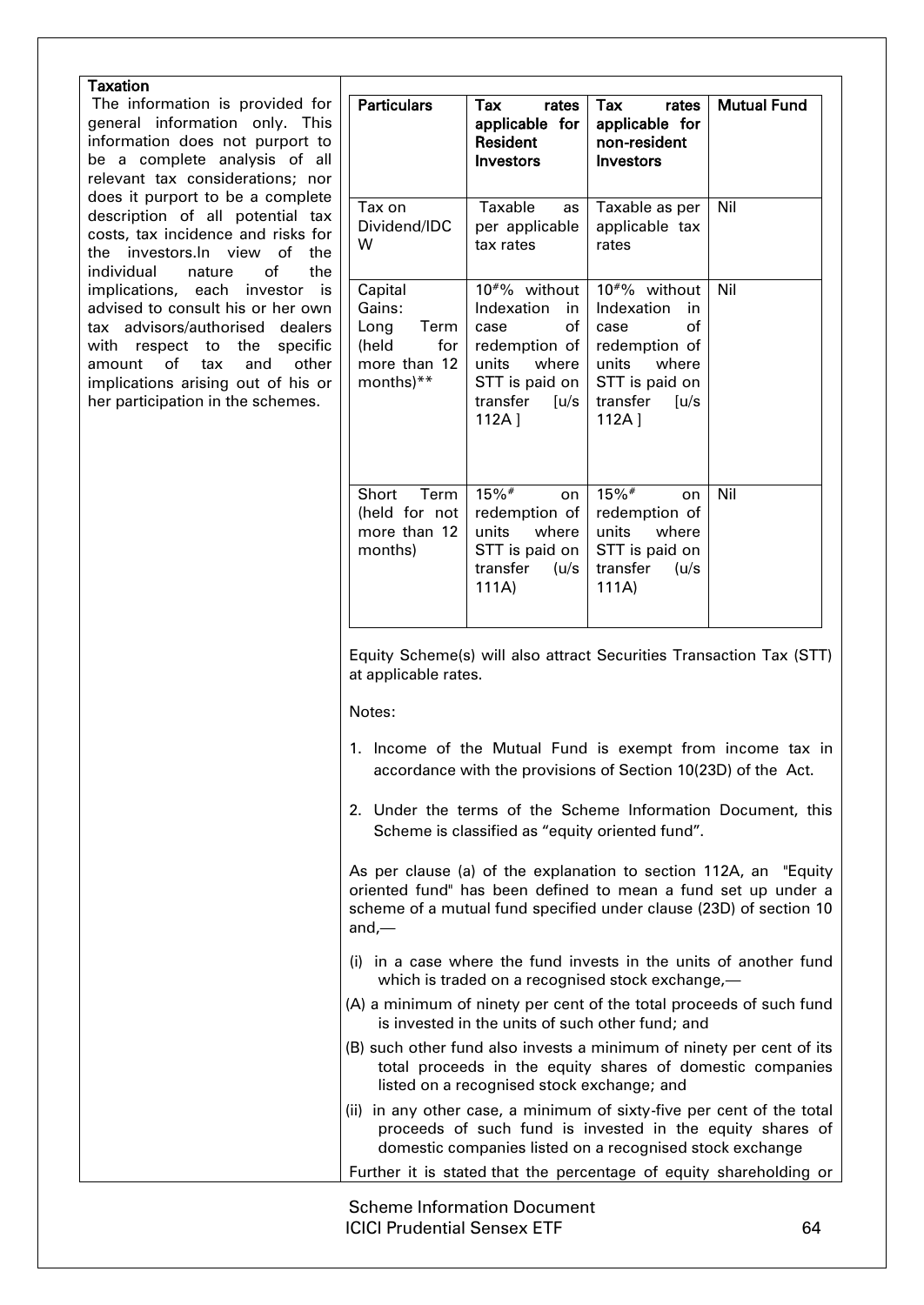|                          | unit held in respect of the fund, as the case may be, shall be<br>computed with reference to the annual average of the monthly<br>averages of the opening and closing figures.                                                                                                                                                                                              |
|--------------------------|-----------------------------------------------------------------------------------------------------------------------------------------------------------------------------------------------------------------------------------------------------------------------------------------------------------------------------------------------------------------------------|
|                          | 1. If the total income of a resident investor (being individual or<br>HUF) [without considering such Long-term capital Gains / short<br>term capital gains] is less than the basic exemption limit, then<br>such Long-term capital gains/short-term capital gains should be<br>first adjusted towards basic exemption limit and only excess<br>should be chargeable to tax. |
|                          | 2. Non-resident investors may be subject to a separate of tax<br>regime / eligible to benefits under Tax Treaties, depending upon<br>the facts of the case. The same has not been captured above.<br>3. A rebate of up to Rs. 12,500 is available for resident individuals<br>whose total income does not exceed Rs. 5,00,000.                                              |
|                          | **Aggregate long term capital gains exceeding one lakh rupees in a<br>financial year, arising from the transfer of units of an 'equity<br>oriented fund', equity shares and units of business trust are<br>chargeable to tax at 10 per cent (plus the applicable surcharge,<br>health and education cess).                                                                  |
|                          | #excluding applicable surcharge and health and education cess.                                                                                                                                                                                                                                                                                                              |
|                          | For details on Stamp Duty refer to 'Units and Offer' section.                                                                                                                                                                                                                                                                                                               |
|                          | For further details on taxation please refer to the Section on 'Tax<br>Benefits of investing in the Mutual Fund' provided in 'Statement of<br>Additional Information ('SAI')'.                                                                                                                                                                                              |
| <b>Investor services</b> | The Fund will follow-up with Customer Service Centres and<br>Registrar on complaints and enquiries received from investors for<br>resolving them promptly.                                                                                                                                                                                                                  |
|                          | For this purpose, Mr. Rajen Kotak is the Investor Relations Officer.<br>He can be contacted at the Central Service Office of the AMC. The<br>address and phone numbers are:                                                                                                                                                                                                 |
|                          | 2 <sup>nd</sup> Floor, Block B-2, Nirlon Knowledge Park, Western Express<br>Highway, Goregaon (East),<br>Mumbai - 400 063, Tel No.: 022 26852000,<br>Fax No.: 022-2686 8313<br>e-mail - enquiry@ICICIpruamc.com                                                                                                                                                             |

# D. COMPUTATION OF NAV

The NAV of the Units of the Scheme will be computed by dividing the net assets of the Scheme by the number of Units outstanding on the valuation date. The Fund shall value its investments according to the valuation norms, as specified in Schedule VIII of the Regulations, or such norms as may be prescribed by SEBI from time to time and as stipulated in the Valuation Policy and Procedures of the Fund, provided in SAI. The broad valuation norms are detailed in Statement of Additional Information.

The NAV of the Scheme shall be rounded off upto four decimals.

NAV of units under the Scheme shall be calculated as shown below:

Market or Fair Value of Scheme's investments + Current Assets - Current Liabilities and Provision

 $NAV (Rs.) =$ 

No. of Units outstanding under Scheme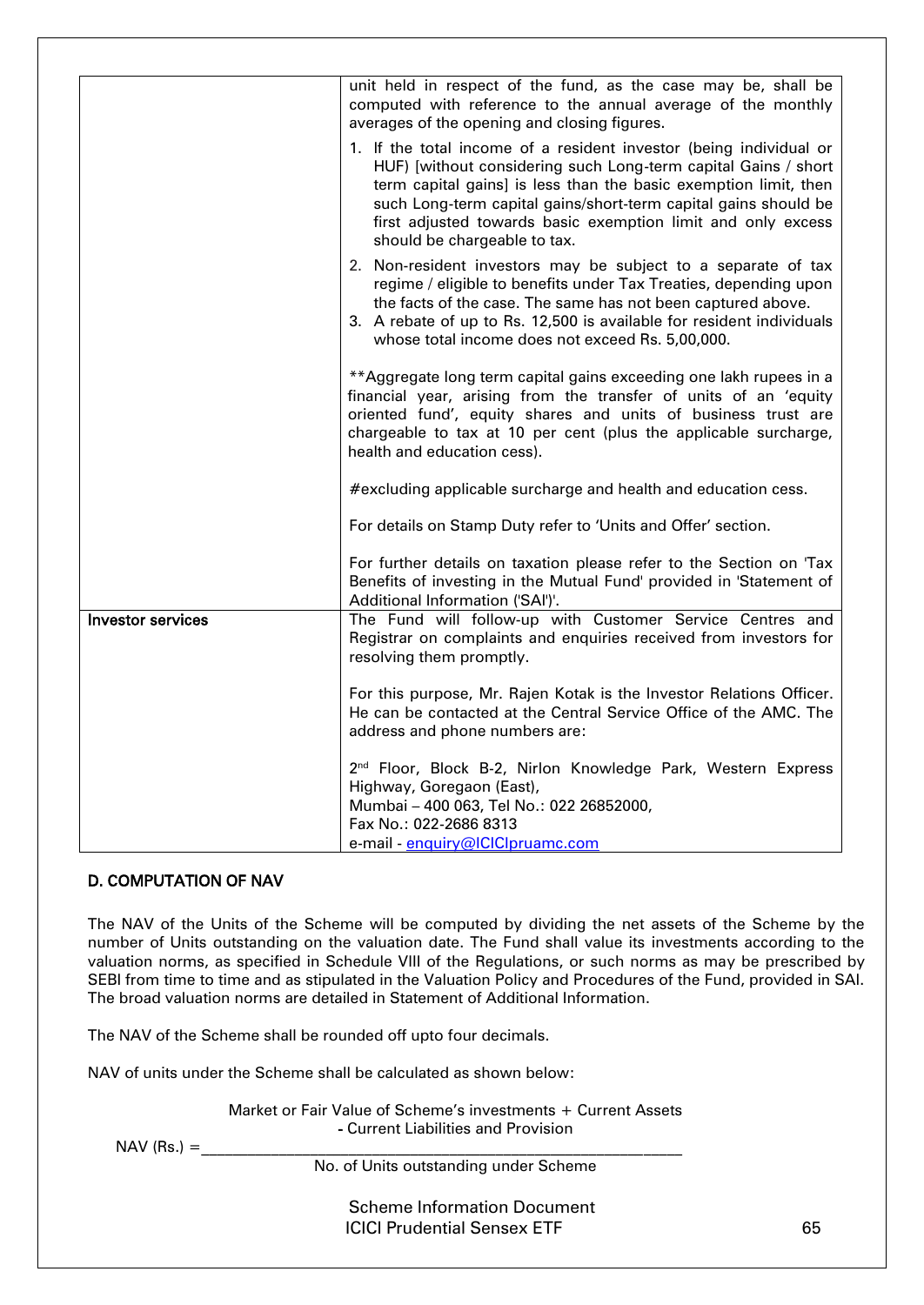INAV = Indicative NAV or INAV reflects the indicative value of each unit by valuing the previous day portfolio using real time prices. A measure of the intraday net asset value (NAV) of an investment, which gives an updated measure of the value of the investment based on its assets less its liabilities. An investment's NAV is usually calculated at the end of the trading day, but the indicative NAV measure gives a more real-time view of this value.

Intraday NAV = Intra-day NAV means the NAV applicable for subscription/redemption transaction by an Authorized Participant/Large Investor directly with the fund, based on the price at which the purchase/sale of basket of securities representing the underlying index was executed for their respective transaction(s) during the day and shall include the Cash Component.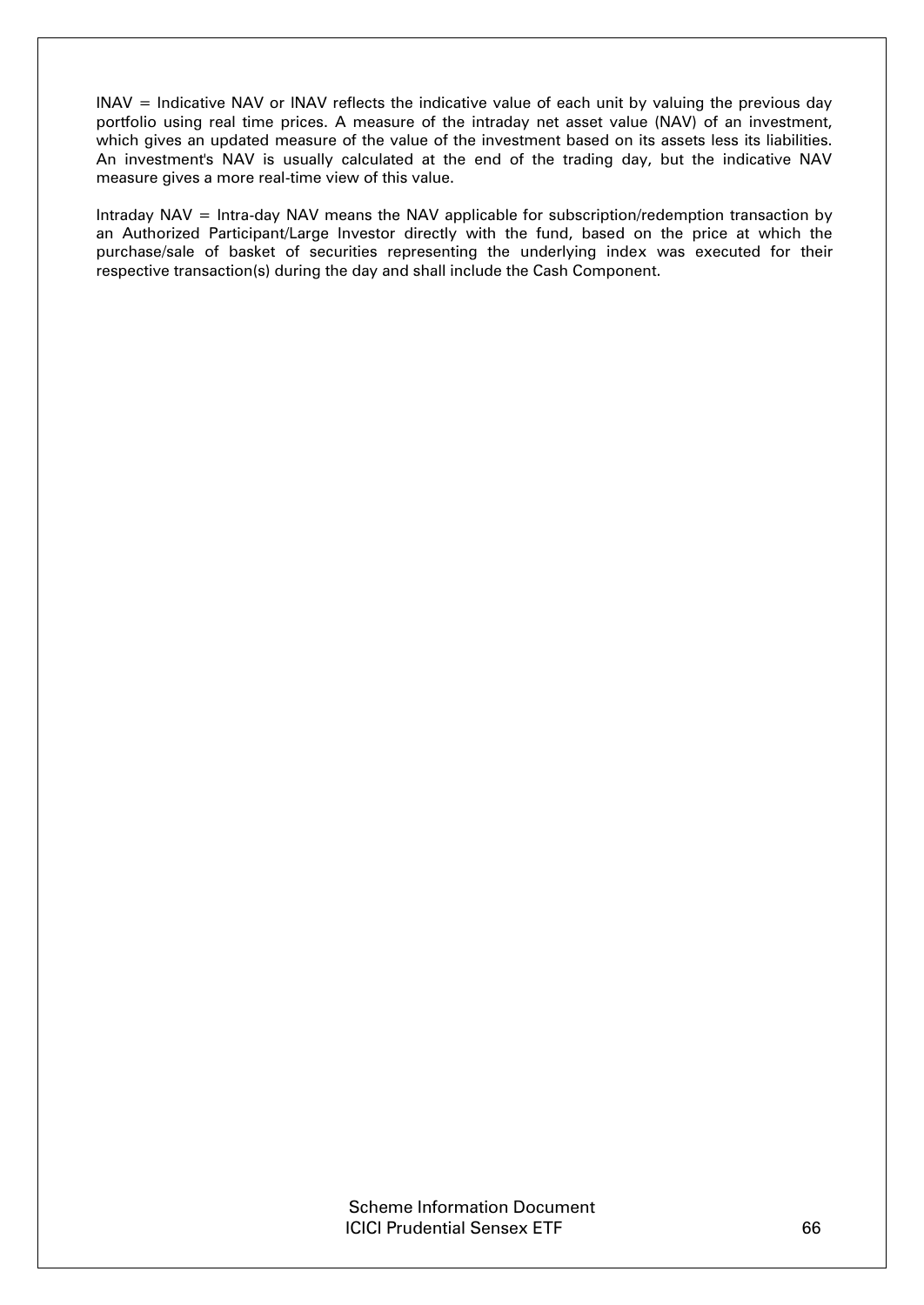### IV. FEES AND EXPENSES

This section outlines the expenses that will be charged to the scheme.

#### A. NEW FUND OFFER (NFO) EXPENSES

Not Applicable.

#### B. ANNUAL SCHEME RECURRING EXPENSES

These are the fees and expenses for operating the scheme. These expenses include Investment Management and Advisory Fee charged by the AMC, Registrar and Transfer Agents' fee, marketing and selling costs etc. as given in the table below:

The AMC has estimated that following percentage of the daily net assets of the scheme will be charged to the scheme as expenses. For the actual current expenses being charged, the investor should refer to the website of the mutual fund. The mutual fund would update the current expense ratios on the website at least three working days prior to the effective date of the change. Investor can refer <https://www.icicipruamc.com/Downloads/total-expense-ratio.aspx> for Total Expense Ratio (TER) details.

#### Estimated Annual Recurring Expenses

| <b>Particulars</b>                                                                                                                                   | % p.a. of daily<br>net<br><b>ICICI</b><br>assets<br>οt<br><b>Prudential Sensex ETF</b> |
|------------------------------------------------------------------------------------------------------------------------------------------------------|----------------------------------------------------------------------------------------|
| <b>Investment Management and Advisory Fees</b>                                                                                                       |                                                                                        |
| Trustee fee                                                                                                                                          |                                                                                        |
| Audit fees                                                                                                                                           |                                                                                        |
| Custodian fees                                                                                                                                       |                                                                                        |
| Registrar & Transfer Agent's Fees                                                                                                                    |                                                                                        |
| Marketing & Selling expense (including Costs of statutory Advertisements)#                                                                           |                                                                                        |
| Cost related to investor communications                                                                                                              |                                                                                        |
| Cost of fund transfer from location to location                                                                                                      |                                                                                        |
| Cost of providing account statements and IDCW redemption cheques and                                                                                 | <b>Upto 1.00</b>                                                                       |
| warrants                                                                                                                                             |                                                                                        |
| Cost towards investor education & awareness (at least 2 bps)                                                                                         |                                                                                        |
| Brokerage & transaction cost over and above 12 bps for cash market trades                                                                            |                                                                                        |
| Goods and Services tax on expenses other than investment and advisory                                                                                |                                                                                        |
| fees                                                                                                                                                 |                                                                                        |
| Goods and Services tax on brokerage and transaction cost                                                                                             |                                                                                        |
| Other Expenses\$*                                                                                                                                    |                                                                                        |
| <b>Total Recurring Expenses</b>                                                                                                                      | <b>Upto 1.00</b>                                                                       |
| Additional expenses for gross new inflows from specified cities* (more                                                                               | <b>Upto 0.30</b>                                                                       |
| specifically elaborated below)                                                                                                                       |                                                                                        |
| The aforesaid does not include Goods and Services tax on investment management and advisory<br>fees. The same is more specifically elaborated below. |                                                                                        |

\*As permitted under the Regulation 52 of SEBI (MF) Regulations, 1996 and pursuant to SEBI circulars no. CIR/IMD/DF/21/2012 dated September 13, 2012, SEBI/HO/IMD/DF2/CIR/P/2018/16 dated February 02, 2018, SEBI/HO/IMD/DF2/CIR/P/2018/137 dated October 22, 2018, SEBI (Mutual Funds) Second Amendment Regulations, 2012 and Securities and Exchange Board of India (Mutual Funds) (Fourth Amendment) Regulations, 2018.

\$ Including exchange listing fee

# The Scheme shall not incur any distribution expenses.

The purpose of the above table is to assist the investor in understanding the various costs and expenses that an investor in the Scheme will bear.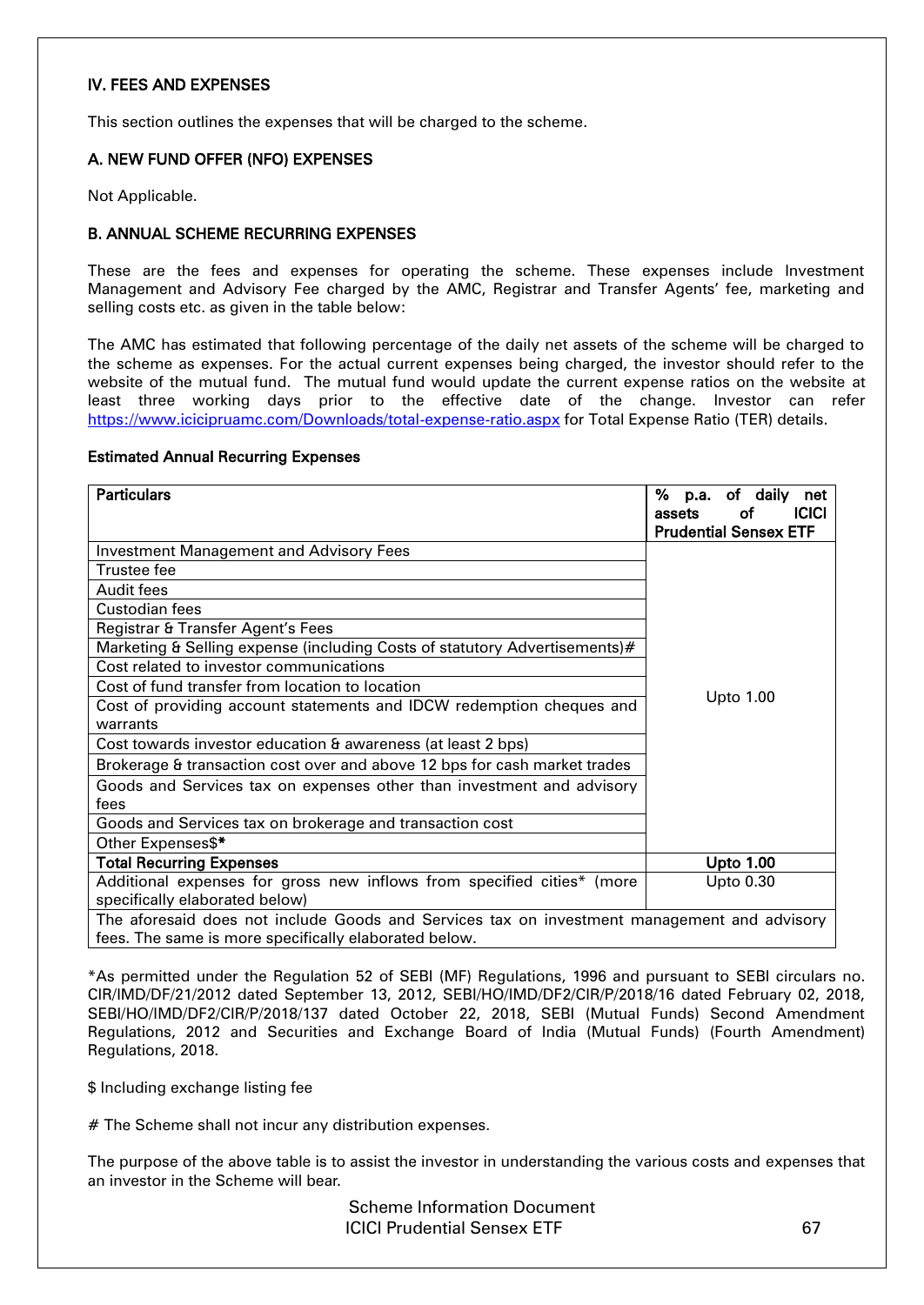These estimates have been made in good faith as per the information available to the Investment Manager based on past experience and are subject to change inter-se. Types of expenses charged shall be as per the SEBI (MF) Regulations.

The Scheme can charge expenses within overall maximum limits prescribed under SEBI (MF) Regulations, without any internal cap allocated to any of the expense heads specified in the above table.

As per the Regulations, the total expenses of the scheme including the investment and advisory fees shall not exceed one (1.00%) of the daily net assets;

Pursuant to SEBI circulars no. CIR/IMD/DF/21/2012 dated September 13, 2012, SEBI/HO/IMD/DF2/CIR/P/2018/16 dated February 02, 2018, SEBI/HO/IMD/DF2/CIR/P/2018/137 dated October 22, 2018, SEBI (Mutual Funds) Second Amendment Regulations, 2012 and Securities and Exchange Board of India (Mutual Funds) (Fourth Amendment) Regulations, 2018, following additional costs or expenses may be charged to the scheme, namely:

- (i) The AMC may charge Goods and Services tax on investment and advisory fees to the scheme of the Fund in addition to the maximum limit of total expenses ratio as prescribed in Regulation 52 of the Regulations, whereas Goods and Services tax on other than investment and advisory fees, if any, shall be borne by the scheme within the maximum limit as per regulation 52 of the Regulations.
- (ii) expenses not exceeding of 0.30 per cent of daily net assets, if the new inflows from retail investors from B30 cities as specified by the Securities and Exchange Board of India, from time to time are at least –
	- 30 per cent of the gross new inflows from retail investors from B30 cities into the scheme, or;
	- 15 per cent of the average assets under management (year to date) of the scheme, whichever is higher;

Provided that if inflows from retail investors from B30 cities are less than the higher of the above, such expenses on daily net assets of the scheme shall be charged on proportionate basis;

Provided further that expenses charged under this clause shall be utilised for distribution expenses incurred for bringing inflows from retail investors from B30 cities;

Provided further that amount incurred as expense on account of inflows from retail investors from B30 cities shall be credited back to the scheme in case the said inflows are redeemed within a period of one year from the date of investment.

For above purposes, 'B30 cities' shall be beyond Top 30 cities as at the end of the previous financial year as communicated by AMFI. Retail investors would mean individual investors from whom inflows into the Scheme amount upto Rs. 2,00,000/- per transaction.

At least 2 basis points on daily net assets shall be annually set apart for investor education and awareness initiatives. The same shall be within limits specified under Regulation 52 of the SEBI (Mutual Funds) Regulation.

Further, the brokerage and transaction cost incurred for the purpose of execution of trade may be capitalized to the extent of 12 bps for cash market transactions. Any payment towards brokerage and transaction cost, over and above the said 12 bps for cash market transactions may be charged to the scheme within the maximum limit of Total Expense Ratio as prescribed under regulation 52 of the SEBI (Mutual Funds) Regulations, 1996. Goods and Services tax on brokerage and transaction cost paid for execution of trade, if any, shall be within the limit prescribed under regulation 52 of the Regulations.

Expenses shall be charged / borne in accordance with the Regulations prevailing from time to time.

Illustration impact of expense ratio on scheme's return (to be revised once the percentage of total expenses is finalized)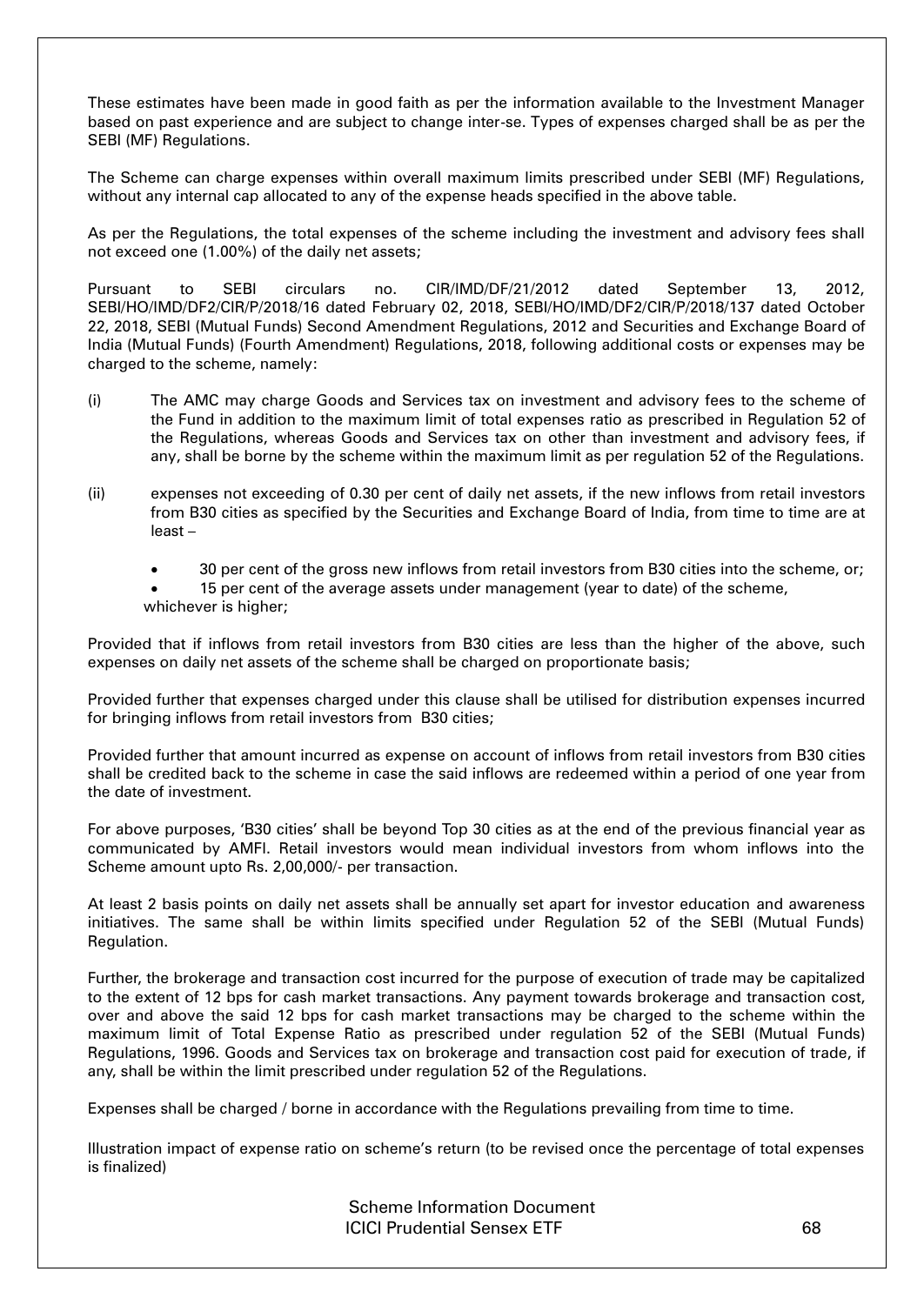|                                                                                                                                  | Amount<br>(Rs.) | <b>Units</b> | <b>NAV</b><br>(Rs.) |
|----------------------------------------------------------------------------------------------------------------------------------|-----------------|--------------|---------------------|
| Invested in NFO (A)                                                                                                              | 10,000          | 1000         | 10.000              |
| Value of above investment after 1 year from the date of<br>allotment (post all applicable expenses) (B)                          | 10,300          | 1000         | 10.3000             |
| Total Expense (1%) (C)                                                                                                           | 100             |              |                     |
| Value of above investment after 1 year from the date of<br>allotment (after adding back all expenses charged) (D) [D=<br>$B + C$ | 10,400          | 1000         | 10.4000             |
| Returns (%) (post all applicable expenses) (E) $[E = (B-A)/A]$                                                                   |                 | $3.00\%$     |                     |
| Returns (%) (without considering any expenses) (F) $[F =$<br>(D-A)/A]                                                            |                 | $4.00\%$     |                     |

#### C. LOAD STRUCTURE 16

Load is an amount, which is paid by the investor to redeem the units from the scheme. This amount is used by the AMC to pay trail commissions to the distributor and to take care of other marketing and selling expenses. Load amounts are variable and are subject to change from time to time. For the current applicable structure, please refer to the website of the AMC (www.icicipruamc.com) or may call your distributor.

#### Entry Load:

Not Applicable. In terms of SEBI circular no. SEBI/IMD/CIR No. 4/168230/09 dated June 30, 2009 has notified that, w.e.f. August 01, 2009, there will be no entry load charged to the schemes of the Mutual Fund.

#### Exit Load:

There will be no exit load on ICICI Prudential Sensex ETF for units sold through the secondary market on the BSE/NSE. Investors shall note that the brokerage on sales of the units of the schemes on the stock exchanges shall be borne by the investors.

Investors can sell units of the Scheme directly to the Mutual Fund in the following cases:

- if the traded price of the ETF units is at a discount of more than 3% to the NAV for continuous 30 days;
- if discount of bid price to applicable NAV is more than 3% over a period of 7 consecutive trading days;
- if no quotes are available on exchange for 3 consecutive trading days;
- when the total bid size on the exchange(s) is less than half creation unit size daily, averaged over a period of 7 consecutive trading days.

Under these circumstances, investors can redeem units of the Scheme directly with the fund house without any payment of exit load. In case of redemptions by NRIs, requisite TDS will be deducted from the respective redemption proceeds.

The aforesaid criteria for the direct redemption with the fund house are also available at the website of the AMC at <https://www.icicipruamc.com/Acceptance-of-Direct-Redemption> . The mutual fund will track the aforesaid liquidity criteria and display it on its website viz., www.icicipruamc.com if the same is triggered, no exit load would be applicable in such cases.

However, during the process of creation/redemption there may be transaction costs and/or other incidental expenses (forming part of the Cash Component), which are liable to be borne by the investors/APs.

The exit load charged, if any, shall be credited to the scheme. Goods and Services tax on exit load shall be paid out of the exit load proceeds and exit load net of Goods and Services tax shall be credited to the schemes.

Any imposition or enhancement in the load shall be applicable on prospective investments only. However, AMC shall not charge any load on issue of units allotted on reinvestment of IDCW for existing as well as prospective investors. Units issued on reinvestment of IDCW shall not be subject to entry and exit load.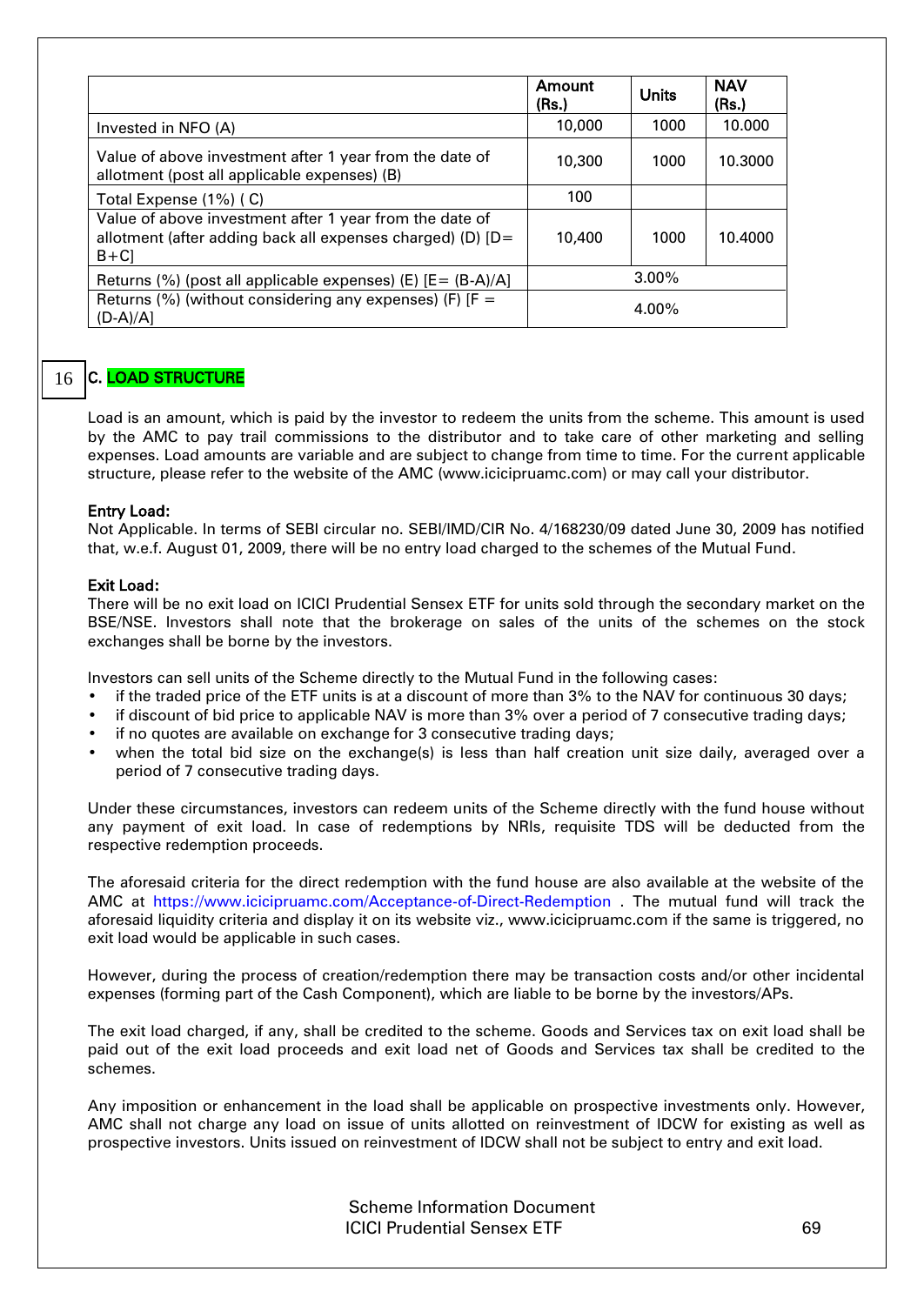Subject to the Regulations, the Trustee reserves the right to modify/alter the load structure on the Units subscribed/redeemed on any Business Day. At the time of changing the load structure, the AMC / Mutual Fund may adopt the following procedure:

- i. The addendum detailing the changes will be attached to Scheme Information Documents and key information memorandum. The addendum will be circulated to all the distributors/brokers so that the same can be attached to all Scheme Information Documents and key information memoranda already in stock.
- ii. Arrangements will be made to display the addendum in the Scheme Information Document in the form of a notice in all the investor service centres and distributors/brokers office.
- iii. The introduction of the exit load along with the details will be stamped in the acknowledgement slip issued to the investors on submission of the application form and will also be disclosed in the statement of accounts issued after the introduction of such load.
- iv. A public notice shall be provided on the website of the AMC in respect of such changes.

# D. WAIVER OF LOAD FOR DIRECT APPLICATIONS

Not applicable

# V. RIGHTS OF UNITHOLDERS

Please refer to SAI for details.

#### VI. PENALTIES, PENDING LITIGATION OR PROCEEDINGS, FINDINGS OF INSPECTIONS OR INVESTIGATIONS FOR WHICH ACTION MAY HAVE BEEN TAKEN OR IS IN THE PROCESS OF BEING TAKEN BY ANY REGULATORY AUTHORITY 20

1) All disclosures regarding penalties and action(s) taken against foreign Sponsor(s) may be limited to the jurisdiction of the country where the principal activities (in terms of income / revenue) of the Sponsor(s) are carried out or where the headquarters of the Sponsor(s) is situated. Further, only top 10 monetary penalties during the last three years shall be disclosed.

Nil

2) In case of Indian Sponsor(s), details of all monetary penalties imposed and/ or action taken during the last three years or pending with any financial regulatory body or governmental authority, against Sponsor(s) and/ or the AMC and/ or the Board of Trustees /Trustee Company; for irregularities or for violations in the financial services sector, or for defaults with respect to shareholders or debenture holders and depositors, or for economic offences, or for violation of securities law. Details of settlement, if any, arrived at with the aforesaid authorities during the last three years shall also be disclosed.

#### Cases pertaining to ICICI Bank Ltd. (the Bank):

1. SEBI issued an Adjudication Order on September 12, 2019 imposing a penalty of rupees 5 lakh each under Section 15 HB of SEBI Act and Section 23E of SCRA on the Bank and rupees 2 lakhs under Section 15HB of SEBI act on the ex-compliance officer(eCO) on alleged delayed disclosure of an agreement relating to merger of ICICI Bank Limited with erstwhile Bank of Rajasthan. The eCO and the Bank had filed an appeal against SEBI's order with the Securities Appellate Tribunal ("SAT") and SAT vide its orders has converted the monetary penalty imposed on the Bank and eCO to warning. Subsequently, SEBI filed an appeal with the Supreme Court of India ("Supreme Court") against the SAT orders. Separately, the Bank has also filed an appeal with the Supreme Court against SAT order. These matters were heard with Supreme Court wherein the Supreme Court directed an interim stay on the operation of the SAT orders. The Bank and eCO subsequently filed counter-affidavits before the Supreme Court. To bring closure to the matter, the eCO and the Bank has filed the settlement application under SEBI (Settlement Proceedings) Regulations, 2018 with SEBI pursuant to which the eCO and the Bank has paid the settlement amount to SEBI and the SEBI Settlement Order is awaited.

2. The Bank & it's ex-Managing Director & CEO had received a Show Cause Notice (SCN) from SEBI on May 24, 2018 under Rule 4(1) of SCR (Procedure for Holding Inquiry and imposing penalties by Adjudicating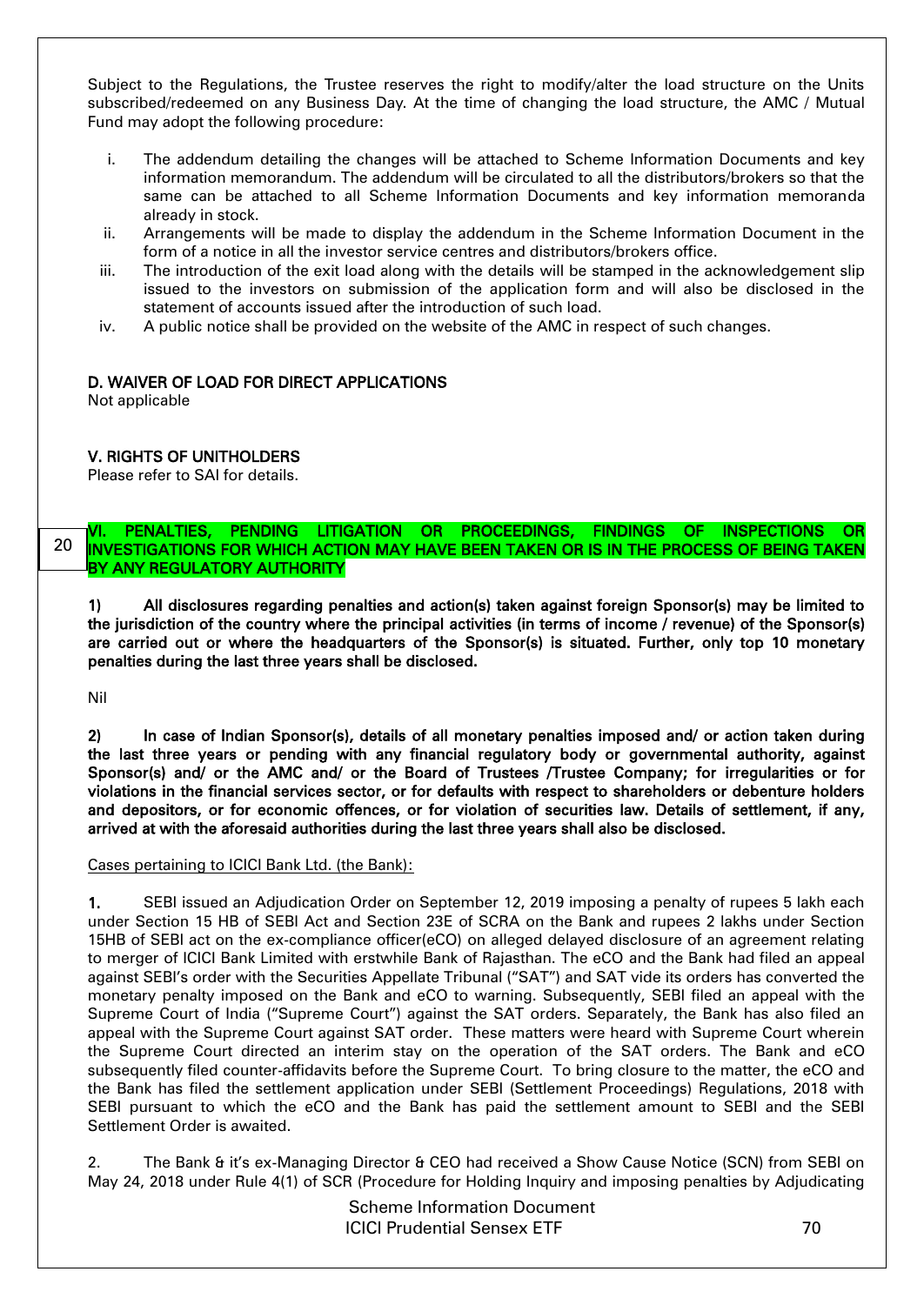Officer) Rules 2005 requiring responses on matters relating to alleged non-compliance with certain provisions of the erstwhile Listing Agreement and the Securities and Exchange Board of India (Listing Obligations and Disclosure Requirements) Regulations, 2015. Thereafter, personal hearing was held at SEBI on the said notice on October 16, 2018 and supplements to the earlier notice was submitted on October 31, 2018, January 10, 2019, February 1, 2019, February 22, 2019, February 27, 2019 and December 9, 2019. On November 19, 2020, SEBI issued a modified SCN to the Bank in relation to the above wherein it included Clause 2 of Uniform Listing Agreement and Section 21 of SCRA in addition to the existing cited provisions. Post inspection of documents, the Bank has submitted its final response on the SCN to SEBI. Pursuant to the submission of response, personal hearing was also held with SEBI in the said matter.

3. The RBI, in exercise of powers conferred under section 47(A)(1)(c) read with Section 46(4)(i) of the Banking Regulation Act, 1949, levied an aggregate penalty of ` 10 million vide its order dated February 25, 2019. The penalty has been levied for delay in compliance to RBI's directives on "Time-bound implementation & strengthening of SWIFT related controls".

4. SEBI issued a Show Cause Notice dated January 30, 2020 received by the Bank on February 11, 2020 wherein they have alleged that the Bank has failed to provide appropriate protection against victimisation of the complainant and thus violated the provisions of Regulation 22(2) of the SEBI LODR Regulations, 2015. The Bank submitted its reply to the SCN on March 23, 2020. To bring closure to the matter, on July 17, 2020, the Bank has submitted a settlement application with SEBI under Securities and Exchange Board of India (Settlement Proceedings) Regulations, 2018. SEBI issued a Settlement Order dated January 29, 2021 mentioning that the adjudication proceedings in the said matter is disposed of in terms of section 15JB of the SEBI Act, 1992 read with regulation 23(1) of Settlement Regulations on the basis of the settlement terms.

5. The Bank in its capacity as Designated Depository Participant ("DDP") received a show-cause notice (SCN) dated December 28, 2020 from SEBI (received on December 31, 2020), for alleged violation of SEBI (Foreign Portfolio Investors) Regulations, 2019/2014 and other related Guidelines. SEBI vide the SCN has alleged that the Bank (as DDP) did not report to SEBI the delay in intimation of change in grouping information of two FPIs where the delay was beyond six months and the Bank did not enquire from the FPIs as to since when the two FPIs had common control. On May 15, 2021 the Bank has submitted its detailed response to the SCN to SEBI. Pursuant to the submission of response on May 17, 2021, personal hearing was held and on May 21, 2021 additional submission was made by the Bank to SEBI. After considering the detailed/additional submissions made by the Bank, SEBI issued an Adjudication Order on June 29, 2021 wherein SEBI had dropped the charges against the Bank.

6. The Bank has received a show cause notice from Financial Intelligence Unit-India (FIU-IND) dated July 22, 2019 u/s 13 of Prevention of Money Laundering Act (PMLA), 2002 for deficiencies in respect of Cross Border Wire Transfer Reports (CBWTR) filed by the Bank. We understand that similar notices have been received by several other banks in India. Bank responded to the notice subsequent to which FIU-IND has directed the Bank to review and re-file the reports where deficiencies are observed. The Bank has since then completed the re-filing of such reports to FIU-IND.

7. The Directorate of Enforcement has issued six show-cause notices against ICICI Bank and certain other entities and persons alleging certain violations under Foreign Exchange Management Act, 1999 mainly pertaining to the sale of foreign exchange travel cards to travelers. In four of these matters, the Enforcement Directorate has imposed penalties as under:

1) Rs. 0.8 million on ICICI Bank Ltd and similar amount on one of its employee vide order dated March 24, 2020.

2) Rs. 0.05 million on ICICI Bank Ltd and similar amount on one of its employee vide order dated March 16, 2020.

3) Rs. 2.2 million on ICICI Bank Ltd and Rs. 0.22 million on one of its employee vide order dated October 29, 2020.

4) Rs. 0.6 million on ICICI Bank Ltd and Rs. 0.15 million on one of its employee vide order dated March 25, 2021.

ICICI Bank Limited has filed appeals against all the above mentioned penalty orders before Appellate Tribunal for Foreign Exchange. The earlier 3 matters are listed for hearing at the Appellate Tribunal over the next few months. In two other matters, the proceedings are underway.

8. The Bank had received a Show Cause Notice from Insurance Regulatory and Development Authority of India (IRDAI) on May 9, 2019 for receipt of payment in relation to administration support expenses from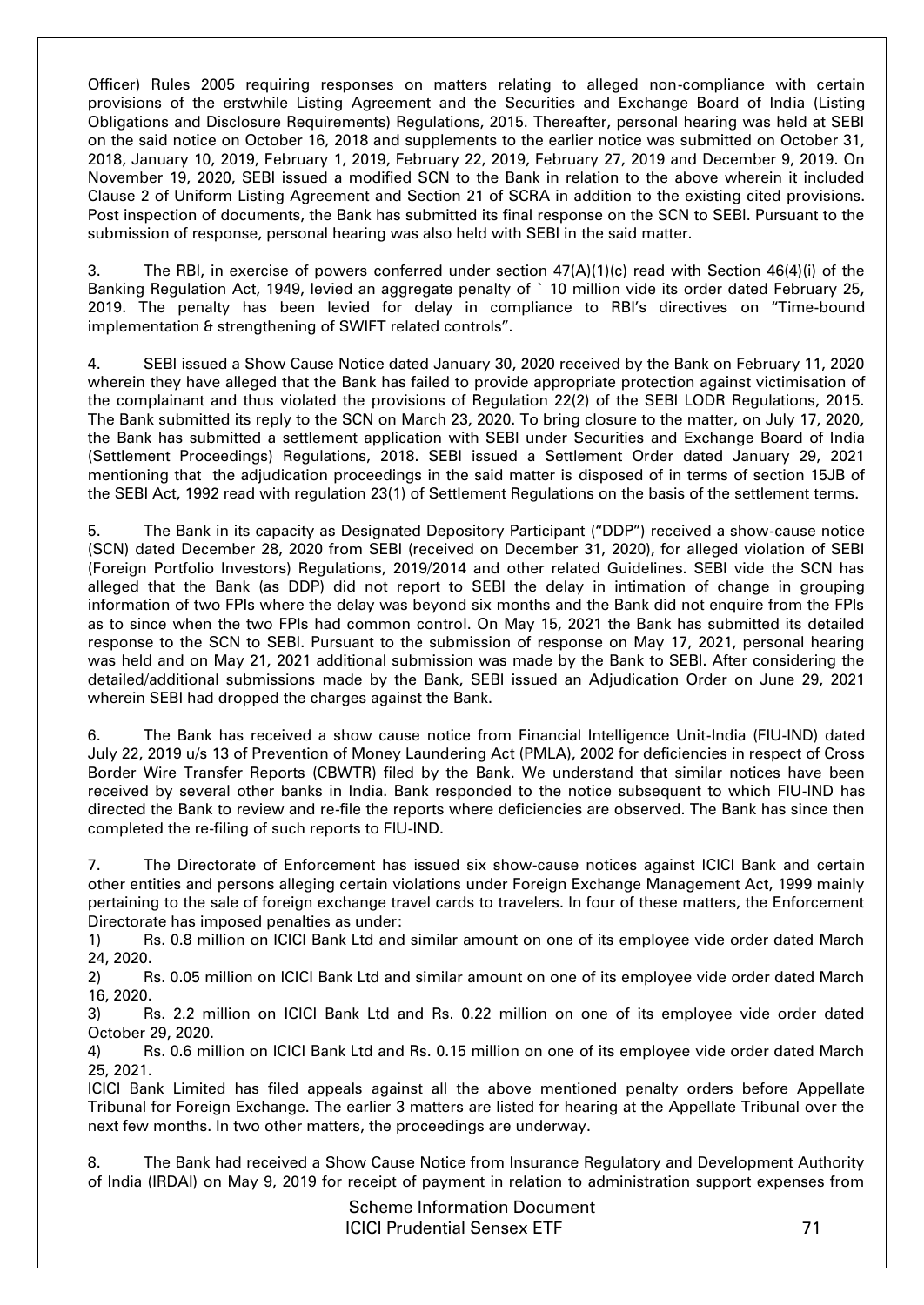ICICI Prudential Life Insurance Company Limited during FY2016 in violation of Insurance laws. The Bank responded through letter dated May 17, 2019 stating that the payment was in line with applicable laws, properly disclosed in financial statements and was stopped w.e.f. April 1, 2017, i.e. post promulgation of new commission regulations. The Bank officials represented the Bank's point of view during the personal hearing with IRDAI on January 29, 2020 and revert from IRDAI is awaited.

9. The Bank has on May 20, 2020 received a Show Cause Notice from IRDAI subsequent to its onsite inspection between June 4 - 8, 2018 with regard to Corporate Agent activities performed by the Bank. The Bank has submitted its response on June 29, 2020.

10. The RBI has, by an order dated May 03, 2021, imposed a monetary penalty of ₹ 3 Crores on the Bank. This penalty has been imposed under the provisions of section 47 A (1) (c) read with sections 46 (4) (i) of the Banking Regulation Act, 1949 for shifting certain investments from Hold Till Maturity (HTM) category to Available for Sale (AFS) category in May 2017. The Bank had transferred two separate categories of securities on two different dates from HTM to AFS in April and May of 2017, which it believed was permissible as per Master Circular on Prudential Norms for Classification, Valuation and Operation of Investment Portfolio by Banks' dated July 01, 2015. RBI has held that the shifting of securities the second time in May 2017 without explicit permission was in contravention of RBI directions.

11. The Bank received a show cause notice dated June 22, 2021 from RBI under Sections 35, 35A, 46 and 47A of Banking Regulation Act, 1949 relating to Contravention of / non-compliance with RBI directions on 'Central Repository of Information on Large Credits (CRILC) – Revision in Reporting', 'Levy of penal charges on non-maintenance of minimum balances in savings bank accounts'" as observed during statutory inspection with reference to financial position as on March 31, 2019.

12. The Bank received a show cause notice from RBI dated April 25, 2018 under Section 11 of Foreign Exchange Management Act, 1999 relating to contravention of directions issued by RBI in respect of follow-up with exporters and reporting of export realization. The Bank submitted a detailed response to the said show cause notice specifying the efforts taken by the Bank. Taking into cognizance of efforts made by the Bank, no monetary penalty has been imposed by RBI.

3) Details of all enforcement actions taken by SEBI in the last three years and/ or pending with SEBI for the violation of SEBI Act, 1992 and Rules and Regulations framed there under including debarment and/ or suspension and/ or cancellation and/ or imposition of monetary penalty/adjudication/enquiry proceedings, if any, to which the Sponsor(s) and/ or the AMC and/ or the Board of Trustees /Trustee Company and/ or any of the directors and/ or key personnel (especially the fund managers) of the AMC and Trustee Company were/ are a party. The details of the violation shall also be disclosed.

1. In connection with certain investments made by few schemes of ICICI Prudential Mutual Fund, the AMC has ensured compliance with the directions issued by SEBI. Further, in the same matter, quasi-judicial proceedings have been initiated by SEBI. The AMC had filed an application with SEBI for settling the adjudication proceedings, without admission or denial of findings. In this matter, the AMC has paid the full settlement amount to SEBI. In light of the above, SEBI vide its settlement order dated November 29, 2018 has disposed off the pending proceedings against the AMC.

2. SEBI had initiated quasi-judicial proceedings in respect of certain alleged violations observed during the inspection of ICICI Prudential Mutual Fund under SEBI (Mutual Funds) Regulations, 1996, for the period from April 01, 2014 to March 31, 2016 viz. a) investment made in three allegedly non-FMCG companies by ICICI Prudential FMCG Fund, b) non-rebalancing of the portfolio of the close-ended debt schemes on account of downgrade in debt instruments of Jindal Steel and Power Limited (JSPL), and c) procedural noncompliance with respect to delegation of authority by the Board of Directors of ICICI Prudential Trust Limited (the Trustee Company) to ICICI Prudential Asset Management Company Limited (the AMC) for declaration of dividend by the schemes of ICICI Prudential Mutual Fund. Pursuant to completion of quasi-judicial proceedings, SEBI had levied a penalty of ` 300,000 on the AMC and ` 200,000 on the Trustee Company only in respect of matters listed under (a) and (c) above vide order dated December 23, 2019.

3. Further, details as specified in para 1 and 2 above shall also form part of disclosure under this para.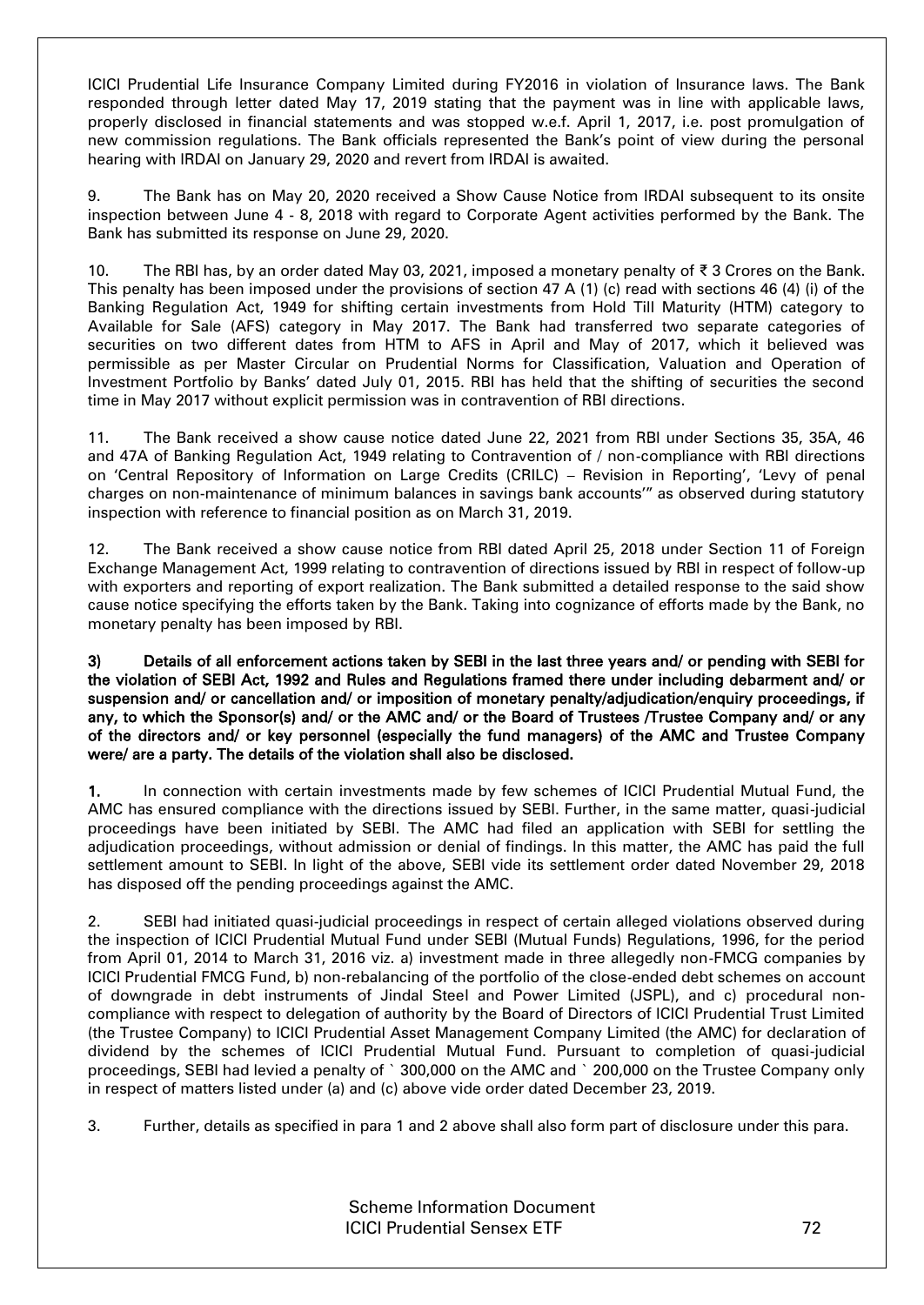#### 4) Any pending material civil or criminal litigation incidental to the business of the Mutual Fund to which the Sponsor(s) and/ or the AMC and/ or the Board of Trustees /Trustee Company and/ or any of the directors and/ or key personnel are a party should also be disclosed separately.

1. As per the SEBI (Mutual Funds) Regulations, 1996, mutual fund schemes are permitted to invest in securitised debt. Accordingly, few schemes of ICICI Prudential Mutual Fund ("the Fund") had made investment in Pass Through Certificates (PTCs) of certain special purpose vehicles / securitisation trusts ("the Trusts"). The returns filed by few of these securitisation Trusts whose PTCs were held by the Fund were taken up for scrutiny by the Income Tax Authorities for Assessment Years 2007-08, 2008-09, 2009-10 and 2010-11. Arising out of this, the Income Tax Authorities had raised a demand on such Trusts. On failure to recover the same from the Trusts, Income Tax Authorities sent demand notices to the Fund along with other Mutual Funds as beneficiaries / contributors to such Trusts. The Fund in consultation with its tax & legal advisors has contested the applicability of such demand and got the attachment order vacated by Hon'ble High Court of Bombay. The Trusts on their part had contested the matter and the Income Tax Appellate Tribunal upheld their appeal and dismissed the contentions and all the cross-appeals filed by the Tax Authorities. The Tax Authorities have now filed an appeal with Hon'ble High Court on the matter.

#### 5) Any deficiency in the systems and operations of the Sponsor(s) and/ or the AMC and/ or the Board of Trustees/Trustee Company which SEBI has specifically advised to be disclosed in the SID, or which has been notified by any other regulatory agency, shall be disclosed. –

Nil

i.

#### GENERAL INFORMATION

#### Power to make Rules

Subject to the Regulations, the Trustee may, from time to time, prescribe such terms and make such rules for the purpose of giving effect to the Scheme with power to the AMC to add to, alter or amend all or any of the terms and rules that may be framed from time to time.

#### Power to remove Difficulties

If any difficulties arise in giving effect to the provisions of the Scheme, the Trustee may, subject to the Regulations, do anything not inconsistent with such provisions, which appears to it to be necessary, desirable or expedient, for the purpose of removing such difficulty.

#### Scheme to be binding on the Unitholders:

Subject to the Regulations, the Trustee may, from time to time, add or otherwise vary or alter all or any of the features of investment plans and terms of the Scheme after obtaining the prior permission of SEBI and Unitholders (where necessary), and the same shall be binding on all the Unitholders of the Scheme and any person or persons claiming through or under them as if each Unitholder or such person expressly had agreed that such features and terms shall be so binding.

Notwithstanding anything contained in this Scheme Information Document, the provisions of the SEBI (Mutual Funds) Regulations, 1996 and the guidelines there under shall be applicable. 22

Note: The Scheme under this Scheme Information Document was approved by the Directors of ICICI Prudential Trust Limited by circulation on September 24, 2002. The Trustees have ensured that the Scheme approved by them was a new product offered by ICICI Prudential Mutual Fund and was not a minor modification of the exiting Scheme.

> For and on behalf of the Board of Directors of ICICI Prudential Asset Management Company Limited Sd/- Nimesh Shah Managing Director

Place : Mumbai Date : April 20, 2022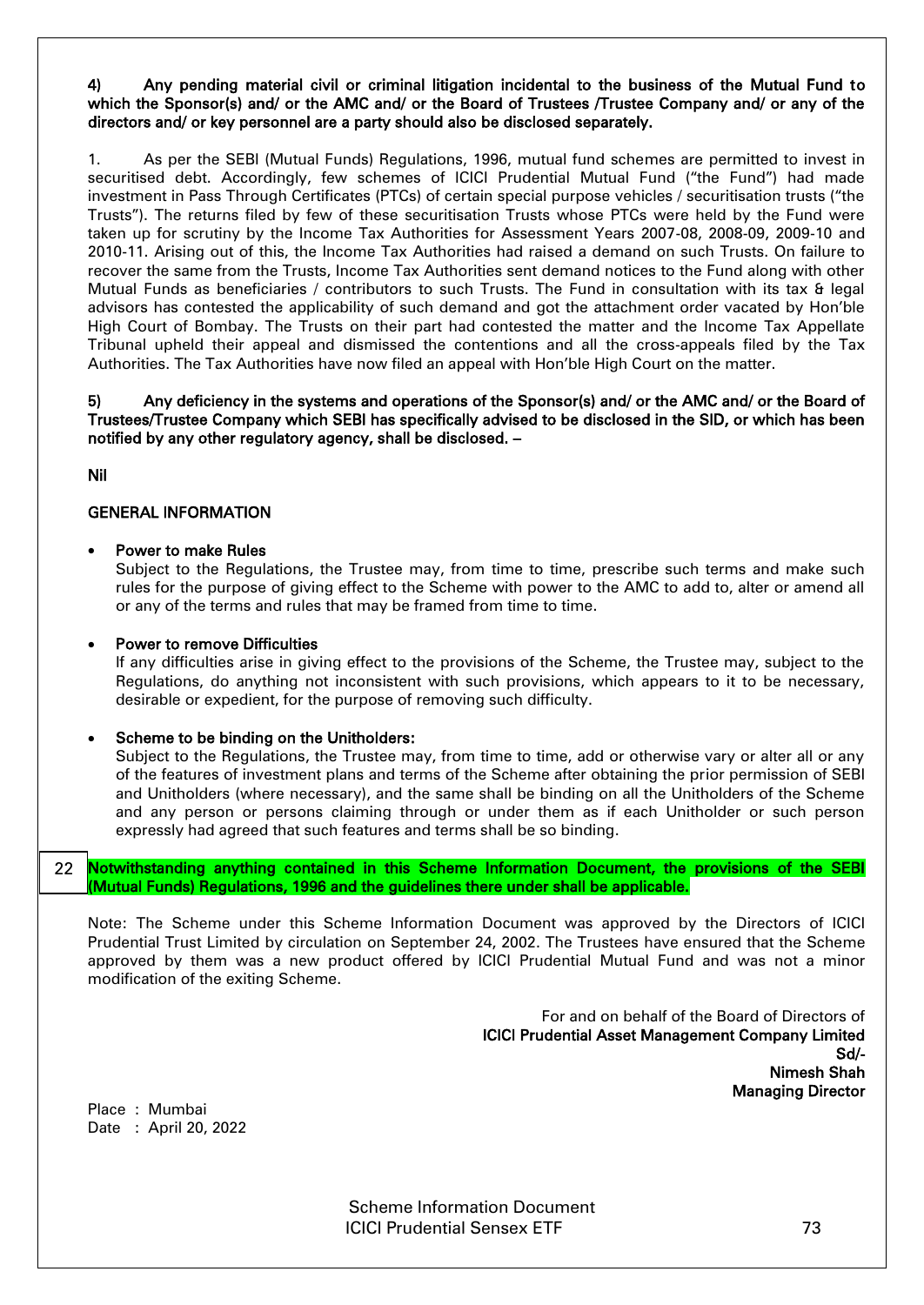# ICICI Prudential Mutual Fund Official Points of Acceptance

| <b>STATE</b> | <b>ADDRESS</b>                                             | <b>CITY</b>    | <b>PINCODE</b> |
|--------------|------------------------------------------------------------|----------------|----------------|
| Assam        | Jadavbora Complex, M.Dewanpath, Ullubari                   | Guwahati       | 781007         |
| <b>Bihar</b> | 1st Floor, Kashi Place, Dak Bungalow Road,                 | Patna          | 800001         |
| Chandigarh   | SCO 137-138, F.F, Sec-9C                                   | Chandigarh     | 160017         |
|              | ICICI Prudential Asset Management Company Ltd. Shop        | Raipur         | 492001         |
|              | No. 10, 11 & 12, Ground Floor, Raheja Towers, Jail         |                |                |
|              | Road, Raipur, PIN - 492001,                                |                |                |
| Goa          | 1st Floor, Unit no F3, 1st Floor, Lawande Sarmalkar        | Goa            | 403001         |
|              | Bhavan, Goa Street, Opp Mahalakshmi Temple, Panji          |                |                |
|              | UG-20, VASANT ARCADE, BEHIND POLICE STATION,               | <b>GOA</b>     | 403601         |
|              | COMBA, MARGAO                                              |                |                |
| Gujarat      | Office no 201, 2nd Floor, Akshar X, Jagannath-3, Dr.       | Rajkot         | 360001         |
|              | Yagnik Road                                                |                |                |
|              | HG 30, B Block, International Trade Center, Majura Gate    | Surat          | 395002         |
|              | First Floor, Unit no 108,109,110, Midtown Heights, Opp     | Baroda         | 390007         |
|              | Bank of Baroda, Jetalpur Road                              | (Vadodara)     |                |
|              | 307, 3rd Floor, Zodiac Plaza, Beside NABARD VIHAR,         | Ahmedabad      | 380009         |
|              | Near St. Xavier's College Corner, H.L Collage Road, Off C. |                |                |
|              | G. Road                                                    |                |                |
|              | Ground Floor, Unit no 2&3, Bhayani Mension,                | Jamnagar       | 361001         |
|              | Gurudwara Road                                             |                |                |
|              | Third floor unit no.301, Bhula Laxmi Business Center,      | Vapi           | 396191         |
|              | Vapi Silvassa Road, Opp. DCB Bank                          |                |                |
|              | Valsad, Unit no A1&A2, Ground Floor, Zenith Doctor         | Valsad         | 396001         |
|              | House, Halar Cross Road, Valsad                            |                |                |
|              | 109-110, Maruti Sharnam Complex, Opp Nandbhumi             | Anand          | 388001         |
|              | Party Plot, Anand Vallabh Vidyanagar Road,                 |                |                |
|              |                                                            |                | 364002         |
|              | 1st Floor, Unit No F1, Gangotri Plaza, Opp Daxinamurti     | Bhavnagar      |                |
|              | School, Waghwadi Road                                      |                |                |
|              | ICICI Prudential Asset Management Company Limited,         | Bhuj           | 370001         |
|              | Ground Floor - 43, Jubilee Colony, Jubilee Circle, Near    |                |                |
|              | Phone Wale, Bhuj-Kutch, Bhuj 370 001, Gujarat.             |                |                |
|              | First Floor, Unit no. 107/108, Nexus Business Hub, City    | <b>BHARUCH</b> | 392001         |
|              | Survey no 2513, ward no 1, Beside Rajeshwar Petrol         |                |                |
|              | Pump, Opp Pritam Society 2, Mojampur, Bharuch,             |                |                |
|              | 1st Floor, Unit No.106, Prabhakunj Heights, Sayaji Station | Navsari        | 396445         |
|              | Road, Opposite ICICI Bank                                  |                |                |
| Haryana      | Scf - 38, Ground floor, Market 2, Sector - 19, Faridabad   | Faridabad      | 121002         |
|              | Unit No 125, First Floor, Vipul Agora Building, M.G.Road,  | Gurgaon        | 122002         |
|              | Gurgaon                                                    |                |                |
|              | Plot No. 5318/2 and 5314/1, Ground Floor, Near             | Ambala         | 133001         |
|              | B.D.High School, 3 Cross Road, Ambala Cantt.,              | Cantt          |                |
|              | ICICI Prudential Asset Management company Limited,         | Panipat        | 132103         |
|              | 510-513, ward no.8, 1st floor, Above Federal Bank, opp.    |                |                |
|              | Bhatak Chowk, G T Road, Panipat                            |                |                |
| Himachal     | Unit No. 21, First Floor, The Mall Road, Shimla            | Shimla         | 171001         |
| Pradesh      |                                                            |                |                |
| Karnataka    | Sri Kamakshi Sadan No 44/1, 1st Floor, 4th Cross,          | Bangalore      | 560003         |
|              | Malleswaram, Bangalore - 560 003                           |                |                |
|              | ICICI Prudential AMC Ltd. No. 311/7, Ground Floor 9th      | Bangalore      | 560041         |
|              | Main, 5th Block, Jayanagar, Bangalore - 560 041.           |                |                |
|              | Phoenix Pinnacle, First Floor Unit 101 -104, No 46 Ulsoor  | Bangalore      | 560042         |
|              | Road                                                       |                |                |
|              |                                                            |                |                |
|              | 1st Floor, AARYAA Centre, No. 1, MIG, KHB Colony, 1A       | Bengaluru      | 560095         |
|              | Cross, 5th Block, Koramangala                              |                |                |
|              | Maximus Commercial Complex, UG 3 & 4 Light House           | Mangalore      | 575001         |
|              | <b>Hill Road</b>                                           |                |                |
|              | <b>Scheme Information Document</b>                         |                |                |
|              | <b>ICICI Prudential Sensex ETF</b>                         |                |                |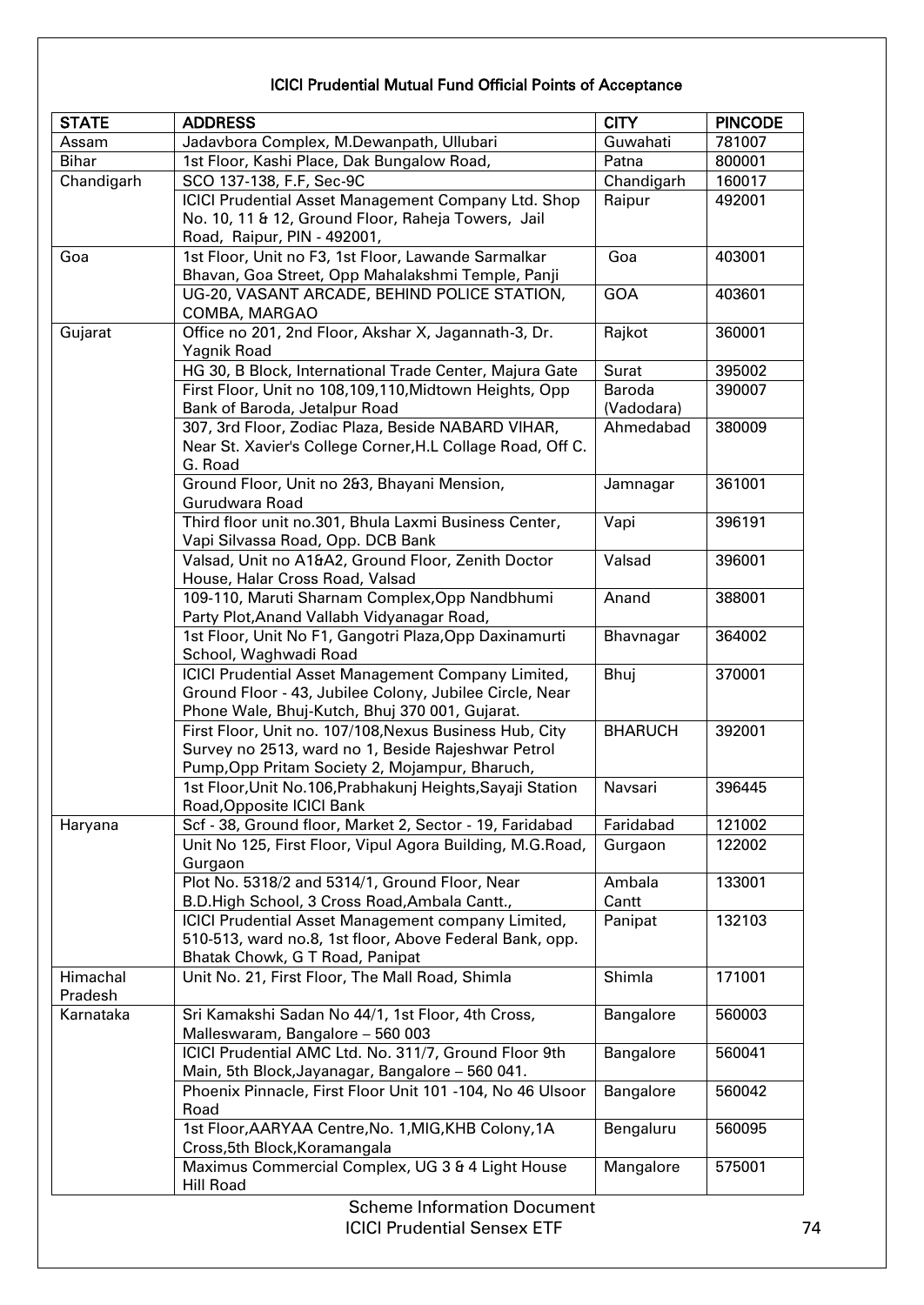|                   | #230/1, New No Ch13, 1st Floor, 5th Cross, 12th Main,                                                       | <b>Mysore</b>          | 570009           |
|-------------------|-------------------------------------------------------------------------------------------------------------|------------------------|------------------|
|                   | Saraswathipuram,                                                                                            |                        |                  |
| Kerala            | TC 15/1926, Near Ganapathy Temple, Bakery<br>Junction, Vazhuthacaud Road, Thycaud PO                        | Thiruvananth<br>apuram | 695014           |
|                   |                                                                                                             | (Trivandrum)           |                  |
|                   | Ground and First Floor, Parambil Plaza, Kaloor                                                              | Cochin                 | 682017           |
|                   | Kadavanthra road, Kathirkadavu, Ernakulam, Cochin                                                           |                        |                  |
| Madhya<br>Pradesh | Unit no. G3 on Ground Floor and unit no. 104 on First<br>Floor, Panama Tower, Manorama Ganj Extension, Near | Indore                 | 452001           |
|                   | <b>Crown Palace Hotel</b>                                                                                   |                        |                  |
|                   | Ground Floor, Kay Kay Business Center, Ram Gopal                                                            | Bhopal                 | 462023           |
|                   | Maheshwari, Zone 1, Maharana Pratap Nagar                                                                   |                        |                  |
|                   | First Floor Unit No.F04 THE EMPIRE, 33 Commercial                                                           | Gwalior                | 474009           |
|                   | Scheme, City Center                                                                                         |                        |                  |
|                   | Ground Floor Unit no 12/13, Plot no. 42/B3, Napier                                                          | Jabalpur               | 482001           |
|                   | Town, OPP Bhawartal Garden                                                                                  |                        |                  |
| Maharashtra       | ICICI Prudential Asset Management Co Ltd, 2nd Floor.<br>Brady House, 12/14 Veer Nariman Road Fort.          | Mumbai                 | 400001           |
|                   | Ground Unit No 3, First Floor, Unit No - 13, Esperanza,                                                     | Mumbai                 | 400050           |
|                   | Linking Road, Bandra (West)                                                                                 |                        |                  |
|                   | ICICI Prudential Assets Management Company Limited,                                                         | Mumbai                 | 400058           |
|                   | Vivekanand villa, Opp. HDFC bank, Swami Vivekanand                                                          |                        |                  |
|                   | Road, Andheri (West), Mumbai                                                                                |                        |                  |
|                   | 2nd Floor, Block B-2, Nirlon Knowledge Park, Western                                                        | Mumbai                 | 400063           |
|                   | Express Highway, Goregaon                                                                                   |                        |                  |
|                   | ICICI Prudential Asset Management Company Limited,                                                          | Mumbai                 | 400077           |
|                   | Unit No. 1, Ground Floor, RNJ Corporate, Plot no 9,                                                         |                        |                  |
|                   | Jawahar Road, Opposite Ghatkopar Railway Station,                                                           |                        |                  |
|                   | Ghatkopar East, Mumbai 400 077.                                                                             |                        |                  |
|                   | ICICI Prudential Mutual Fund, Ground Floor, Suchitra                                                        | Mumbai                 | 400092           |
|                   | Enclave Maharashtra Lane, Borivali (West)                                                                   |                        |                  |
|                   | ICICI Prudential Mutual Fund, Ground Floor, Mahavir                                                         | Thane                  | 400602           |
|                   | Arcade, Ghantali Road, Naupada, Thane West                                                                  |                        |                  |
|                   | Unit no B15/15C, Ground Floor, Vardhman Chambers,                                                           | Navi                   | 400705           |
|                   | Plot no. 84, Sector 17, Vashi                                                                               | Mumbai                 |                  |
|                   |                                                                                                             |                        |                  |
|                   | 1st Floor, Mona Enclave, WHC Road, Near Coffee House                                                        | Nagpur                 | 440010           |
|                   | Square, Above Titan Eye Showroom, Dharampeth                                                                |                        |                  |
|                   | Ground Floor, Plot no 57, Karamkala, New Pandit Colony,                                                     | Nashik                 | 422002           |
|                   | Opp Old Municipal Corporation, (NMC) Off Sharanpur                                                          |                        |                  |
|                   | Road,                                                                                                       |                        |                  |
|                   | ICICI Prudential AMC Ltd, Ground Floor, Office no 6,                                                        | Pune                   | 411001           |
|                   | Chetna CHS Ltd. General Thimayya Marg, Camp-Pune                                                            |                        |                  |
|                   | 1205 / 4 / 6 Shivaji Nagar, Chimbalkar House, Opp                                                           | Pune                   | 411004           |
|                   | Sambhaji Park, J M Road                                                                                     |                        |                  |
|                   | Ground Floor, Empire Estate-4510, Premiser City Bldg,                                                       | <b>PUNE</b>            | 411019           |
|                   | Unit No. A-20, Pimpri, Pune                                                                                 |                        |                  |
|                   | Shop no A1, Ground floor, Dhaiwat Viva                                                                      | Palghar                | 401303           |
|                   | Swarganga, Next to Icici Bank, Aghashi Road, Virar West,                                                    |                        |                  |
|                   | Dist-Palghar,                                                                                               |                        |                  |
|                   | Ground Floor, Shop no 137/B, Samarth Nagar,                                                                 | Aurangabad             | 431001           |
|                   | Aurangabad                                                                                                  |                        |                  |
|                   | ICICI Prudential AMC Ltd, Neel Empress, Ground Floor,                                                       | Panvel                 | 410206           |
|                   | Plot No 92, Sector 1/S, New Panvel - 410206                                                                 |                        |                  |
|                   | 1089, E Ward, Anand Plaza, Rajaram Road                                                                     | Kolhapur               | 416001           |
|                   |                                                                                                             | Mumbai                 | 421301           |
|                   | ICICI Prudential Asset Management Company Limited,                                                          |                        |                  |
|                   | Ground Floor, Unit no .7, Vikas Heights, Ram Baugh,                                                         |                        |                  |
|                   | Santoshi Mata Road, Kalyan - 421301                                                                         |                        |                  |
|                   |                                                                                                             |                        |                  |
| New Delhi         | 12th Floor Narain Manzil, 23 Barakhamba Road<br>UNIT No. 17-24, S-1 level, Ground Floor, Block F,           | New Delhi<br>Delhi     | 110001<br>110019 |

**ICICI Prudential Sensex ETF** 75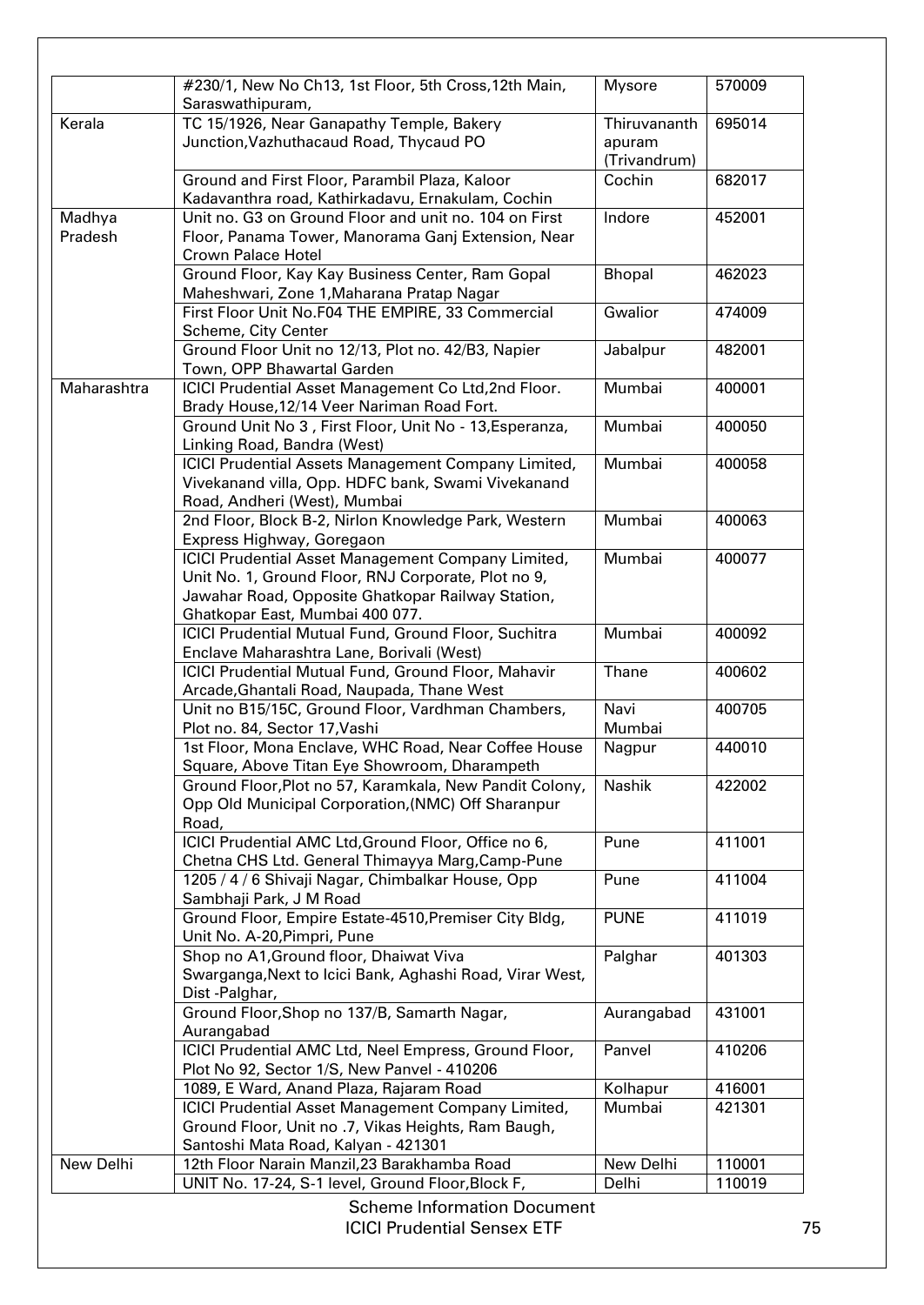|                      | American Plaza International Trade Tower, Nehru Place                                                                                                  |                          |        |
|----------------------|--------------------------------------------------------------------------------------------------------------------------------------------------------|--------------------------|--------|
|                      | Plot No. C-1,2,3-Shop No. 112, Above ICICI Bank, First                                                                                                 | New Delhi                | 110034 |
|                      | Floor, P.P.Towers, Netaji Subash Place Pitampura                                                                                                       |                          |        |
|                      | ICICI Prudential AMC Ltd, 108, Mahatta Tower, B Block<br>Janak Puri                                                                                    | New Delhi                | 110058 |
| Orissa               | ICICI Prudential Asset Management Company Ltd., Plot<br>No - 381, Khata - 84, MZ Kharvel Nagar, Near Ram                                               | <b>Bhubhanesh</b><br>war | 751001 |
|                      | Mandir, Dist - Khurda, Bhubaneswar, Odisha                                                                                                             |                          |        |
| Punjab               | SCO 121, Ground Floor, Feroze Gandhi Market                                                                                                            | Ludhiana                 | 141001 |
|                      | SCO Shop No.64, Ground Floor, New Leela Bhawan,<br>Near Income Tax Office                                                                              | Patiala                  | 147001 |
|                      | ICICI Prudential AMC Ltd. SCF-30, Ground Floor, Ranjit<br>Avenue, B Block, Amritsar                                                                    | Amritsar                 | 143008 |
|                      | Unit No.22, Ground Floor, City Square Building, EH 197,<br><b>Civil Lines</b>                                                                          | Jalandhar                | 144001 |
| Rajasthan            | Unit No. D-34, Ground Floor, G - Business Park, Subhash<br>Marg, C Scheme,                                                                             | Jaipur                   | 302001 |
|                      | ICICI Prudential AMC Ltd SHOP NO. 2, RATNAM, PLOT<br>NO.-14, BHATTJI KI BADI                                                                           | Udaipur                  | 313001 |
|                      | 1st Floor, Plot No 3, Sindhi Colony, Shastri Nagar                                                                                                     | Jodhpur                  | 342003 |
| <b>Tamil Nadu</b>    | Abithil Square, 189, Lloyds Road, Royapettah                                                                                                           | Chennai                  | 600014 |
|                      | 1st Floor, A Wing, Kimbarley Towers, Y-222, 2nd<br>Avenue, Anna Nagar                                                                                  | Chennai                  | 600040 |
|                      | Unit No. 2E, at New Door Nos.43 & 44 / Old Nos.96 & 97,<br>11th Avenue, Ashok Nagar, Chennai - 600 083                                                 | <b>CHENNAI</b>           | 600083 |
|                      | Ground Floor, No:1, Father Rhondy Street, Azad Road,<br>R.S.Puram, Coimbatore - 641 002                                                                | Coimbatore               | 641002 |
|                      | Door No.24, Ground Floor, GST Road, Tambaram<br>Sanitorium, Chennai                                                                                    | Chennai                  | 600047 |
| TELANGANA            | Ground & First Floor, No: 1-10-72/A/2, Pochampally<br>House, Sardar Patel Road, Begumpet                                                               | Hyderabad                | 500016 |
| <b>Uttar Pradesh</b> | Unit No. G-5, Sai square 16/116, (45), Bhargava Estate<br><b>Civil Lines</b>                                                                           | Kanpur                   | 208001 |
|                      | Unit No. 1, Ground Floor, 14/113 Kan Chamber, Civil<br>Line, Kanpur, Pin - 208 001.                                                                    | <b>KANPUR</b>            | 208001 |
|                      | 1st Floor Modern Business Center, 19 Vidhan Sabha<br>Marg                                                                                              | Lucknow                  | 226001 |
|                      | Unit No - 8 & 9, Saran Chambers II, 5 Park road<br>(Opposite Civil Hospital) Lucknow                                                                   | Lucknow                  | 226001 |
|                      | D-58/12A-7, Ground Floor, Sigra, Varanasi                                                                                                              | Varanasi                 | 221010 |
|                      | <b>ICICI Prudential Asset Management Company Limited</b><br>Shop No FF-1, FF-2 Vashishtha Vinayak Tower, 38/1<br>Tashkant Marg, Civil Lines, Allahabad | Allahabad                | 211001 |
|                      | Unit No. C-65, Ground Floor, Raj Nagar District Center                                                                                                 | Ghaziabad                | 201002 |
|                      | First Floor, Sector-18, Noida, Uttar Pradesh, K-20                                                                                                     | Noida                    | 201301 |
|                      | No 2 & 9, Block No-54/4, Ground Floor, Prateek<br><b>Tower, Sanjay Place</b>                                                                           | Agra                     | 282010 |
|                      | Ploat no -409, 1st floor, Gram Chawani, Near Mahila<br><b>Thana Civil Lines</b>                                                                        | Moradabad                | 244001 |
| Uttrakhand           | Aarna Tower, Shop no. "c", Ground Floor, 1-Mahant<br>Laxman Dass Road, Dehradun Uttarakhand- 248 001.                                                  | Dehradun                 | 248001 |
| West Bengal          | Room No 409, 4th Floor, Oswal Chambers, 2, Church<br>Lane,                                                                                             | Kolkata                  | 700001 |
|                      | 227, AJC Bose Road Anandalok, 1st Floor, Room No.<br>103/103 A Block - B                                                                               | Kolkata                  | 700020 |
|                      | 1st Floor, 1/393 Garihat Road (South) Opp. Jadavpur<br>Police Station, Prince Alwar Shah Road                                                          | Kolkata                  | 700068 |
|                      | Shanti Square, Ground floor, Sevok Road, 2nd Mile,                                                                                                     | Siliguri                 | 734001 |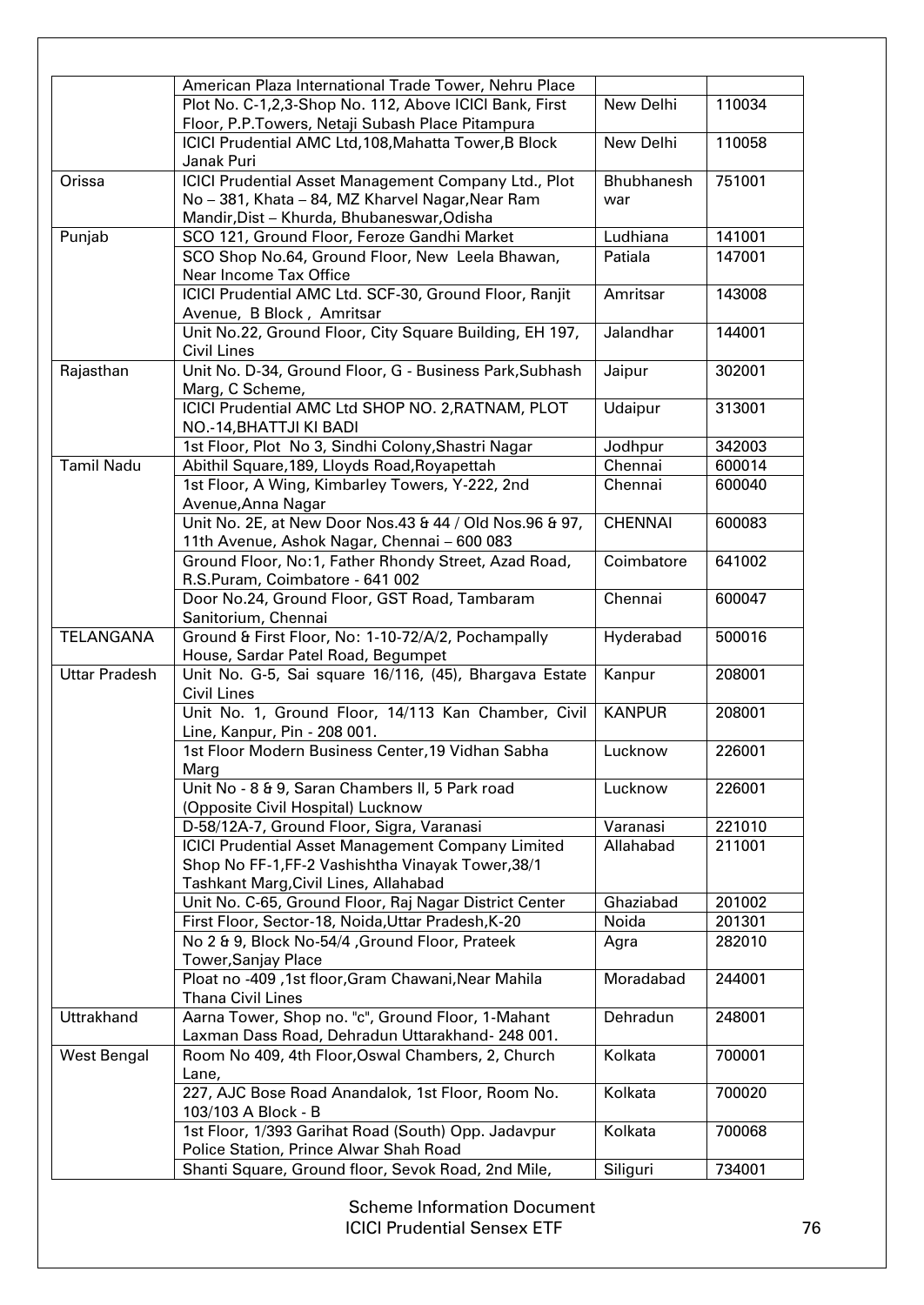| Siliguri, West Bengal                                      |          |        |
|------------------------------------------------------------|----------|--------|
| Mezzanine Floor, Lokenath Mansion, Sahid Khudiram          | Durgapur | 713216 |
| Sarani, CityCentre                                         |          |        |
| ICICI Pru AMC Ltd, B- 9/14 (C.A), 1st Floor, Central Park, | Kalvani  | 741235 |
| Dist-Nadia                                                 |          |        |
| Shop A & B, Block - A, Apurba Complex, Senraleigh          | Asansol  | 713304 |
| Road, Upcar Garden, Ground Floor, Near Axis Bank,          |          |        |
| Asansol                                                    |          |        |

| Sr. Nos | Email-IDs:                     |
|---------|--------------------------------|
| 1.      | TrxnETF@icicipruamc.com        |
| 2.      | TRXN@icicipruamc.com           |
| 3.      | TrxnChandigarh@icicipruamc.com |
| 4.      | TrxnIndore@icicipruamc.com     |
| 5.      | TrxnJaipur@icicipruamc.com     |
| 6.      | TrxnLucknow@icicipruamc.com    |
| 7.      | TrxnMUMretail@icicipruamc.com  |
| 8.      | TrxnNCRretail@icicipruamc.com  |
| 9.      | TrxnPatna@icicipruamc.com      |
| 10.     | TrxnAhmedabad@icicipruamc.com  |
| 11.     | TrxnBangalore@icicipruamc.com  |
| 12.     | TrxnChennai@icicipruamc.com    |
| 13.     | TrxnDelhi@icicipruamc.com      |
| 14.     | TrxnHyderabad@icicipruamc.com  |
| 15.     | TrxnKerala@icicipruamc.com     |
| 16.     | TrxnKolkatta@icicipruamc.com   |
| 17.     | TrxnMumbai@icicipruamc.com     |
| 18.     | TrxnNRI@icicipruamc.com        |
| 19.     | TrxnPune@icicipruamc.com       |
|         |                                |

## Toll Free Numbers and MF central mobile application:

- (MTNL/BSNL) 1800222999;
- (Others) 18002006666
- Website: [www.icicipruamc.com](http://www.icicipruamc.com/)
- MFCentral platform enables a user-friendly digital interface for investors for execution of mutual fund transactions for all Mutual Funds in an integrated manner subject to applicable terms and conditions of the Platform. MFCentral will be operational in phased manner starting with non-financial transactions. MFCentral can be accessed using https://mfcentral.com/ and a Mobile App which will be launched in future. Any registered user of MFCentral, requiring submission of physical document as per the requirements of MFCentral, may do so at any of the designated Investor Service centres or collection centres of Kfintech or CAMS.MF Central application will be available as and when the same is launched.

## Other Cities: Additional official transaction acceptance points (CAMS Transaction Points)

• Agartala: Advisor Chowmuhani (Ground Floor) Krishnanagar, Agartala 799001, Tripura • Agra: No. 8, II Floor Maruti Tower Sanjay Place, Agra 282002, Uttar Pradesh • Ahmedabad: 111-113,1st Floor, Devpath Building, off : C G Road, Behind lal Bungalow, Ellis Bridge , Ahmedabad, Ahmedabad 380006, Gujarat • Nadiad: F -134, First Floor, Ghantakarna Complex, Gunj Bazar, Nadiad – 387001, Gujarat • Bijapur: Padmasagar Complex, 1st Floor, 2nd Gate, Ameer Talkies Road, Vijayapur (Bijapur) – 568101, Karnataka • Ajmer: Shop No.S-5, Second Floor Swami Complex, Ajmer 305001, Rajasthan • Akola : Opp. RLT Science College Civil Lines, Akola 444001, Maharashtra • Aligarh: City Enclave, Opp. Kumar Nursing Home Ramghat Road, Aligarh 202001, Uttar Pradesh • Allahabad: 30/2, A&B, Civil Lines Station, Besides Vishal Mega Mart, Strachey Road, Allahabad 211051, Uttar Pradesh •Assam: Kanak Tower 1st Floor, Opp. IDBI Bank/ICICI Bank, C.K.Das Road, Tezpur Sonitpur, Assam - 784 001• Alleppey: Doctor's Tower Building, Door No. 14/2562, 1st floor, North of Iorn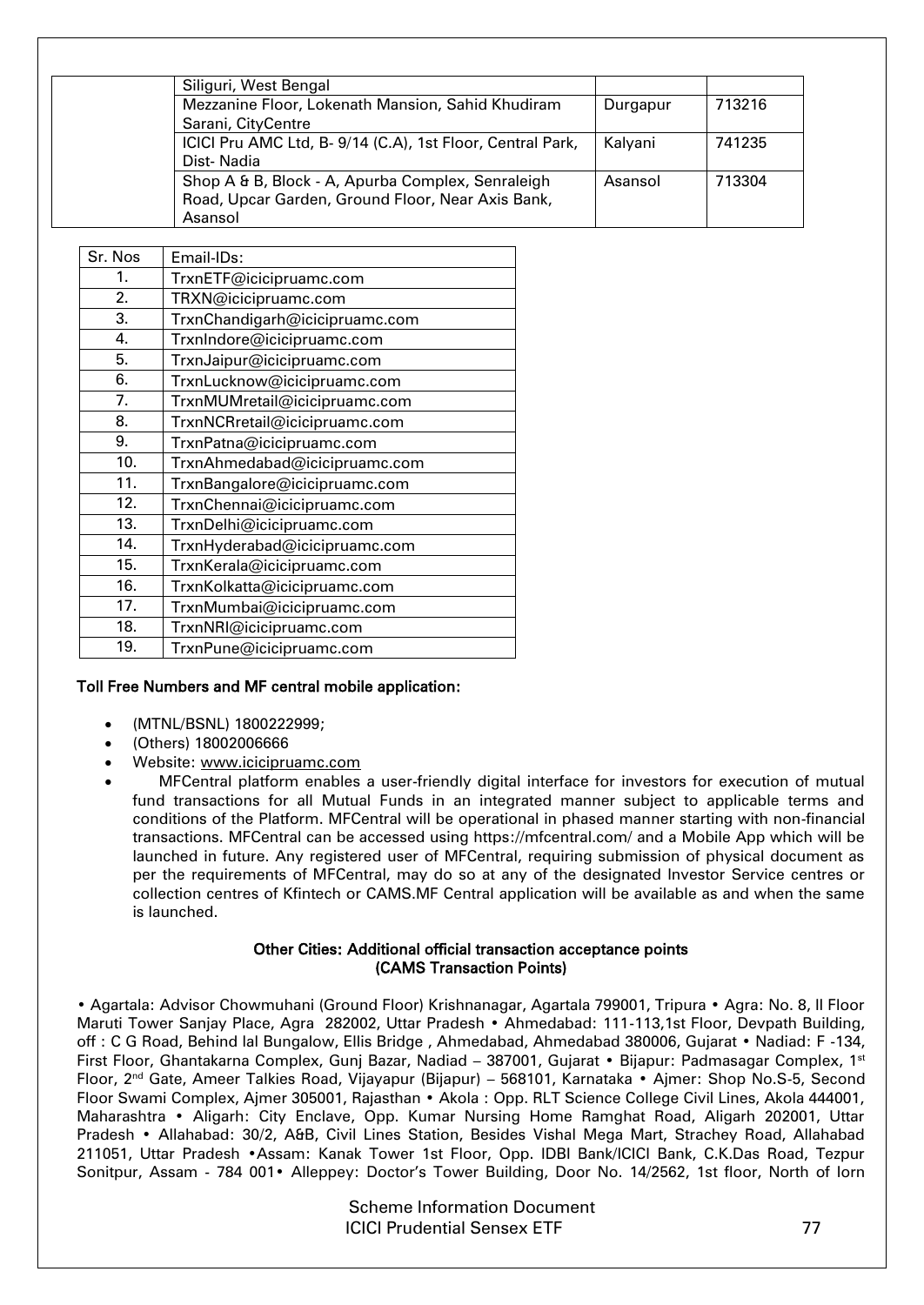Bridge, Near Hotel Arcadia Regency, Alleppey 688011, Kerala • Alwar: 256A, Scheme No:1, Arya Nagar, Alwar 301001, Rajasthan • • Sikar: Pawan Travels Street, Opposite City Centre Mall, Sikar 332001, Rajasthan • Amaravati : 81, Gulsham Tower, 2nd Floor Near Panchsheel Talkies, Amaravati 444601, Maharashtra • Ambala : SCO 48-49, Ground Floor, Opposite Peer, Bal Bhawan Road, Near HDFC Bank, Ambala – 134003, Haryana • Jalpaiguri: Babu Para, Beside Meenaar Apartment, Ward No VIII, Kotwali Police Station, PO & Dist Jalpaiguri, Pincode: 735101, West Bengal • Amritsar: 3<sup>rd</sup> Floor, bearing Unit No. 313, Mukut House, Amritsar 143001, Punjab • Anand: 101, A.P. Tower, B/H, Sardhar Gunj Next to Nathwani Chambers , Anand 388001, Gujarat • Anantapur: 15-570-33, I Floor Pallavi Towers, Anantapur 515001, Andhra Pradesh • Andhra Pradesh : 22b-3-9, Karl Marx Street, Powerpet, Eluru – 534002 • Andheri (parent: Mumbai ISC): CTS No 411, Citipoint, Gundivali, Teli Gali, Above C.T. Chatwani Hall, Andheri 400069, Maharashtra • Angul : Near Siddhi Binayak +2 Science College, Similipada, Angul - 759122, Orissa · Ankleshwar: Shop # F -56,1st Floor, Omkar Complex,Opp Old Colony, Near Valia Char Rasta, G.I.D.C., Ankleshwar 393002, Gujarat • Asansol: Block – G 1st Floor P C Chatterjee Market Complex Rambandhu Talab P O Ushagram, Asansol 713303, West Bengal • N. N. Road, Power House Choupathi, Coochbehar – 736101, West Bengal • Shop No. 6, Sriram Commercial Complex, In front of Hotel Blue Diamon, Ground Floor, T. P. Nagar, Korba 495677 • Ward No. 5, Basantapur More, PO Arambag, Hoogly, Aramnbagh 712 601, West Bengal • House No. 18B, 1<sup>st</sup> Floor, C/o. Lt. Satyabrata Purkayastha, Opposite to Shiv Mandir, Landmark: Sanjay Karate Building, Near Isckon Mandir, Ambicapatty, Silchar – 788 004 • Aurangabad:2nd Floor, Block D-21-D-22, Motiwala Trade Centre, Nirala Bazar, New Samarth Nagar, Opp. HDFC Bank, Aurangabad 431001, Maharashtra • Balasore: B C Sen Road, Balasore 756001, Orissa • Bangalore: Trade Centre, 1st Floor 45, Dikensen Road (Next to Manipal Centre), Bangalore 560042, Karnataka • Karnataka :Shop No. 2, 1st Floor, Shreyas Complex, Near Old Bus Stand, Bagalkot - 587 101, Karnataka • Bangalore: 1<sup>st</sup> Floor, 17/1, 272, 12<sup>th</sup> Cross Road, Wilson Garden, Bangalore – 560027 • Bankura: 1st Floor, Central Bank Building Machantala, PO Bankura Dist. Bankura, West Bengal - 722 101 • Bareilly: F-62, 63, Second Floor,, Butler Plaza Civil Lines, Bareilly 243001, Uttar Pradesh • Belgaum: Classic Complex, Block no. 104, 1st Floor, Saraf Colony Khanapur Road, Tilakwadi, Belgaum - 590 006, Karnataka • Bellary: CAMS Service centre, 18/47/A, Govind Nilaya, Ward No. 20, Sangankal Moka Road, Gandhinagar, Ballari - 583102, Karnataka • Berhampur: First Floor, Upstairs of Aaroon Printers Gandhi Nagar Main Road, Berhampur 760001, Orissa • Bhagalpur: Ground floor, Gurudwara road, Near old Vijaya Bank, Bhagalpur 812 001, Bihar • Purnea: CAMS Service Centre, C/O Muneshwar Prasad, Sibaji Colony, SBI Main Branch Road, Near Mobile Tower, Purnea – 854301, Bihar • Bharuch: A-111, First Floor, R K Casta, Behind Patel Super Market, Station Road, Bharuch - 392001, Gujarat • Bhatinda: 2907 GH,GT Road Near Zila Parishad, Bhatinda 151001, Punjab • Bhavnagar: 305-306, Sterling Point Waghawadi Road Opp. HDFC Bank, Bhavnagar 364002, Gujarat • Bhilai: Shop No. 117,Ground Floor, Khicharia Complex, Opposite IDBI Bank, Nehru Nagar Square, Bhilai 490020, Chattisgarh • Bhilwara: Indraparstha tower Shop Nos 209-213, Second floor, Shyam ki sabji mandi Near Mukharji garden, Bhilwara 311051, Rajasthan • Bhojpur: Ground Floor, Old NCC Office, Club Road, Arrah – 802301, Bhojpur, Bihar • Bhopal: Plot No . 10, 2nd floor, Alankar Complex, Near ICICI Bank, M P Nagar, Zone II, Bhopal 462011, Madhya Pradesh • Bhubaneswar: 101/ 7, Janpath, Unit-III, Bhubaneswar 751001, Orissa • Bhuj:Office No. 4-5, 1st Floor RTO, Relocation Commercial, Complex - B, Opp. Fire Station,, Near RTO Circle, Bhuj, Kutch 370001, Gujarat • Bolpur: Room No. FB26, 1st Floor, Netaji Market, Bolpur, West Bengal – 731204 • Godhra: 1st Floor, Prem Prakash Tower, B/H B.N Chambers, Ankleshwar Mahadev Road, Godhra - 389001, Gujarat • Nalanda: R-C Palace, Amber Station Road, Opp.: Mamta Complex, Bihar Sharif (Nalanda) Bihar 803 101. • Bhusawal (Parent: Jalgaon TP): 3, Adelade Apartment Christain Mohala, Behind Gulshan-E-Iran Hotel Amardeep Talkies Road Bhusawal, Bhusawal 425201, Maharashtra • Bikaner: Behind Rajasthan patrika, in front of Vijaya Bank, 1404 Amar Singh Pura, Bikaner 334 001, Rajasthan • Bilaspur: Shop No. B-104, First Floor, Narayan Plaza, Link Road, Bilaspur, (C.G), 495 001 Contact:9203900626 • Bokaro: Mazzanine Floor, F-4, City Centre Sector 4, Bokaro Steel City 827004, Bokaro 827004, Jharkhand · Bongaigaon: G.N.B Road, Bye Lane, Prakash Cinema, Bongaigaon – 783380, Assam • Burdwan: 1st floor, Above Exide Showroom, 399 G T Road, Burdwan, 713101• Calicut: 29/97G 2nd Floor Gulf Air Building Mavoor Road Arayidathupalam, Calicut 673016, Kerala • Chandigarh: Deepak Towers, SCO 154-155, 1st Floor, Sector17-C, Chandigarh 160017, Punjab •Mandi 328/12, Ram Nagar, 1st Floor, Above Ram Traders, Mandi – 175001 Himachal Pradesh•Door No. 4-8-73, Beside Sub Post Office, Kothagraham, Vijaynagaram – 535001, Andhra Pradesh •Haryana : Sco-11-12,1st Floor, Pawan Plaza, Model Town, Atlas Road, Subhash Chowk, Sonepat-131001• Maharashtra: 1st Floor, Shraddha Niketan,Tilakwadi, Opp. Hotel City Pride, Sharanpur Road Nasik - 422 002 • Maharashtra: Dev Corpora, 1st Floor, Office no. 102, Cadbury Junction, Eastern Express Highway, Thane (West) - 400 601 1 • Maharashtra: st Floor, Shraddha Niketan, Tilakwadi, Opp. Hotel City Pride, Sharanpur Road Nasik - 422 002• Chandrapur: Opp. Mustafa Décor, Near Bangalore Bakery, Kasturba Road, Chandrapur, Maharashtra 442 402. Tel. No. 07172 – 253108 Chennai: Ground Floor No.178/10, Kodambakkam High Road Opp. Hotel Palmgrove Nungambakkam, Chennai 600034, Tamil Nadu • Chennai: 7th floor, Rayala Tower - III,158, Annasalai,Chennai, Chennai 600002, Tamil Nadu • Chennai: Ground floor, Rayala Tower- I,158, Annasalai, Chennai, Chennai 600002, Tamil Nadu • Cochin: Door No. 39/2638 DJ, 2nd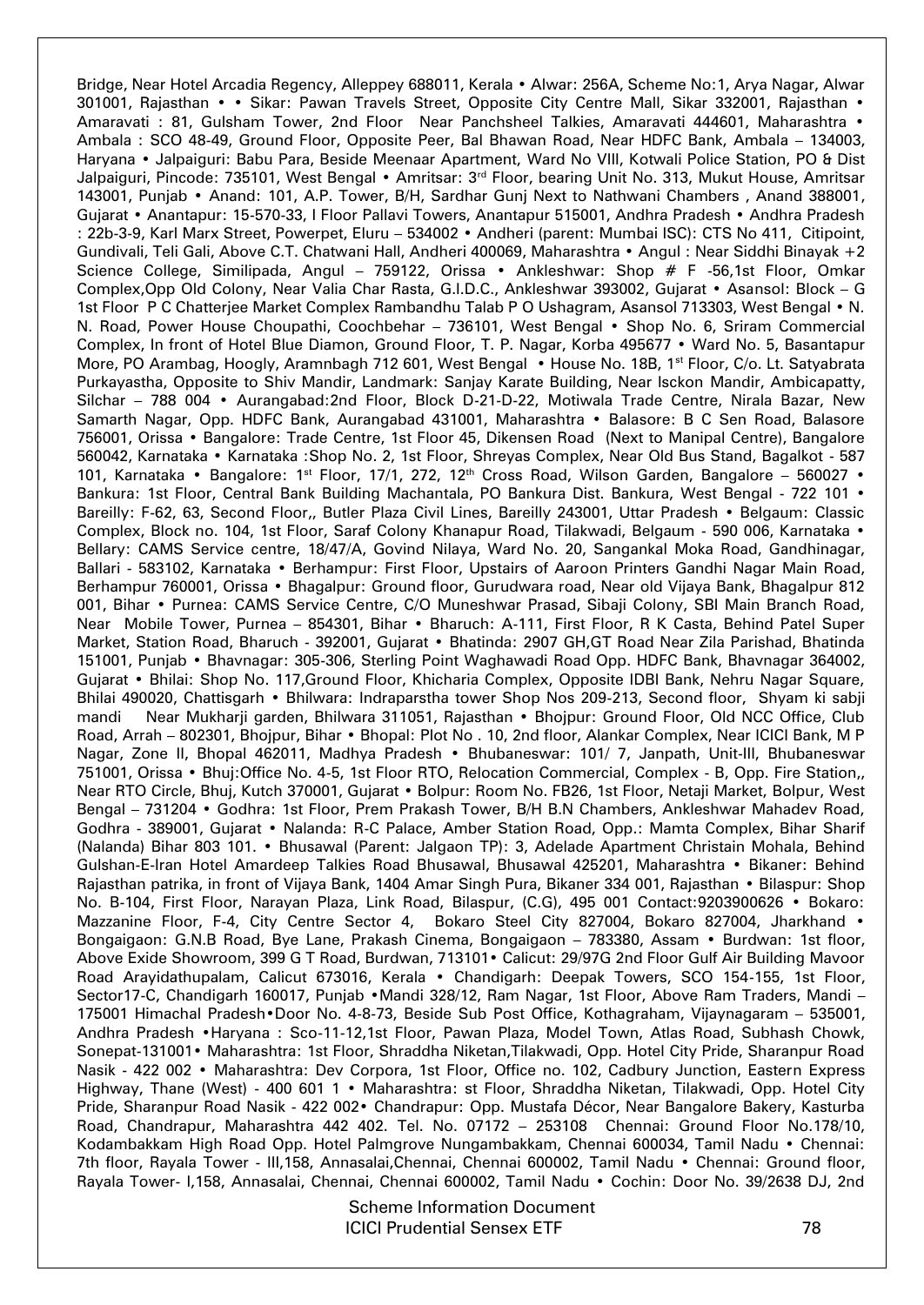Floor, 2A, M. G. Road, Modayil Building,, Cochin - 682 016. Tel.: (0484) 6060188/6400210 • Coimbatore: Old # 66 New # 86, Lokamanya Street (West) Ground Floor R.S. Puram, Coimbatore 641002, Tamil Nadu • Cuttack: Near Indian Overseas Bank Cantonment Road Mata Math, Cuttack 753001, Orissa • Davenegere: 13, Ist Floor, Akkamahadevi Samaj Complex Church Road P.J.Extension, Devengere 577002, Karnataka • Dehradun: 204/121 Nari Shilp Mandir Marg Old Connaught Place, Dehradun 248001, Uttaranchal • Delhi: CAMS Collection Centre, Flat no.512, Narain Manzil, 23, Barakhamba Road, Connaught Place, New Delhi 110501, New Delhi • Delhi 306, 3<sup>rd</sup> Floor, DDA - 2 Building, District Centre, Janakpuri, New Delhi - 110058 • Deoghar: S S M Jalan Road Ground floor Opp. Hotel Ashoke Caster Town, Deoghar 814112, Jharkhand • Dewas: Tarani Colony, Near Pushp Tent House, Dewas – 455001, Madhya Pradesh• Dhanbad: Urmila Towers Room No: 111(1st Floor) Bank More, Dhanbad 826001, Jharkhand • Dhule: House No. 3140, Opp. Liberty Furniture, Jamnalal Bajaj Road, Near Tower Garden, Dhule 424001 • Durgapur: City Plaza Building, 3rd floor, City Centre, Durgapur 713216, West Bengal • Erode: 197, Seshaiyer Complex Agraharam Street, Erode 638001, Tamil Nadu • Faridhabad: B-49, Ist Floor Nehru Ground Behind Anupam Sweet House NIT, Faridhabad 121001, Haryana • Gaya: North Bisar Tank, Upper Ground floor, Near - I.M.A Hall, Gaya, Bihar – 823001 • Ghaziabad: 113/6 I Floor Navyug Market, Gazhiabad 201001, Uttar Pradesh • Ground Floor, Canara Bank Building, Dhundhi Katra, Mirzapur, 231 001, Uttar Pradesh, Contact no: 05442 – 220282, Email ID: camsmpr@camsonline.com• F-10, First Wings, Desai Market, Gandhi Road, Bardoli, 394 601, Contact No: 8000791814, Email ID: camsbrd@camsonline.com •Hyderabad: No. 15-31-2M-1/4, 1st floor, 14-A, MIG, KPHB Colony, Kukatpally, Hyderabad 500072• Office No. 103, 1st Floor, Unitech City Centre, M.G. Road, Panaji Goa, Goa - 403001 • Gondal: Parent CSC - Rajkot, A/177, Kailash Complex, Khedut Decor, Gondal 360311, Gujarat • Gandhinagar : 507, 5th Floor, Shree Ugati Corporate Park, Opposite Pratik Mall, Near HDFC Bank, Kudasan, Gandhinagar – 382421 • Gorakhpur: Shop No. 5 & 6, 3rd Floor Cross Road, The Mall, AD Tiraha, Bank Road,Gorakhpur 273001, Uttar Pradesh • Gobindgarh: Opposite State Bank of Bikaner and Jaipur, Harchand Mill Road, Motia Khan, Mandi Gobindgarh, Punjab – 147 301 • Guntur: Door No 5-38-44 5/1 BRODIPET Near Ravi Sankar Hotel, Guntur 522002, Andhra Pradesh • Gurgaon: SCO - 17, 3rd Floor, Sector-14, Gurgaon 122001, Haryana • Guwahati: Piyali Phukan Road, K.C Path, House No.-1 Rehabari, Guwahati 781008, Assam •H. No 1-3-110, Rajendra Nagar, Mahabubnagar, Telangana, 509001 •B1, 1st floor, Mira Arcade, Library Road, Amreli, 365601• Gwalior: G-6, Global Apartment Phase-II,Opposite Income Tax Office, Kailash Vihar City Centre, Gwalior 474001, Madhya Pradesh • House No: Gtk /006/D/20(3), (Near Janata Bhawan) D. P. H. Road, Gangtok - 737 101. Sikkim • Haridwar – F-3, Hotel Shaurya, New Model Colony, Haridwar, Uttarkhand, 249408 • Hassan: 2nd Floor, Pankaja Building, Near Hotel Palika, Race Course Road, Hassan – 573201, Karnataka • Hazaribag: Municipal Market Annanda Chowk, Hazaribagh 825301, Jharkhand • Hisar: 12, Opp. Bank of Baroda Red Square Market, Hisar 125001, Haryana • Hubli: No.204 - 205, 1st Floor, ' B ' Block, Kundagol Complex, Opp. Court, Club Road, Hubli 580029, Karnataka • Hyderabad: 208, II Floor, Jade Arcade Paradise Circle, Secunderabad 500003, Andhra Pradesh • Indore: 101, Shalimar Corporate Centre 8-B, South Tukogunj, Opp.Greenpark, Indore 452001, Madhya Pradesh • Jabalpur: 975, Chouksey Chambers, Near Gitanjali School, 4th Bridge, Napier Town, Jabalpur 482001, Madhya Pradesh • Jaipur: R-7, Yudhisthir Marg, C-Scheme Behind Ashok Nagar Police Station, Jaipur 302001, Rajasthan • Jalandhar: 367/8, Central Town Opp. Gurudwara Diwan Asthan, Jalandhar 144001, Punjab • Jalgaon: Rustomji Infotech Services 70, Navipeth Opp. Old Bus Stand, Jalgaon 425001, Maharashtra • Jalna C.C. (Parent: Aurangabad): Shop No 6, Ground Floor, Anand Plaza Complex, Bharat Nagar, Shivaji Putla Road, Jalna 431203, Maharashtra • Jammu: JRDS Heights, Lane Opp. S&S Computers, Near RBI Building, Sector 14, Nanak Nagar, Jammu 180004, Jammu & Kashmir • Jamnagar: 207, Manek Centre, P N Marg, Jamnagar 361001, Gujarat. Tel.: (0288) 6540116 • Jamshedpur: Millennium Tower, "R" Road Room No:15 First Floor, Bistupur, Jamshedpur 831001, Jharkhand • Jhansi: 372/18 D, 1st floor, Above IDBI Bank, Beside V-Mart, Near RASKHAN, Gwalior Road, Jhansi 284001 • Jodhpur: 1/5, Nirmal Tower Ist Chopasani Road, Jodhpur 342003, Rajasthan • Dewal Road, 2<sup>nd</sup> Floor, Left Side Second Building, Near Budhi Gukhani Mandir, Gar Ali, Jorhat - 785001 • Junagadh: Circle Chowk, Near Choksi Bazar Kaman, Gujarat, Junagadh 362001, Gujarat • Kadapa: Bandi Subbaramaiah Complex, D.No:3/1718, Shop No: 8, Raja Reddy Street, Besides Bharathi Junior College, Kadapa 516001, Andhra Pradesh, West Bengal • R. N. Tagore Road, Kotwali P. S.,Krishnanagar, Nadia, West Bengal. Pin code - 741101 •Kangra: C/O Dogra Naresh and Associates, College Road, Kangra, Himachal Pradesh, 176001• D No – 25-4-29, 1st floor, Kommireddy vari street, Beside Warf Road, Opp Swathi Medicals, Kakinada 533001, Andhra Pradesh • Kalyani: A - 1/50, Block - A, Dist Nadia, Kalyani 741224, West Bengal • Kannur: Room No.14/435 Casa Marina Shopping Centre Talap, Kannur 670004, Kerala • Kanpur: I Floor 106 to 108 CITY CENTRE Phase II 63/ 2, The Mall, Kanpur 208001, Uttar Pradesh • Karimnagar: HNo.7-1-257, Upstairs S B H Mangammathota, Karimnagar 505001, Andhra Pradesh • Karnal (Parent: Panipat TP): 29 Avtar Colony, Behind Vishal Mega Mart, Karnal 132001• Karur: # 904, 1st Floor Jawahar Bazaar, Karur 639001, Tamil Nadu • Kasaragod: KMC XXV/88, 1st and 2nd Floor, Stylo Complex, Above Canara Bank, Bank Road, Kasaragod - 671121, Kerala • Kashipura: Dev Bazaar, Bazpur Road, Kashipur – 244713, Uttarkhand • Kharagpur: 623/1 Malancha Main Road, PO Nimpura, Ward No - 19, Kharagpur 721304, West Bengal • Kharagpur: "Silver Palace", OT Road, Inda - Kharagpur, G.P Barakola, P.S -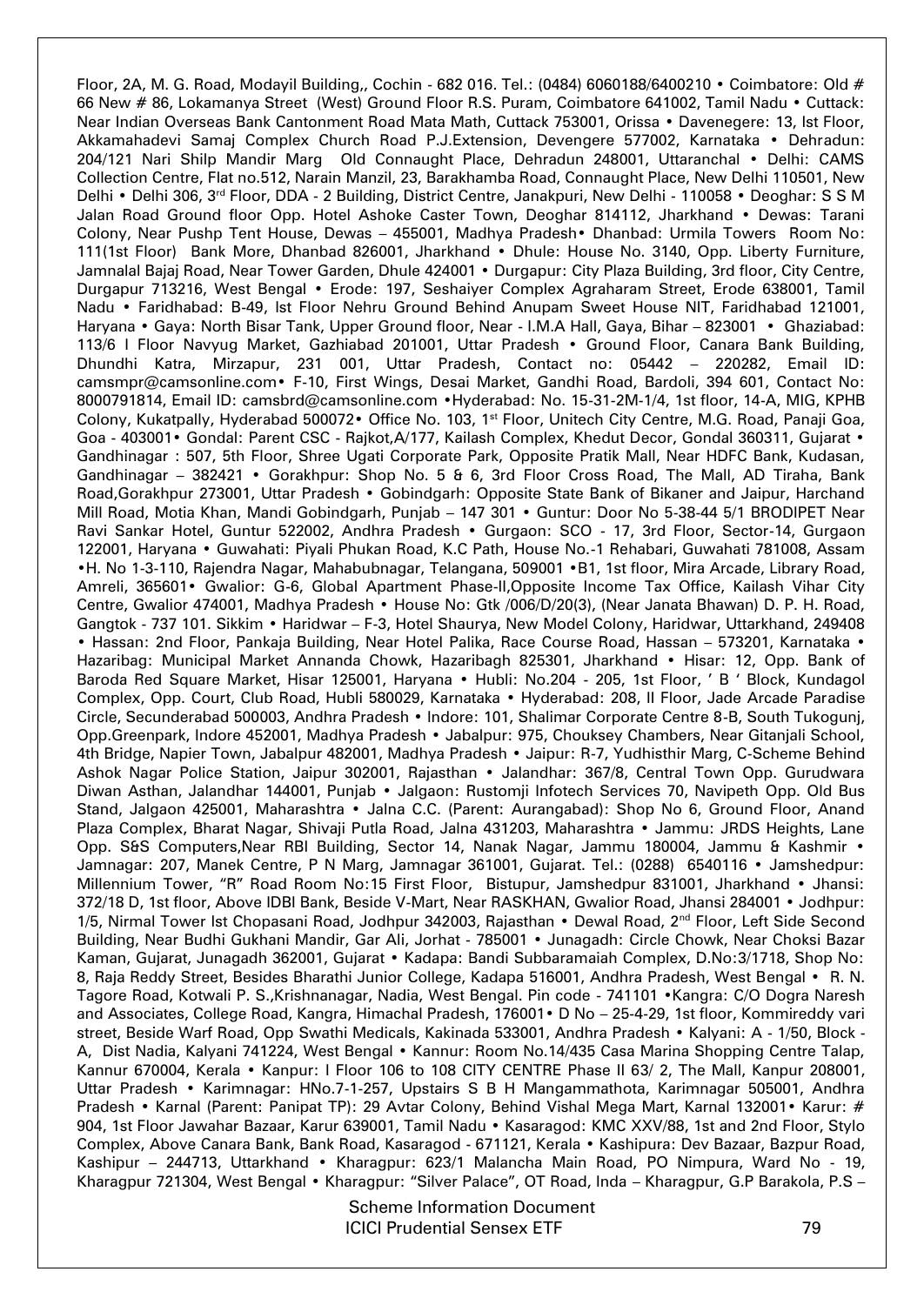Kharagpur local, West Midnapore – 721305 • Kolhapur: 2 B, 3rd Floor, Ayodhya Towers,Station Road, Kolhapur 416001, Maharashtra • Kolkata: N/39, K.N.C Road, 1st Floor, Shrikrishna Apartment, (Behind HDFC Bank Barasat Branch), PO and PS: Barasat District: 24 PGS (North), Pincode - 700 124 • Kolkata - 2A, Ganesh Chandra Avenue, Room No. 3A "Commerce House" (4th floor), Kolkata 700013 • Kolkata: CAMS Service Centre Kankaria Centre, 2/1,Russell Street ,2nd Floor, West Bengal - 700071, Kolkata 700071, West Bengal •Kadakkan Complex, Opp Central School, Malappuram 670 504• 53, 1st Floor, Shastri Market, Sadar Bazar, Firozabad 283 203• Kollam: Uthram Chambers, (Ground Floor), Thamarakulam, Kollam – 691 006., Kerala • Kota: B-33 'Kalyan Bhawan Triangle Part ,Vallabh Nagar, Kota 324007, Rajasthan • 1307 B, Puthenparambil Building, KSACS Road, Opposite ESIC Office, Behind Malayala Manorama, Muttanbalam P.O., Kottayam – 686 501, Kottayam: Door No - XIII/658, Thamarapallil Building, M L Road, Near KSRTC Bus Stand Road, Kottayam - 686001• No. 28/8, 1<sup>st</sup> Floor, Balakrishna Colony, Pachayappa Street, Near VPV Lodge, Kumbakonam -612001• Kurnool: H.No.43/8, Upstairs Uppini Arcade, N R Peta, Kurnool 518004, Andhra Pradesh • Lucknow: Off # 4,1st Floor, Centre Court Building, 3/C, 5 - Park Road, Hazratganj, Lucknow 226001, Uttar Pradesh • Ludhiana: U/ GF, Prince Market, Green Field Near Traffic Lights, Sarabha Nagar Pulli Pakhowal Road, Ludhiana 141002, Punjab • Madurai: Cams Service Centre, # Ist Floor, 278, North Perumal, Maistry Street (Nadar Lane), Madurai 625001, Tamil Nadu • Mangalore: No. G 4 & G 5, Inland Monarch Opp. Karnataka Bank Kadri Main Road, Kadri, Mangalore 575003, Karnataka • Mapusa: Office no. 503, Buildmore Business Park, New Canca by pass road, Ximer, Mapusa, 403 507, Goa. • Margao: F4 – Classic Heritage, Near Axis Bank, Opp. BPS Club, Pajifond, Margao, Goa 403601• Meerut: 108 Ist Floor Shivam Plaza Opposite Eves Cinema, Hapur Road, Meerut 250002, Uttar Pradesh • Mehsana: 1st Floor, Subhadra Complex Urban Bank Road, Mehsana 384002, Gujarat • Moradabad: H 21-22, 1st Floor,Ram Ganga Vihar Shopping Complex, Opposite Sales Tax Office,, Uttar Pradesh • 501 - TIARA CTS 617, 617/1-4, Off Chandavarkar Lane, Maharashtra Nagar,Borivali (West), Mumbai - 400 092. • Mumbai - Ghatkopar: Office no. 307, 3rd Floor, Platinum Mall, Jawahar Road, Ghatkopar East, Mumbai – 400077 • Mumbai: Rajabahdur Compound, Ground Floor Opp Allahabad Bank, Behind ICICI Bank 30, Mumbai Samachar Marg, Fort, Mumbai 400023, Maharashtra • Navi Mumbai:CAMS Service Centre BSEL Tech Park, B-505, Plot no 39/5 & 39/5A, Sector 30A, Opp. Vashi Railway Station, Vashi, Navi Mumbai - 400705• Muzaffarnagar 235, Patel Nagar,Near Ramlila Ground,New Mandi,, Muzaffarnagar - 251001 • Muzzafarpur: Brahman toli, Durgasthan Gola Road, Muzaffarpur 842001, Bihar • Mysore: No.1, 1st Floor CH.26 7th Main, 5th Cross (Above Trishakthi Medicals) Saraswati Puram, Mysore 570009, Karnataka • Nadiad: F 142, First Floor, Gantakaran Complex, Gunj Bazar, Nadiad 387001, Gujarat • Nagpur: 145 Lendra Park, Behind Indus Ind Bank New Ramdaspeth, Nagpur 440010, Maharashtra • Nagercoil IV Floor, Kalluveettil Shyras Center 47, Court Road, Nagercoil - 629 001 • Nanded: Shop No.8 and 9 Cellar, Raj Mohd. complex, Main Road Sree nagar, Nanded – 431 605. Tel. No. 9579444034 Nasik: 1st Floor, Shraddha Niketan, Tilakwadi, Opp. Hotel City Pride,Sharanpur Road, Nasik 422005, Maharashtra • Navsari: CAMS Service Center,16, 1st Floor, Shivani Park, Opp. Shankheswar Complex, Kaliawadi, Navsari, Navasari 396445, Gujarat • Nagaland: House no. 436, Ground Floor, MM Apartment, Dr. Hokishe Sema Road, Near Bharat Petroleum, Lumthi Colony, Opposite T.K Complex, Dimapur – 797112 • Nellore: 97/56, I Floor Immadisetty Towers Ranganayakulapet Road, Santhapet, Nellore 524001, Andhra Pradesh • New Delhi: Aggarwal Cyber Plaza-II, Commercial Unit no. 371, 3<sup>rd</sup> Floor, Plot No. C-7, Netaji Subhash Place, Pitampura – 110034 • New Delhi : 304-305 III Floor Kanchenjunga Building 18, Barakhamba Road Cannaugt Place, New Delhi 110501, New Delhi •Nizamabad: CAMS Service Centre, 5-6- 208, Saraswathi Nagar, Opposite Dr. Bharathi Rani Nursing Home, Nizamabad – 503001, Telangana • Noida: E-3, Ground Floor, Sector 3, Near Fresh Food Factory, Noida 201301, Uttar Pradesh • Palakkad: 10 / 688, Sreedevi Residency Mettupalayam Street, Palakkad 678001, Kerala • Panipat: 83, Devi Lal Shopping Complex Opp ABN Amro Bank, G.T. Road, Panipat 132103, Haryana • Patiala: 35 New Lal Bagh, Opposite Polo Ground,Patiala 147001, Punjab • Patna: G-3, Ground Floor, Om Vihar Complex, SP Verma Road, Patna 800001, Bihar • Pathankot: 13-A, 1st Floor, Gurjeet Market, Dhangu Road, Pathankot 145001, Punjab •Port Blair CAMS Service Centre, 35, behind Hotel Haywiz, M.A. Road, Phoenix Bay, Port Blair - 744 102 • Phagwara : Shop no. 2, Model Town, Near Joshi Driving School, Phagwara – 144401, Punjab • Pondicherry: S-8, 100, Jawaharlal Nehru Street (New Complex, Opp. Indian Coffee House), Pondicherry 605001, Pondichery • Pune: Vartak Pride, First Floor, Suvery No. 46, City Survey No. 1477, Hingne Budruk, D.P Road, Behind Dinanath Mangeshkar Hospital, Karvenagar, Pune - 411052, Maharashtra •Raipur: HIG,C-23, Sector - 1, Devendra Nagar, Raipur 492004, Chattisgarh • Rajahmundry: Cabin 101 D.no 7-27-4 1st Floor Krishna Complex Baruvari Street T Nagar, Rajahmundry 533101, Andhra Pradesh • Rajkot: Office 207 - 210, Everest Building Harihar Chowk, Opp Shastri Maidan, Limda Chowk, Rajkot 360001, Gujarat • Ranchi: 4, HB Road, No: 206, 2nd Floor Shri Lok Complex, Ranchi 834001, Jharkhand • Rohtak: 205, 2ND Floor, Blg. No. 2, Munjal Complex, Delhi Road, Rohtak 124001, Haryana • Rourkela: JBS Market complex, 2nd Floor, Udit Nagar, Rourkela - 769012, Odisha • Saharanpur: I Floor, Krishna Complex Opp. Hathi Gate Court Road, Saharanpur 247001, Uttar Pradesh • Salem: No.2, I Floor Vivekananda Street, New Fairlands, Salem 636016, Tamil Nadu • Sambalpur: C/o Raj Tibrewal & Associates Opp.Town High School, Sansarak, Sambalpur 768001, Orissa • Sangli: Jiveshwar Krupa Bldg, Shop. No. 2, Ground Floor, Tilak Chowk, Harbhat Road, Sangli 416416, Contact No.: 0233-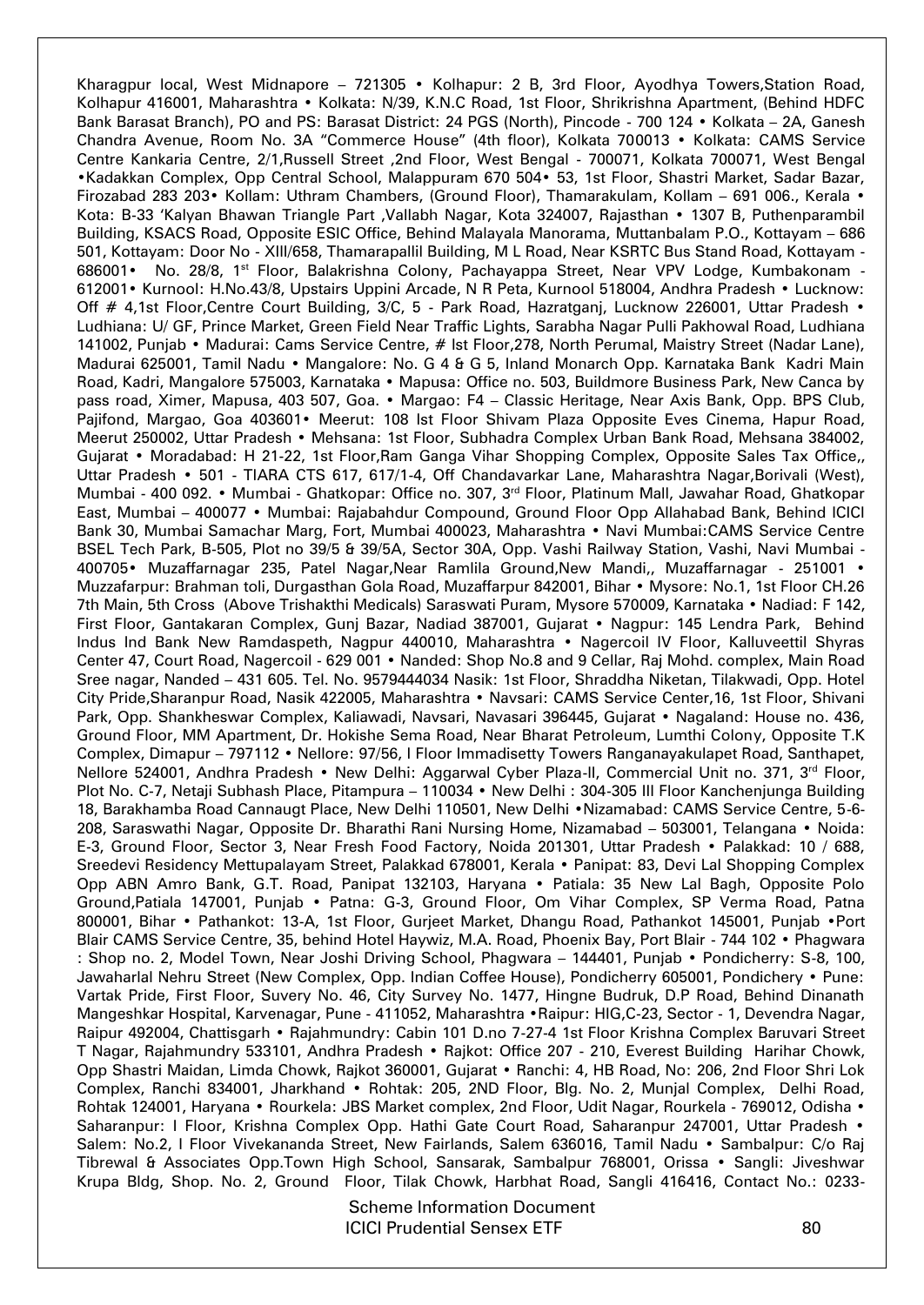6600510 •Satna: 1st Floor, Shri Ram Market, Beside Hotel Pankaj, Birla Road, Satna 485001, Madhya Pradesh •Satara: 117 / A / 3 / 22, Shukrawar Peth Sargam Apartment, Satara 415002, Maharashtra • Shillong: 3rd Floor, RPG Complex, Keating Road, Shillong 793001, Meghalaya, Tel: (0364) 2502511 • Shimla: I Floor, Opp. Panchayat Bhawan Main gate Bus stand, Shimla 171001, Himachal Pradesh • Shimoga: Nethravathi Near Gutti Nursing Home Kuvempu Road, Shimoga 577201, Karnataka • Sikar: Pawan Travels Street, Opposite City Center Mall, Sikar – 332001, Rajasthan • Siliguri: 78, First Floor, Haren Mukherjee Road, Beside SBI Hakimpara, Siliguri - 734001, West Bengal • Solapur: 4, Lokhandwala Tower, 144, Sidheshwar Peth, Near Z.P. Opp. Pangal High School, Solapur 413001, Maharashtra • 47/5/1, Raja Rammohan Roy Sarani, PO Mallickpara, Dist Hoogly, Sreerampur 712203 • Surat: Office No 2 Ahura -Mazda Complex First Floor, Sadak Street Timalyawad, Nanpura, Surat 395001, Gujarat • Shop No. G-5, International Commerce Center, Near Kadiwala School, Majura Gate, Ring Road, Surat , Gujarat- 395 002•Thane – 3rd floor, Nalanda Chambers, B Wing, Gokhale Road, Near Hanuman Temple, Naupada, Thane (West) 400 062 • Thiruppur: 1(1), Binny Compound, II Street, Kumaran Road, Thiruppur 641601, Tamil Nadu • Thiruvalla: Central Tower,Above Indian Bank Cross Junction, Tiruvalla 689101, Kerala • Thiruvalla: 1st Floor, Room No. 61 (63), International Shopping Mall, Opp. St. Thomas Evangelical Church, Above Thomson Bakery, Manjady, Thiruvalla, 689105, Kerala • Tirunelveli: III Floor, Nellai Plaza 64-D, Madurai Road, Tirunelveli 627001, Tamil Nadu • Tirunelvli: No. F4, Magnem Suraksha Apartments, Thiruvananthapuram Road, Tirunelveli - 627 002, Kerala •Tirupathi: Shop No: 6, Door No: 19-10- 8 (Opp to Passport Office), AIR Bypass Road Tirupati - 517501, Andhra Pradesh, Tel: (0877) 6561003 • Trichur: Room No. 26 & 27,DEE PEE PLAZA,Kokkalai, Trichur 680001, Kerala • Trichy: No 8, I Floor, 8th Cross West Extn Thillainagar, Trichy 620018, Tamil Nadu • Trivandrum: R S Complex Opposite of LIC Building Pattom PO, Trivandrum 695004, Kerala • Udaipur: 32, Ahinsapuri, Fatehpura circle, Udaipur – 313001, Email Id - camsudp@camsonline.com, Rajasthan • Udhampur: Guru Nank Institute, NH-1A, Udhampur, Jammu & Kashmir – 182101 • Vadodara: 103 Aries Complex, BPC Road, Off R.C. Dutt Road, Alkapuri, Vadodara 390007, Gujarat • Valsad: Ground Floor Yash Kamal -"B" Near Dreamland Theater Tithal Road, Valsad 396001, Gujarat • VAPI: 208, 2nd Floor, Heena Arcade, Opp. Tirupati Tower, Near G.I.D.C., Char Rasata, Vapi 396195, Gujarat • Varanasi: Office no 1, Second floor, Bhawani Market, Building No. D-58/2-A1, Rathyatra, Beside Kuber Complex Varanasi - 221010, Uttar Pradesh . Vellore: AKT Complex 2<sup>nd</sup> Floor, No. 1 and 3 New Sankaranpalayam Road, TollGate, Vellore – 632001, Tamil Nadu • Vijayawada: 40-1-68, Rao & Ratnam Complex Near Chennupati Petrol Pump M.G Road, Labbipet, Vijayawada 520010, Andhra Pradesh • Himachal Pradesh: 328/12, Ram Nagar, 1st Floor, Above Ram Traders, Mandi – 175001 • Flat No GF2, D NO 47-3-2/2, Vigneswara Plaza, 5th Lane, Dwarakanagar, Visakhapatnam - 530 016, Andhra Pradesh • Warangal: A.B.K Mall, Near Old Bus Depot Road, F-7, 1st Floor, Ramnagar, Hanamkonda, Warangal 506001, Andhra Pradesh • Yamuna Nagar: 124-B/R Model Town Yamunanagar, Yamuna Nagar 135001, Haryana. • Gopal katra, 1st Floor, Fort Road Jaunpur – 222001, Contact no: 05452 321630 Jaunpur• Hosur : Survey No.25/204, Attibele Road, HCF Post, Mathigiri, Above Time Kids School, Opposite to Kutty's Frozen Foods, Hosur - 635 110,Tamil Nadu, Contact no: 04344 – 262303. Ground Floor, Kalika Temple Street, Beside SBI Bazar Branch, Berhampur, 760 002, Odisha.

## TP Lite Centres

•Ahmednagar: Office No. 3, 1st Floor, Shree Parvati, Plot No. 1/175, Opp. Mauli Sabhagruh, Zopadi Canteen, Savedi, Ahmednagar – 414003 • Basti: Office # 3, 1st Floor, Jamia Shopping Complex, Opp Pandey School, Station Road, Basti 272002, Uttar Pradesh • Chhindwara: 2<sup>nd</sup> Floor, Parasia Road, Near Surya Lodge, Sood Complex, Above Nagpur CT Scan, Chhindwara – 480001, Madhya Pradesh • Chittorgarh: CAMS Service centre, 3 Ashok Nagar,Near Heera Vatika, Chittorgarh, Chittorgarh 312001, Rajasthan • Darbhanga: Shahi Complex,1st Floor Near RB Memorial hospital,V.I.P. Road, Benta Laheriasarai, Darbhanga 846001, Bihar • Dharmapuri : # 16A/63A, Pidamaneri Road, Near Indoor Stadium, Dharmapuri, Dharmapuri 636701, Tamil Nadu • Shop No 26 and 27, Door No. 39/265A and 39/265B, Second Floor, Skanda Shopping Mall, Old Chad Talkies, Vaddageri, 39th Ward, Kurnool, Andhra Pradesh, 518001 • Dhule : H. No. 1793 / A, J.B. Road, Near Tower Garden, Dhule 424001, Maharashtra • Faizabad: Amar Deep Building, 3/20/14, IInd floor, Niyawan, Faizabad-224001• Gandhidham: Office No. 4,, Ground Floor, Ratnakala Arcade, Plot No. 231, Ward – 12/B, Gandhidham 370201, Gujarat • Gulbarga: Pal Complex, Ist Floor Opp. City Bus Stop, SuperMarket, Gulbarga 585101, Karnataka • Haldia: 2nd Floor, New Market Complex, Durgachak Post Office, Purba Medinipur District, Haldia 721602, West Bengal • Haldwani: Durga City Centre, Nainital Road Haldwani, Haldwani 263139, Uttaranchal • Himmatnagar: D-78 First Floor, New Durga Bazar, Near Railway Crossing, Himmatnagar 383001, Gujarat • Hoshiarpur: Near Archies Gallery Shimla Pahari Chowk, Hoshiarpur 146001, Punjab • Hosur: No.303, SIPCOT Staff Housing Colony, Hosur 635126, Tamil Nadu • Jaunpur: 248, Fort Road, Near Amber Hotel, Jaunpur 222001, Uttar Pradesh • Katni: 1st Floor, Gurunanak Dharmakanta, Jabalpur Road, Bargawan, Katni 483501, Madhya Pradesh • Khammam: Shop No: 11 - 2 - 31/3, 1st floor, Philips Complex, Balajinagar, Wyra Road, Near Baburao Petrol Bunk, Khammam 507001, Andhra Pradesh • Malda: Daxhinapan Abasan, Opp Lane